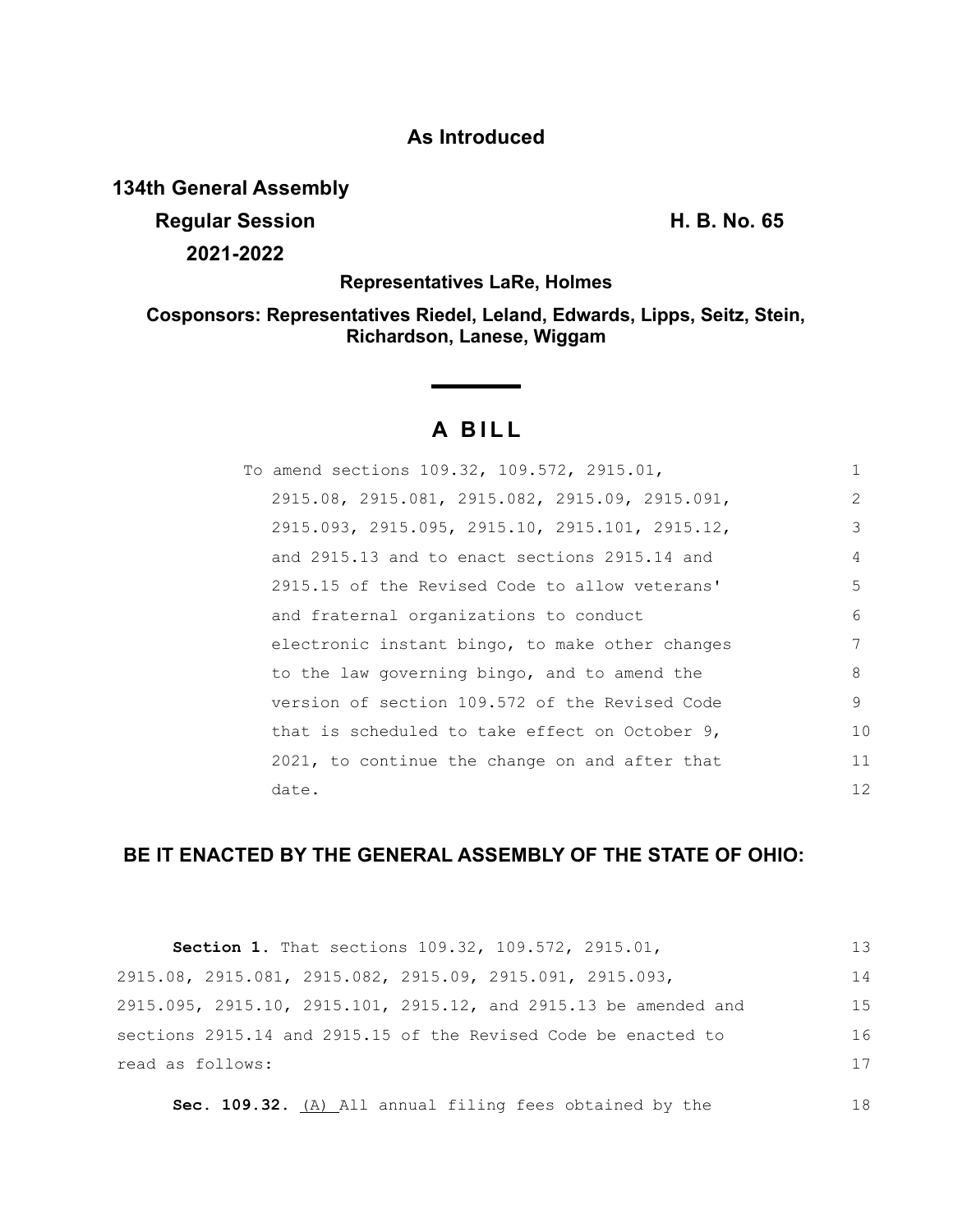attorney general pursuant to section 109.31 of the Revised Code, all receipts obtained from the sale of the charitable foundations directory, all registration fees received by the attorney general, bond forfeitures, awards of costs and attorney's fees, and civil penalties assessed under Chapter 1716. of the Revised Code, all license fees received by the attorney general under section 2915.08, 2915.081, or 2915.082 of the Revised Code, all fees received by the attorney general under section 2915.15 of the Revised Code, and all filing fees received by the attorney general under divisions (F) and (G) of section 2915.02 of the Revised Code, shall be paid into the state treasury to the credit of the charitable law fund. The (B)(1) Except as otherwise provided in divisions (B)(2) and (3) of this section, the charitable law fund shall be used insofar as its moneys are available for the expenses of the charitable law section of the office of the attorney general $\tau$ except that all-. (2) All annual license fees that are received by the attorney general under section 2915.08, 2915.081, or 2915.082 of the Revised Code, and all filing fees received by the attorney general under divisions (F) and (G) of section 2915.02 of the Revised Code, that are credited to the fund shall be used by the attorney general, or any law enforcement agency in cooperation with the attorney general, for the purposes specified in division (H) of section 2915.10 of the Revised Code and to administer and enforce Chapter 2915. of the Revised Code. The (3) All fees received by the attorney general under section 2915.15 of the Revised Code that are credited to the fund shall be used for the purposes specified in that section. 19 20 21 22 23 24 25 26 27 28 29 30 31 32 33 34 35 36 37 38 39 40 41 42 43 44 45 46 47

(C) The expenses of the charitable law section in excess 48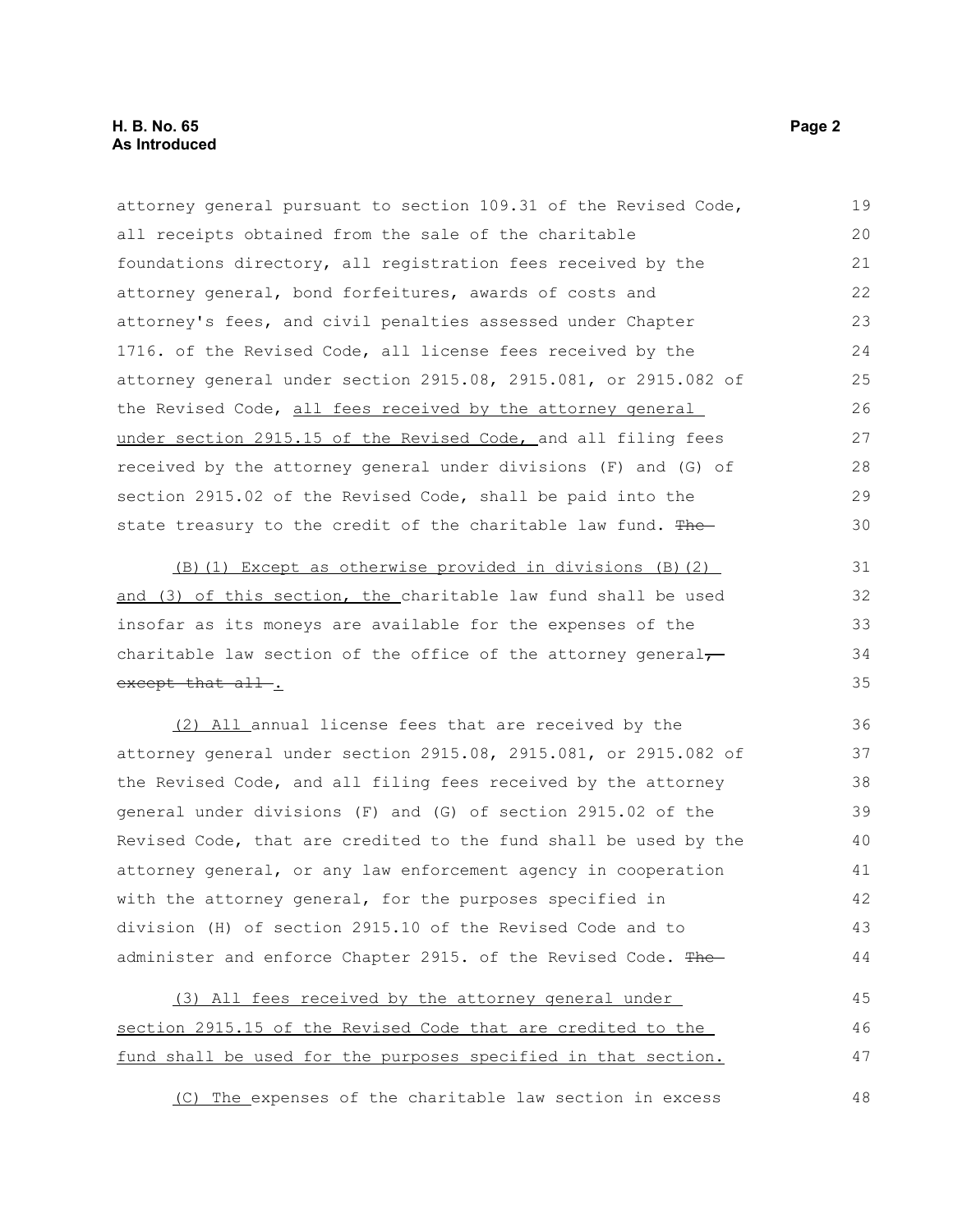of moneys available in the charitable law fund shall be paid out of regular appropriations to the office of the attorney general. 49 50

Sec. 109.572. (A) (1) Upon receipt of a request pursuant to section 121.08, 3301.32, 3301.541, or 3319.39 of the Revised Code, a completed form prescribed pursuant to division (C)(1) of this section, and a set of fingerprint impressions obtained in the manner described in division (C)(2) of this section, the superintendent of the bureau of criminal identification and investigation shall conduct a criminal records check in the manner described in division (B) of this section to determine whether any information exists that indicates that the person who is the subject of the request previously has been convicted of or pleaded guilty to any of the following: 51 52 53 54 55 56 57 58 59 60 61

(a) A violation of section 2903.01, 2903.02, 2903.03, 2903.04, 2903.11, 2903.12, 2903.13, 2903.16, 2903.21, 2903.34, 2905.01, 2905.02, 2905.05, 2907.02, 2907.03, 2907.04, 2907.05, 2907.06, 2907.07, 2907.08, 2907.09, 2907.21, 2907.22, 2907.23, 2907.25, 2907.31, 2907.32, 2907.321, 2907.322, 2907.323, 2911.01, 2911.02, 2911.11, 2911.12, 2919.12, 2919.22, 2919.24, 2919.25, 2923.12, 2923.13, 2923.161, 2925.02, 2925.03, 2925.04, 2925.05, 2925.06, or 3716.11 of the Revised Code, felonious sexual penetration in violation of former section 2907.12 of the Revised Code, a violation of section 2905.04 of the Revised Code as it existed prior to July 1, 1996, a violation of section 2919.23 of the Revised Code that would have been a violation of section 2905.04 of the Revised Code as it existed prior to July 1, 1996, had the violation been committed prior to that date, or a violation of section 2925.11 of the Revised Code that is not a minor drug possession offense; 62 63 64 65 66 67 68 69 70 71 72 73 74 75 76 77

(b) A violation of an existing or former law of this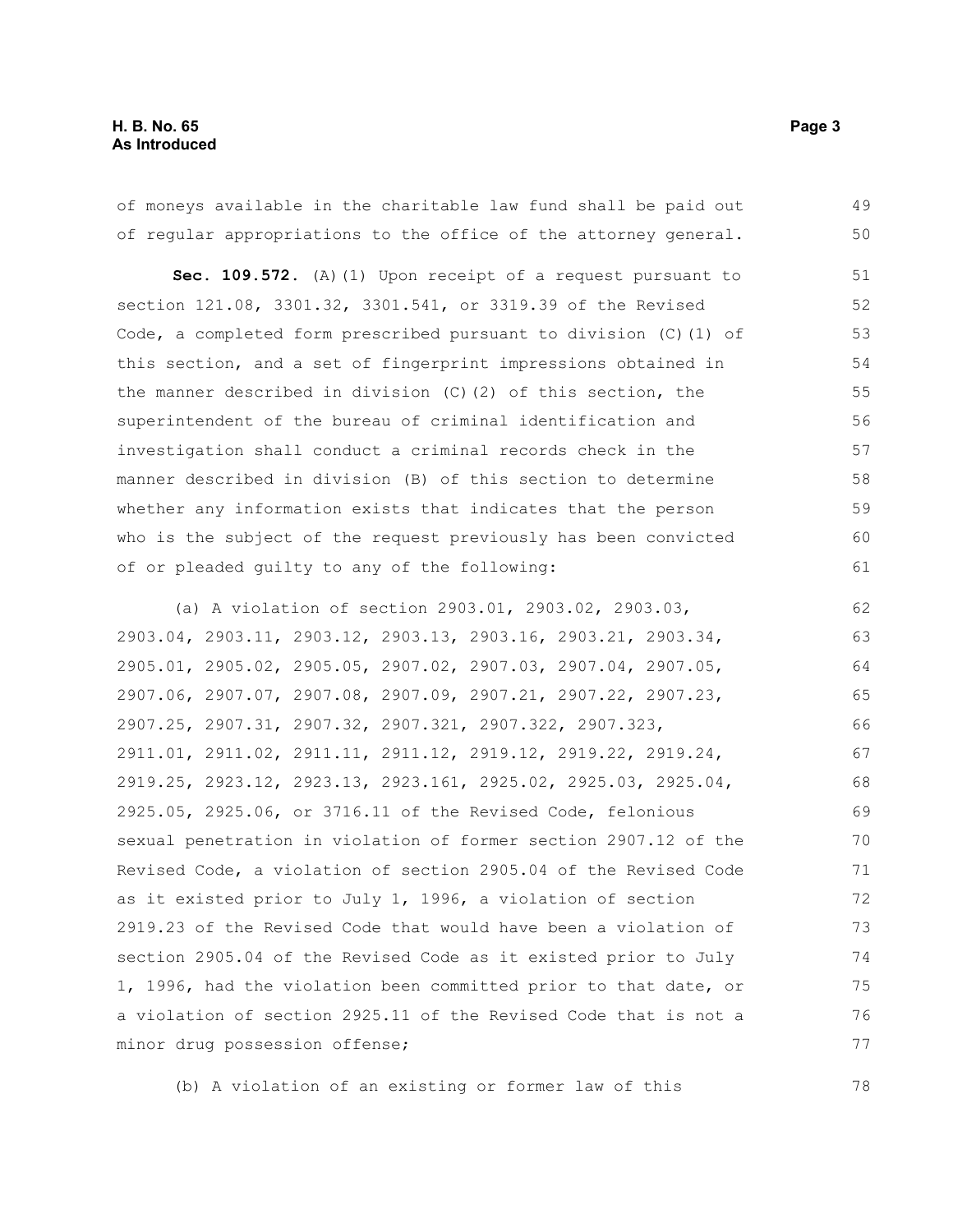state, any other state, or the United States that is substantially equivalent to any of the offenses listed in division (A)(1)(a) of this section; 79 80 81

(c) If the request is made pursuant to section 3319.39 of the Revised Code for an applicant who is a teacher, any offense specified in section 3319.31 of the Revised Code. 82 83 84

(2) On receipt of a request pursuant to section 3712.09 or 3721.121 of the Revised Code, a completed form prescribed pursuant to division (C)(1) of this section, and a set of fingerprint impressions obtained in the manner described in division (C)(2) of this section, the superintendent of the bureau of criminal identification and investigation shall conduct a criminal records check with respect to any person who has applied for employment in a position for which a criminal records check is required by those sections. The superintendent shall conduct the criminal records check in the manner described in division (B) of this section to determine whether any information exists that indicates that the person who is the subject of the request previously has been convicted of or pleaded guilty to any of the following: 85 86 87 88 89 90 91 92 93 94 95 96 97 98

(a) A violation of section 2903.01, 2903.02, 2903.03, 2903.04, 2903.11, 2903.12, 2903.13, 2903.16, 2903.21, 2903.34, 2905.01, 2905.02, 2905.11, 2905.12, 2907.02, 2907.03, 2907.05, 2907.06, 2907.07, 2907.08, 2907.09, 2907.12, 2907.25, 2907.31, 2907.32, 2907.321, 2907.322, 2907.323, 2911.01, 2911.02, 2911.11, 2911.12, 2911.13, 2913.02, 2913.03, 2913.04, 2913.11, 2913.21, 2913.31, 2913.40, 2913.43, 2913.47, 2913.51, 2919.25, 2921.36, 2923.12, 2923.13, 2923.161, 2925.02, 2925.03, 2925.11, 2925.13, 2925.22, 2925.23, or 3716.11 of the Revised Code; 99 100 101 102 103 104 105 106 107

(b) An existing or former law of this state, any other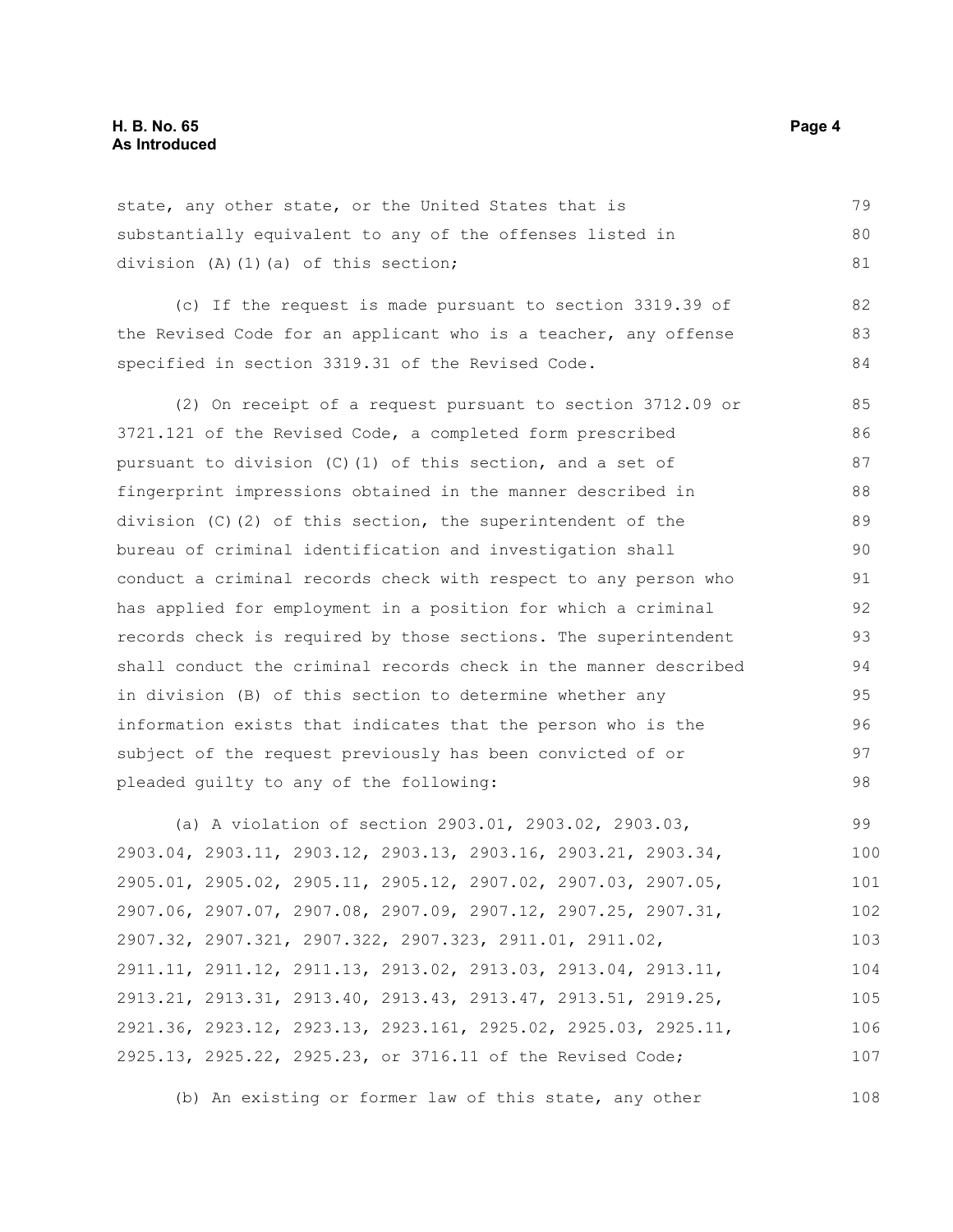state, or the United States that is substantially equivalent to any of the offenses listed in division  $(A)(2)(a)$  of this section.

(3) On receipt of a request pursuant to section 173.27, 173.38, 173.381, 3701.881, 5119.34, 5164.34, 5164.341, 5164.342, 5123.081, or 5123.169 of the Revised Code, a completed form prescribed pursuant to division (C)(1) of this section, and a set of fingerprint impressions obtained in the manner described in division (C)(2) of this section, the superintendent of the bureau of criminal identification and investigation shall conduct a criminal records check of the person for whom the request is made. The superintendent shall conduct the criminal records check in the manner described in division (B) of this section to determine whether any information exists that indicates that the person who is the subject of the request previously has been convicted of, has pleaded guilty to, or (except in the case of a request pursuant to section 5164.34, 5164.341, or 5164.342 of the Revised Code) has been found eligible for intervention in lieu of conviction for any of the following, regardless of the date of the conviction, the date of entry of the guilty plea, or (except in the case of a request pursuant to section 5164.34, 5164.341, or 5164.342 of the Revised Code) the date the person was found eligible for intervention in lieu of conviction: 112 113 114 115 116 117 118 119 120 121 122 123 124 125 126 127 128 129 130 131 132

(a) A violation of section 959.13, 959.131, 2903.01, 2903.02, 2903.03, 2903.04, 2903.041, 2903.11, 2903.12, 2903.13, 2903.15, 2903.16, 2903.21, 2903.211, 2903.22, 2903.34, 2903.341, 2905.01, 2905.02, 2905.05, 2905.11, 2905.12, 2905.32, 2905.33, 2907.02, 2907.03, 2907.04, 2907.05, 2907.06, 2907.07, 2907.08, 2907.09, 2907.21, 2907.22, 2907.23, 2907.24, 2907.25, 2907.31, 2907.32, 2907.321, 2907.322, 2907.323, 2907.33, 2909.02, 133 134 135 136 137 138 139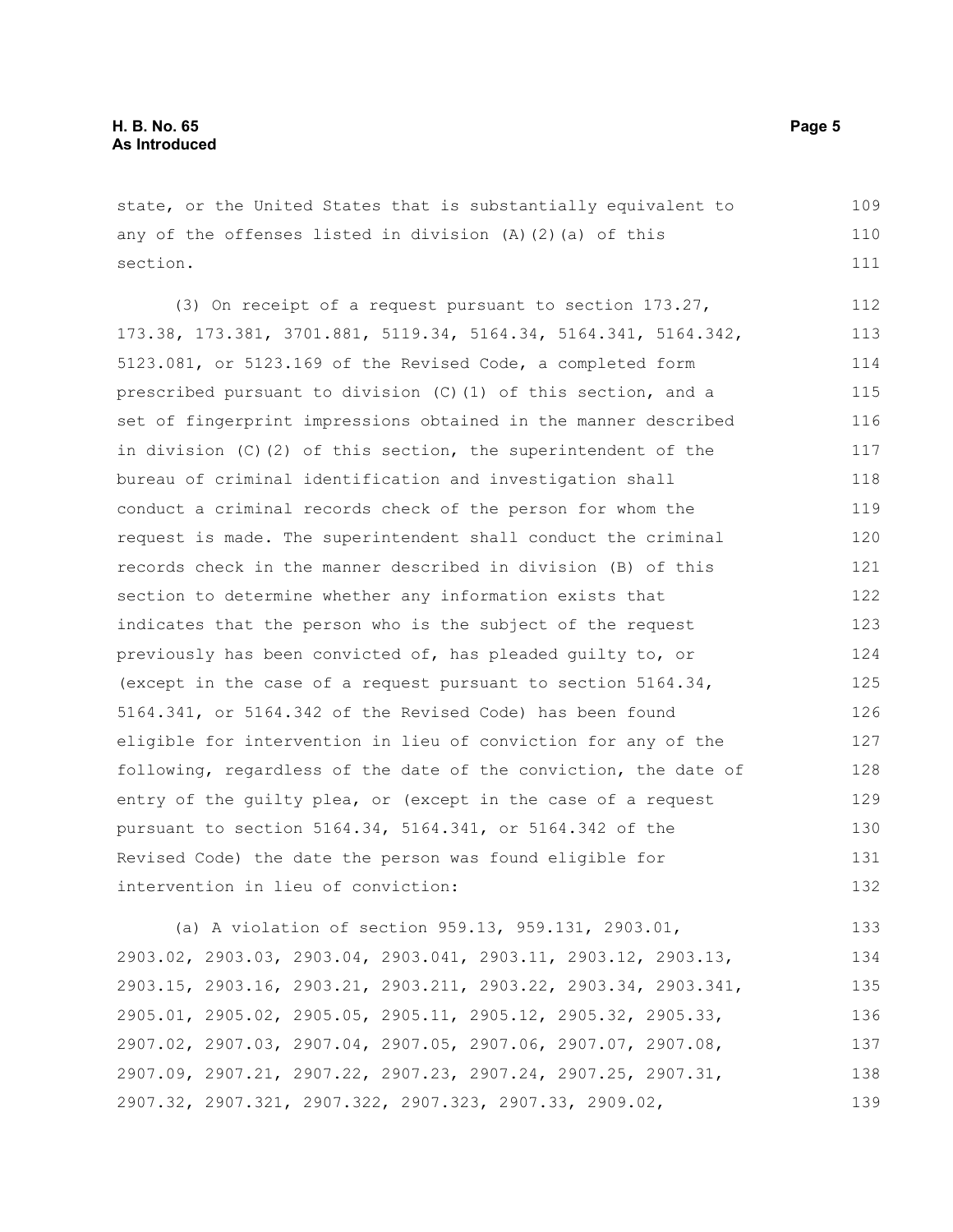2909.03, 2909.04, 2909.22, 2909.23, 2909.24, 2911.01, 2911.02, 2911.11, 2911.12, 2911.13, 2913.02, 2913.03, 2913.04, 2913.05, 2913.11, 2913.21, 2913.31, 2913.32, 2913.40, 2913.41, 2913.42, 2913.43, 2913.44, 2913.441, 2913.45, 2913.46, 2913.47, 2913.48, 2913.49, 2913.51, 2917.01, 2917.02, 2917.03, 2917.31, 2919.12, 2919.121, 2919.123, 2919.124, 2919.22, 2919.23, 2919.24, 2919.25, 2921.03, 2921.11, 2921.12, 2921.13, 2921.21, 2921.24, 2921.32, 2921.321, 2921.34, 2921.35, 2921.36, 2921.51, 2923.12, 2923.122, 2923.123, 2923.13, 2923.161, 2923.162, 2923.21, 2923.32, 2923.42, 2925.02, 2925.03, 2925.04, 2925.041, 2925.05, 2925.06, 2925.09, 2925.11, 2925.13, 2925.14, 2925.141, 2925.22, 2925.23, 2925.24, 2925.36, 2925.55, 2925.56, 2927.12, or 3716.11 of the Revised Code; 140 141 142 143 144 145 146 147 148 149 150 151 152

(b) Felonious sexual penetration in violation of former section 2907.12 of the Revised Code;

(c) A violation of section 2905.04 of the Revised Code as it existed prior to July 1, 1996;

(d) A violation of section 2923.01, 2923.02, or 2923.03 of the Revised Code when the underlying offense that is the object of the conspiracy, attempt, or complicity is one of the offenses listed in divisions  $(A)$   $(3)$   $(a)$  to  $(c)$  of this section; 157 158 159 160

(e) A violation of an existing or former municipal ordinance or law of this state, any other state, or the United States that is substantially equivalent to any of the offenses listed in divisions (A)(3)(a) to (d) of this section. 161 162 163 164

(4) On receipt of a request pursuant to section 2151.86 or 2151.904 of the Revised Code, a completed form prescribed pursuant to division (C)(1) of this section, and a set of fingerprint impressions obtained in the manner described in 165 166 167 168

153 154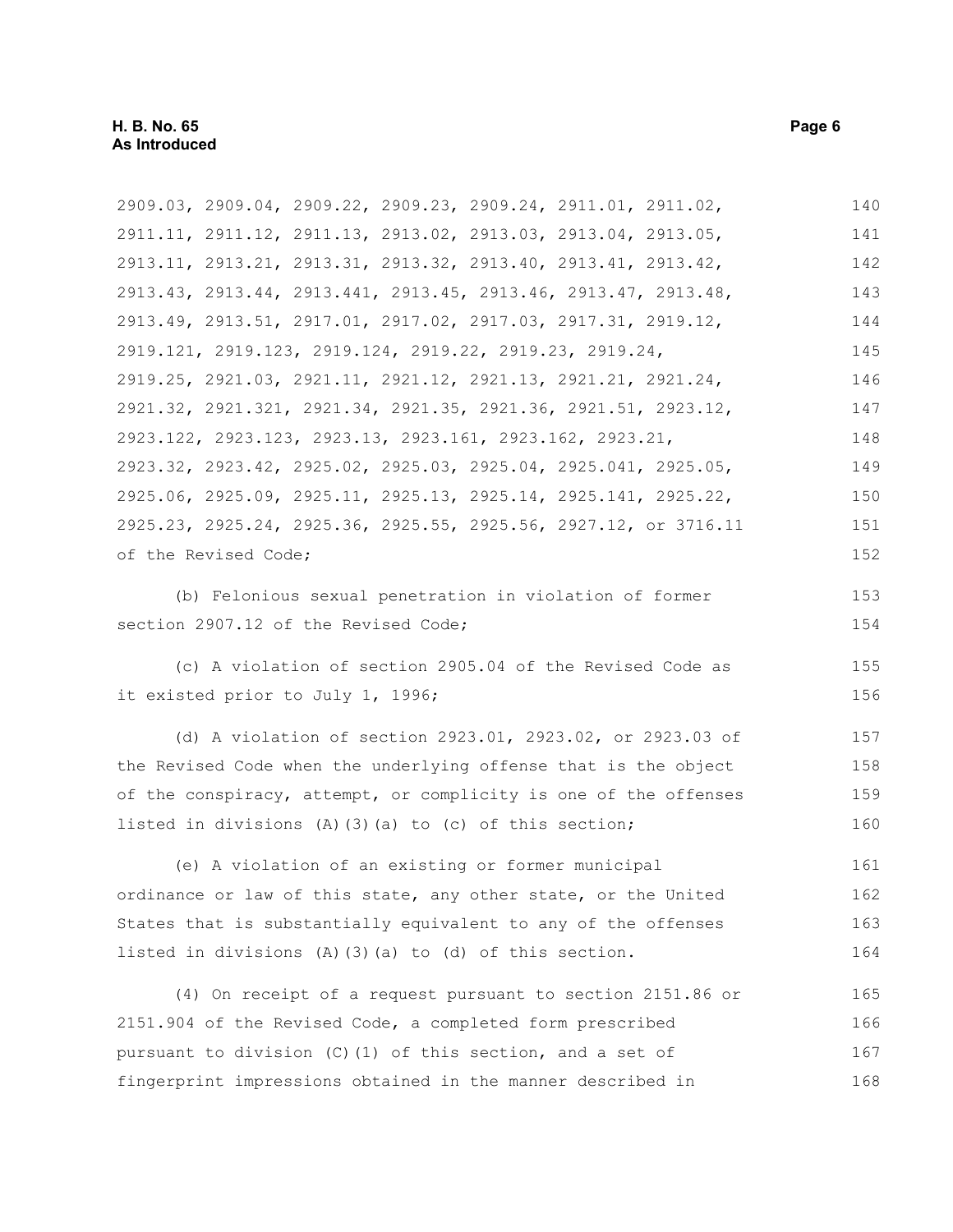division (C)(2) of this section, the superintendent of the bureau of criminal identification and investigation shall conduct a criminal records check in the manner described in division (B) of this section to determine whether any information exists that indicates that the person who is the subject of the request previously has been convicted of or pleaded guilty to any of the following: 169 170 171 172 173 174 175

(a) A violation of section 959.13, 2903.01, 2903.02, 2903.03, 2903.04, 2903.11, 2903.12, 2903.13, 2903.15, 2903.16, 2903.21, 2903.211, 2903.22, 2903.34, 2905.01, 2905.02, 2905.05, 2907.02, 2907.03, 2907.04, 2907.05, 2907.06, 2907.07, 2907.08, 2907.09, 2907.21, 2907.22, 2907.23, 2907.25, 2907.31, 2907.32, 2907.321, 2907.322, 2907.323, 2909.02, 2909.03, 2909.22, 2909.23, 2909.24, 2911.01, 2911.02, 2911.11, 2911.12, 2913.49, 2917.01, 2917.02, 2919.12, 2919.22, 2919.24, 2919.25, 2923.12, 2923.13, 2923.161, 2925.02, 2925.03, 2925.04, 2925.05, 2925.06, 2927.12, or 3716.11 of the Revised Code, a violation of section 2905.04 of the Revised Code as it existed prior to July 1, 1996, a violation of section 2919.23 of the Revised Code that would have been a violation of section 2905.04 of the Revised Code as it existed prior to July 1, 1996, had the violation been committed prior to that date, a violation of section 2925.11 of the Revised Code that is not a minor drug possession offense, two or more OVI or OVUAC violations committed within the three years immediately preceding the submission of the application or petition that is the basis of the request, or felonious sexual penetration in violation of former section 2907.12 of the Revised Code; 176 177 178 179 180 181 182 183 184 185 186 187 188 189 190 191 192 193 194 195 196

(b) A violation of an existing or former law of this state, any other state, or the United States that is substantially equivalent to any of the offenses listed in 197 198 199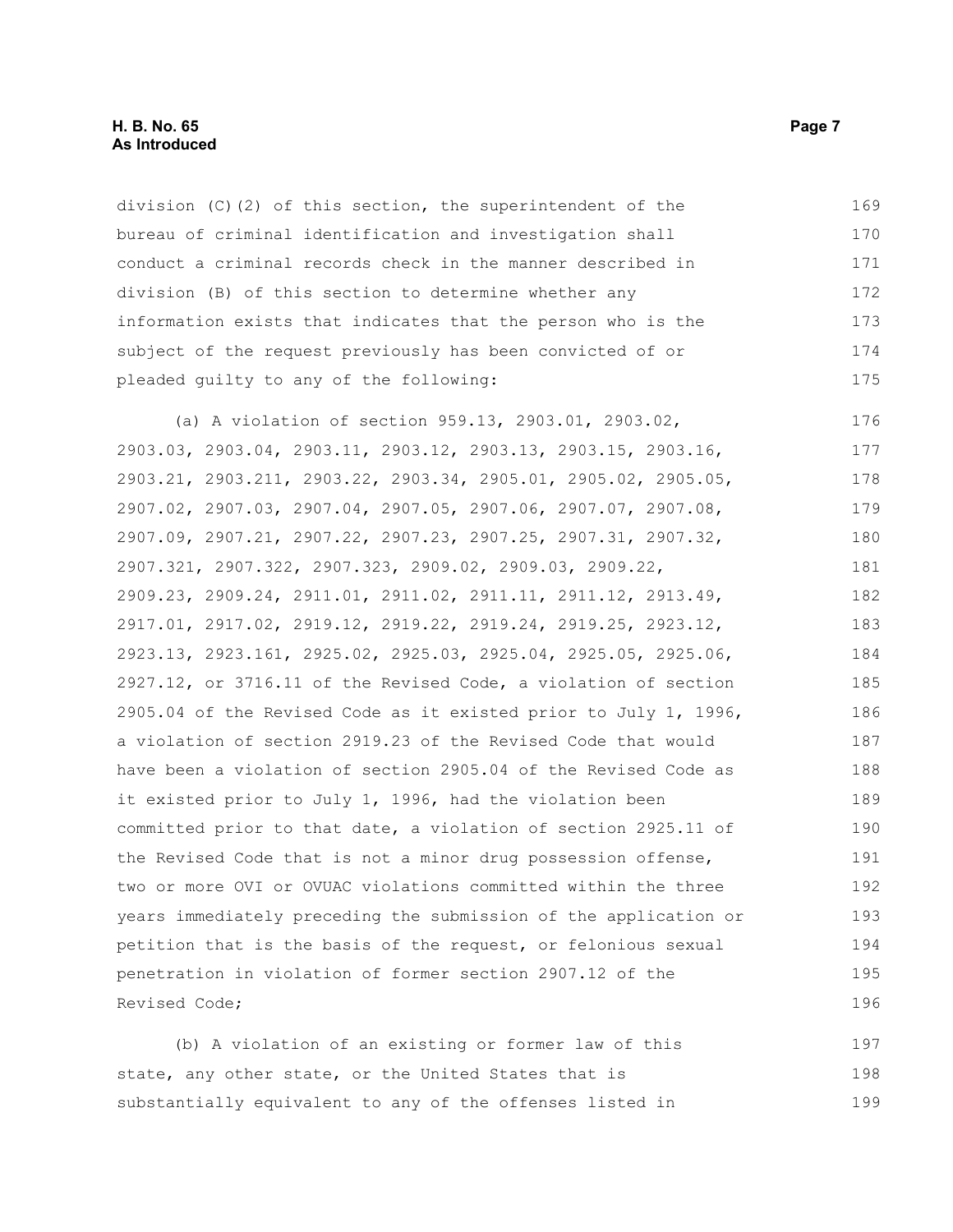division (A)(4)(a) of this section.

(5) Upon receipt of a request pursuant to section 5104.013 of the Revised Code, a completed form prescribed pursuant to division (C)(1) of this section, and a set of fingerprint impressions obtained in the manner described in division (C)(2) of this section, the superintendent of the bureau of criminal identification and investigation shall conduct a criminal records check in the manner described in division (B) of this section to determine whether any information exists that indicates that the person who is the subject of the request has been convicted of or pleaded guilty to any of the following: 201 202 203 204 205 206 207 208 209 210

(a) A violation of section 2151.421, 2903.01, 2903.02, 2903.03, 2903.04, 2903.11, 2903.12, 2903.13, 2903.16, 2903.21, 2903.22, 2903.34, 2905.01, 2905.02, 2905.05, 2905.11, 2905.32, 2907.02, 2907.03, 2907.04, 2907.05, 2907.06, 2907.07, 2907.08, 2907.09, 2907.19, 2907.21, 2907.22, 2907.23, 2907.24, 2907.25, 2907.31, 2907.32, 2907.321, 2907.322, 2907.323, 2909.02, 2909.03, 2909.04, 2909.05, 2911.01, 2911.02, 2911.11, 2911.12, 2913.02, 2913.03, 2913.04, 2913.041, 2913.05, 2913.06, 2913.11, 2913.21, 2913.31, 2913.32, 2913.33, 2913.34, 2913.40, 2913.41, 2913.42, 2913.43, 2913.44, 2913.441, 2913.45, 2913.46, 2913.47, 2913.48, 2913.49, 2917.01, 2917.02, 2917.03, 2917.31, 2919.12, 2919.22, 2919.224, 2919.225, 2919.24, 2919.25, 2921.03, 2921.11, 2921.13, 2921.14, 2921.34, 2921.35, 2923.01, 2923.12, 2923.13, 2923.161, 2925.02, 2925.03, 2925.04, 2925.05, 2925.06, or 3716.11 of the Revised Code, felonious sexual penetration in violation of former section 2907.12 of the Revised Code, a violation of section 2905.04 of the Revised Code as it existed prior to July 1, 1996, a violation of section 2919.23 of the Revised Code that would have been a violation of section 2905.04 of the Revised Code as it existed prior to July 1, 1996, had the 211 212 213 214 215 216 217 218 219 220 221 222 223 224 225 226 227 228 229 230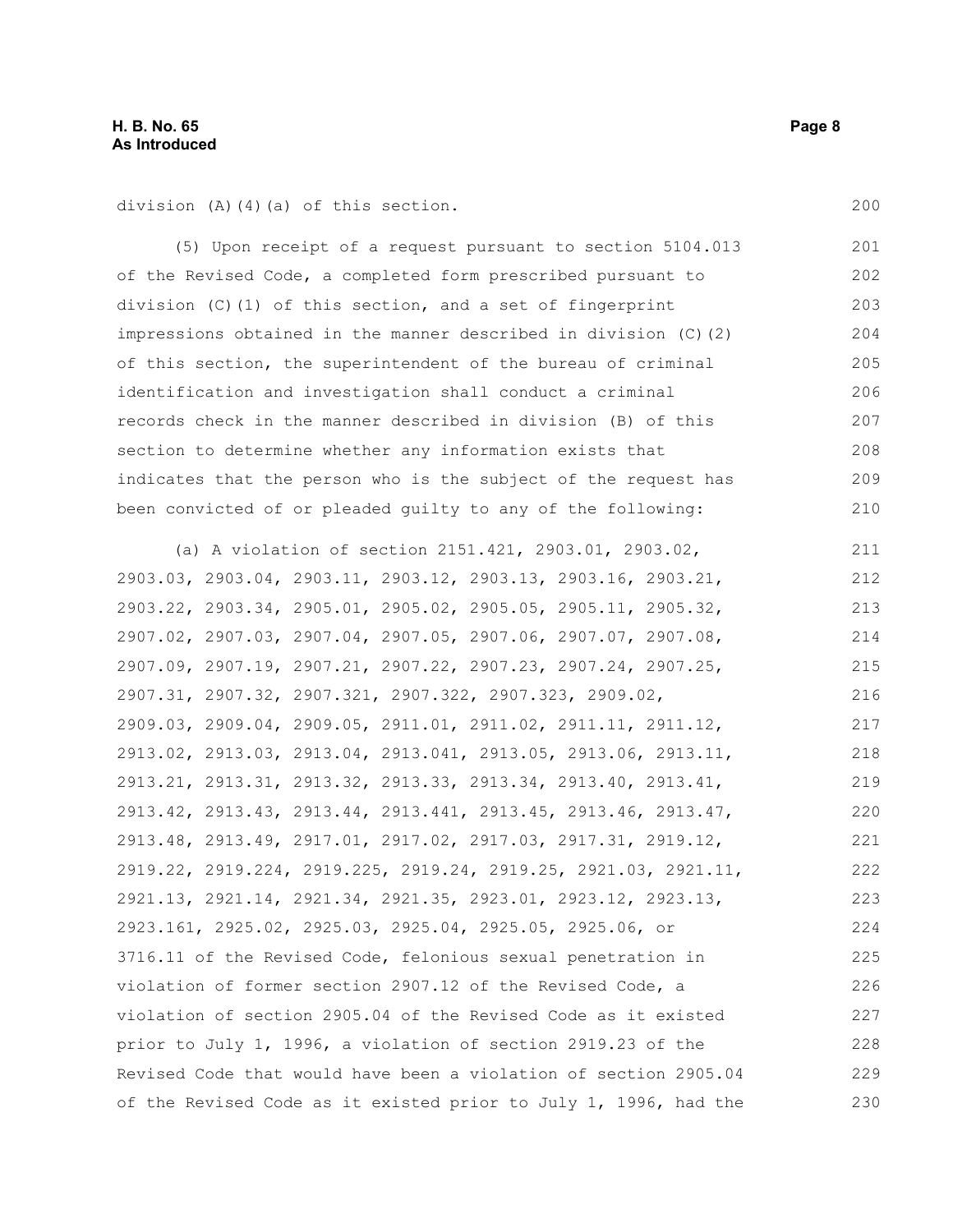#### **H. B. No. 65 Page 9 As Introduced**

violation been committed prior to that date, a violation of section 2925.11 of the Revised Code that is not a minor drug possession offense, a violation of section 2923.02 or 2923.03 of the Revised Code that relates to a crime specified in this division, or a second violation of section 4511.19 of the Revised Code within five years of the date of application for licensure or certification. 231 232 233 234 235 236 237

(b) A violation of an existing or former law of this state, any other state, or the United States that is substantially equivalent to any of the offenses or violations described in division (A)(5)(a) of this section. 238 239 240 241

(6) Upon receipt of a request pursuant to section 5153.111 of the Revised Code, a completed form prescribed pursuant to division (C)(1) of this section, and a set of fingerprint impressions obtained in the manner described in division (C)(2) of this section, the superintendent of the bureau of criminal identification and investigation shall conduct a criminal records check in the manner described in division (B) of this section to determine whether any information exists that indicates that the person who is the subject of the request previously has been convicted of or pleaded guilty to any of the following: 242 243 244 245 246 247 248 249 250 251 252

(a) A violation of section 2903.01, 2903.02, 2903.03, 2903.04, 2903.11, 2903.12, 2903.13, 2903.16, 2903.21, 2903.34, 2905.01, 2905.02, 2905.05, 2907.02, 2907.03, 2907.04, 2907.05, 2907.06, 2907.07, 2907.08, 2907.09, 2907.21, 2907.22, 2907.23, 2907.25, 2907.31, 2907.32, 2907.321, 2907.322, 2907.323, 2909.02, 2909.03, 2911.01, 2911.02, 2911.11, 2911.12, 2919.12, 2919.22, 2919.24, 2919.25, 2923.12, 2923.13, 2923.161, 2925.02, 2925.03, 2925.04, 2925.05, 2925.06, or 3716.11 of the Revised 253 254 255 256 257 258 259 260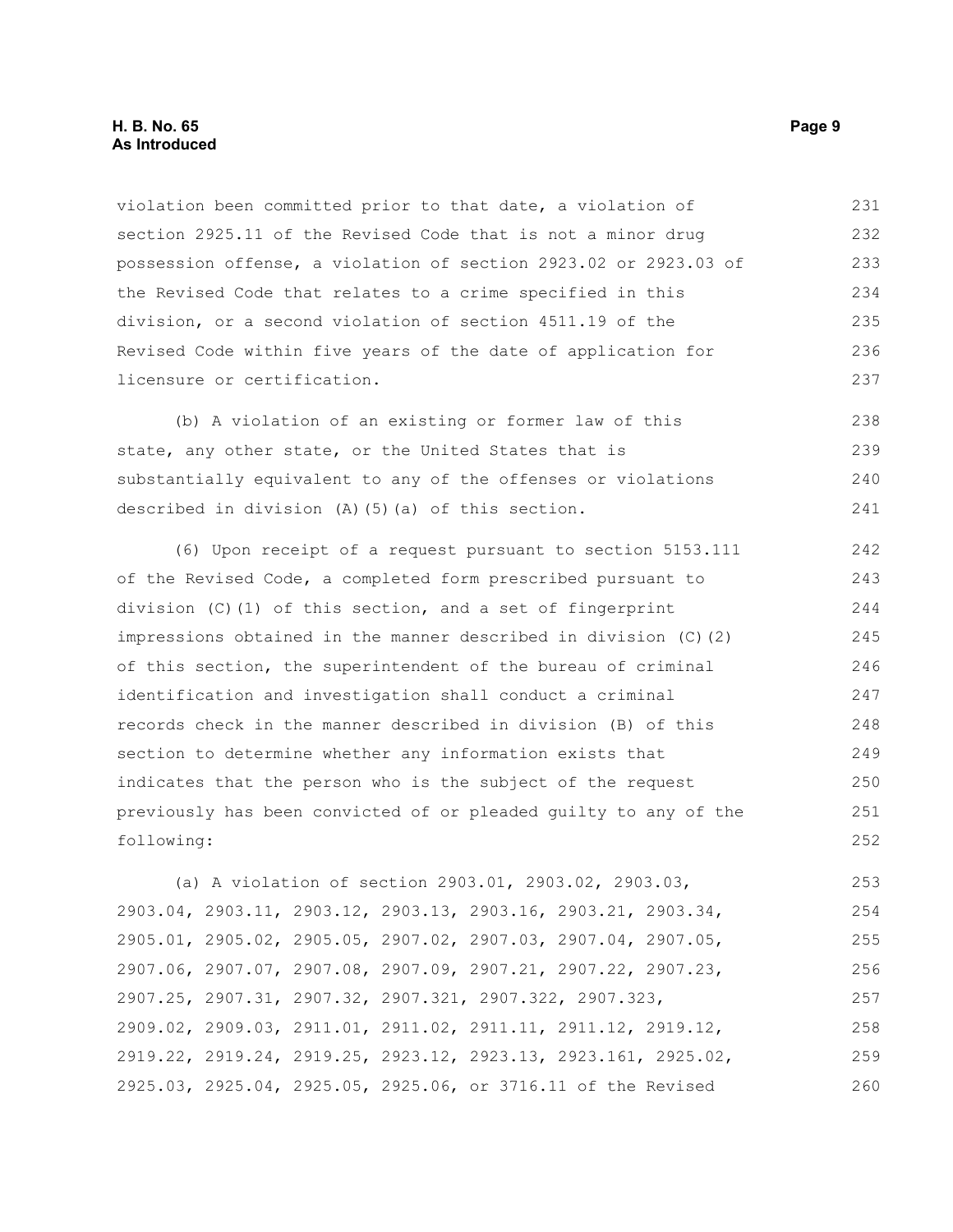Code, felonious sexual penetration in violation of former section 2907.12 of the Revised Code, a violation of section 2905.04 of the Revised Code as it existed prior to July 1, 1996, a violation of section 2919.23 of the Revised Code that would have been a violation of section 2905.04 of the Revised Code as it existed prior to July 1, 1996, had the violation been committed prior to that date, or a violation of section 2925.11 of the Revised Code that is not a minor drug possession offense; 261 262 263 264 265 266 267 268

(b) A violation of an existing or former law of this state, any other state, or the United States that is substantially equivalent to any of the offenses listed in division (A)(6)(a) of this section. 269 270 271 272

(7) On receipt of a request for a criminal records check from an individual pursuant to section 4749.03 or 4749.06 of the Revised Code, accompanied by a completed copy of the form prescribed in division (C)(1) of this section and a set of fingerprint impressions obtained in a manner described in division (C)(2) of this section, the superintendent of the bureau of criminal identification and investigation shall conduct a criminal records check in the manner described in division (B) of this section to determine whether any information exists indicating that the person who is the subject of the request has been convicted of or pleaded guilty to a felony in this state or in any other state. If the individual indicates that a firearm will be carried in the course of business, the superintendent shall require information from the federal bureau of investigation as described in division (B)(2) of this section. Subject to division (F) of this section, the superintendent shall report the findings of the criminal records check and any information the federal bureau of investigation provides to the director of public safety. 273 274 275 276 277 278 279 280 281 282 283 284 285 286 287 288 289 290 291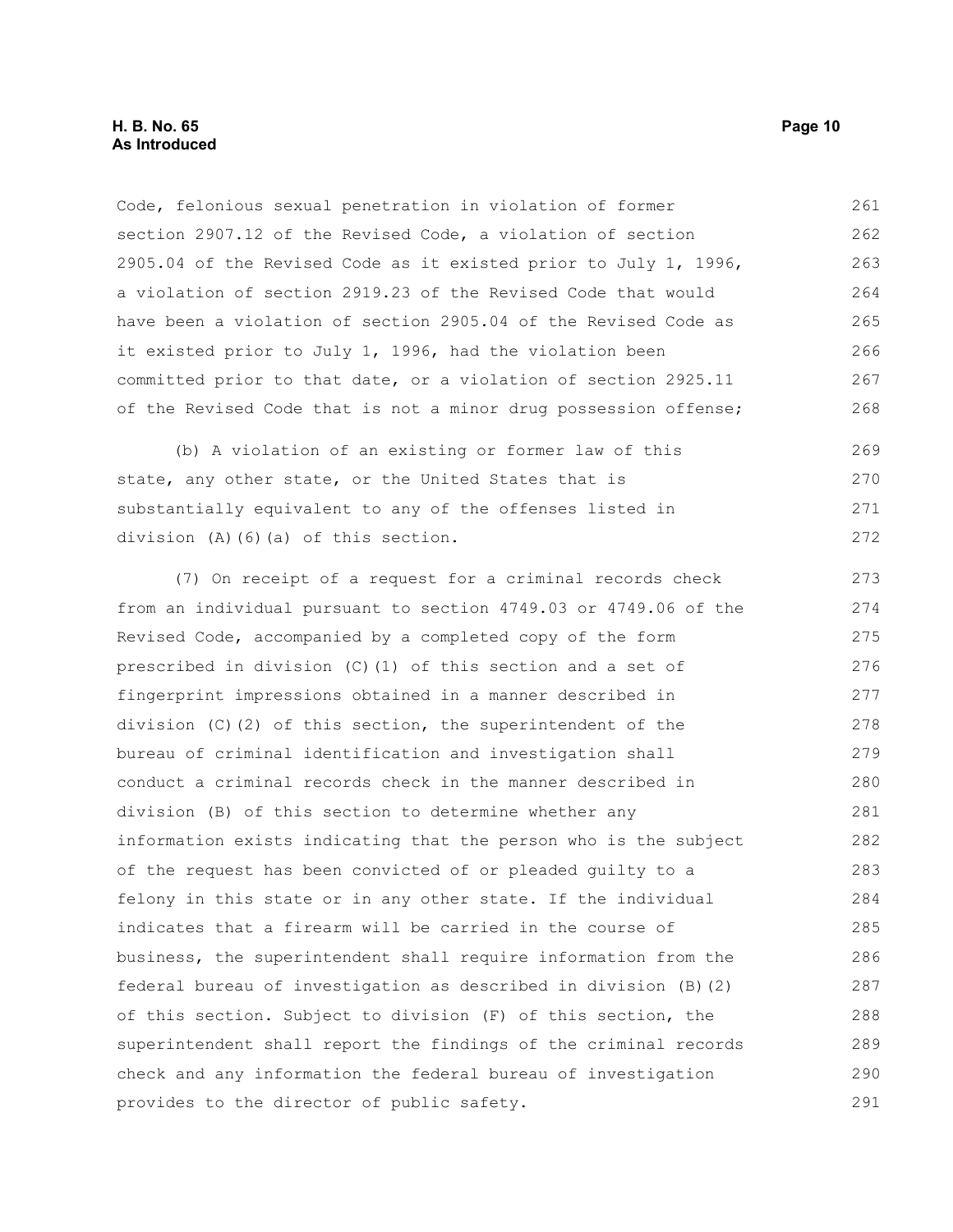#### **H. B. No. 65 Page 11 As Introduced**

(8) On receipt of a request pursuant to section 1321.37, 1321.53, or 4763.05 of the Revised Code, a completed form prescribed pursuant to division (C)(1) of this section, and a set of fingerprint impressions obtained in the manner described in division (C)(2) of this section, the superintendent of the bureau of criminal identification and investigation shall conduct a criminal records check with respect to any person who has applied for a license, permit, or certification from the department of commerce or a division in the department. The superintendent shall conduct the criminal records check in the manner described in division (B) of this section to determine whether any information exists that indicates that the person who is the subject of the request previously has been convicted of or pleaded guilty to any of the following: a violation of section 2913.02, 2913.11, 2913.31, 2913.51, or 2925.03 of the Revised Code; any other criminal offense involving theft, receiving stolen property, embezzlement, forgery, fraud, passing bad checks, money laundering, or drug trafficking, or any criminal offense involving money or securities, as set forth in Chapters 2909., 2911., 2913., 2915., 2921., 2923., and 2925. of the Revised Code; or any existing or former law of this state, any other state, or the United States that is substantially equivalent to those offenses. 292 293 294 295 296 297 298 299 300 301 302 303 304 305 306 307 308 309 310 311 312 313 314

(9) On receipt of a request for a criminal records check from the treasurer of state under section 113.041 of the Revised Code or from an individual under section 928.03, 4701.08, 4715.101, 4717.061, 4725.121, 4725.501, 4729.071, 4729.53, 4729.90, 4729.92, 4730.101, 4730.14, 4730.28, 4731.081, 4731.15, 4731.171, 4731.222, 4731.281, 4731.531, 4732.091, 4734.202, 4740.061, 4741.10, 4747.051, 4751.20, 4751.201, 4751.202, 4751.21, 4753.061, 4755.70, 4757.101, 4759.061, 4760.032, 315 316 317 318 319 320 321 322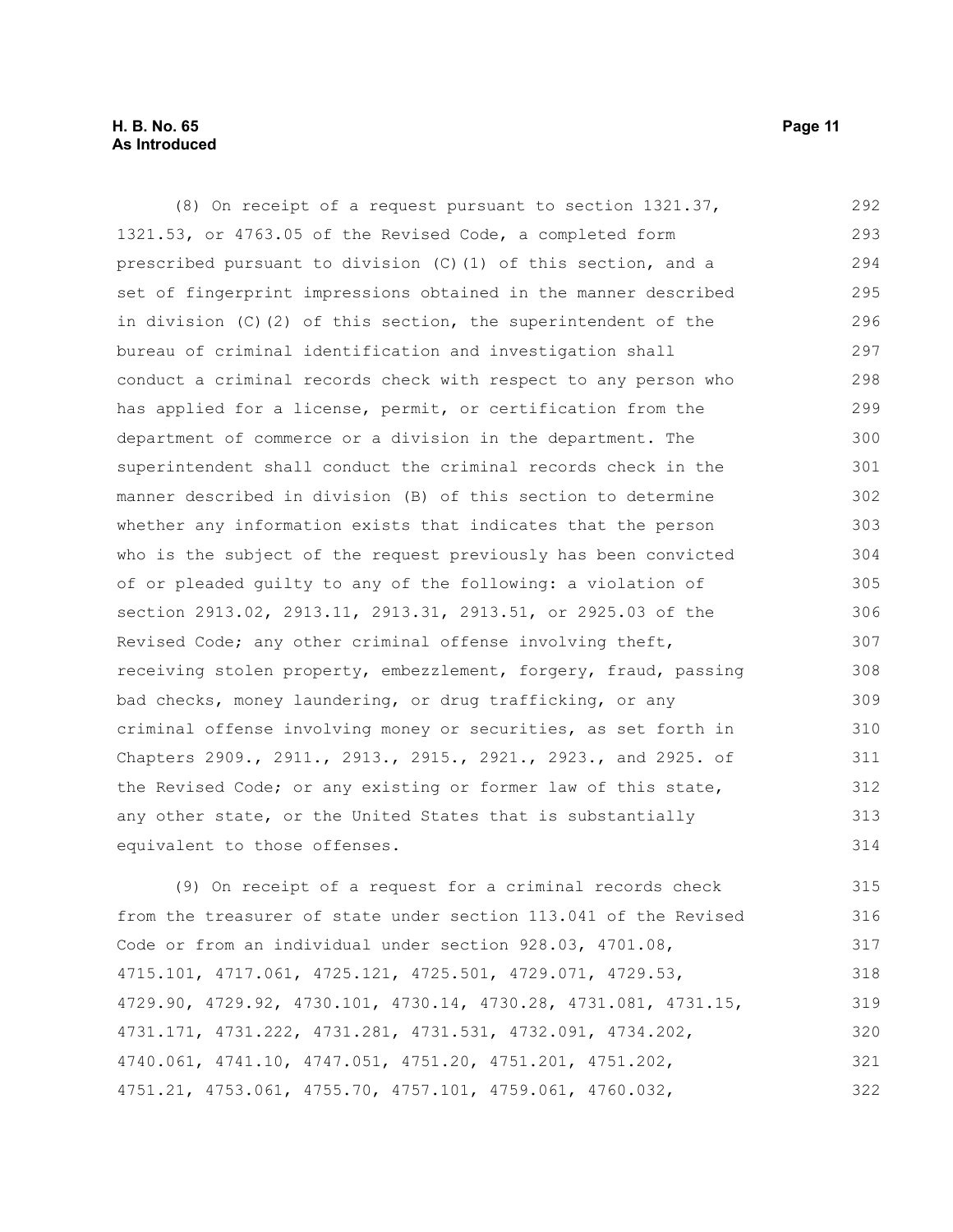4760.06, 4761.051, 4762.031, 4762.06, 4774.031, 4774.06, 4776.021, 4778.04, 4778.07, 4779.091, or 4783.04 of the Revised Code, accompanied by a completed form prescribed under division (C)(1) of this section and a set of fingerprint impressions obtained in the manner described in division (C)(2) of this section, the superintendent of the bureau of criminal identification and investigation shall conduct a criminal records check in the manner described in division (B) of this section to determine whether any information exists that indicates that the person who is the subject of the request has been convicted of or pleaded guilty to any criminal offense in this state or any other state. Subject to division (F) of this section, the superintendent shall send the results of a check requested under section 113.041 of the Revised Code to the treasurer of state and shall send the results of a check requested under any of the other listed sections to the licensing board specified by the individual in the request. 323 324 325 326 327 328 329 330 331 332 333 334 335 336 337 338 339

(10) On receipt of a request pursuant to section 124.74, 718.131, 1121.23, 1315.141, 1733.47, or 1761.26 of the Revised Code, a completed form prescribed pursuant to division (C)(1) of this section, and a set of fingerprint impressions obtained in the manner described in division  $(C)(2)$  of this section, the superintendent of the bureau of criminal identification and investigation shall conduct a criminal records check in the manner described in division (B) of this section to determine whether any information exists that indicates that the person who is the subject of the request previously has been convicted of or pleaded guilty to any criminal offense under any existing or former law of this state, any other state, or the United States. 340 341 342 343 344 345 346 347 348 349 350 351 352

(11) On receipt of a request for a criminal records check 353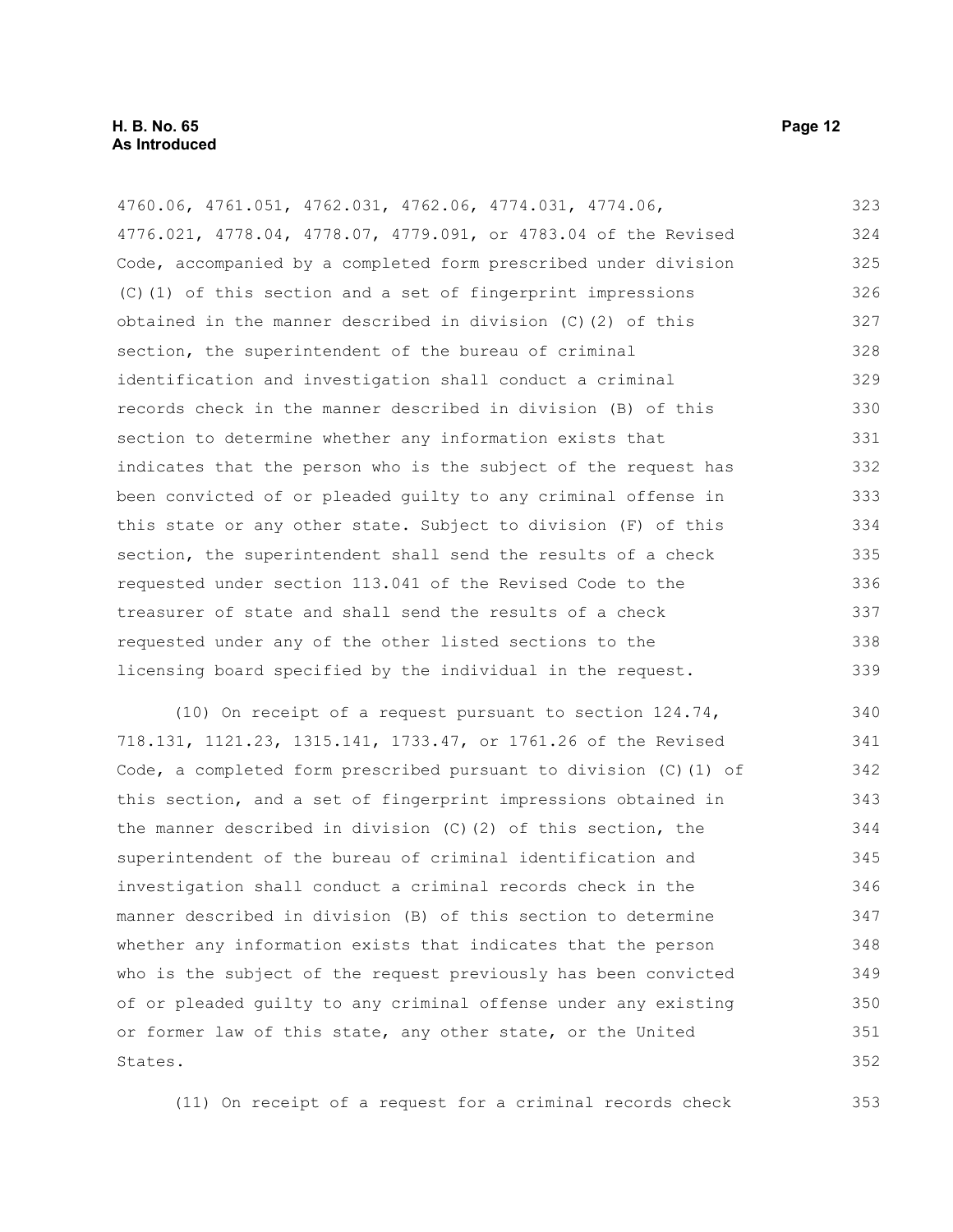from an appointing or licensing authority under section 3772.07 of the Revised Code, a completed form prescribed under division (C)(1) of this section, and a set of fingerprint impressions obtained in the manner prescribed in division (C)(2) of this section, the superintendent of the bureau of criminal identification and investigation shall conduct a criminal records check in the manner described in division (B) of this section to determine whether any information exists that indicates that the person who is the subject of the request previously has been convicted of or pleaded guilty or no contest to any offense under any existing or former law of this state, any other state, or the United States that is a disqualifying offense as defined in section 3772.07 of the Revised Code or substantially equivalent to such an offense. 354 355 356 357 358 359 360 361 362 363 364 365 366 367

(12) On receipt of a request pursuant to section 2151.33 or 2151.412 of the Revised Code, a completed form prescribed pursuant to division (C)(1) of this section, and a set of fingerprint impressions obtained in the manner described in division (C)(2) of this section, the superintendent of the bureau of criminal identification and investigation shall conduct a criminal records check with respect to any person for whom a criminal records check is required under that section. The superintendent shall conduct the criminal records check in the manner described in division (B) of this section to determine whether any information exists that indicates that the person who is the subject of the request previously has been convicted of or pleaded guilty to any of the following: 368 369 370 371 372 373 374 375 376 377 378 379 380

(a) A violation of section 2903.01, 2903.02, 2903.03, 2903.04, 2903.11, 2903.12, 2903.13, 2903.16, 2903.21, 2903.34, 2905.01, 2905.02, 2905.11, 2905.12, 2907.02, 2907.03, 2907.05, 2907.06, 2907.07, 2907.08, 2907.09, 2907.12, 2907.25, 2907.31, 381 382 383 384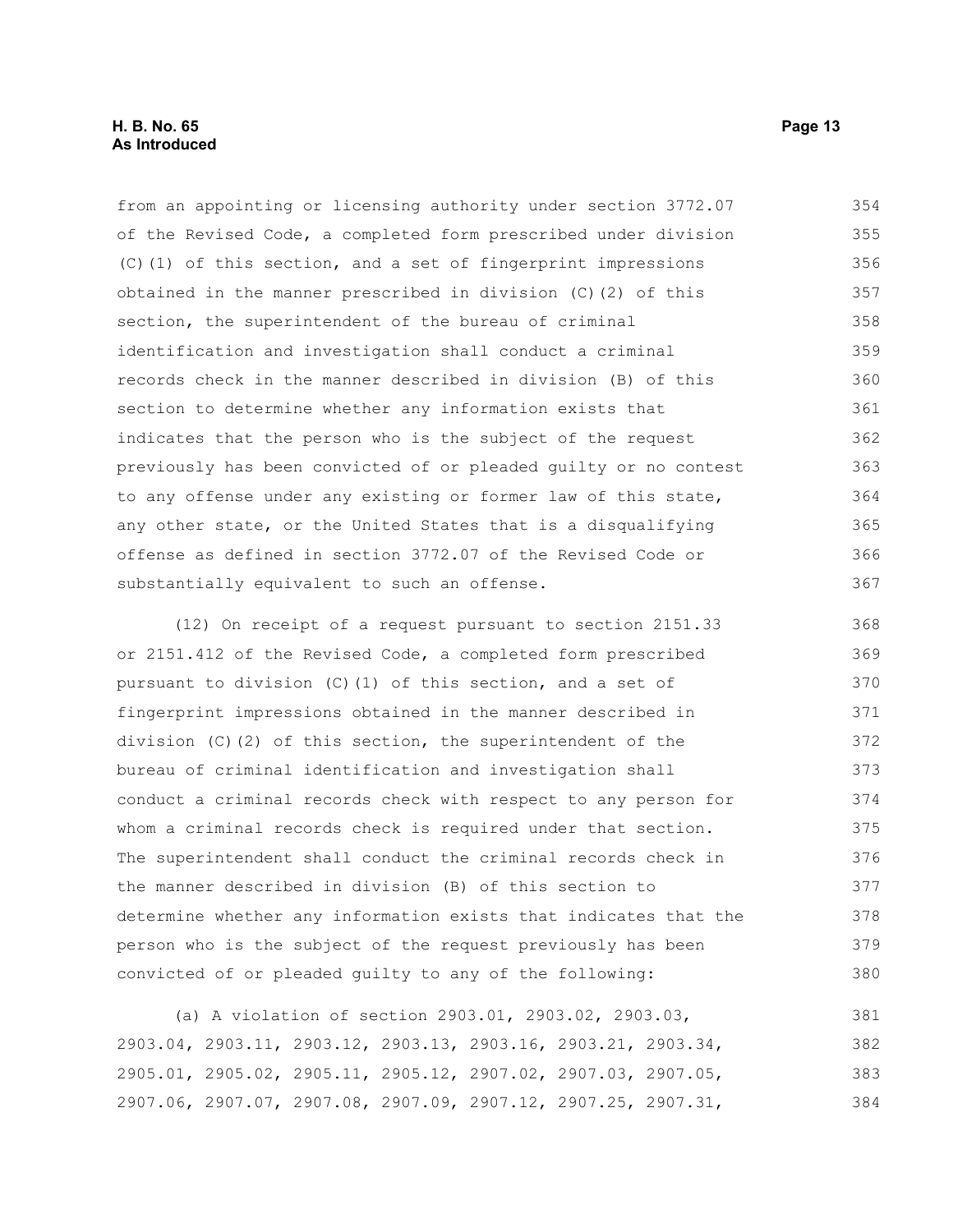| 2907.32, 2907.321, 2907.322, 2907.323, 2911.01, 2911.02,          | 385 |
|-------------------------------------------------------------------|-----|
| 2911.11, 2911.12, 2911.13, 2913.02, 2913.03, 2913.04, 2913.11,    | 386 |
| 2913.21, 2913.31, 2913.40, 2913.43, 2913.47, 2913.51, 2919.25,    | 387 |
| 2921.36, 2923.12, 2923.13, 2923.161, 2925.02, 2925.03, 2925.11,   | 388 |
| 2925.13, 2925.22, 2925.23, or 3716.11 of the Revised Code;        | 389 |
| (b) An existing or former law of this state, any other            | 390 |
| state, or the United States that is substantially equivalent to   | 391 |
| any of the offenses listed in division $(A)$ $(12)$ $(a)$ of this | 392 |
| section.                                                          | 393 |
| (13) On receipt of a request pursuant to section 3796.12          | 394 |
| of the Revised Code, a completed form prescribed pursuant to      | 395 |
| division $(C)$ (1) of this section, and a set of fingerprint      | 396 |
| impressions obtained in a manner described in division (C) (2) of | 397 |
| this section, the superintendent of the bureau of criminal        | 398 |
| identification and investigation shall conduct a criminal         | 399 |
| records check in the manner described in division (B) of this     | 400 |
| section to determine whether any information exists that          | 401 |
| indicates that the person who is the subject of the request       | 402 |
| previously has been convicted of or pleaded guilty to the         | 403 |
| following:                                                        | 404 |
| (a) A disqualifying offense as specified in rules adopted         | 405 |
| under division (B)(2)(b) of section 3796.03 of the Revised Code   | 406 |
|                                                                   |     |

if the person who is the subject of the request is an administrator or other person responsible for the daily operation of, or an owner or prospective owner, officer or prospective officer, or board member or prospective board member of, an entity seeking a license from the department of commerce under Chapter 3796. of the Revised Code; 407 408 409 410 411 412

(b) A disqualifying offense as specified in rules adopted under division (B)(2)(b) of section 3796.04 of the Revised Code 413 414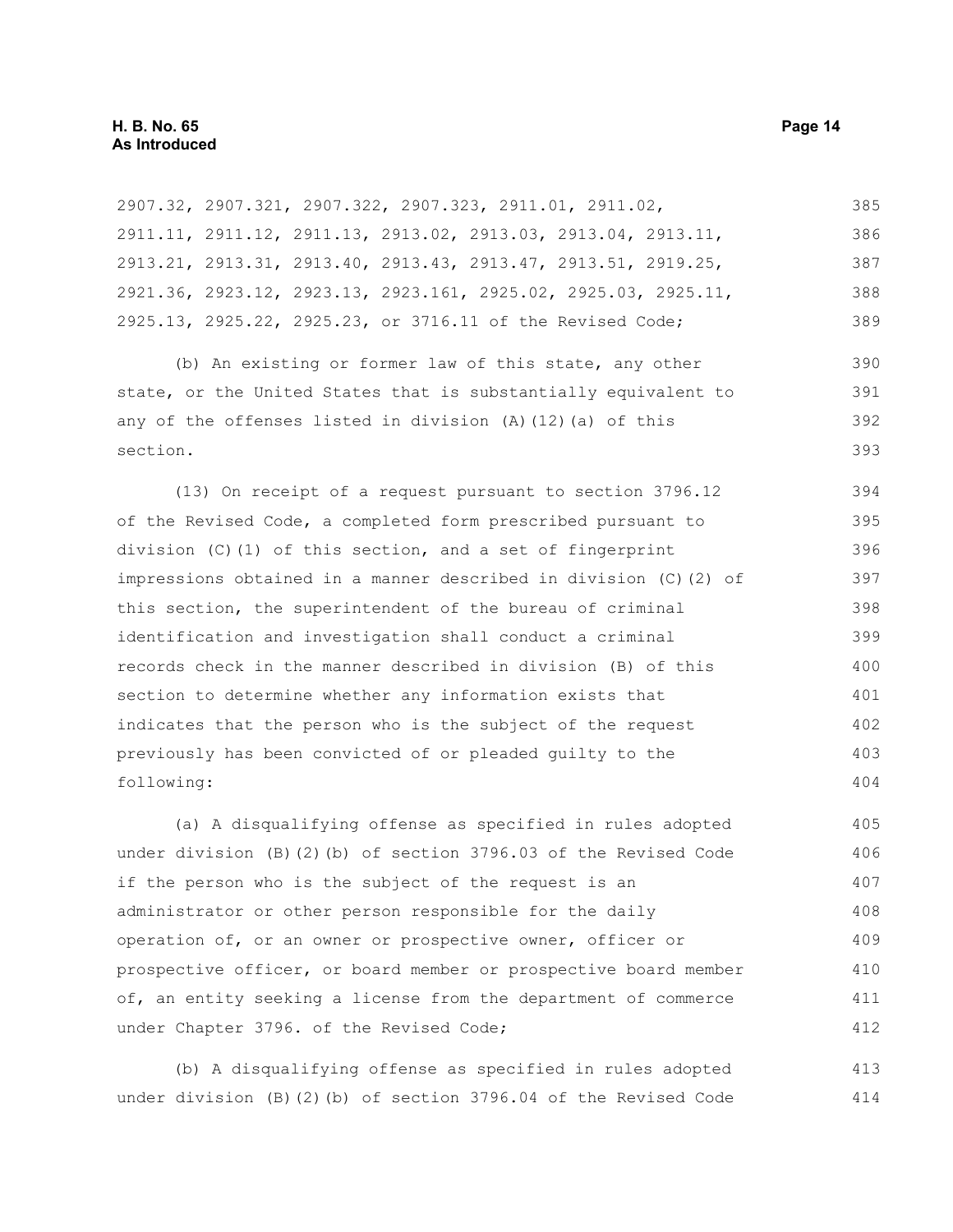#### **H. B. No. 65 Page 15 As Introduced**

if the person who is the subject of the request is an administrator or other person responsible for the daily operation of, or an owner or prospective owner, officer or prospective officer, or board member or prospective board member of, an entity seeking a license from the state board of pharmacy under Chapter 3796. of the Revised Code. 415 416 417 418 419 420

(14) On receipt of a request required by section 3796.13 of the Revised Code, a completed form prescribed pursuant to division (C)(1) of this section, and a set of fingerprint impressions obtained in a manner described in division (C)(2) of this section, the superintendent of the bureau of criminal identification and investigation shall conduct a criminal records check in the manner described in division (B) of this section to determine whether any information exists that indicates that the person who is the subject of the request previously has been convicted of or pleaded guilty to the following: 421 422 423 424 425 426 427 428 429 430 431

(a) A disqualifying offense as specified in rules adopted under division (B)(8)(a) of section 3796.03 of the Revised Code if the person who is the subject of the request is seeking employment with an entity licensed by the department of commerce under Chapter 3796. of the Revised Code; 432 433 434 435 436

(b) A disqualifying offense as specified in rules adopted under division (B)(14)(a) of section 3796.04 of the Revised Code if the person who is the subject of the request is seeking employment with an entity licensed by the state board of pharmacy under Chapter 3796. of the Revised Code. 437 438 439 440 441

(15) On receipt of a request pursuant to section 4768.06 of the Revised Code, a completed form prescribed under division (C)(1) of this section, and a set of fingerprint impressions 442 443 444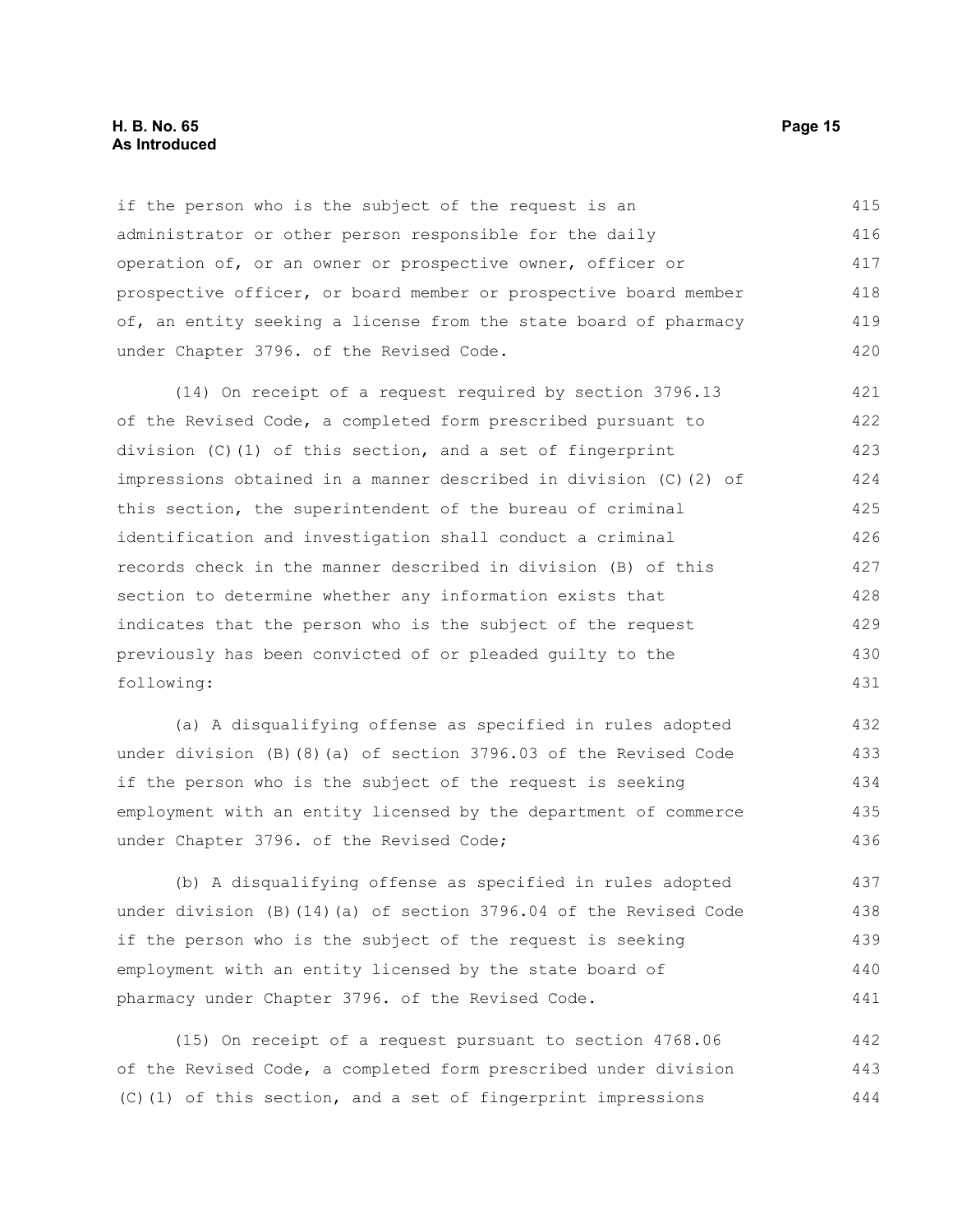#### **H. B. No. 65 Page 16 As Introduced**

obtained in the manner described in division (C)(2) of this section, the superintendent of the bureau of criminal identification and investigation shall conduct a criminal records check in the manner described in division (B) of this section to determine whether any information exists indicating that the person who is the subject of the request has been convicted of or pleaded guilty to a felony in this state or in any other state. 445 446 447 448 449 450 451 452

(16) On receipt of a request pursuant to division (B) of section 4764.07 or division (A) of section 4735.143 of the Revised Code, a completed form prescribed under division (C)(1) of this section, and a set of fingerprint impressions obtained in the manner described in division (C)(2) of this section, the superintendent of the bureau of criminal identification and investigation shall conduct a criminal records check in the manner described in division (B) of this section to determine whether any information exists indicating that the person who is the subject of the request has been convicted of or pleaded guilty to any crime of moral turpitude, a felony, or an equivalent offense in any other state or the United States. 453 454 455 456 457 458 459 460 461 462 463 464

(17) On receipt of a request for a criminal records check under section 147.022 of the Revised Code, a completed form prescribed under division (C)(1) of this section, and a set of fingerprint impressions obtained in the manner prescribed in division (C)(2) of this section, the superintendent of the bureau of criminal identification and investigation shall conduct a criminal records check in the manner described in division (B) of this section to determine whether any information exists that indicates that the person who is the subject of the request previously has been convicted of or pleaded guilty or no contest to any disqualifying offense, as 465 466 467 468 469 470 471 472 473 474 475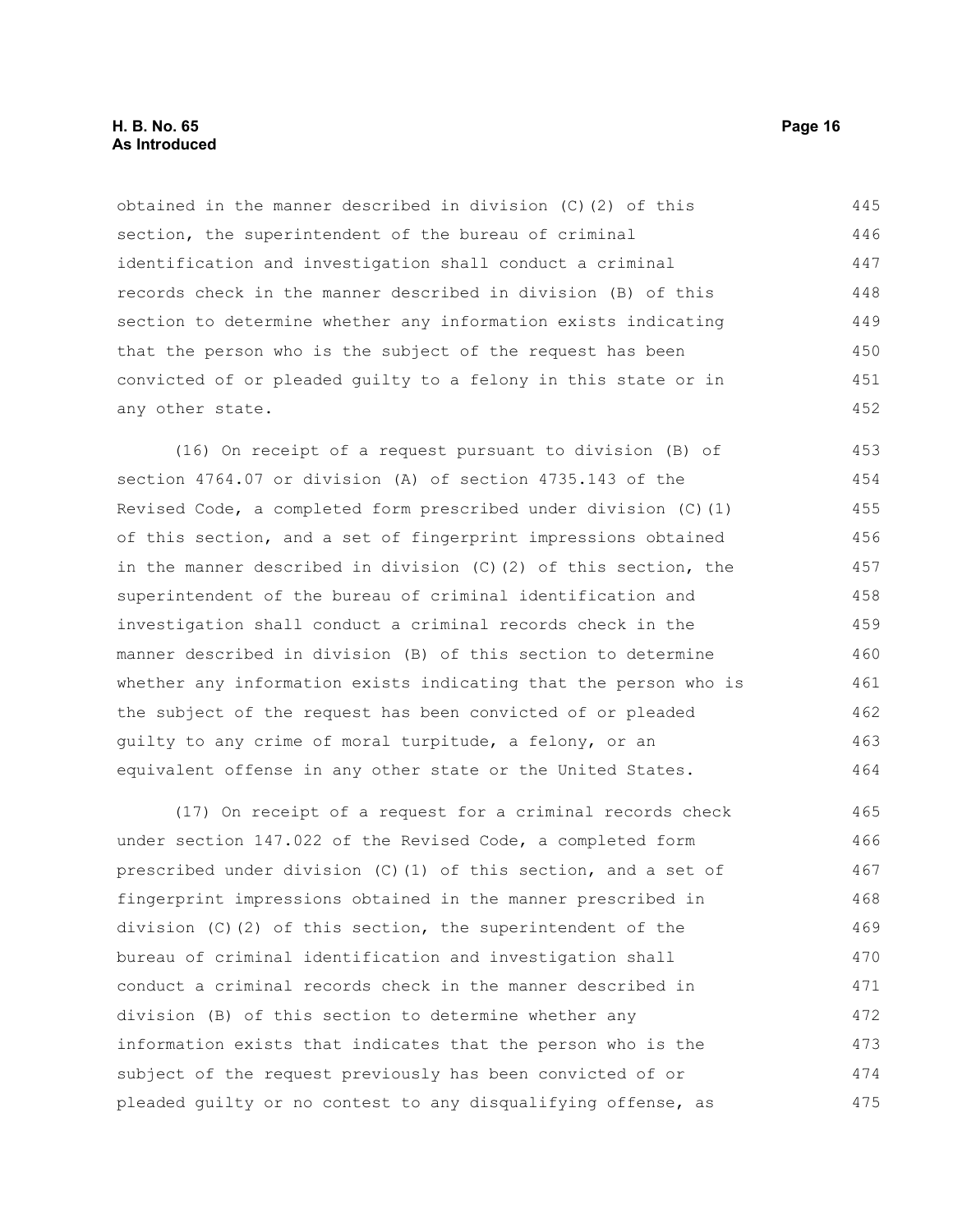| defined in section 147.011 of the Revised Code, or to any        | 476 |
|------------------------------------------------------------------|-----|
| offense under any existing or former law of this state, any      | 477 |
| other state, or the United States that is substantially          | 478 |
| equivalent to such a disqualifying offense.                      | 479 |
| (18) Upon receipt of a request pursuant to division (F) of       | 480 |
| section 2915.081 or division (E) of section 2915.082 of the      | 481 |
| Revised Code, a completed form prescribed under division (C) (1) | 482 |
| of this section, and a set of fingerprint impressions obtained   | 483 |
| in the manner described in division (C) (2) of this section, the | 484 |
| superintendent of the bureau of criminal identification and      | 485 |
| investigation shall conduct a criminal records check in the      | 486 |
| manner described in division (B) of this section to determine    | 487 |
| whether any information exists indicating that the person who is | 488 |
| the subject of the request has been convicted of or pleaded      | 489 |
| guilty or no contest to any offense that is a violation of       | 490 |
| Chapter 2915. of the Revised Code or to any offense under any    | 491 |
| existing or former law of this state, any other state, or the    | 492 |
| United States that is substantially equivalent to such an        | 493 |
| offense.                                                         | 494 |
| (B) Subject to division (F) of this section, the                 | 495 |
| superintendent shall conduct any criminal records check to be    | 496 |
| conducted under this section as follows:                         | 497 |
| (1) The superintendent shall review or cause to be               | 498 |
|                                                                  |     |

reviewed any relevant information gathered and compiled by the bureau under division (A) of section 109.57 of the Revised Code that relates to the person who is the subject of the criminal records check, including, if the criminal records check was requested under section 113.041, 121.08, 124.74, 173.27, 173.38, 173.381, 718.131, 928.03, 1121.23, 1315.141, 1321.37, 1321.53, 1733.47, 1761.26, 2151.86, 3301.32, 3301.541, 3319.39, 3701.881, 499 500 501 502 503 504 505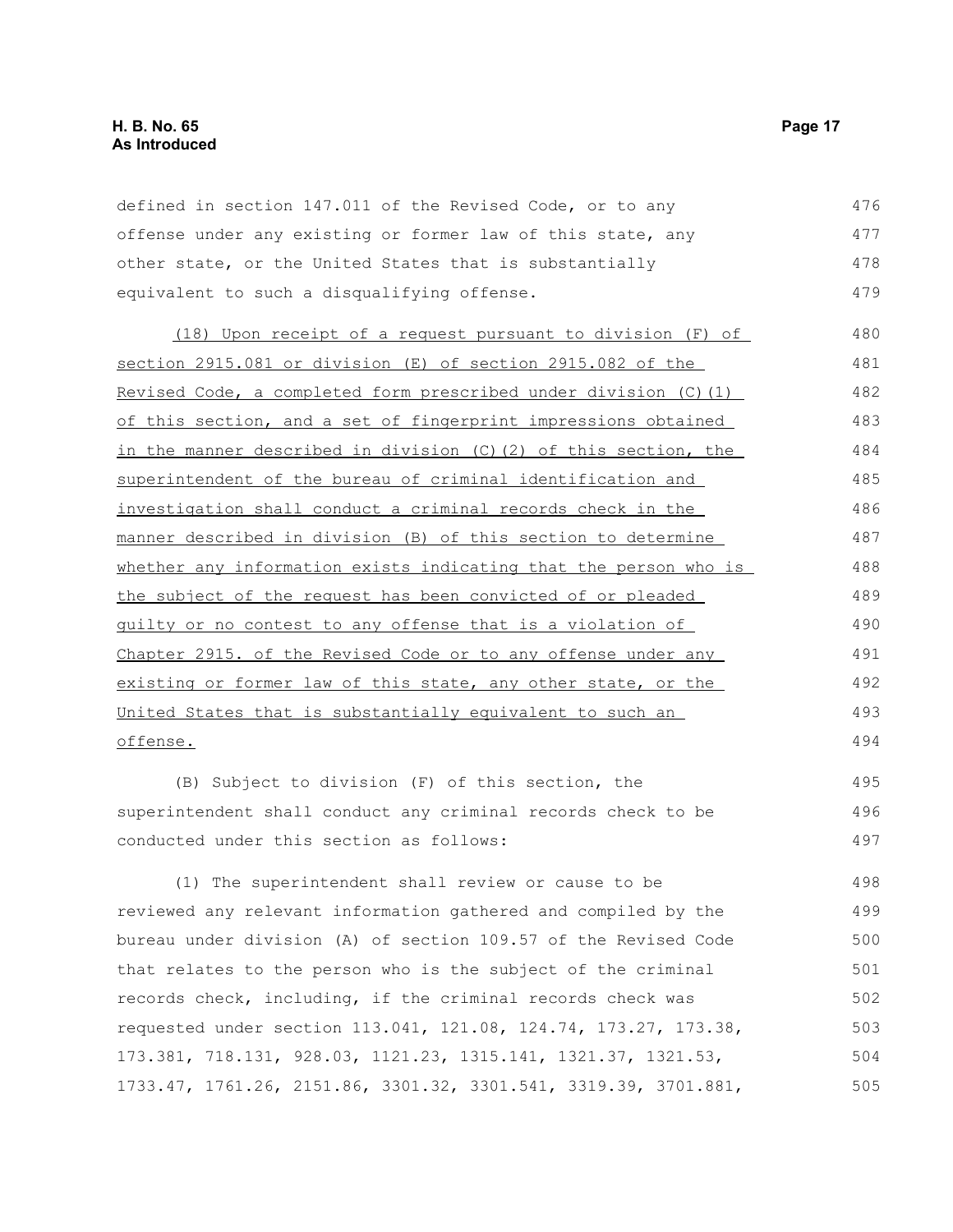3712.09, 3721.121, 3772.07, 3796.12, 3796.13, 4729.071, 4729.53, 4729.90, 4729.92, 4749.03, 4749.06, 4763.05, 4764.07, 4768.06, 5104.013, 5164.34, 5164.341, 5164.342, 5123.081, 5123.169, or 5153.111 of the Revised Code, any relevant information contained in records that have been sealed under section 2953.32 of the Revised Code; 506 507 508 509 510 511

(2) If the request received by the superintendent asks for information from the federal bureau of investigation, the superintendent shall request from the federal bureau of investigation any information it has with respect to the person who is the subject of the criminal records check, including fingerprint-based checks of national crime information databases as described in 42 U.S.C. 671 if the request is made pursuant to section 2151.86 or 5104.013 of the Revised Code or if any other Revised Code section requires fingerprint-based checks of that nature, and shall review or cause to be reviewed any information the superintendent receives from that bureau. If a request under section 3319.39 of the Revised Code asks only for information from the federal bureau of investigation, the superintendent shall not conduct the review prescribed by division (B)(1) of this section. 512 513 514 515 516 517 518 519 520 521 522 523 524 525 526

(3) The superintendent or the superintendent's designee may request criminal history records from other states or the federal government pursuant to the national crime prevention and privacy compact set forth in section 109.571 of the Revised Code.

(4) The superintendent shall include in the results of the criminal records check a list or description of the offenses listed or described in the relevant provision of division (A)  $(1), (2), (3), (4), (5), (6), (7), (8), (9), (10), (11), (12),$ 532 533 534 535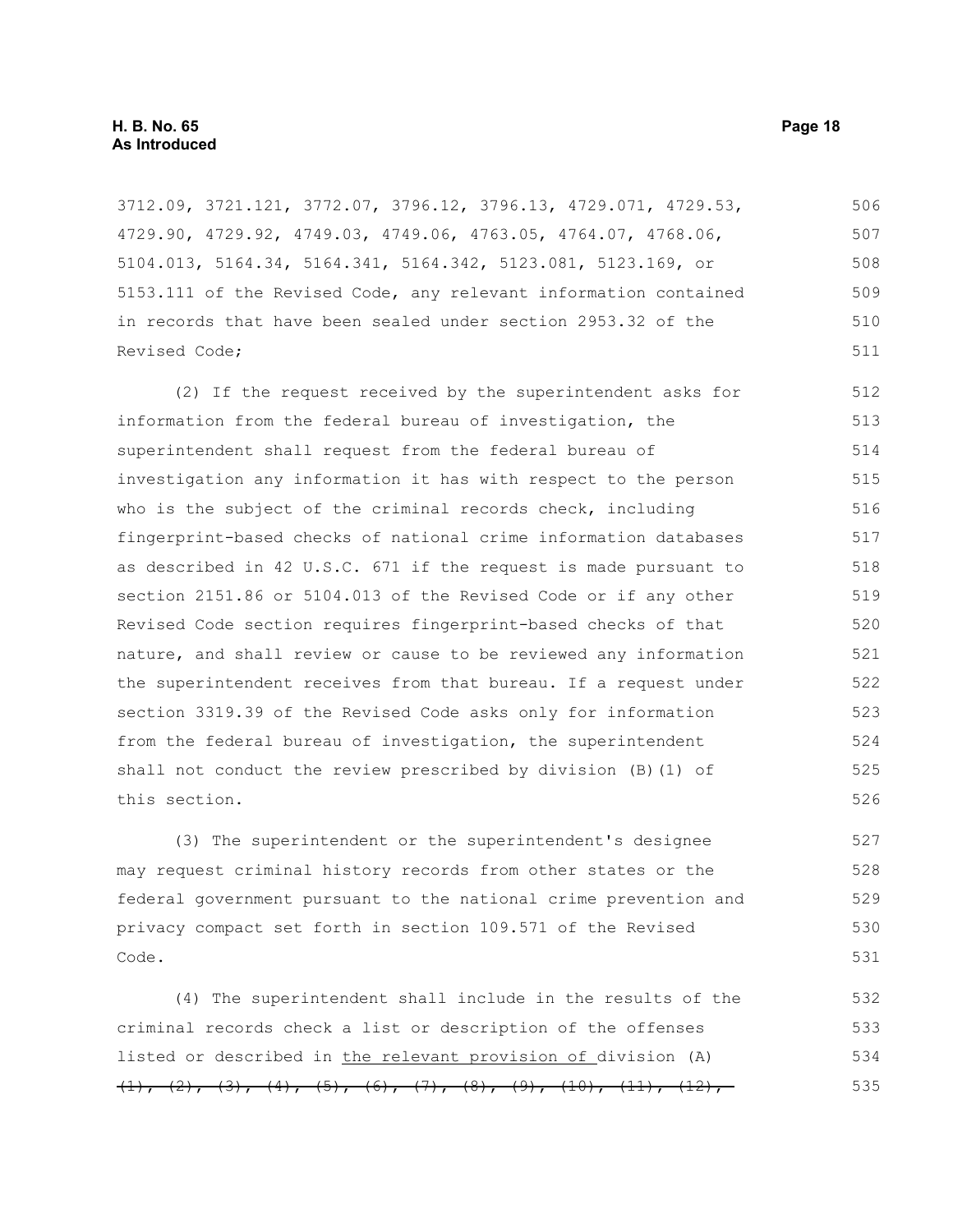$(13)$ ,  $(14)$ ,  $(15)$ ,  $(16)$ , or  $(17)$  of this section, whicheverdivision requires the superintendent to conduct the criminal records check. The superintendent shall exclude from the results any information the dissemination of which is prohibited by federal law. (5) The superintendent shall send the results of the criminal records check to the person to whom it is to be sent not later than the following number of days after the date the superintendent receives the request for the criminal records check, the completed form prescribed under division (C)(1) of this section, and the set of fingerprint impressions obtained in the manner described in division (C)(2) of this section: (a) If the superintendent is required by division (A) of this section (other than division (A)(3) of this section) to conduct the criminal records check, thirty; (b) If the superintendent is required by division (A)(3) of this section to conduct the criminal records check, sixty. (C)(1) The superintendent shall prescribe a form to obtain the information necessary to conduct a criminal records check from any person for whom a criminal records check is to be conducted under this section. The form that the superintendent prescribes pursuant to this division may be in a tangible format, in an electronic format, or in both tangible and electronic formats. (2) The superintendent shall prescribe standard impression sheets to obtain the fingerprint impressions of any person for whom a criminal records check is to be conducted under this section. Any person for whom a records check is to be conducted 536 537 538 539 540 541 542 543 544 545 546 547 548 549 550 551 552 553 554 555 556 557 558 559 560 561 562 563

under this section shall obtain the fingerprint impressions at a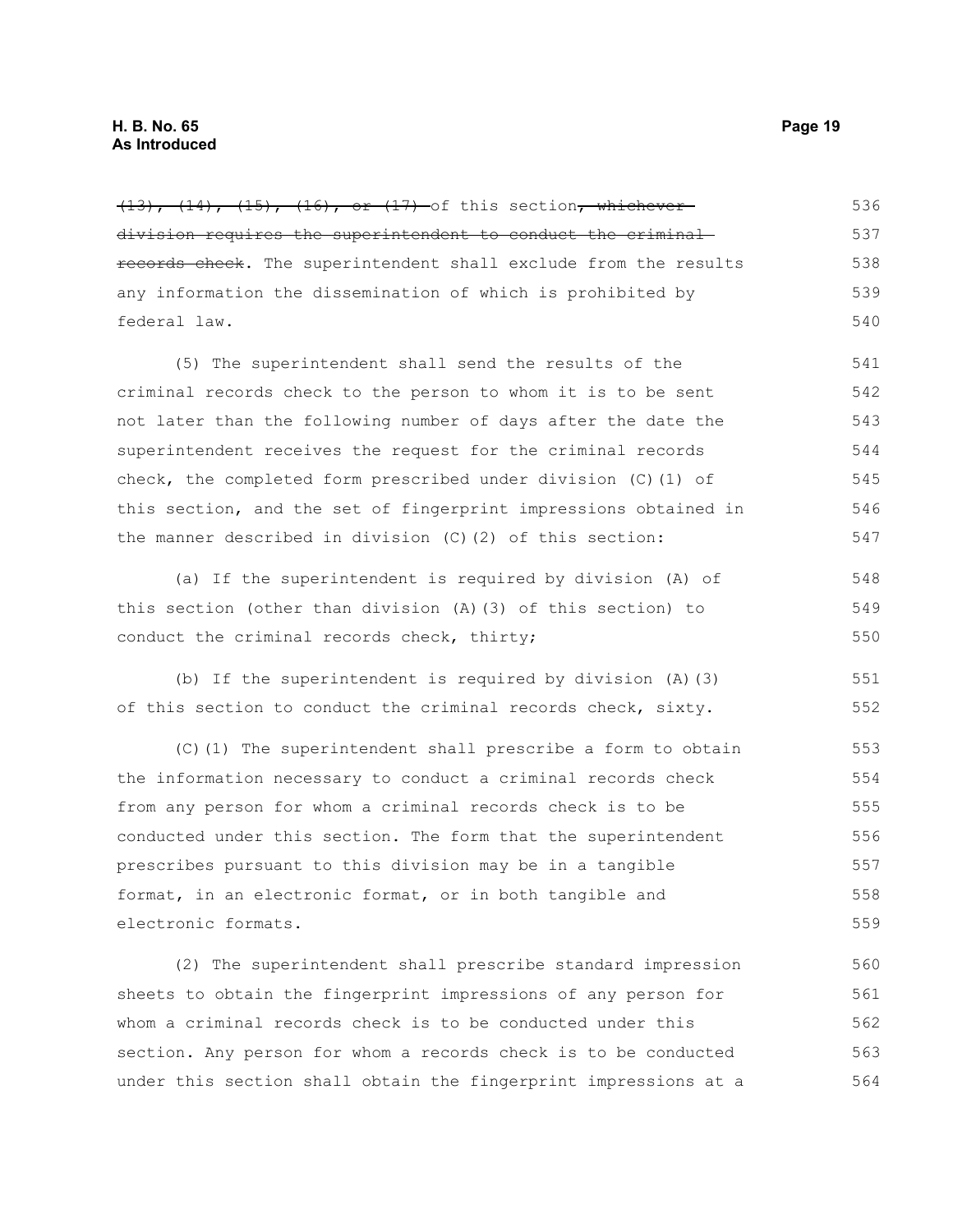county sheriff's office, municipal police department, or any other entity with the ability to make fingerprint impressions on the standard impression sheets prescribed by the superintendent. The office, department, or entity may charge the person a reasonable fee for making the impressions. The standard impression sheets the superintendent prescribes pursuant to this division may be in a tangible format, in an electronic format, or in both tangible and electronic formats. 565 566 567 568 569 570 571 572

(3) Subject to division (D) of this section, the superintendent shall prescribe and charge a reasonable fee for providing a criminal records check under this section. The person requesting the criminal records check shall pay the fee prescribed pursuant to this division. In the case of a request under section 1121.23, 1155.03, 1163.05, 1315.141, 1733.47, 1761.26, 2151.33, 2151.412, or 5164.34 of the Revised Code, the fee shall be paid in the manner specified in that section. 573 574 575 576 577 578 579 580

(4) The superintendent of the bureau of criminal identification and investigation may prescribe methods of forwarding fingerprint impressions and information necessary to conduct a criminal records check, which methods shall include, but not be limited to, an electronic method. 581 582 583 584 585

(D) The results of a criminal records check conducted under this section, other than a criminal records check specified in division (A)(7) of this section, are valid for the person who is the subject of the criminal records check for a period of one year from the date upon which the superintendent completes the criminal records check. If during that period the superintendent receives another request for a criminal records check to be conducted under this section for that person, the superintendent shall provide the results from the previous 586 587 588 589 590 591 592 593 594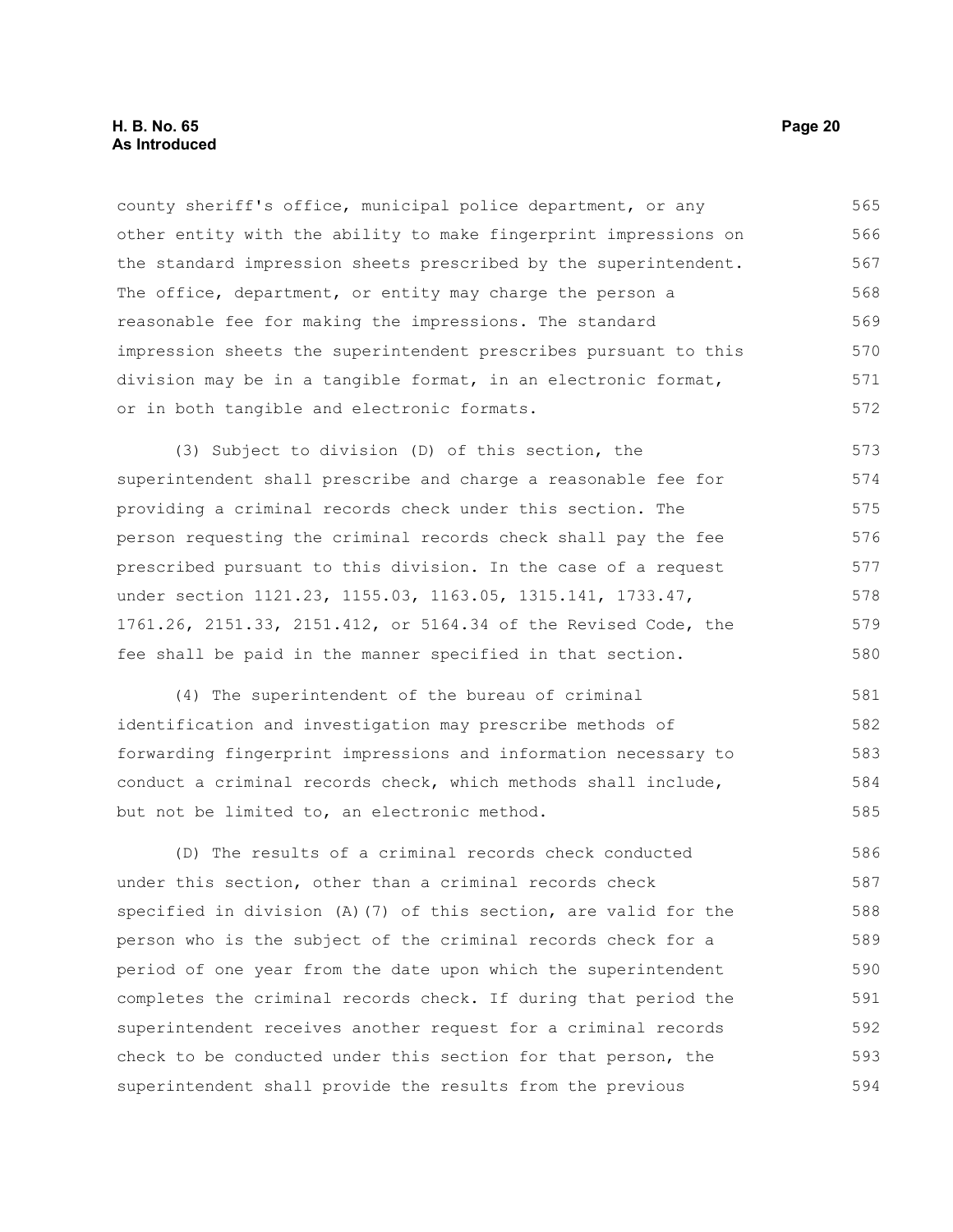criminal records check of the person at a lower fee than the fee prescribed for the initial criminal records check. 595 596

(E) When the superintendent receives a request for information from a registered private provider, the superintendent shall proceed as if the request was received from a school district board of education under section 3319.39 of the Revised Code. The superintendent shall apply division (A)(1) (c) of this section to any such request for an applicant who is a teacher. 597 598 599 600 601 602 603

(F)(1) Subject to division (F)(2) of this section, all information regarding the results of a criminal records check conducted under this section that the superintendent reports or sends under division (A)(7) or (9) of this section to the director of public safety, the treasurer of state, or the person, board, or entity that made the request for the criminal records check shall relate to the conviction of the subject person, or the subject person's plea of guilty to, a criminal offense. 604 605 606 607 608 609 610 611 612

(2) Division (F)(1) of this section does not limit, restrict, or preclude the superintendent's release of information that relates to the arrest of a person who is eighteen years of age or older, to an adjudication of a child as a delinquent child, or to a criminal conviction of a person under eighteen years of age in circumstances in which a release of that nature is authorized under division  $(E)(2)$ ,  $(3)$ , or  $(4)$ of section 109.57 of the Revised Code pursuant to a rule adopted under division (E)(1) of that section. 613 614 615 616 617 618 619 620 621

(G) As used in this section: 622

(1) "Criminal records check" means any criminal records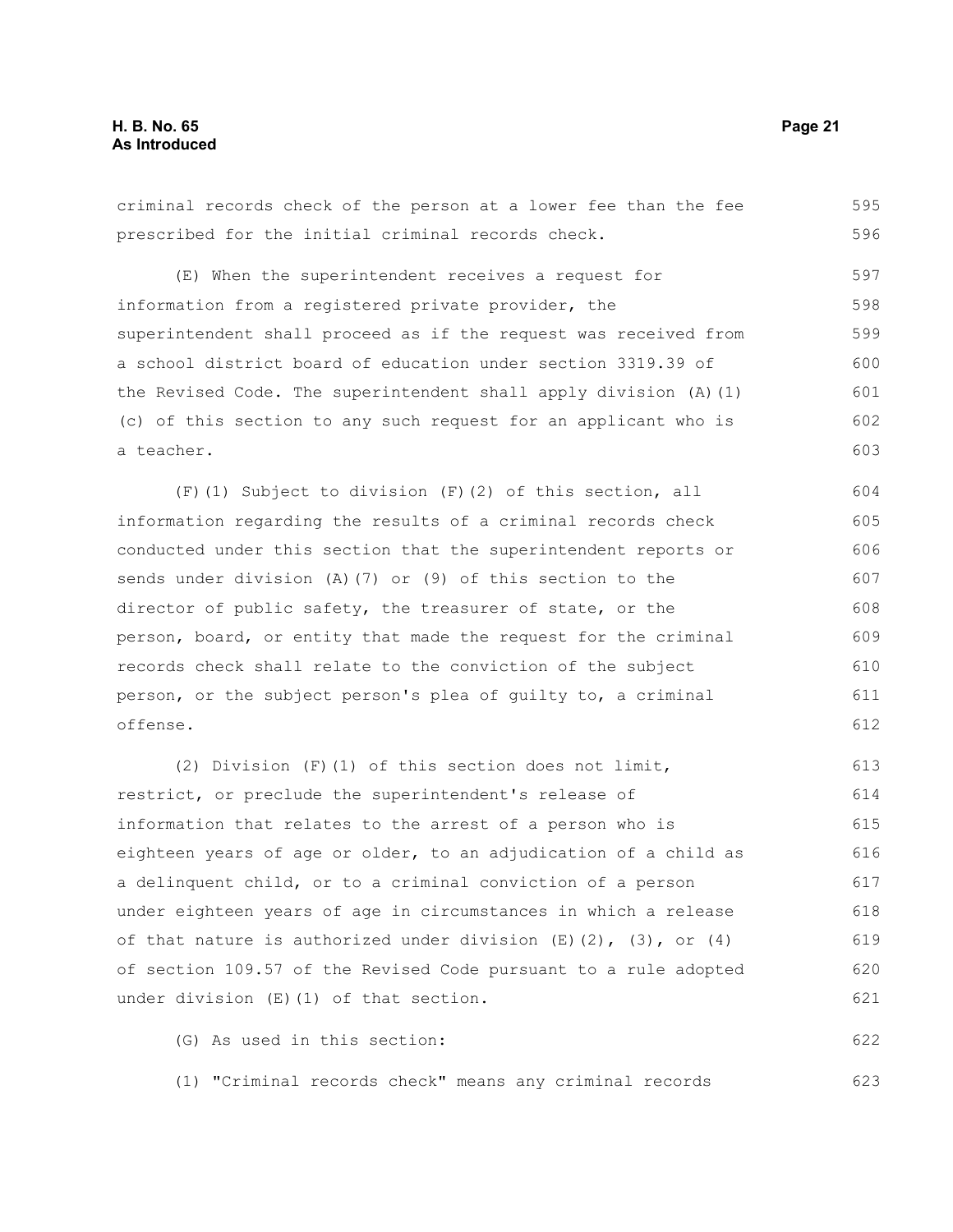check conducted by the superintendent of the bureau of criminal identification and investigation in accordance with division (B) of this section. 624 625 626

(2) "Minor drug possession offense" has the same meaning as in section 2925.01 of the Revised Code. 627 628

(3) "OVI or OVUAC violation" means a violation of section 4511.19 of the Revised Code or a violation of an existing or former law of this state, any other state, or the United States that is substantially equivalent to section 4511.19 of the Revised Code. 629 630 631 632 633

(4) "Registered private provider" means a nonpublic school or entity registered with the superintendent of public instruction under section 3310.41 of the Revised Code to participate in the autism scholarship program or section 3310.58 of the Revised Code to participate in the Jon Peterson special needs scholarship program. 634 635 636 637 638 639

**Sec. 2915.01.** As used in this chapter:

(A) "Bookmaking" means the business of receiving or paying off bets. 641 642

(B) "Bet" means the hazarding of anything of value upon the result of an event, undertaking, or contingency, but does not include a bona fide business risk. 643 644 645

(C) "Scheme of chance" means a slot machine unless authorized under Chapter 3772. of the Revised Code, lottery unless authorized under Chapter 3770. of the Revised Code, numbers game, pool conducted for profit, or other scheme in which a participant gives a valuable consideration for a chance to win a prize, but does not include bingo, a skill-based amusement machine, or a pool not conducted for profit. "Scheme 646 647 648 649 650 651 652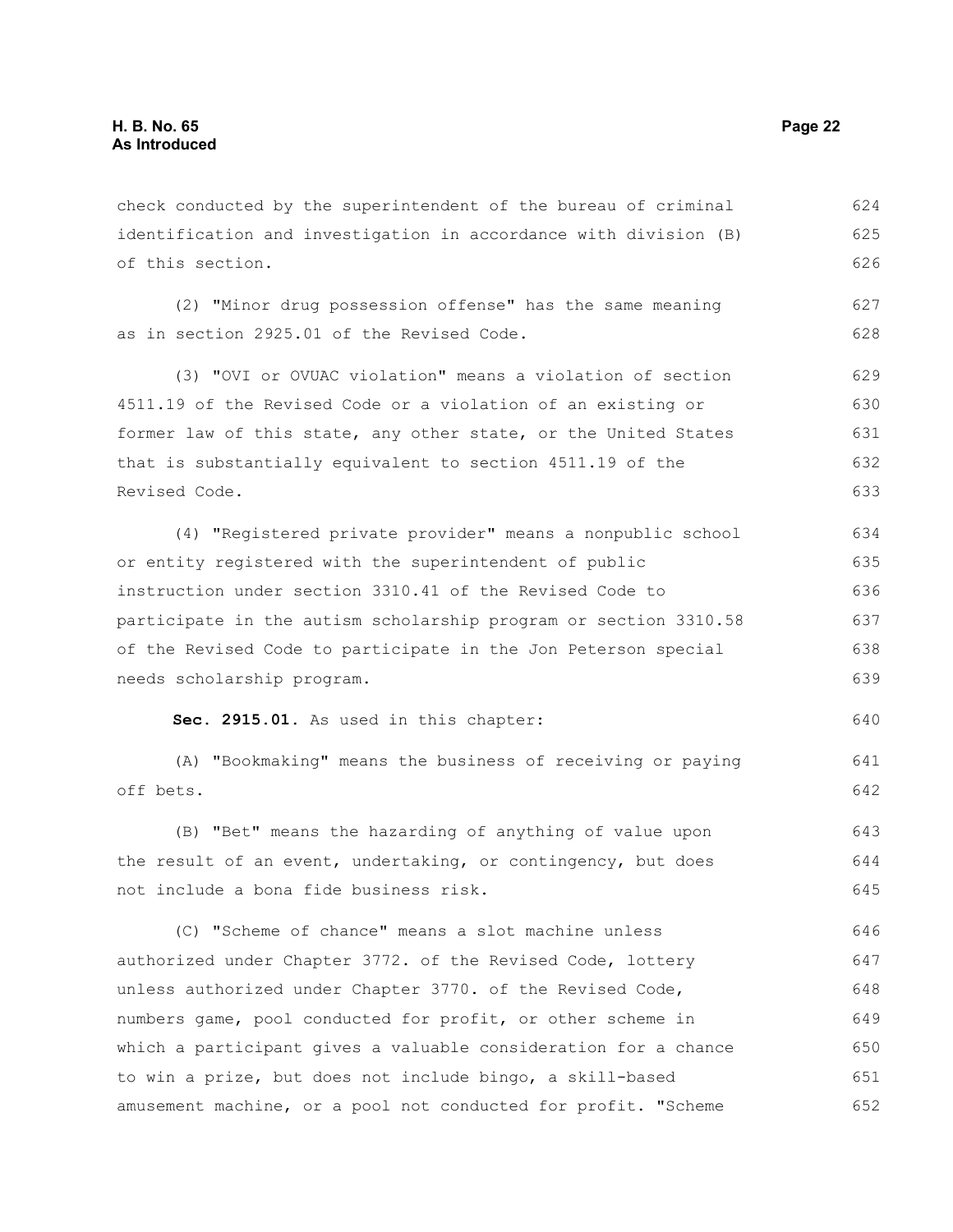of chance" includes the use of an electronic device to reveal the results of a game entry if valuable consideration is paid, directly or indirectly, for a chance to win a prize. Valuable consideration is deemed to be paid for a chance to win a prize in the following instances: 653 654 655 656 657

(1) Less than fifty per cent of the goods or services sold by a scheme of chance operator in exchange for game entries are used or redeemed by participants at any one location; 658 659 660

(2) Less than fifty per cent of participants who purchase goods or services at any one location do not accept, use, or redeem the goods or services sold or purportedly sold; 661 662 663

(3) More than fifty per cent of prizes at any one location are revealed to participants through an electronic device simulating a game of chance or a "casino game" as defined in section 3772.01 of the Revised Code; 664 665 666 667

(4) The good or service sold by a scheme of chance operator in exchange for a game entry cannot be used or redeemed in the manner advertised; 668 669 670

(5) A participant pays more than fair market value for goods or services offered by a scheme of chance operator in order to receive one or more game entries; 671 672 673

(6) A participant may use the electronic device to purchase additional game entries; 674 675

(7) A participant may purchase additional game entries by using points or credits won as prizes while using the electronic device; 676 677 678

(8) A scheme of chance operator pays out in prize money more than twenty per cent of the gross revenue received at one 679 680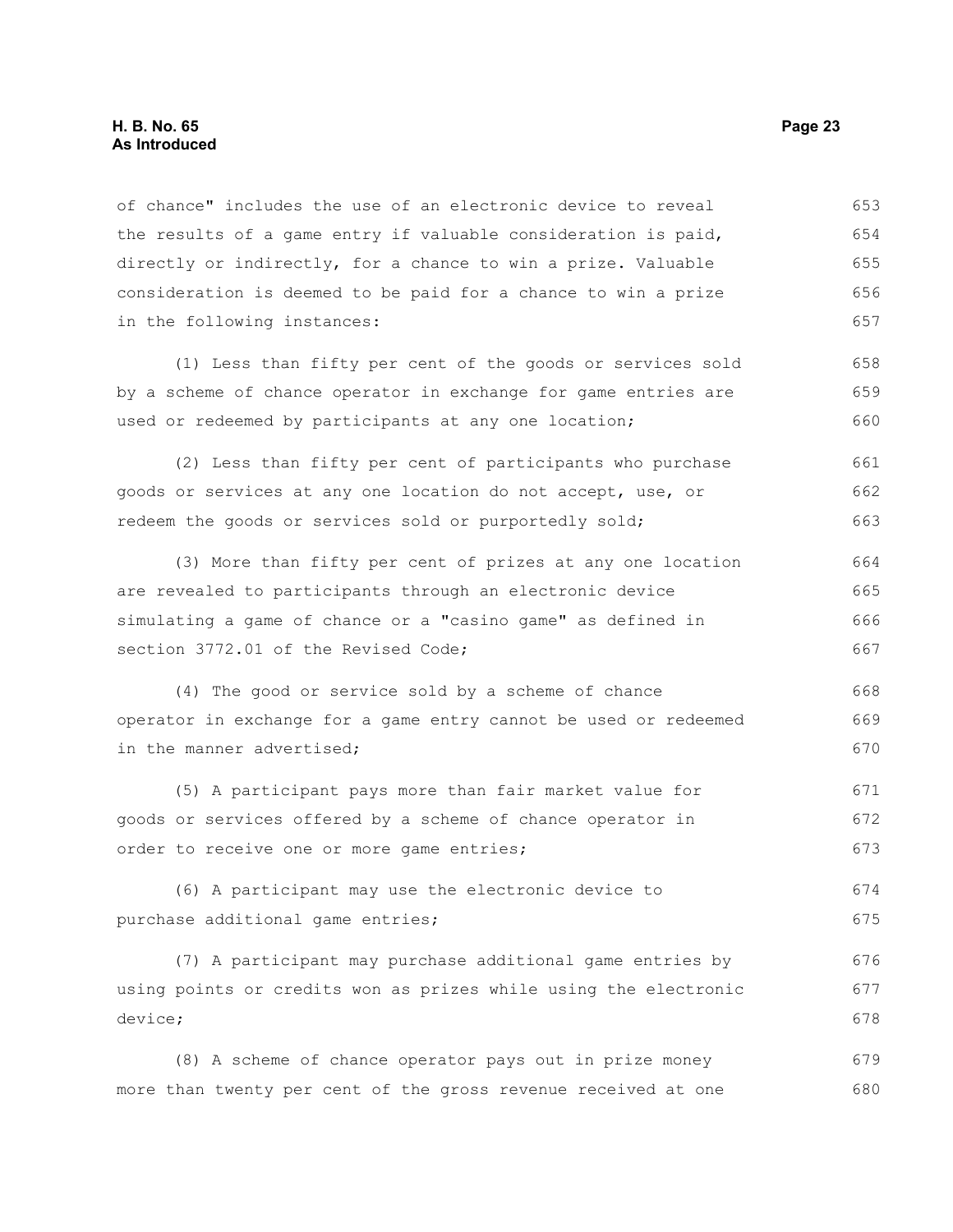| location; or                                                     | 681 |
|------------------------------------------------------------------|-----|
| (9) A participant makes a purchase or exchange in order to       | 682 |
| obtain any good or service that may be used to facilitate play   | 683 |
| on the electronic device.                                        | 684 |
| As used in this division, "electronic device" means a            | 685 |
| mechanical, video, digital, or electronic machine or device that | 686 |
| is capable of displaying information on a screen or other        | 687 |
| mechanism and that is owned, leased, or otherwise possessed by   | 688 |
| any person conducting a scheme of chance, or by that person's    | 689 |
| partners, affiliates, subsidiaries, or contractors. "Electronic  | 690 |
| device" does not include an electronic instant bingo system.     | 691 |
| (D) "Game of chance" means poker, craps, roulette, or            | 692 |
| other game in which a player gives anything of value in the hope | 693 |
| of gain, the outcome of which is determined largely by chance,   | 694 |
| but does not include bingo.                                      | 695 |
| (E) "Game of chance conducted for profit" means any game         | 696 |

of chance designed to produce income for the person who conducts or operates the game of chance, but does not include bingo. 697 698

(F) "Gambling device" means any of the following: 699

|       |  | (1) A book, totalizer, or other equipment for recording |  |  | 700 |
|-------|--|---------------------------------------------------------|--|--|-----|
| bets; |  |                                                         |  |  | 701 |

(2) A ticket, token, or other device representing a chance, share, or interest in a scheme of chance or evidencing a bet; 702 703 704

(3) A deck of cards, dice, gaming table, roulette wheel, slot machine, or other apparatus designed for use in connection with a game of chance; 705 706 707

(4) Any equipment, device, apparatus, or paraphernalia 708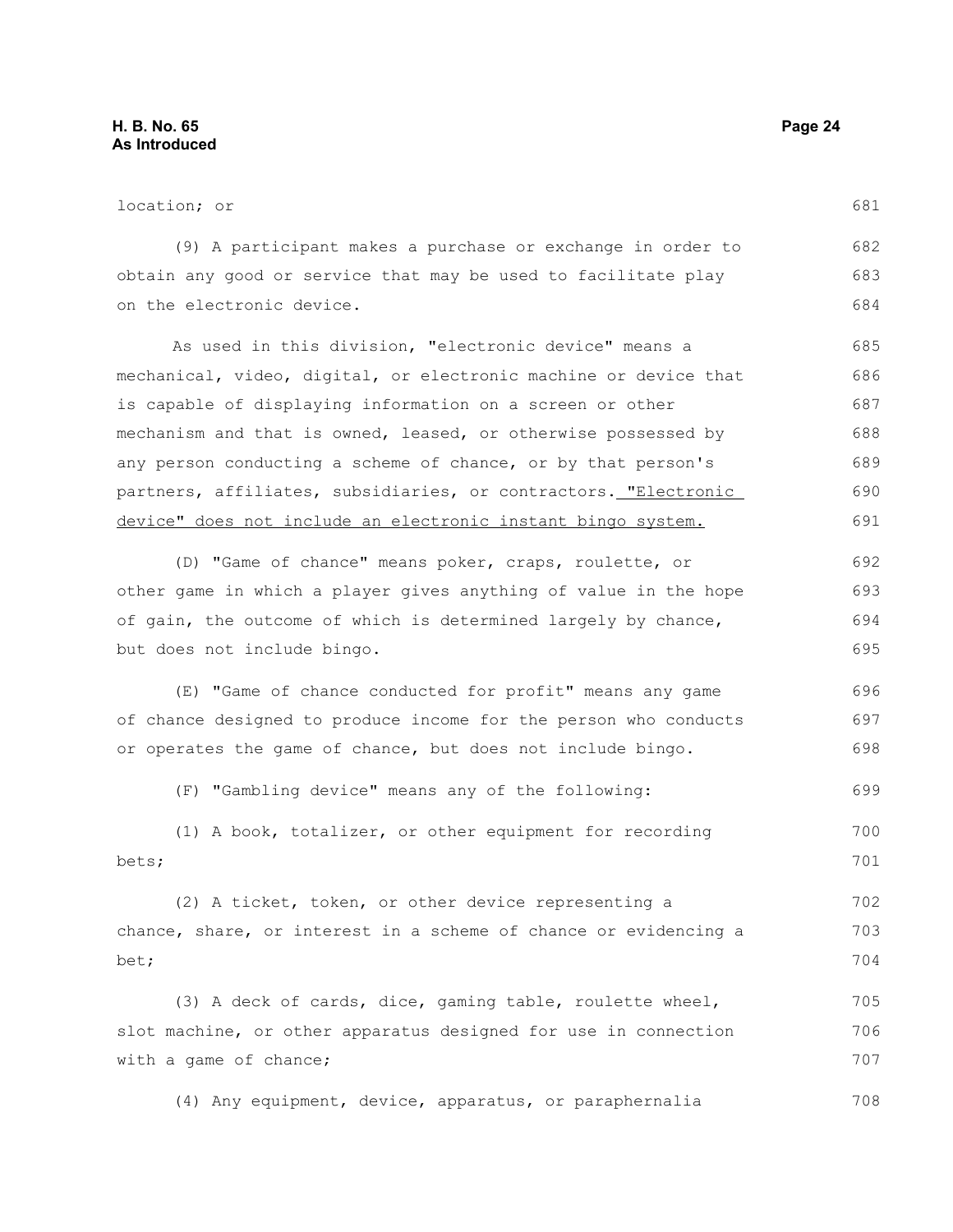specially designed for gambling purposes; (5) Bingo supplies sold or otherwise provided, or used, in violation of this chapter. (G) "Gambling offense" means any of the following: (1) A violation of-section 2915.02, 2915.03, 2915.04, 2915.05, 2915.06, 2915.07, 2915.08, 2915.081, 2915.082, 2915.09, 2915.091, 2915.092, 2915.10, or 2915.11 of the Revised Code this chapter; (2) A violation of an existing or former municipal ordinance or law of this or any other state or the United States substantially equivalent to any section listed in division (G) (1) provision of this section chapter or a violation of section 2915.06 of the Revised Code as it existed prior to July 1, 1996; (3) An offense under an existing or former municipal ordinance or law of this or any other state or the United States, of which gambling is an element; (4) A conspiracy or attempt to commit, or complicity in committing, any offense under division  $(G)$  (1), (2), or (3) of this section. (H) Except as otherwise provided in this chapter, "charitable organization" means either of the following: (1) An organization that is, and has received from the internal revenue service a determination letter that currently is in effect stating that the organization is, exempt from federal income taxation under subsection 501(a) and described in subsection 501(c)(3) of the Internal Revenue Code; (2) A volunteer rescue service organization, volunteer 709 710 711 712 713 714 715 716 717 718 719 720 721 722 723 724 725 726 727 728 729 730 731 732 733 734 735

firefighter's organization, veteran's organization, fraternal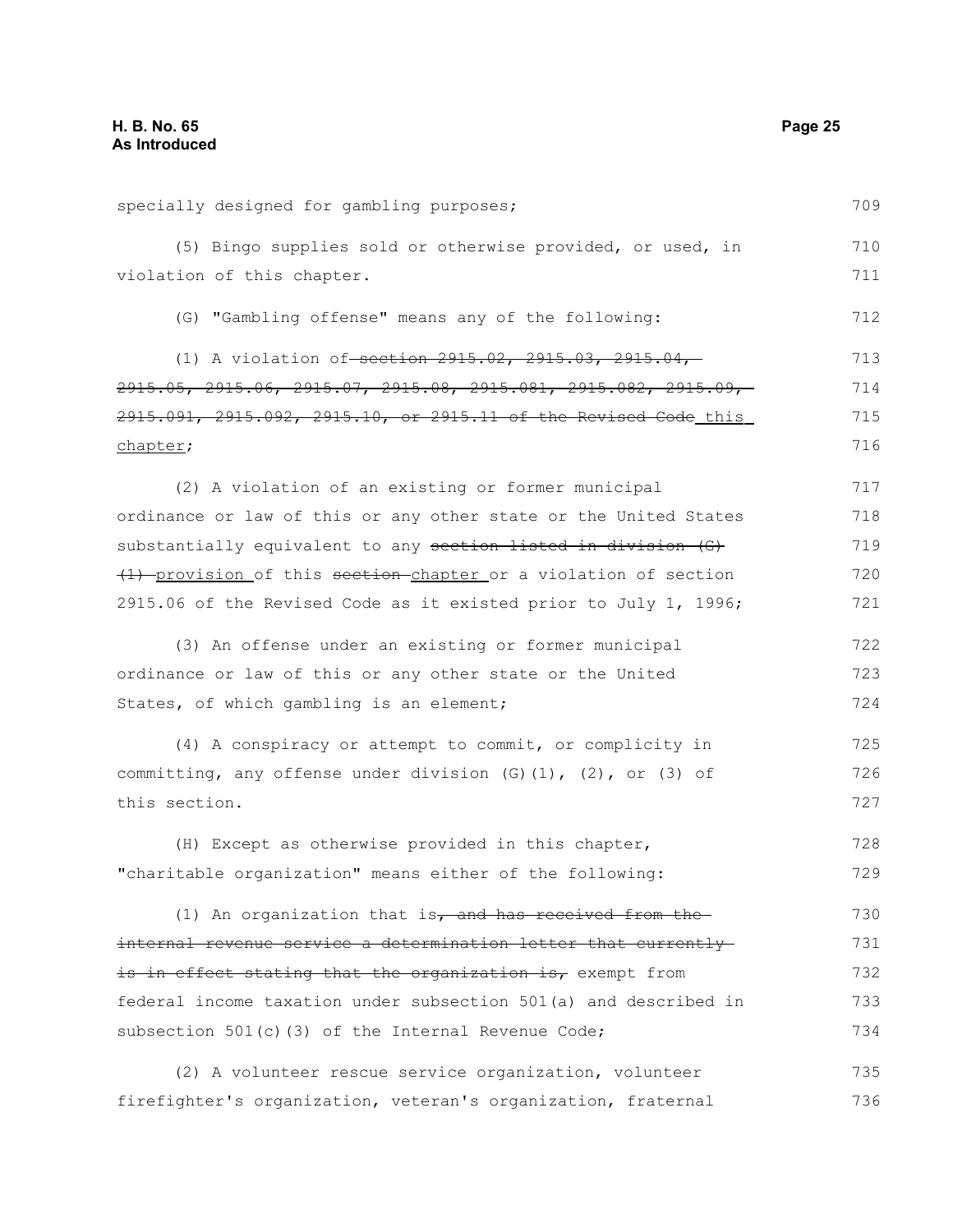organization, or sporting organization that is exempt from federal income taxation under subsection  $501(c)(4)$ , (c)(7), (c)  $(8)$ ,  $(c)$  $(10)$ , or  $(c)$  $(19)$  of the Internal Revenue Code. 737 738 739

To qualify as a "charitable organization," an organization shall have been in continuous existence as such in this state for a period of two years immediately preceding either the making of an application for a bingo license under section 2915.08 of the Revised Code or the conducting of any game of chance as provided in division (D) of section 2915.02 of the Revised Code. 740 741 742 743 744 745 746

(I) "Religious organization" means any church, body of communicants, or group that is not organized or operated for profit and that gathers in common membership for regular worship and religious observances. 747 748 749 750

(J) "Veteran's organization" means any individual post or state headquarters of a national veteran's association or an auxiliary unit of any individual post of a national veteran's association, which post, state headquarters, or auxiliary unit is incorporated as a nonprofit corporation and either has received a letter from the state headquarters of the national veteran's association indicating that the individual post or auxiliary unit is in good standing with the national veteran's association or has received a letter from the national veteran's association indicating that the state headquarters is in good standing with the national veteran's association. As used in this division, "national veteran's association" means any veteran's association that has been in continuous existence as such for a period of at least five years and either is incorporated by an act of the United States congress or has a national dues-paying membership of at least five thousand 751 752 753 754 755 756 757 758 759 760 761 762 763 764 765 766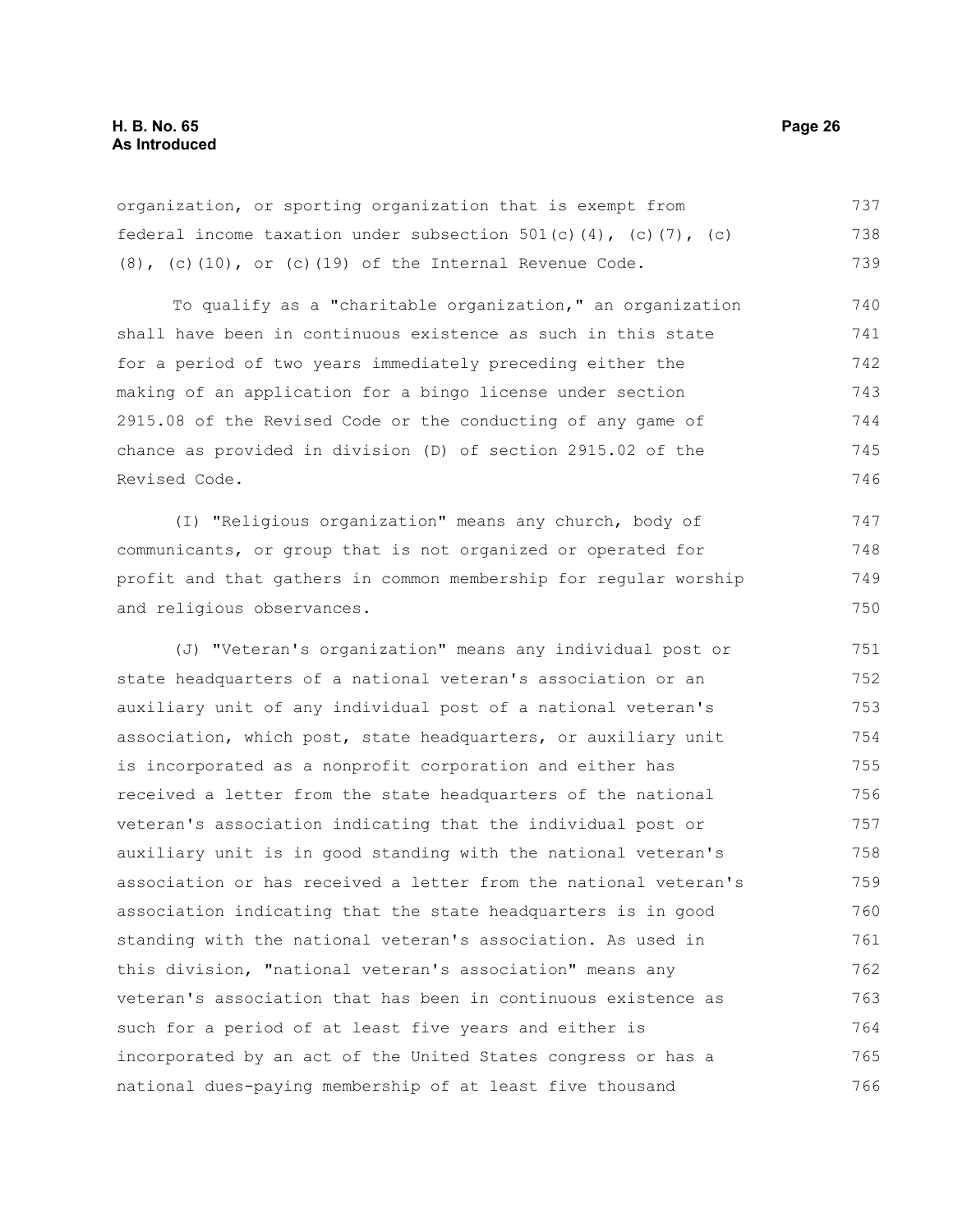### persons.

790

(K) "Volunteer firefighter's organization" means any organization of volunteer firefighters, as defined in section 146.01 of the Revised Code, that is organized and operated exclusively to provide financial support for a volunteer fire department or a volunteer fire company and that is recognized or ratified by a county, municipal corporation, or township. 768 769 770 771 772 773

(L) "Fraternal organization" means any society, order, state headquarters, or association within this state, except a college or high school fraternity, that is not organized for profit, that is a branch, lodge, or chapter of a national or state organization, that exists exclusively for the common business or sodality of its members. 774 775 776 777 778 779

(M) "Volunteer rescue service organization" means any organization of volunteers organized to function as an emergency medical service organization, as defined in section 4765.01 of the Revised Code.

(N) "Charitable bingo game" means any bingo game described in division (O)(1) or (2) of this section that is conducted by a charitable organization that has obtained a license pursuant to section 2915.08 of the Revised Code and the proceeds of which are used for a charitable purpose. 784 785 786 787 788

(O) "Bingo" means either of the following: 789

(1) A game with all of the following characteristics:

(a) The participants use bingo cards or sheets, including paper formats and electronic representation or image formats, that are divided into twenty-five spaces arranged in five horizontal and five vertical rows of spaces, with each space, except the central space, being designated by a combination of a 791 792 793 794 795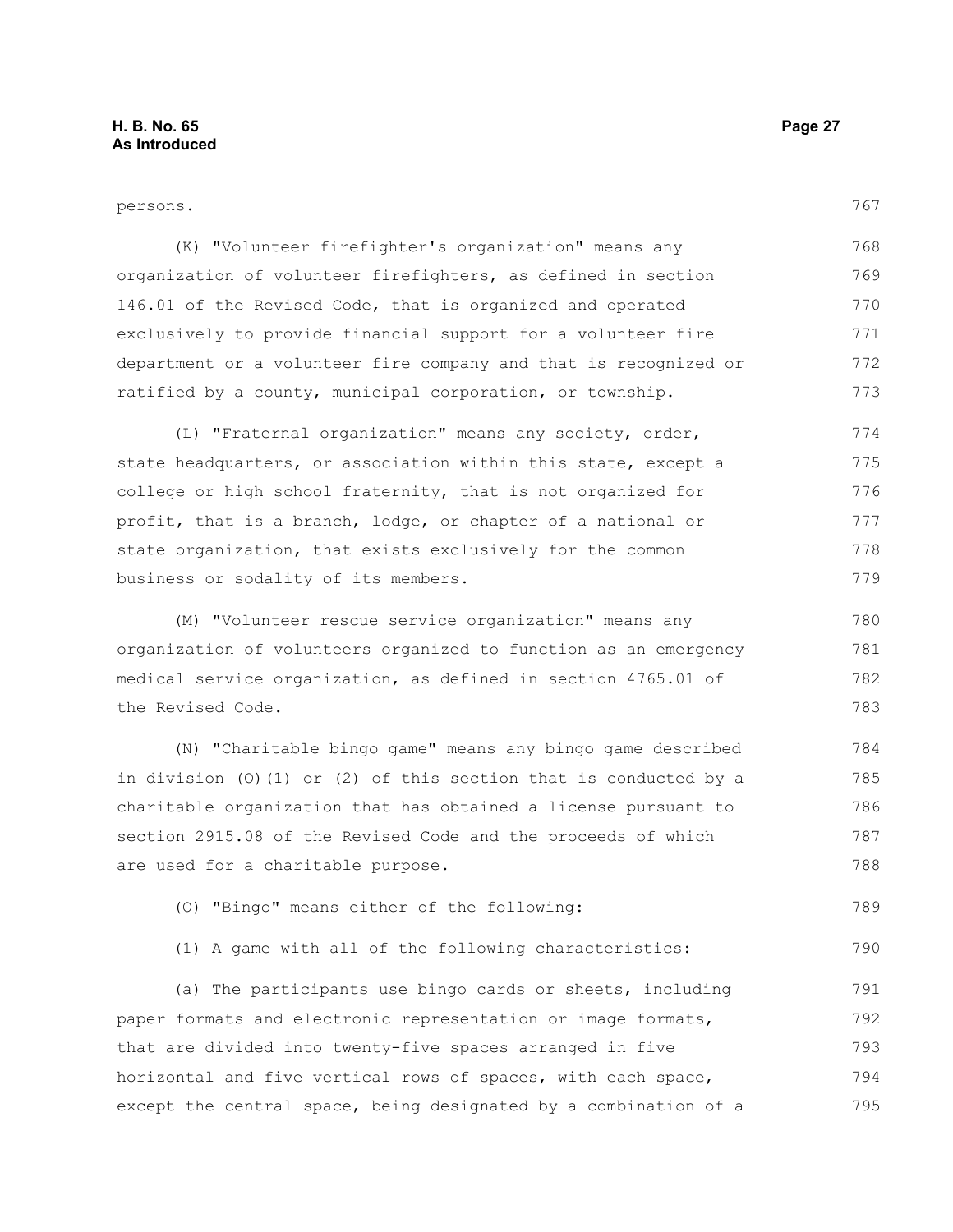letter and a number and with the central space being designated as a free space. (b) The participants cover the spaces on the bingo cards or sheets that correspond to combinations of letters and numbers that are announced by a bingo game operator. (c) A bingo game operator announces combinations of letters and numbers that appear on objects that a bingo game operator selects by chance, either manually or mechanically, from a receptacle that contains seventy-five objects at the beginning of each game, each object marked by a different combination of a letter and a number that corresponds to one of the seventy-five possible combinations of a letter and a number that can appear on the bingo cards or sheets. (d) The winner of the bingo game includes any participant who properly announces during the interval between the announcements of letters and numbers as described in division (O)(1)(c) of this section, that a predetermined and preannounced pattern of spaces has been covered on a bingo card or sheet being used by the participant. 796 797 798 799 800 801 802 803 804 805 806 807 808 809 810 811 812 813 814 815

(2) Instant bingo, punch boards electronic instant bingo, and raffles.

(P) "Conduct" means to back, promote, organize, manage, carry on, sponsor, or prepare for the operation of bingo or a game of chance, a scheme of chance, or a sweepstakes. 817 818 819

(Q) "Bingo game operator" means any person, except security personnel, who performs work or labor at the site of bingo, including, but not limited to, collecting money from participants, handing out bingo cards or sheets or objects to cover spaces on bingo cards or sheets, selecting from a 820 821 822 823 824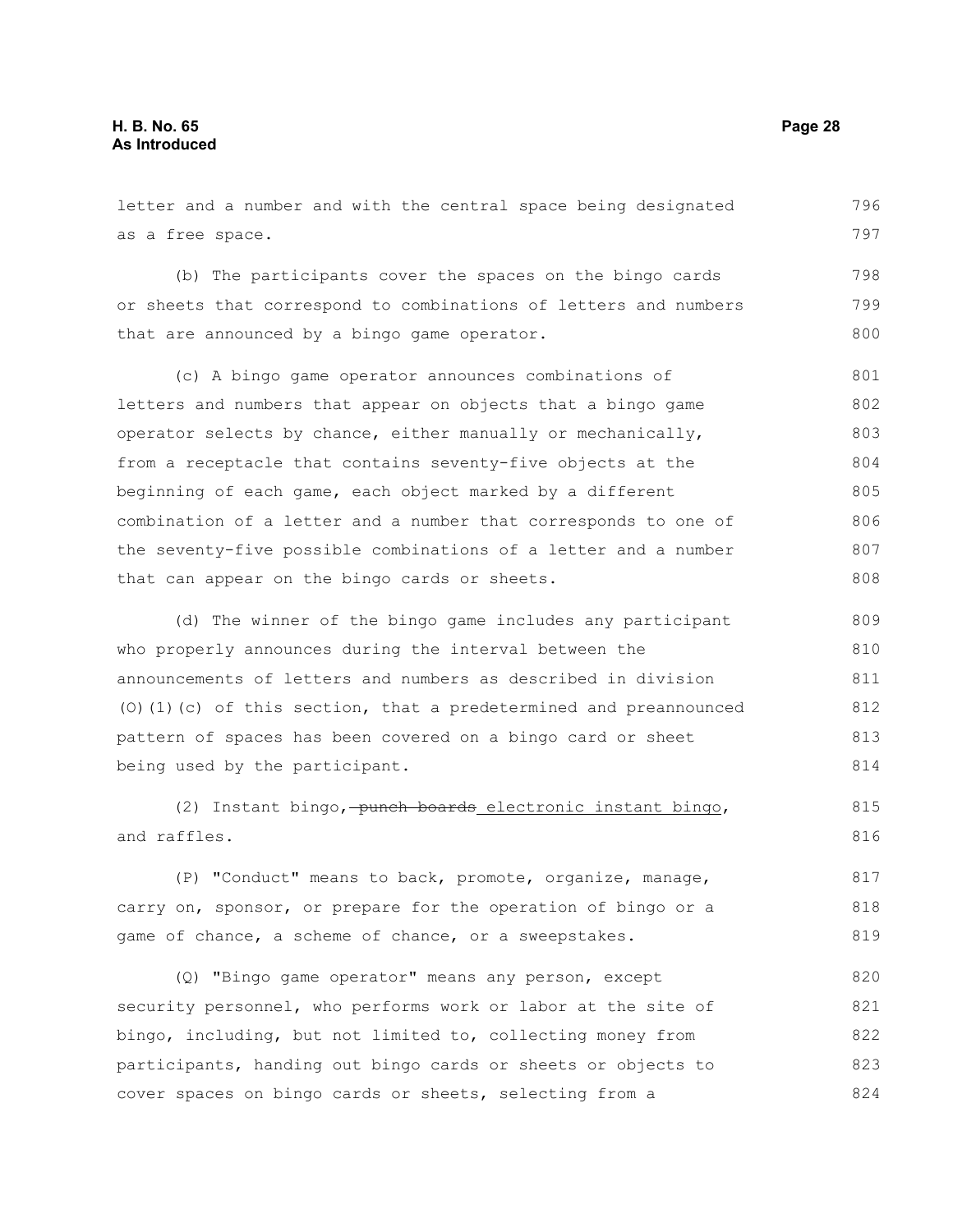receptacle the objects that contain the combination of letters and numbers that appear on bingo cards or sheets, calling out the combinations of letters and numbers, distributing prizes, selling or redeeming instant bingo tickets or cards, selling or redeeming electronic instant bingo tickets, credits, or vouchers, accessing an electronic instant bingo system other than as a participant, supervising the operation of a punch board, selling raffle tickets, selecting raffle tickets from a receptacle and announcing the winning numbers in a raffle, and preparing, selling, and serving food or beverages. "Bingo game operator" does not include a person who is maintaining, updating, or repairing an electronic instant bingo system. (R) "Participant" means any person who plays bingo. (S) "Bingo session" means a period that includes both of the following: (1) Not to exceed five continuous hours for the conduct of one or more games described in division (O)(1) of this section, 825 826 827 828 829 830 831 832 833 834 835 836 837 838 839 840 841

instant bingo, and seal cards electronic instant bingo;

(2) A period for the conduct of instant bingo and  $\frac{1}{2}$ eards-electronic instant bingo for not more than two hours before and not more than two hours after the period described in division (S)(1) of this section. 843 844 845 846

(T) "Gross receipts" means all money or assets, including admission fees, that a person receives from bingo without the deduction of any amounts for prizes paid out or for the expenses of conducting bingo. "Gross receipts" does not include any money directly taken in from the sale of food or beverages by a charitable organization conducting bingo, or by a bona fide auxiliary unit or society of a charitable organization 847 848 849 850 851 852 853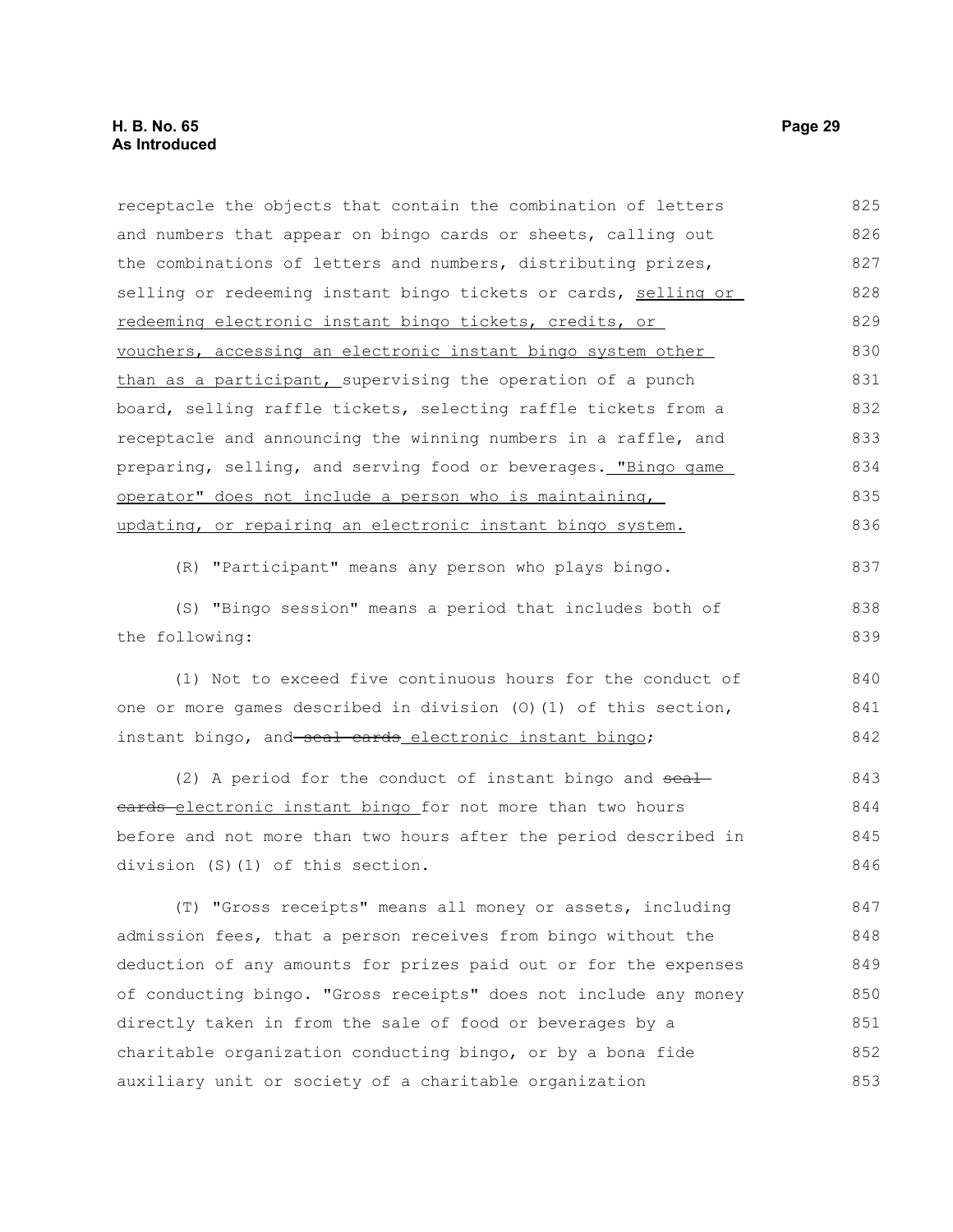conducting bingo, provided all of the following apply: 854

(1) The auxiliary unit or society has been in existence as a bona fide auxiliary unit or society of the charitable organization for at least two years prior to conducting bingo. 855 856 857

(2) The person who purchases the food or beverage receives nothing of value except the food or beverage and items customarily received with the purchase of that food or beverage. 858 859 860

(3) The food and beverages are sold at customary and reasonable prices. 861 862

(U) "Security personnel" includes any person who either is a sheriff, deputy sheriff, marshal, deputy marshal, township constable, or member of an organized police department of a municipal corporation or has successfully completed a peace officer's training course pursuant to sections 109.71 to 109.79 of the Revised Code and who is hired to provide security for the premises on which bingo is conducted. 863 864 865 866 867 868 869

(V) "Charitable purpose" means that the net profit of bingo, other than instant bingo or electronic instant bingo, is used by, or is given, donated, or otherwise transferred to, any of the following: 870 871 872 873

(1) Any organization that is described in subsection 509(a)(1), 509(a)(2), or 509(a)(3) of the Internal Revenue Code and is either a governmental unit or an organization that is tax exempt under subsection 501(a) and described in subsection 501(c)(3) of the Internal Revenue Code; 874 875 876 877 878

(2) A veteran's organization that is a post, chapter, or organization of veterans, or an auxiliary unit or society of, or a trust or foundation for, any such post, chapter, or organization organized in the United States or any of its 879 880 881 882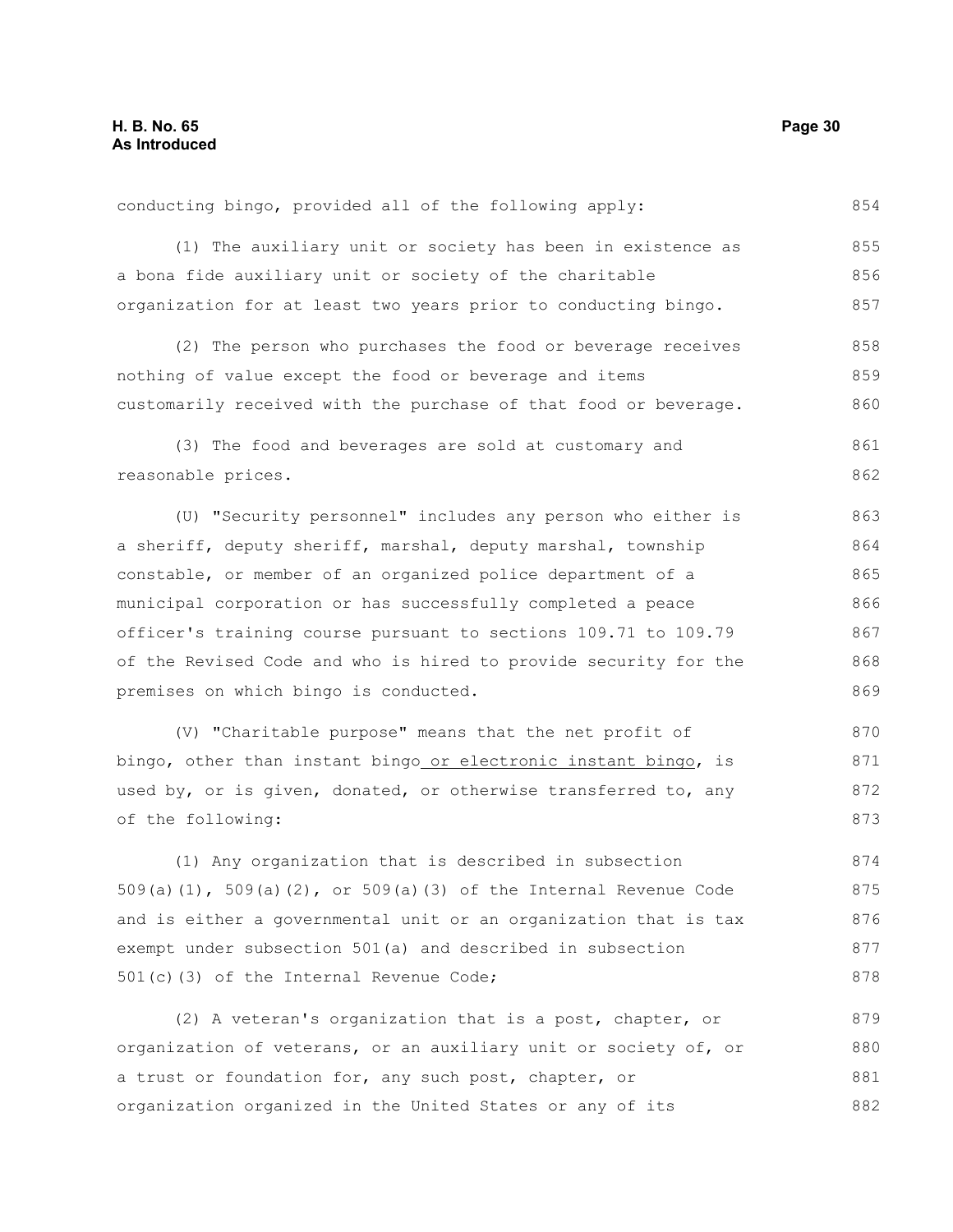possessions, at least seventy-five per cent of the members of which are veterans and substantially all of the other members of which are individuals who are spouses, widows, or widowers of veterans, or such individuals, provided that no part of the net earnings of such post, chapter, or organization inures to the benefit of any private shareholder or individual, and further provided that the net profit is used by the post, chapter, or organization for the charitable purposes set forth in division (B)(12) of section 5739.02 of the Revised Code, is used for awarding scholarships to or for attendance at an institution mentioned in division (B)(12) of section 5739.02 of the Revised Code, is donated to a governmental agency, or is used for nonprofit youth activities, the purchase of United States or Ohio flags that are donated to schools, youth groups, or other bona fide nonprofit organizations, promotion of patriotism, or disaster relief; 883 884 885 886 887 888 889 890 891 892 893 894 895 896 897 898

(3) A fraternal organization that has been in continuous existence in this state for fifteen years and that uses the net profit exclusively for religious, charitable, scientific, literary, or educational purposes, or for the prevention of cruelty to children or animals, if contributions for such use would qualify as a deductible charitable contribution under subsection 170 of the Internal Revenue Code; 899 900 901 902 903 904 905

(4) A volunteer firefighter's organization that uses the net profit for the purposes set forth in division (K) of this section. 906 907 908

(W) "Internal Revenue Code" means the "Internal Revenue Code of 1986," 100 Stat. 2085, 26 U.S.C. 1, as now or hereafter amended. 909 910 911

(X) "Youth athletic organization" means any organization, 912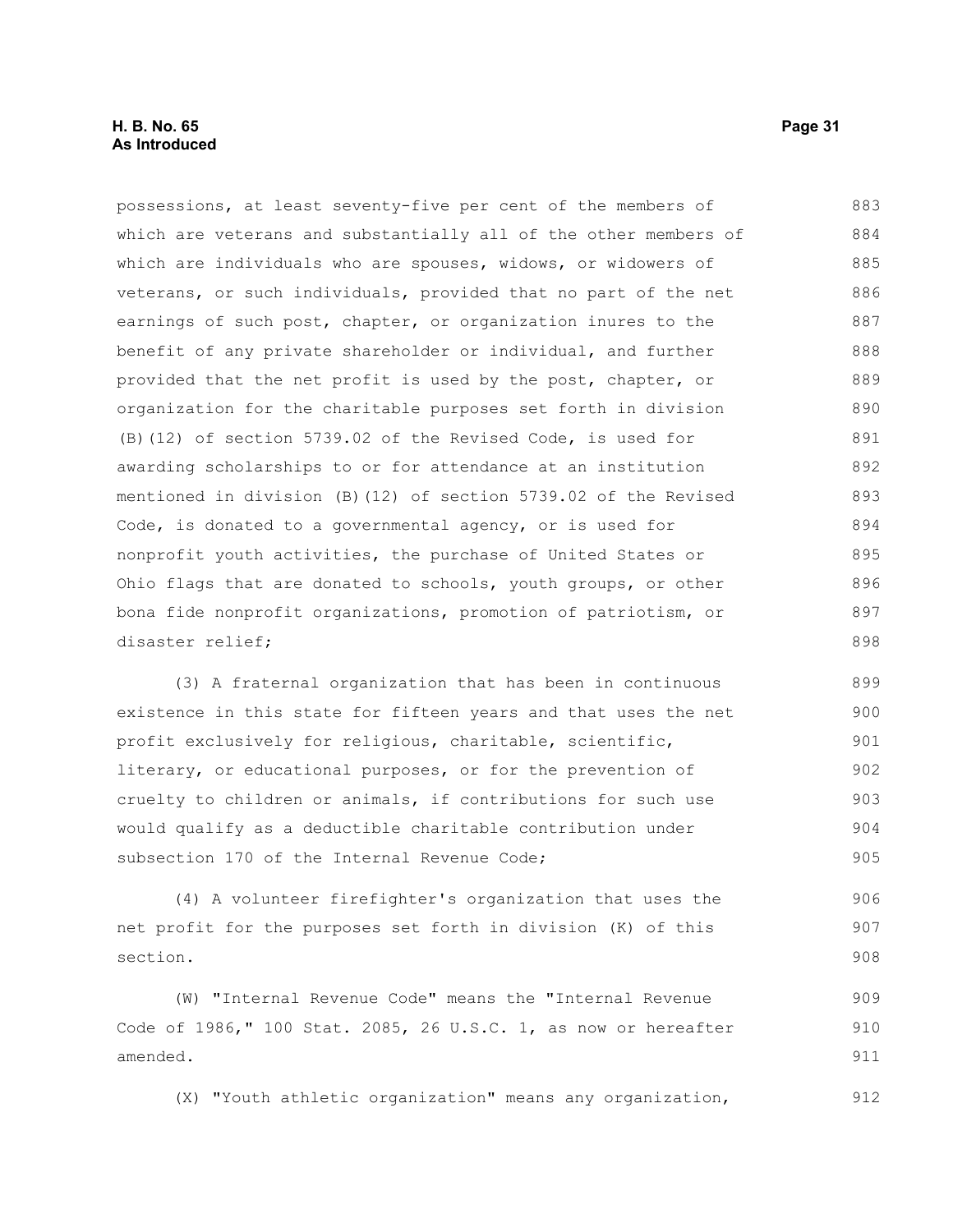not organized for profit, that is organized and operated exclusively to provide financial support to, or to operate, athletic activities for persons who are twenty-one years of age or younger by means of sponsoring, organizing, operating, or contributing to the support of an athletic team, club, league, or association. 913 914 915 916 917 918

(Y) "Youth athletic park organization" means any organization, not organized for profit, that satisfies both of the following: 919 920 921

(1) It owns, operates, and maintains playing fields that satisfy both of the following: 922 923

(a) The playing fields are used at least one hundred days per year for athletic activities by one or more organizations, not organized for profit, each of which is organized and operated exclusively to provide financial support to, or to operate, athletic activities for persons who are eighteen years of age or younger by means of sponsoring, organizing, operating, or contributing to the support of an athletic team, club, league, or association.

(b) The playing fields are not used for any profit-making activity at any time during the year.

(2) It uses the proceeds of bingo it conducts exclusively for the operation, maintenance, and improvement of its playing fields of the type described in division (Y)(1) of this section. 934 935 936

(Z) "Bingo supplies" means bingo cards or sheets; instant bingo tickets or cards; electronic bingo aids; raffle tickets; punch boards; seal cards; instant bingo ticket dispensers; electronic instant bingo systems; and devices for selecting or displaying the combination of bingo letters and numbers or 937 938 939 940 941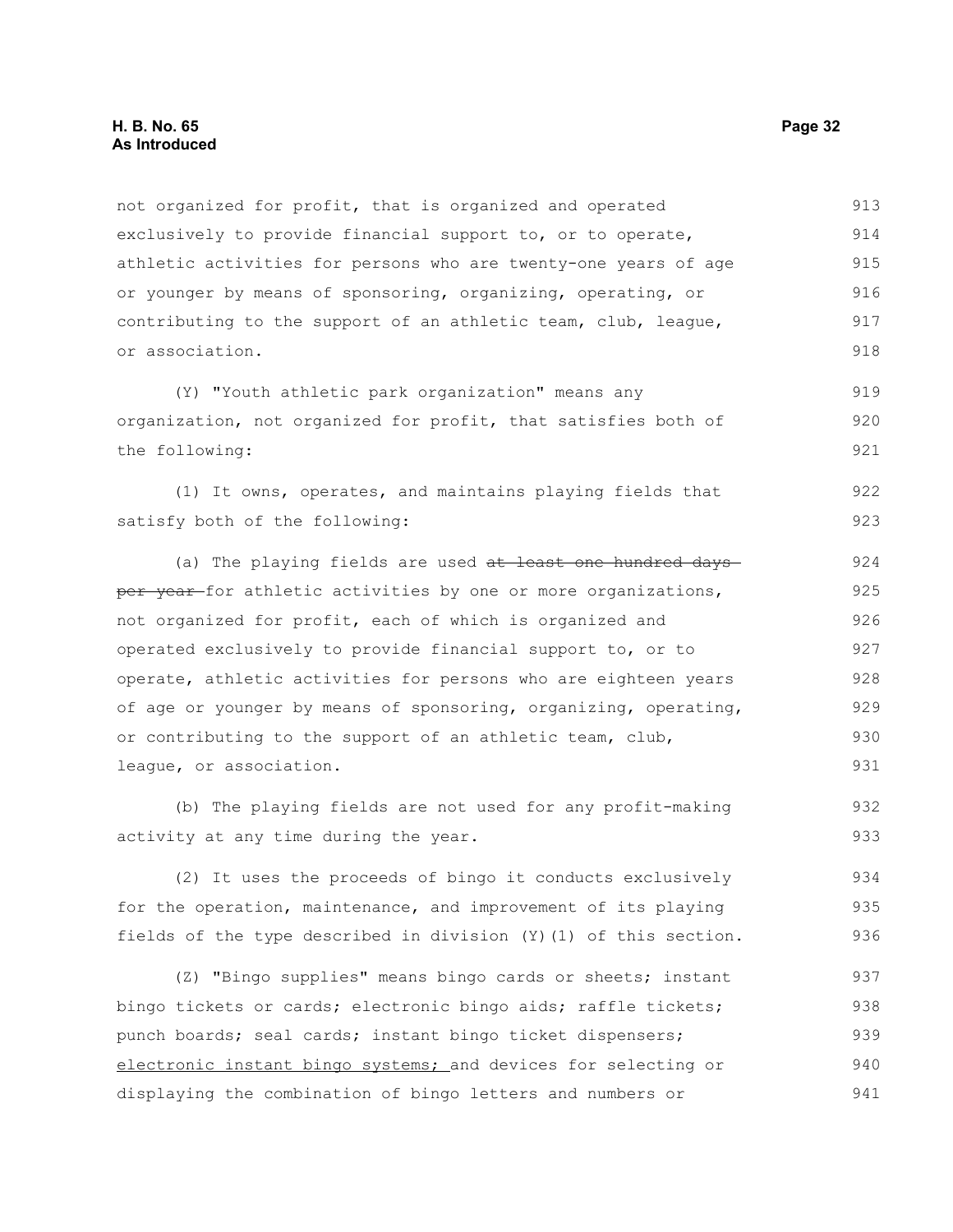raffle tickets. Items that are "bingo supplies" are not gambling devices if sold or otherwise provided, and used, in accordance with this chapter. For purposes of this chapter, "bingo supplies" are not to be considered equipment used to conduct a bingo game. 942 943 944 945 946

(AA) "Instant bingo" means a form of bingo that shall use folded or banded tickets or paper cards with perforated breakopen tabs, a face of which is covered or otherwise hidden from view to conceal a number, letter, or symbol, or set of numbers, letters, or symbols, some of which have been designated in advance as prize winners, and may also-include games in which some winners are determined by the random selection of one or more bingo numbers by the use of a seal card or bingo blower. "Instant bingo" also includes a punch board game. In all "instant bingo" the prize amount and structure shall be predetermined. "Instant bingo" does not include electronic instant bingo or any device that is activated by the insertion of a coin, currency, token, or an equivalent, and that contains as one of its components a video display monitor that is capable of displaying numbers, letters, symbols, or characters in winning or losing combinations. 947 948 949 950 951 952 953 954 955 956 957 958 959 960 961 962

(BB) "Seal card" means a form of instant bingo that uses instant bingo tickets in conjunction with a board or placard that contains one or more seals that, when removed or opened, reveal predesignated winning numbers, letters, or symbols.

(CC) "Raffle" means a form of bingo in which the one or more prizes are won by one or more persons who have purchased a raffle ticket. The one or more winners of the raffle are determined by drawing a ticket stub or other detachable section from a receptacle containing ticket stubs or detachable sections 967 968 969 970 971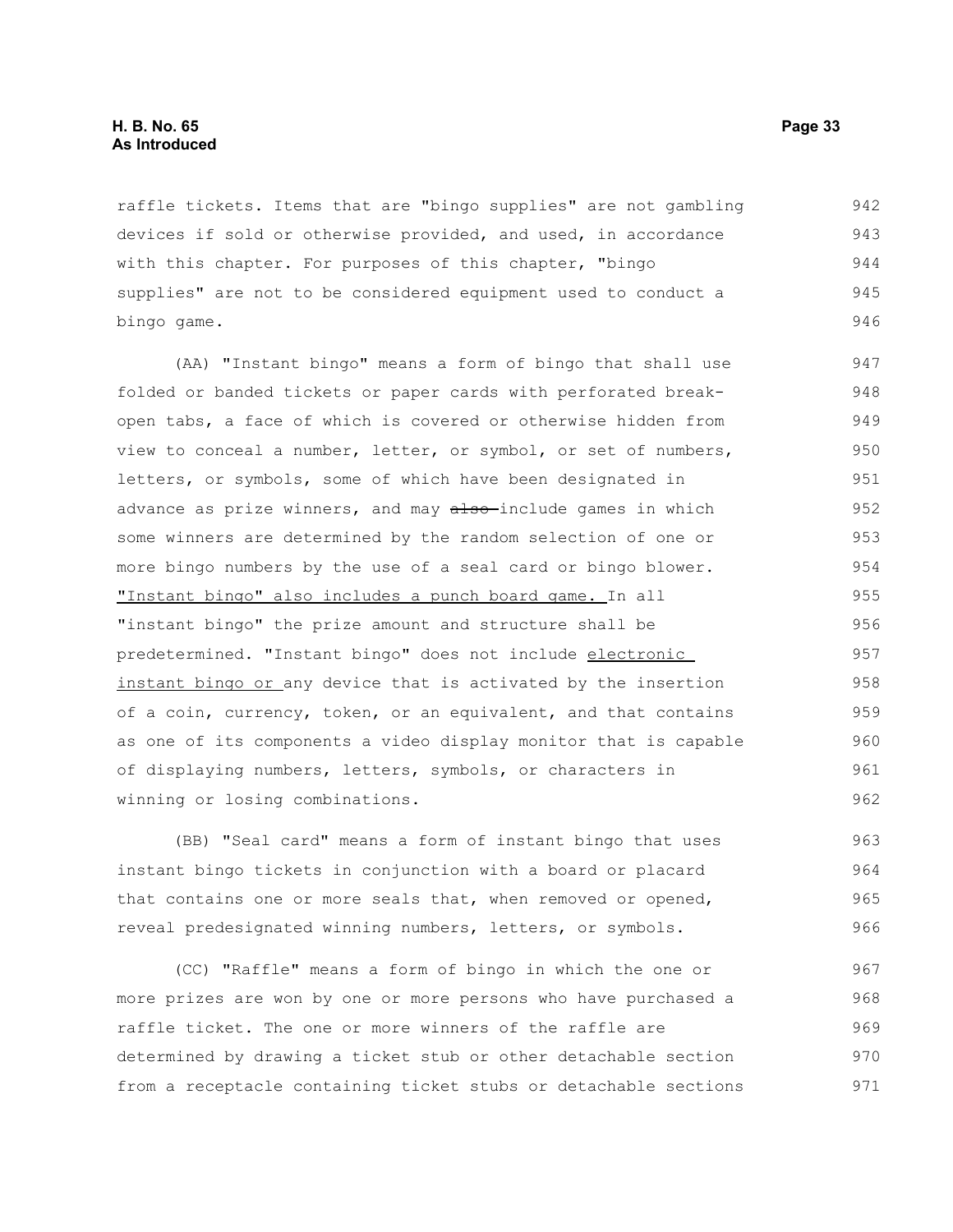corresponding to all tickets sold for the raffle. "Raffle" does not include the drawing of a ticket stub or other detachable section of a ticket purchased to attend a professional sporting event if both of the following apply: 972 973 974 975

(1) The ticket stub or other detachable section is used to select the winner of a free prize given away at the professional sporting event; and

(2) The cost of the ticket is the same as the cost of a ticket to the professional sporting event on days when no free prize is given away. 979 980 981

(DD) "Punch board" means a form of instant bingo that uses a board containing a number of holes or receptacles of uniform size in which are placed, mechanically and randomly, serially numbered slips of paper that may be punched or drawn from the hole or receptacle when used in conjunction with instant bingo. A player may punch or draw the numbered slips of paper from the holes or receptacles and obtain the prize established for the game if the number drawn corresponds to a winning number or, if the punch board includes the use of a seal card, a potential winning number. 982 983 984 985 986 987 988 989 990 991

(EE) "Gross profit" means gross receipts minus the amount actually expended for the payment of prize awards. 992 993

(FF) "Net profit" means gross profit minus expenses. 994

(GG) "Expenses" means the reasonable amount of gross profit actually expended for all of the following: 995 996

(1) The purchase or lease of bingo supplies; 997

(2) The annual license fee required under section 2915.08 of the Revised Code; 998 999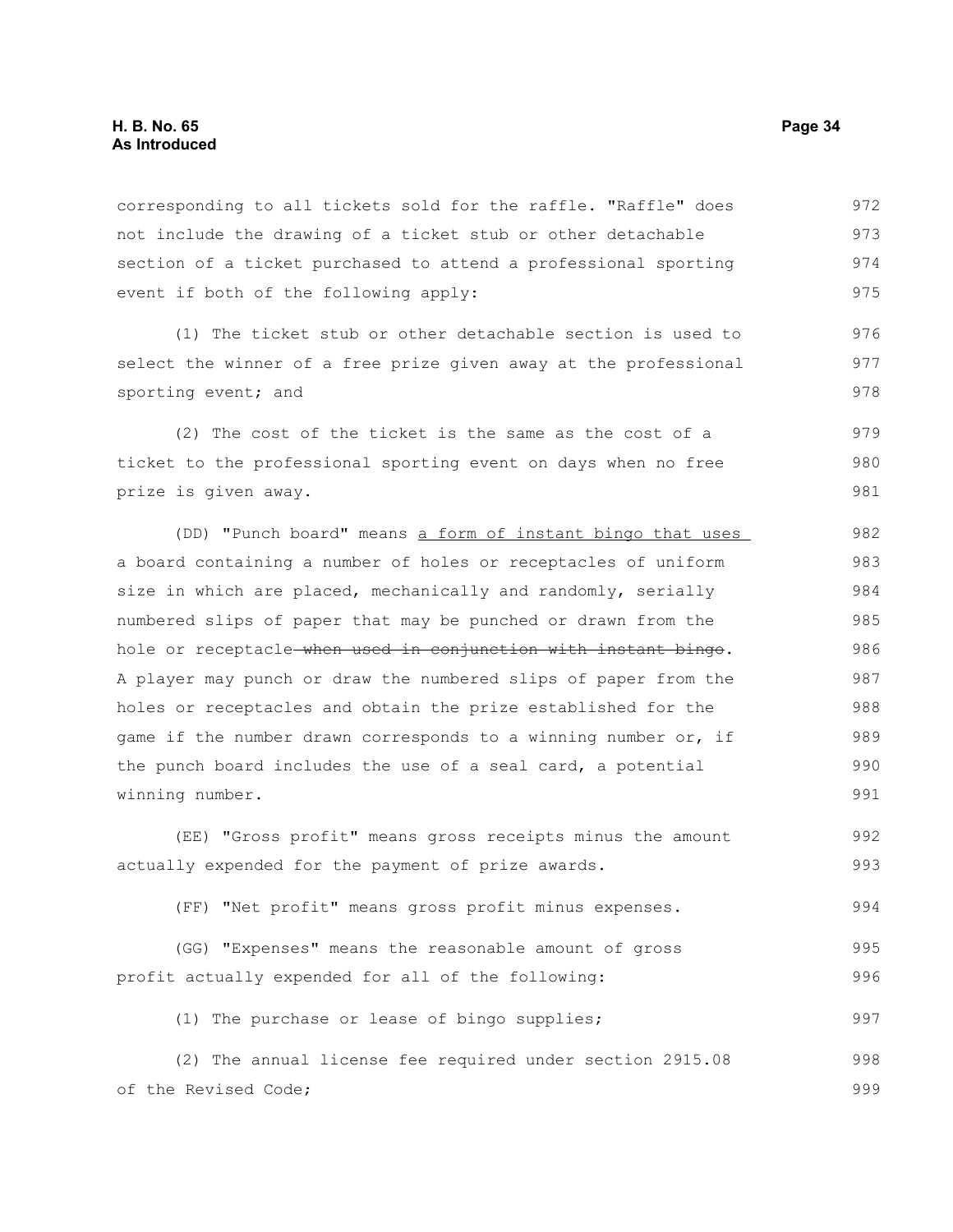| (3) Bank fees and service charges for a bingo session or                          | 1000 |  |  |  |
|-----------------------------------------------------------------------------------|------|--|--|--|
| game account described in section 2915.10 of the Revised Code;                    | 1001 |  |  |  |
| (4) Audits and accounting services;                                               | 1002 |  |  |  |
| $(5)$ Safes;                                                                      | 1003 |  |  |  |
| (6) Cash registers;                                                               | 1004 |  |  |  |
| (7) Hiring security personnel;                                                    | 1005 |  |  |  |
| (8) Advertising bingo;                                                            | 1006 |  |  |  |
| (9) Renting premises in which to conduct a bingo session;                         | 1007 |  |  |  |
| (10) Tables and chairs;                                                           | 1008 |  |  |  |
| (11) Expenses for maintaining and operating a charitable                          | 1009 |  |  |  |
| organization's facilities, including, but not limited to, a post                  | 1010 |  |  |  |
| home, club house, lounge, tavern, or canteen and any grounds                      | 1011 |  |  |  |
| attached to the post home, club house, lounge, tavern, or                         | 1012 |  |  |  |
| canteen;                                                                          | 1013 |  |  |  |
| (12) Payment of real property taxes and assessments that                          | 1014 |  |  |  |
| are levied on a premises on which bingo is conducted;                             | 1015 |  |  |  |
| (13) Any other product or service directly related to the                         | 1016 |  |  |  |
| conduct of bingo that is authorized in rules adopted by the                       | 1017 |  |  |  |
| attorney general under division $\overline{(B) (1) - (F) (1)}$ of section 2915.08 |      |  |  |  |
| of the Revised Code.                                                              | 1019 |  |  |  |
| (HH) "Person" has the same meaning as in section 1.59 of                          | 1020 |  |  |  |
| the Revised Code and includes any firm or any other legal                         | 1021 |  |  |  |
| entity, however organized.                                                        | 1022 |  |  |  |
| (II) "Revoke" means to void permanently all rights and                            | 1023 |  |  |  |
| privileges of the holder of a license issued under section                        | 1024 |  |  |  |
| 2915.08, 2915.081, or 2915.082 of the Revised Code or a                           | 1025 |  |  |  |
| charitable gaming license issued by another jurisdiction.                         | 1026 |  |  |  |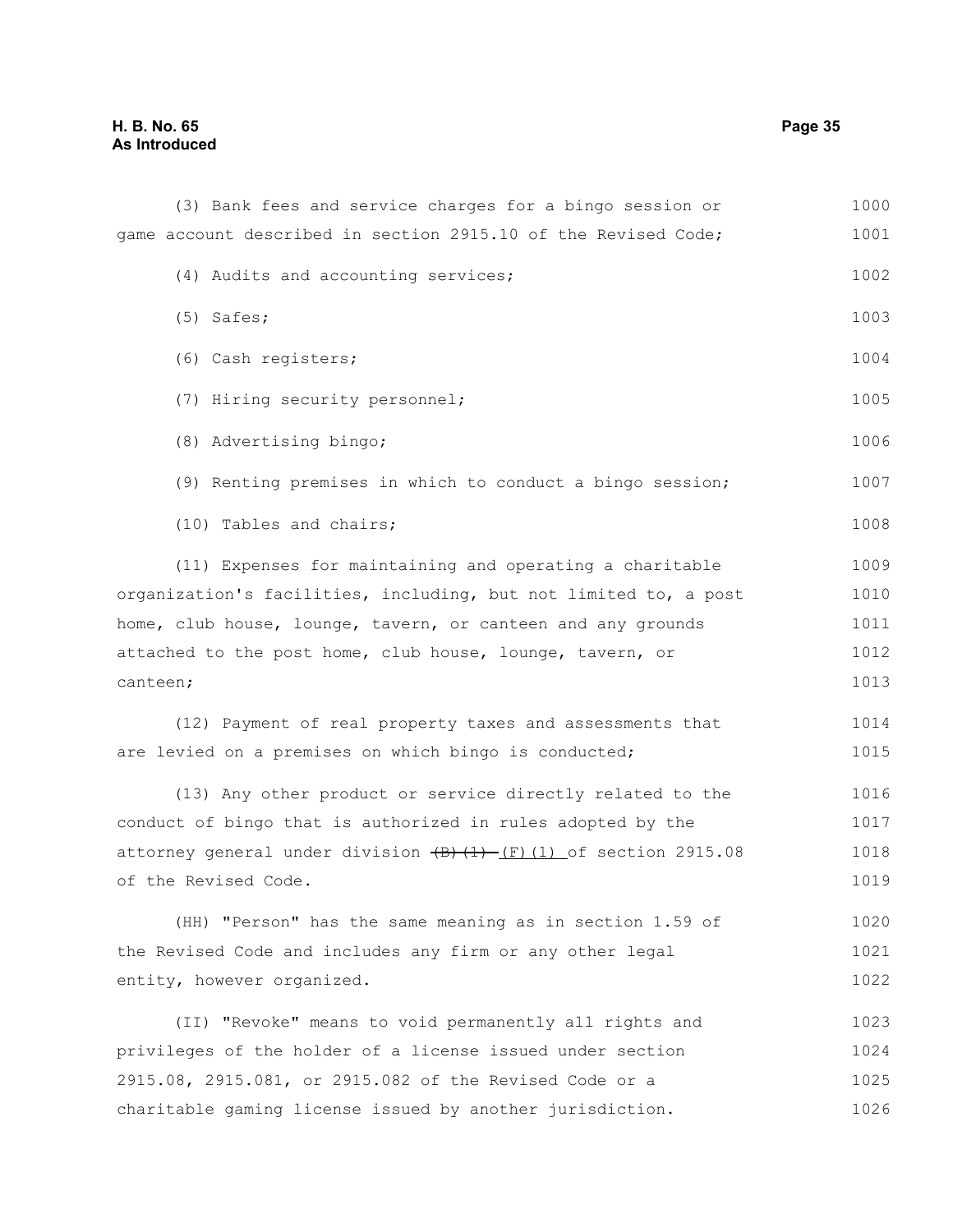#### **H. B. No. 65 Page 36 As Introduced**

(JJ) "Suspend" means to interrupt temporarily all rights and privileges of the holder of a license issued under section 2915.08, 2915.081, or 2915.082 of the Revised Code or a charitable gaming license issued by another jurisdiction. 1027 1028 1029 1030

(KK) "Distributor" means any person who purchases or obtains bingo supplies and who does either of the following: 1031 1032

(1) Sells, offers for sale, or otherwise provides or offers to provide the bingo supplies to another person for use in this state; 1033 1034 1035

(2) Modifies, converts, adds to, or removes parts from the bingo supplies to further their promotion or sale for use in this state. 1036 1037 1038

(LL) "Manufacturer" means any person who assembles completed bingo supplies from raw materials, other items, or subparts or who modifies, converts, adds to, or removes parts from bingo supplies to further their promotion or sale. 1039 1040 1041 1042

(MM) "Gross annual revenues" means the annual gross receipts derived from the conduct of bingo described in division (O)(1) of this section plus the annual net profit derived from the conduct of bingo described in division (O)(2) of this section. 1043 1044 1045 1046 1047

(NN) "Instant bingo ticket dispenser" means a mechanical device that dispenses an instant bingo ticket or card as the sole item of value dispensed and that has the following characteristics: 1048 1049 1050 1051

(1) It is activated upon the insertion of United States currency. 1052 1053

(2) It performs no gaming functions. 1054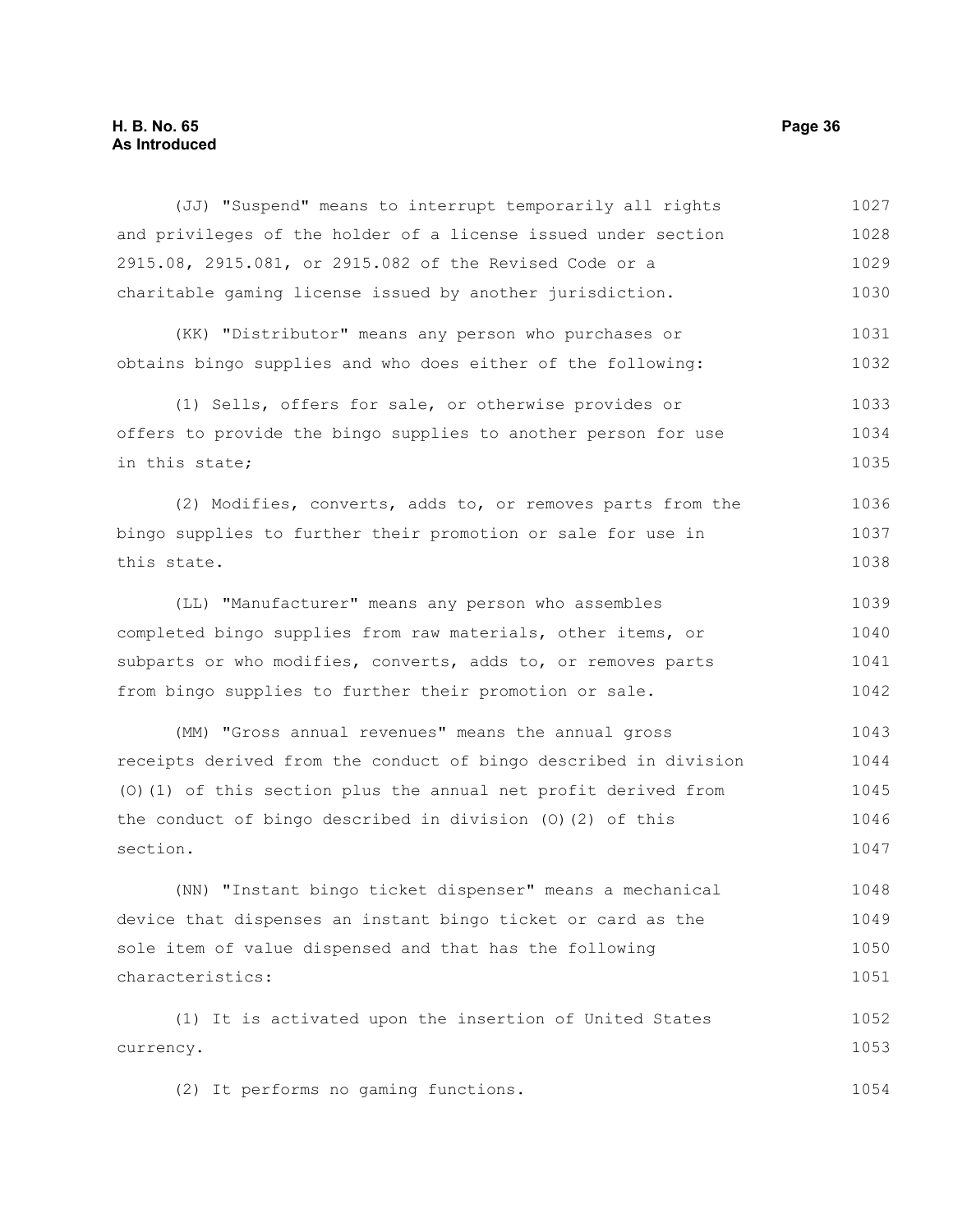(3) It does not contain a video display monitor or generate noise. (4) It is not capable of displaying any numbers, letters, symbols, or characters in winning or losing combinations. (5) It does not simulate or display rolling or spinning reels. (6) It is incapable of determining whether a dispensed bingo ticket or card is a winning or nonwinning ticket or card and requires a winning ticket or card to be paid by a bingo game operator. (7) It may provide accounting and security features to aid in accounting for the instant bingo tickets or cards it dispenses. (8) It is not part of an electronic network and is not interactive. (OO)(1) "Electronic bingo aid" means an electronic device used by a participant to monitor bingo cards or sheets purchased at the time and place of a bingo session and that does all of the following: (a) It provides a means for a participant to input numbers and letters announced by a bingo caller. (b) It compares the numbers and letters entered by the participant to the bingo faces previously stored in the memory of the device. (c) It identifies a winning bingo pattern. (2) "Electronic bingo aid" does not include any device into which a coin, currency, token, or an equivalent is inserted 1055 1056 1057 1058 1059 1060 1061 1062 1063 1064 1065 1066 1067 1068 1069 1070 1071 1072 1073 1074 1075 1076 1077 1078 1079 1080 1081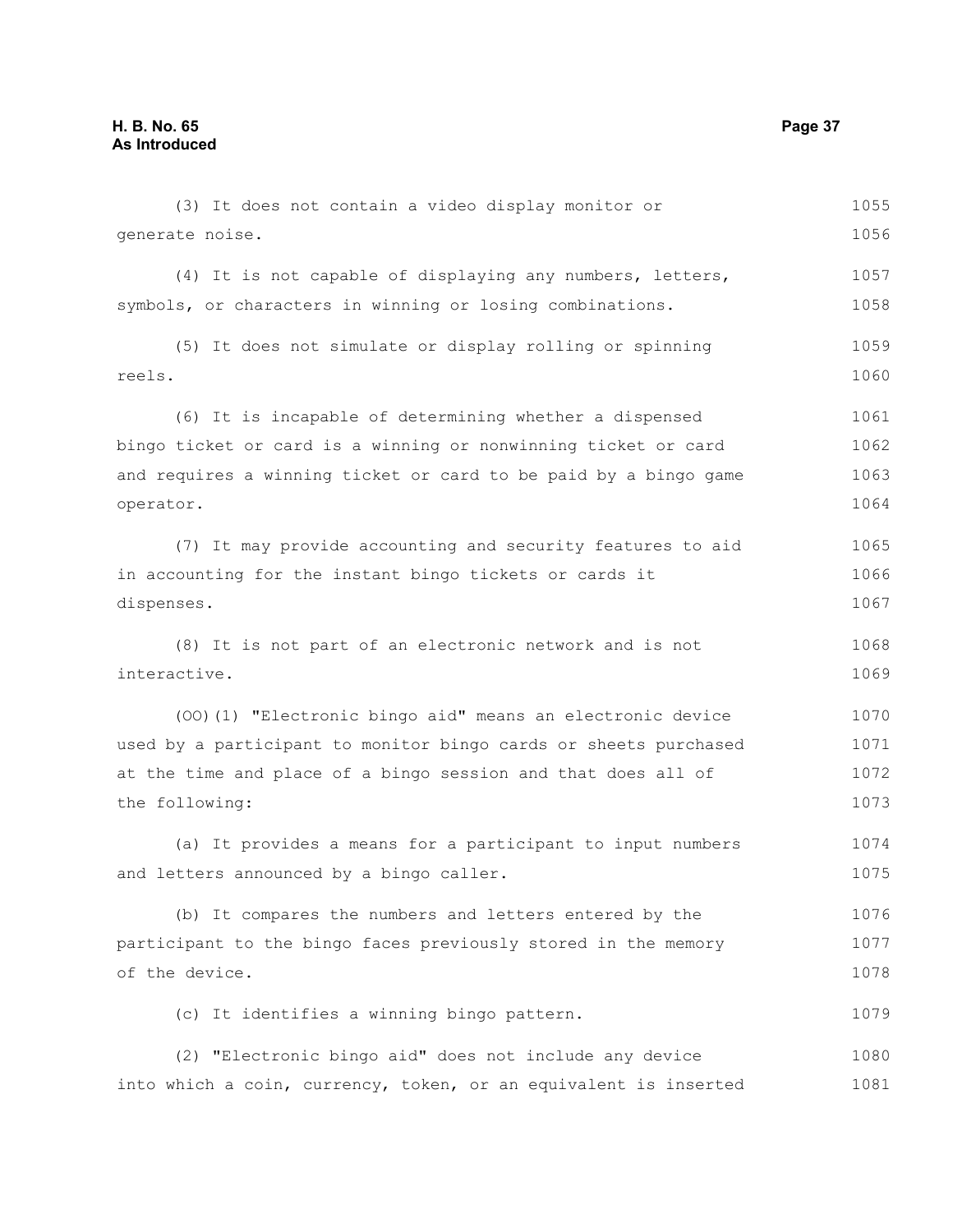| to activate play.                                                     | 1082 |
|-----------------------------------------------------------------------|------|
| (PP) "Deal <del>-of instant bingo tickets</del> " means a single game | 1083 |
| of instant bingo tickets, or a single game of electronic instant      | 1084 |
| bingo tickets, all with the same serial number.                       | 1085 |
| (QQ) (1) "Slot machine" means either of the following:                | 1086 |
| (a) Any mechanical, electronic, video, or digital device              | 1087 |
| that is capable of accepting anything of value, directly or           | 1088 |
| indirectly, from or on behalf of a player who gives the thing of      | 1089 |
| value in the hope of gain;                                            | 1090 |
| (b) Any mechanical, electronic, video, or digital device              | 1091 |
| that is capable of accepting anything of value, directly or           | 1092 |
| indirectly, from or on behalf of a player to conduct bingo or a       | 1093 |
| scheme or game of chance.                                             | 1094 |
| (2) "Slot machine" does not include a skill-based                     | 1095 |
| amusement machine-or, an instant bingo ticket dispenser, or an        | 1096 |
| electronic instant bingo system.                                      | 1097 |
| (RR) "Net profit from the proceeds of the sale of instant             | 1098 |
| bingo_or electronic instant bingo" means gross profit minus the       | 1099 |
| ordinary, necessary, and reasonable expense expended for the          | 1100 |
| purchase of instant-bingo supplies for the purpose of conducting      | 1101 |
| instant bingo or electronic instant bingo, and, in the case of        | 1102 |
| instant bingo or electronic instant bingo conducted by a              | 1103 |
| veteran's, fraternal, or sporting organization, minus the             | 1104 |
| payment by that organization of real property taxes and               | 1105 |
| assessments levied on a premises on which instant bingo or            | 1106 |
| electronic instant bingo is conducted.                                | 1107 |
| (SS) "Charitable instant bingo organization" means an                 | 1108 |

organization that is exempt from federal income taxation under subsection 501(a) and described in subsection 501(c)(3) of the 1109 1110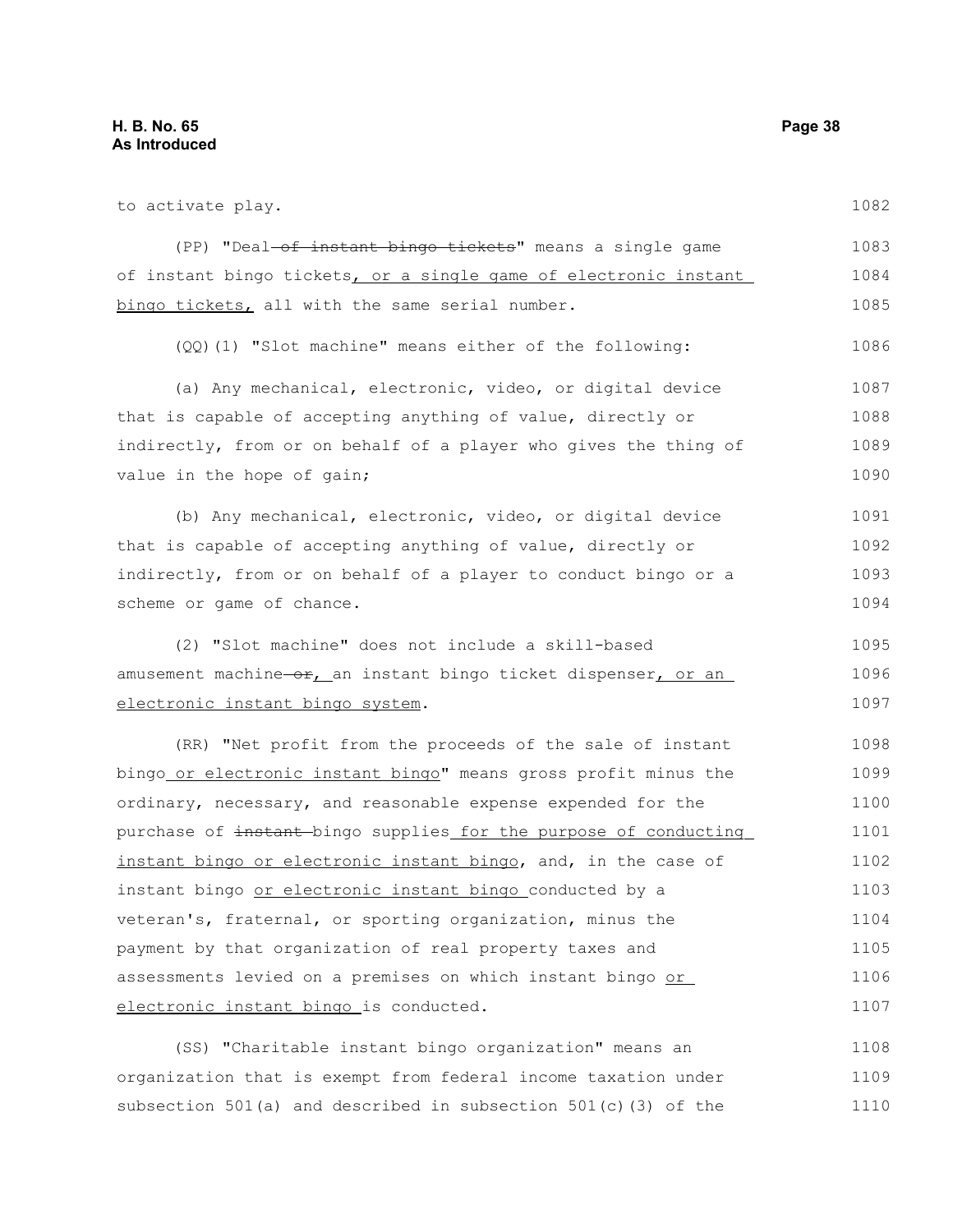# **H. B. No. 65 Page 39 As Introduced**

| Internal Revenue Code and is a charitable organization as         | 1111 |
|-------------------------------------------------------------------|------|
| defined in this section. A "charitable instant bingo              | 1112 |
| organization" does not include a charitable organization that is  | 1113 |
| exempt from federal income taxation under subsection 501(a) and   | 1114 |
| described in subsection $501(c)$ (3) of the Internal Revenue Code | 1115 |
| and that is created by a veteran's organization, a fraternal      | 1116 |
| organization, or a sporting organization in regards to bingo      | 1117 |
| conducted or assisted by a veteran's organization, a fraternal    | 1118 |
| organization, or a sporting organization pursuant to section      | 1119 |
| 2915.13 of the Revised Code.                                      | 1120 |
| (TT) "Game flare" means the board or placard, or                  | 1121 |
| electronic representation of a board or placard, that             | 1122 |
| accompanies each deal of instant bingo or electronic instant      | 1123 |
| bingo tickets and that has printed on or affixed to it includes   | 1124 |
| the following information for the game:                           | 1125 |
| (1) The name of the game;                                         | 1126 |
| (2) The manufacturer's name or distinctive logo;                  | 1127 |
| (3) The form number;                                              | 1128 |
| (4) The ticket count;                                             | 1129 |
| (5) The prize structure, including the number of winning          | 1130 |
| instant bingo-tickets by denomination and the respective winning  | 1131 |
| symbol or number combinations for the winning instant bingo-      | 1132 |
| tickets;                                                          | 1133 |
| (6) The cost per play;                                            | 1134 |
| (7) The serial number of the game.                                | 1135 |
| (UU) (1) "Skill-based amusement machine" means a                  | 1136 |
| mechanical, video, digital, or electronic device that rewards     | 1137 |
| the player or players, if at all, only with merchandise prizes    | 1138 |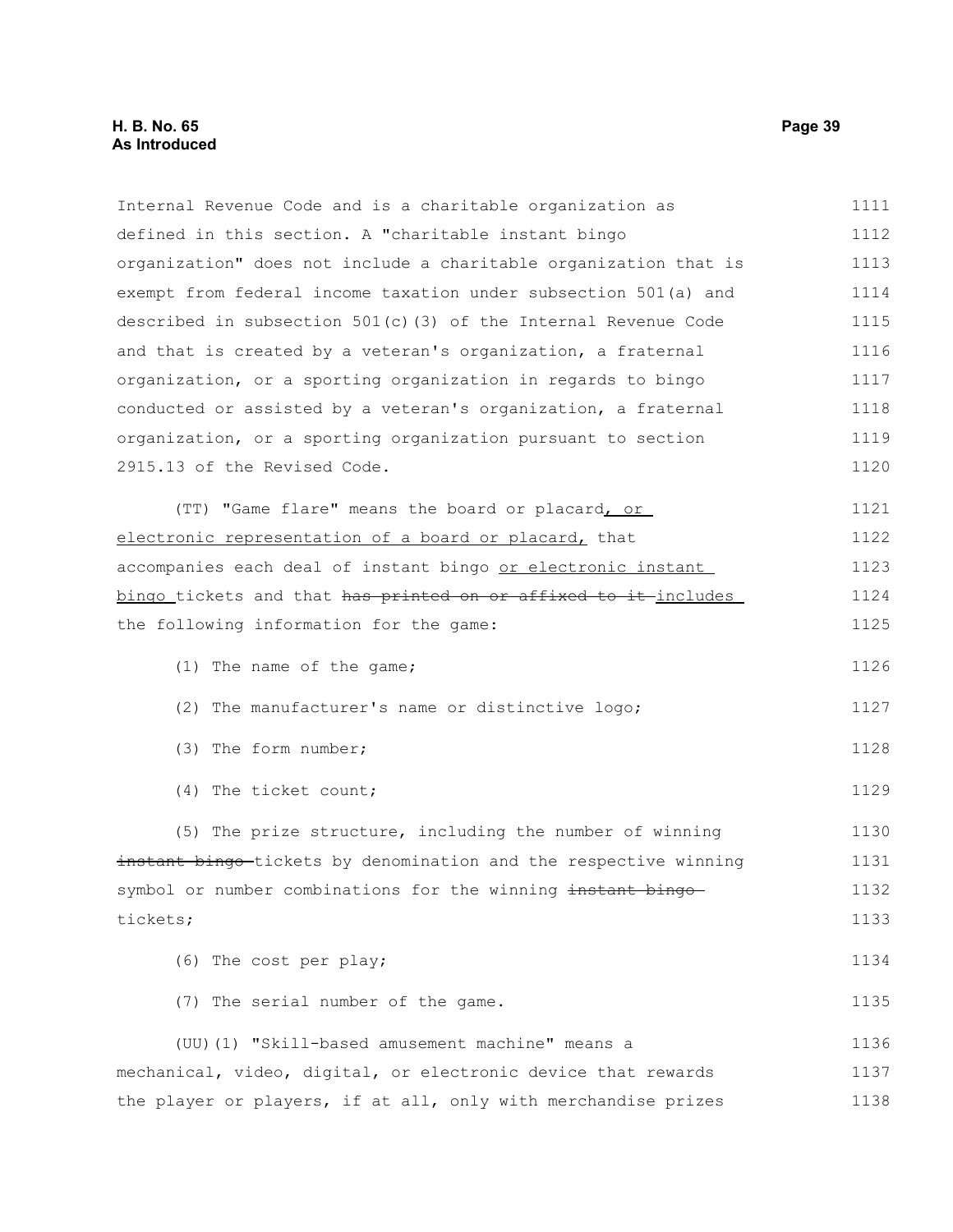or with redeemable vouchers redeemable only for merchandise prizes, provided that with respect to rewards for playing the game all of the following apply: (a) The wholesale value of a merchandise prize awarded as a result of the single play of a machine does not exceed ten dollars; (b) Redeemable vouchers awarded for any single play of a machine are not redeemable for a merchandise prize with a wholesale value of more than ten dollars; (c) Redeemable vouchers are not redeemable for a merchandise prize that has a wholesale value of more than ten dollars times the fewest number of single plays necessary to accrue the redeemable vouchers required to obtain that prize; and (d) Any redeemable vouchers or merchandise prizes are distributed at the site of the skill-based amusement machine at the time of play. A card for the purchase of gasoline is a redeemable voucher for purposes of division (UU)(1) of this section even if the skill-based amusement machine for the play of which the card is awarded is located at a place where gasoline may not be legally distributed to the public or the card is not redeemable at the location of, or at the time of playing, the skill-based amusement machine. (2) A device shall not be considered a skill-based amusement machine and shall be considered a slot machine if it 1139 1140 1141 1142 1143 1144 1145 1146 1147 1148 1149 1150 1151 1152 1153 1154 1155 1156 1157 1158 1159 1160 1161 1162 1163 1164

(a) The ability of a player to succeed at the game is impacted by the number or ratio of prior wins to prior losses of 1166 1167

pays cash or one or more of the following apply:

1165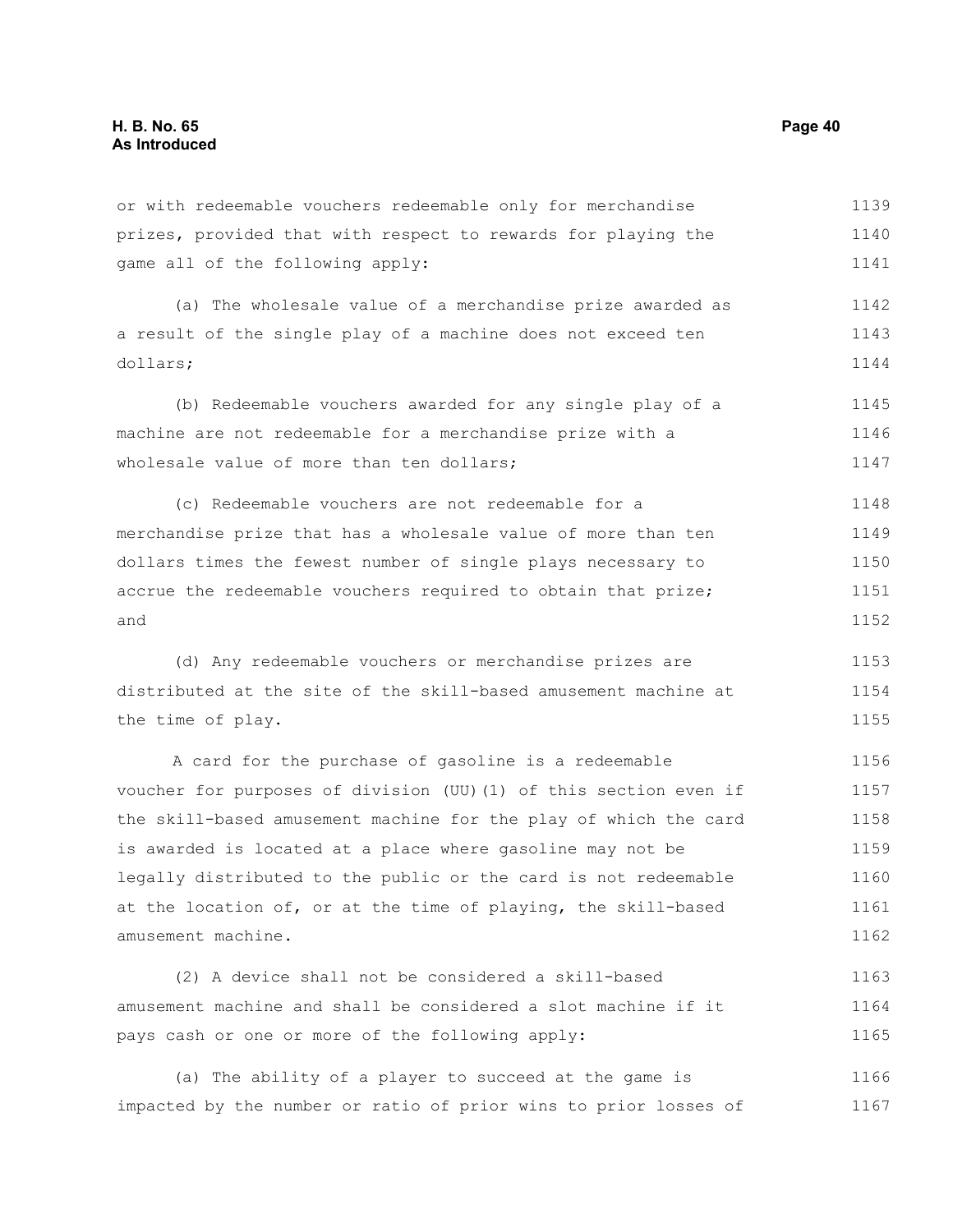players playing the game.

1168

| (b) Any reward of redeemable vouchers is not based solely      | 1169 |
|----------------------------------------------------------------|------|
| on the player achieving the object of the game or the player's | 1170 |
| score;                                                         | 1171 |

(c) The outcome of the game, or the value of the redeemable voucher or merchandise prize awarded for winning the game, can be controlled by a source other than any player playing the game. 1172 1173 1174 1175

(d) The success of any player is or may be determined by a chance event that cannot be altered by player actions. 1176 1177

(e) The ability of any player to succeed at the game is determined by game features not visible or known to the player. 1178 1179

(f) The ability of the player to succeed at the game is impacted by the exercise of a skill that no reasonable player could exercise. 1180 1181 1182

(3) All of the following apply to any machine that is operated as described in division (UU)(1) of this section: 1183 1184

(a) As used in division (UU) of this section, "game" and "play" mean one event from the initial activation of the machine until the results of play are determined without payment of additional consideration. An individual utilizing a machine that involves a single game, play, contest, competition, or tournament may be awarded redeemable vouchers or merchandise prizes based on the results of play. 1185 1186 1187 1188 1189 1190 1191

(b) Advance play for a single game, play, contest, competition, or tournament participation may be purchased. The cost of the contest, competition, or tournament participation may be greater than a single noncontest, competition, or 1192 1193 1194 1195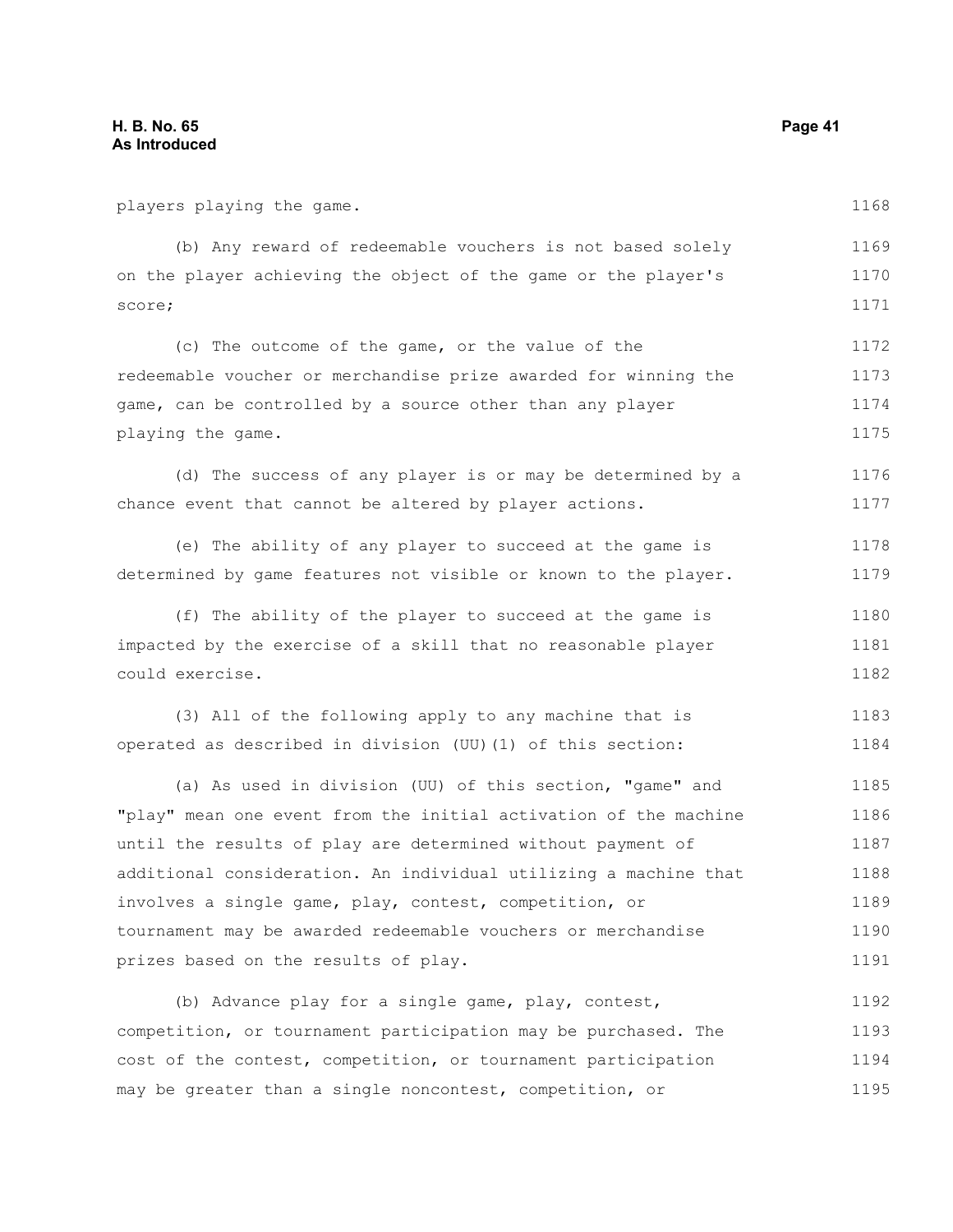| tournament play.                                                          | 1196 |
|---------------------------------------------------------------------------|------|
| (c) To the extent that the machine is used in a contest,                  | 1197 |
| competition, or tournament, that contest, competition, or                 | 1198 |
| tournament has a defined starting and ending date and is open to          | 1199 |
| participants in competition for scoring and ranking results               | 1200 |
| toward the awarding of redeemable vouchers or merchandise prizes          | 1201 |
| that are stated prior to the start of the contest, competition,           | 1202 |
| or tournament.                                                            | 1203 |
| (4) For purposes of division (UU) (1) of this section, the                | 1204 |
| mere presence of a device, such as a pin-setting, ball-                   | 1205 |
| releasing, or scoring mechanism, that does not contribute to or           | 1206 |
| affect the outcome of the play of the game does not make the              | 1207 |
| device a skill-based amusement machine.                                   | 1208 |
| (VV) "Merchandise prize" means any item of value, but                     | 1209 |
| shall not include any of the following:                                   | 1210 |
| (1) Cash, gift cards, or any equivalent thereof;                          | 1211 |
| (2) Plays on games of chance, state lottery tickets, or                   | 1212 |
| bingo <del>, or instant bingo</del> ;                                     | 1213 |
| (3) Firearms, tobacco, or alcoholic beverages; or                         | 1214 |
| (4) A redeemable voucher that is redeemable for any of the                | 1215 |
| items listed in division $(VV)$ $(1)$ , $(2)$ , or $(3)$ of this section. | 1216 |
| (WW) "Redeemable voucher" means any ticket, token, coupon,                | 1217 |
| receipt, or other noncash representation of value.                        | 1218 |
| (XX) "Pool not conducted for profit" means a scheme in                    | 1219 |
| which a participant gives a valuable consideration for a chance           | 1220 |
| to win a prize and the total amount of consideration wagered is           | 1221 |
| distributed to a participant or participants.                             | 1222 |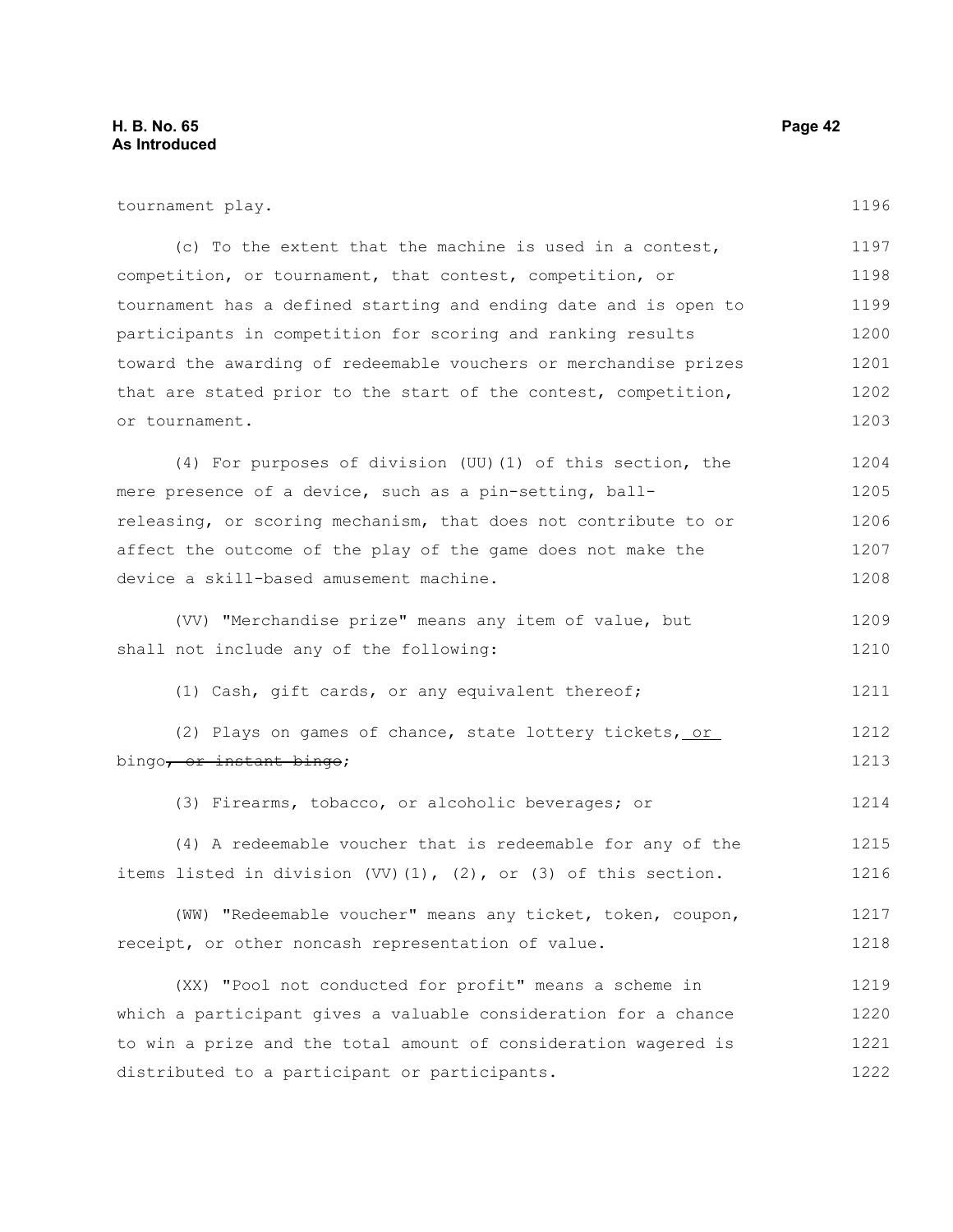(YY) "Sporting organization" means a hunting, fishing, or trapping organization, other than a college or high school fraternity or sorority, that is not organized for profit, that is affiliated with a state or national sporting organization, including but not limited to, the league of Ohio sportsmen, and that has been in continuous existence in this state for a period of three years. 1223 1224 1225 1226 1227 1228 1229

(ZZ) "Community action agency" has the same meaning as in section 122.66 of the Revised Code. 1230 1231

(AAA)(1) "Sweepstakes terminal device" means a mechanical, video, digital, or electronic machine or device that is owned, leased, or otherwise possessed by any person conducting a sweepstakes, or by that person's partners, affiliates, subsidiaries, or contractors, that is intended to be used by a sweepstakes participant, and that is capable of displaying information on a screen or other mechanism. A device is a sweepstakes terminal device if any of the following apply: 1232 1233 1234 1235 1236 1237 1238 1239

(a) The device uses a simulated game terminal as a representation of the prizes associated with the results of the sweepstakes entries. 1240 1241 1242

(b) The device utilizes software such that the simulated game influences or determines the winning of or value of the prize. 1243 1244 1245

(c) The device selects prizes from a predetermined finite pool of entries. 1246 1247

(d) The device utilizes a mechanism that reveals the content of a predetermined sweepstakes entry. 1248 1249

(e) The device predetermines the prize results and stores those results for delivery at the time the sweepstakes entry 1250 1251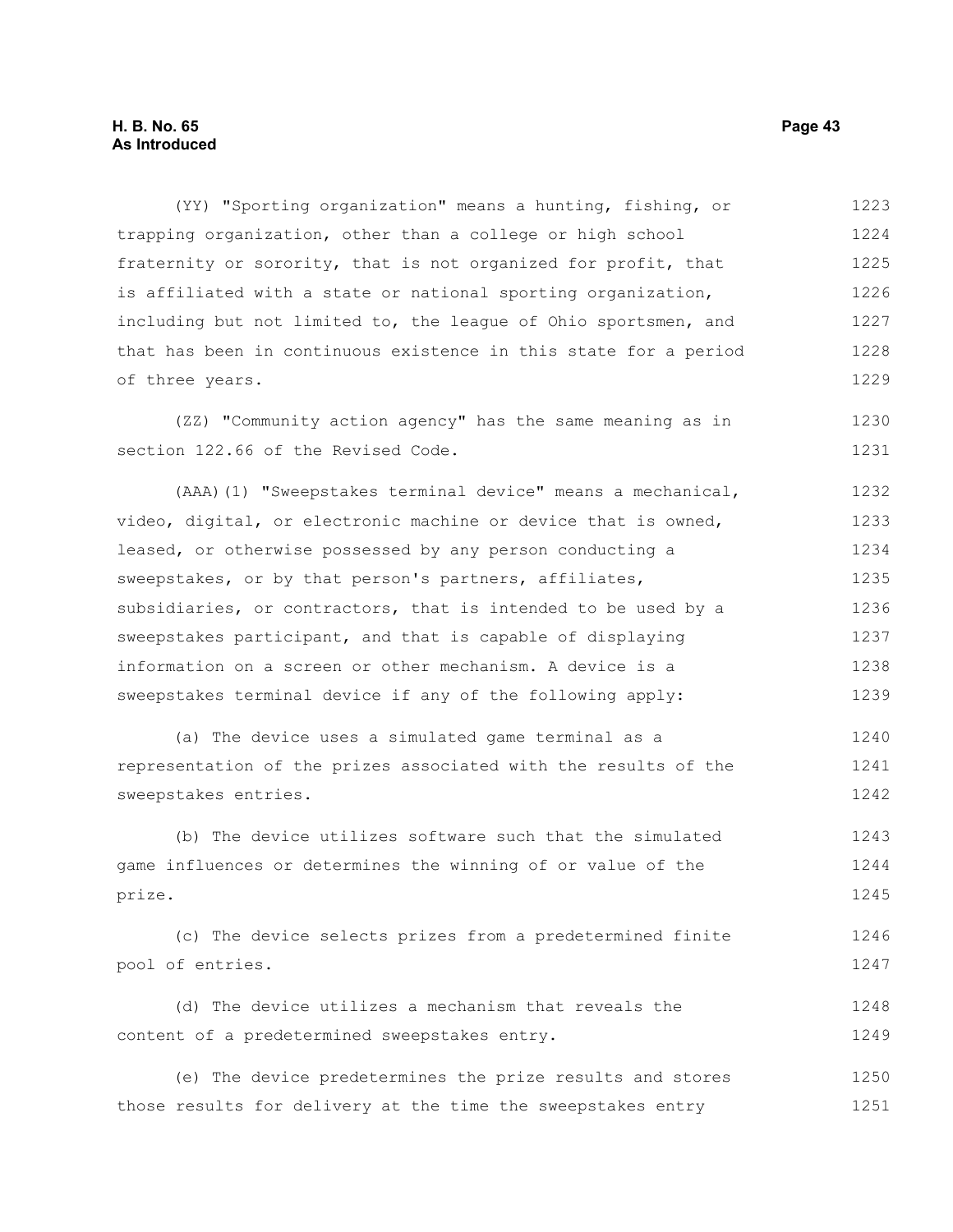results are revealed. (f) The device utilizes software to create a game result. (g) The device reveals the prize incrementally, even though the device does not influence the awarding of the prize or the value of any prize awarded. (h) The device determines and associates the prize with an entry or entries at the time the sweepstakes is entered. (2) As used in this division and in section 2915.02 of the Revised Code: (a) "Enter" means the act by which a person becomes eligible to receive any prize offered in a sweepstakes. (b) "Entry" means one event from the initial activation of the sweepstakes terminal device until all the sweepstakes prize results from that activation are revealed. (c) "Prize" means any gift, award, gratuity, good, service, credit, reward, or any other thing of value that may be transferred to a person, whether possession of the prize is actually transferred, or placed on an account or other record as evidence of the intent to transfer the prize. (d) "Sweepstakes terminal device facility" means any location in this state where a sweepstakes terminal device is provided to a sweepstakes participant, except as provided in division (G) of section 2915.02 of the Revised Code. (BBB) "Sweepstakes" means any game, contest, advertising scheme or plan, or other promotion where consideration is not required for a person to enter to win or become eligible to receive any prize, the determination of which is based upon chance. "Sweepstakes" does not include bingo as authorized under 1252 1253 1254 1255 1256 1257 1258 1259 1260 1261 1262 1263 1264 1265 1266 1267 1268 1269 1270 1271 1272 1273 1274 1275 1276 1277 1278 1279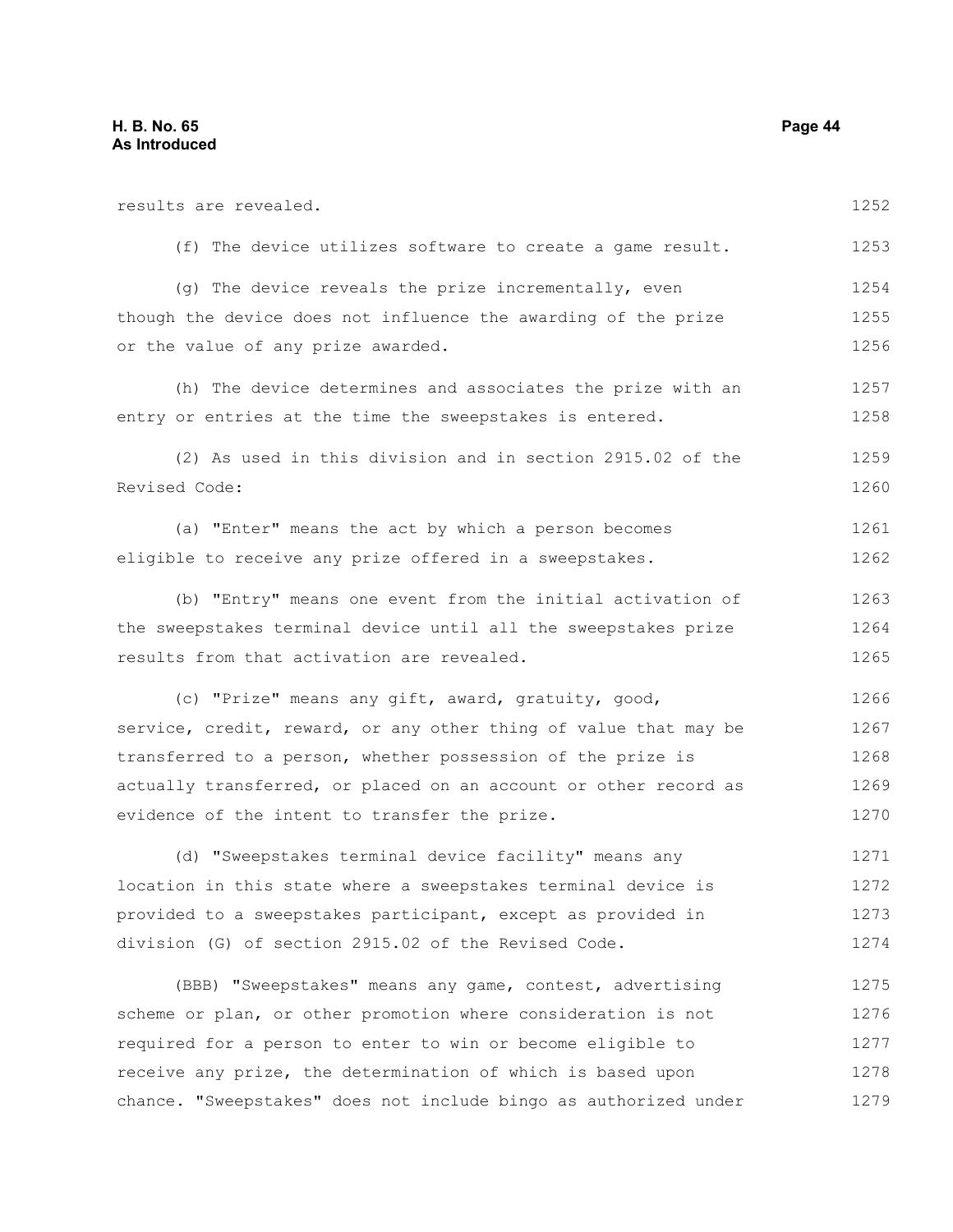this chapter, pari-mutuel wagering as authorized by Chapter 3769. of the Revised Code, lotteries conducted by the state lottery commission as authorized by Chapter 3770. of the Revised Code, and casino gaming as authorized by Chapter 3772. of the Revised Code. 1280 1281 1282 1283 1284

(CCC) "Electronic instant bingo" means a form of bingo that consists of an electronic or digital representation of instant bingo in which a participant wins a prize if the participant's electronic instant bingo ticket contains a combination of numbers or symbols that was designated in advance as a winning combination, and to which all of the following apply: 1285 1286 1287 1288 1289 1290 1291

(1) Each deal has a predetermined, finite number of winning and losing tickets and a predetermined prize amount and deal structure, provided that there may be multiple winning combinations in each deal and multiple winning tickets. 1292 1293 1294 1295

(2) Each electronic instant bingo ticket within a deal has a unique serial number that is not regenerated. 1296 1297

(3) Each electronic instant bingo ticket within a deal is sold for the same price. 1298 1299

(4) After a participant purchases an electronic instant bingo ticket, the combination of numbers or symbols on the ticket is revealed to the participant. 1300 1301 1302

(5) The reveal of numbers or symbols on the ticket may incorporate an entertainment or bonus theme, provided that the reveal does not include spinning reels that resemble a slot machine. 1303 1304 1305 1306

(6) The reveal theme, if any, does not require additional consideration or award any prize other than any predetermined 1307 1308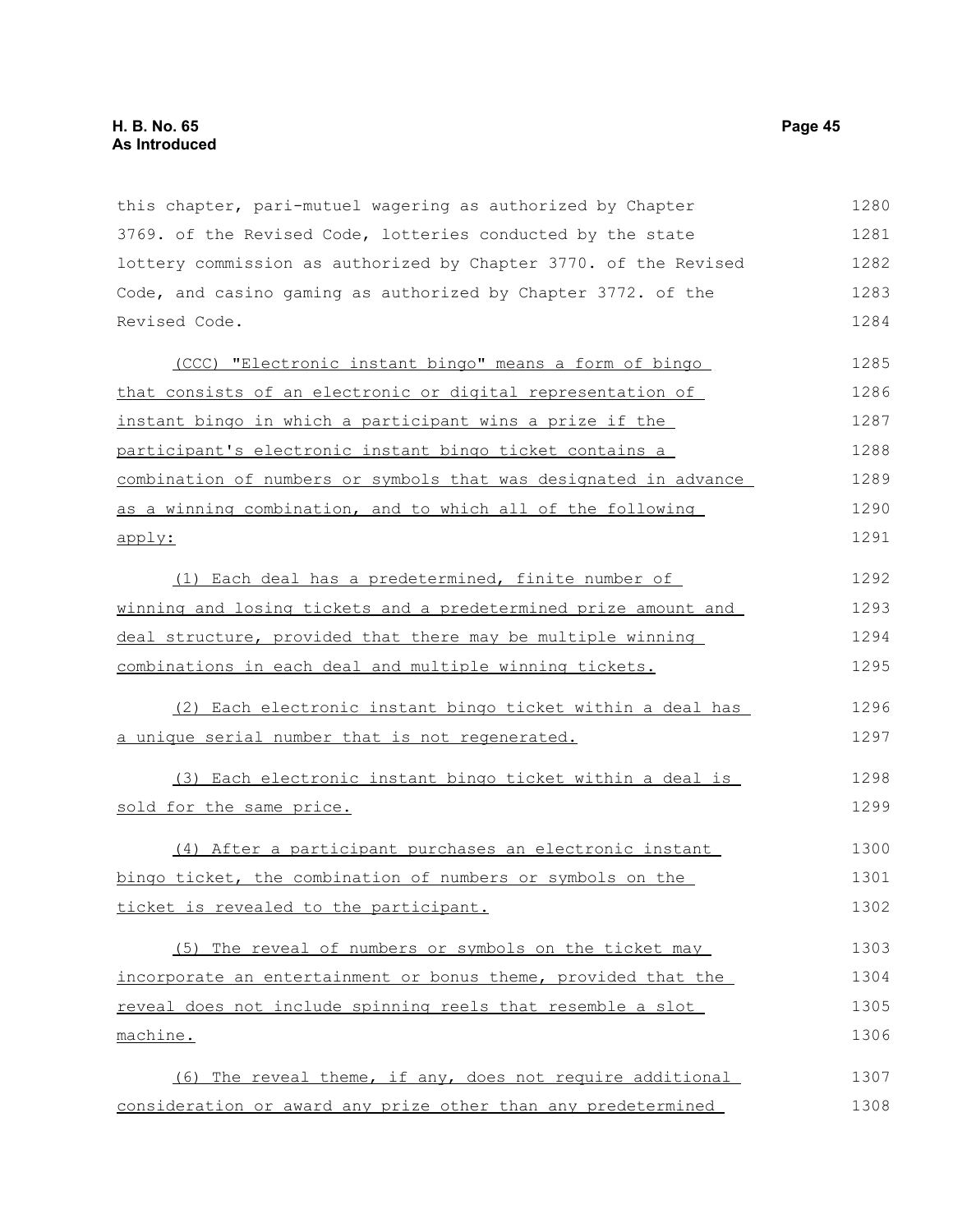| prize associated with the electronic instant bingo ticket.        | 1309 |
|-------------------------------------------------------------------|------|
| (DDD) "Electronic instant bingo system" means a                   | 1310 |
| mechanical, electronic, digital, or video device that is used to  | 1311 |
| play electronic instant bingo and any associated equipment or     | 1312 |
| software used to conduct, manage, monitor, or document any        | 1313 |
| aspect of electronic instant bingo.                               | 1314 |
| Sec. 2915.08. $(A)$ $(1)$ Annually Except as otherwise            | 1315 |
| permitted under section 2915.092 of the Revised Code, annually    | 1316 |
| before the first day of January, a charitable organization that   | 1317 |
| desires to conduct bingo, instant bingo at a bingo session, or    | 1318 |
| instant bingo other than at a bingo session shall-make out, upon- | 1319 |
| a form to be furnished by the attorney general for that purpose,  | 1320 |
| an application for a license apply to the attorney general for    | 1321 |
| one or more of the following types of licenses to conduct bingo,  | 1322 |
| as appropriate:                                                   | 1323 |
| (1) A type I license to conduct bingo as described in             | 1324 |
| division (0)(1) of section 2915.01 of the Revised Code;           | 1325 |
| (2) A type II license to conduct instant bingo, electronic        | 1326 |
| instant bingo, or both at a bingo session, or,                    | 1327 |
| (3) A type III license to conduct instant bingo,                  | 1328 |
| electronic instant bingo, or both other than at a bingo session   | 1329 |
| and deliver that, in accordance with sections 2915.093 to         | 1330 |
| 2915.095 or section 2915.13 of the Revised Code, as applicable.   | 1331 |
| (B) The application to the attorney general together with         | 1332 |
| shall be accompanied by a license fee as follows:                 | 1333 |
| (a) Except as otherwise provided in this division, for (1)        | 1334 |
| If the charitable organization was not licensed to conduct bingo  | 1335 |
| under this chapter before July 1, 2003, a fee established by the  | 1336 |
| attorney general by rule adopted pursuant to section 111.15 of    | 1337 |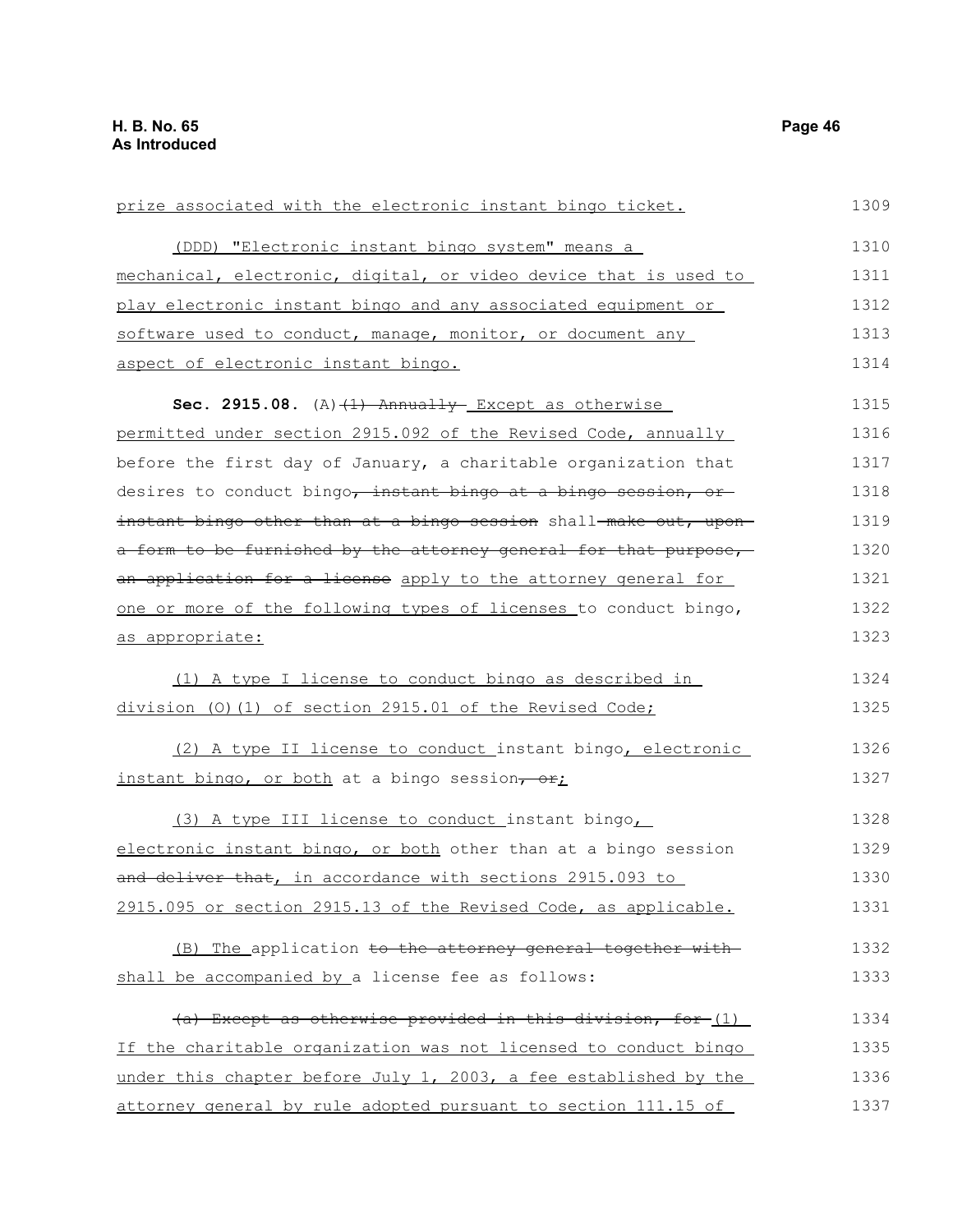| the Revised Code.                                                | 1338 |
|------------------------------------------------------------------|------|
| (2) If the charitable organization was licensed to conduct       | 1339 |
| bingo under this chapter before July 1, 2003, the following      | 1340 |
| applicable fee:                                                  | 1341 |
| (a) For a type I license for the a charitable organization       | 1342 |
| that wishes to conduct of bingo during twenty-six or more weeks  | 1343 |
| in any calendar year, a license fee of two hundred dollars;      | 1344 |
| (b) For a type II or type III license for the a charitable       | 1345 |
| organization that previously has not been licensed under this    | 1346 |
| chapter to conduct of instant bingo at a bingo session or        | 1347 |
| electronic instant bingo-other than at a bingo session for a     | 1348 |
| charitable organization that previously has not been licensed-   | 1349 |
| under this chapter to conduct instant bingo at a bingo session-  | 1350 |
| or instant bingo other than at a bingo session and that wishes   | 1351 |
| to conduct bingo during twenty-six or more weeks in any calendar | 1352 |
| year, a license fee of five hundred dollars, and for any other;  | 1353 |
| (c) For a type II or type III license for a charitable           | 1354 |
| organization that previously has been licensed under this        | 1355 |
| chapter to conduct instant bingo or electronic instant bingo and | 1356 |
| that desires to conduct bingo during twenty-six or more weeks in | 1357 |
| any calendar year, a license fee that is based upon the gross    | 1358 |
| profits received by the charitable organization from the         | 1359 |
| operation of instant bingo at a bingo session or electronic      | 1360 |
| instant bingo other than at a bingo session, during the one-year | 1361 |
| period ending on the thirty-first day of October of the year     | 1362 |
| immediately preceding the year for which the license is sought,  | 1363 |
| and that is one of the following:                                | 1364 |
| (i) Five hundred dollars, if the total is fifty thousand         | 1365 |
| dollars or less;                                                 | 1366 |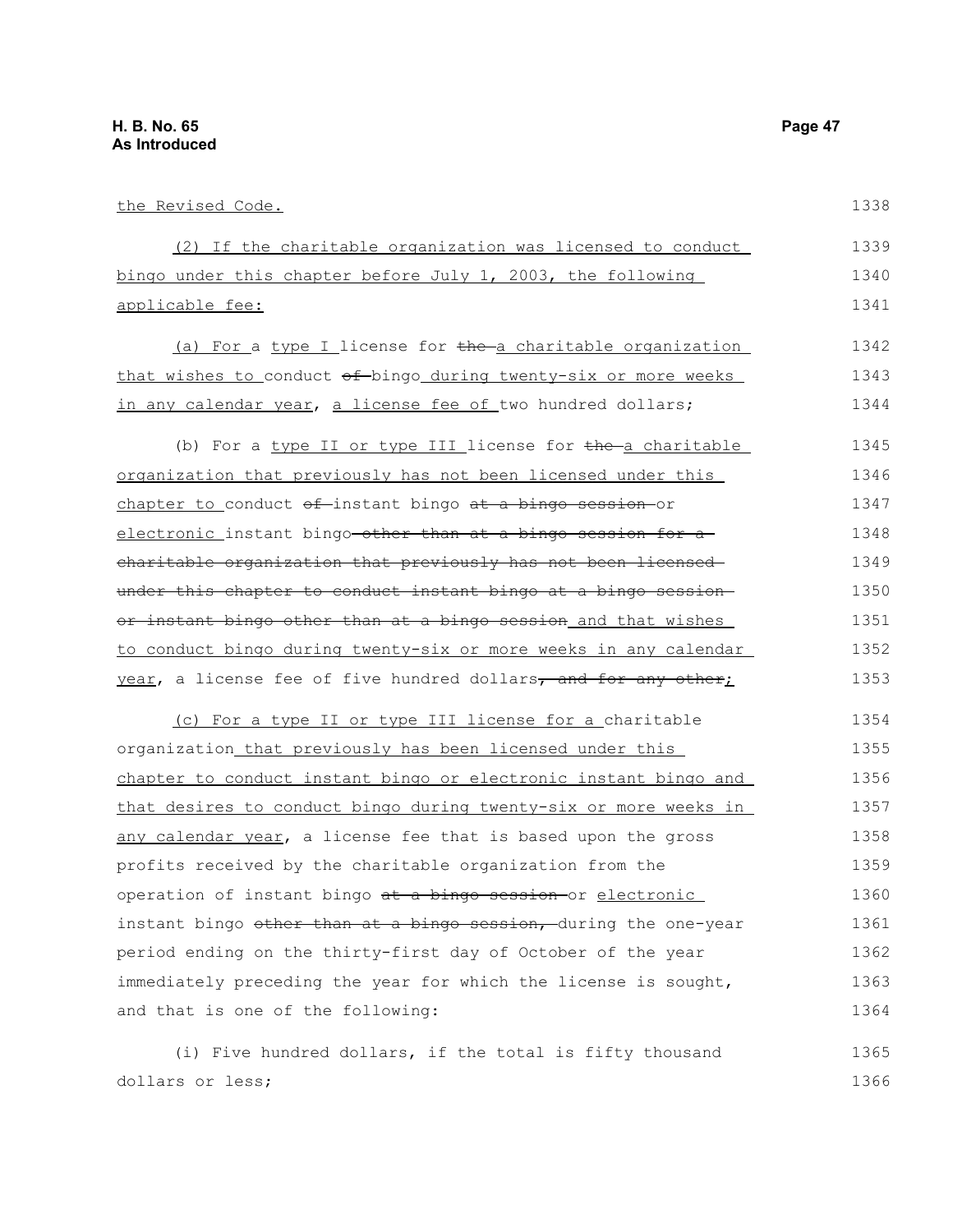(ii) One thousand two hundred fifty dollars plus onefourth per cent of the gross profit, if the total is more than fifty thousand dollars but less than two hundred fifty thousand one dollars; 1367 1368 1369 1370

(iii) Two thousand two hundred fifty dollars plus one-half per cent of the gross profit, if the total is more than two hundred fifty thousand dollars but less than five hundred thousand one dollars; 1371 1372 1373 1374

(iv) Three thousand five hundred dollars plus one per cent of the gross profit, if the total is more than five hundred thousand dollars but less than one million one dollars; 1375 1376 1377

(v) Five thousand dollars plus one per cent of the gross profit, if the total is one million one dollars or more+. 1378 1379

(c) A (d) For a type I, type II, or type III license for a charitable organization that desires to conduct bingo during fewer than twenty-six weeks in any calendar year, a reduced license fee established by the attorney general by rule adopted pursuant to division (G) of this section 111.15 of the Revised Code. 1380 1381 1382 1383 1384 1385

(d) For a license to conduct bingo for a charitable organization that prior to July 1, 2003, has not been licensedunder this chapter to conduct bingo, instant bingo at a bingo session, or instant bingo other than at a bingo session, alicense fee established by rule by the attorney general in accordance with division (H) of this section. 1386 1387 1388 1389 1390 1391

 $(2)$  (C) The application shall be in the form prescribed by the attorney general, shall be signed and sworn to by the applicant, and shall contain all of the following: 1392 1393 1394

 $(a)$  (1) The name and post-office address of the applicant; 1395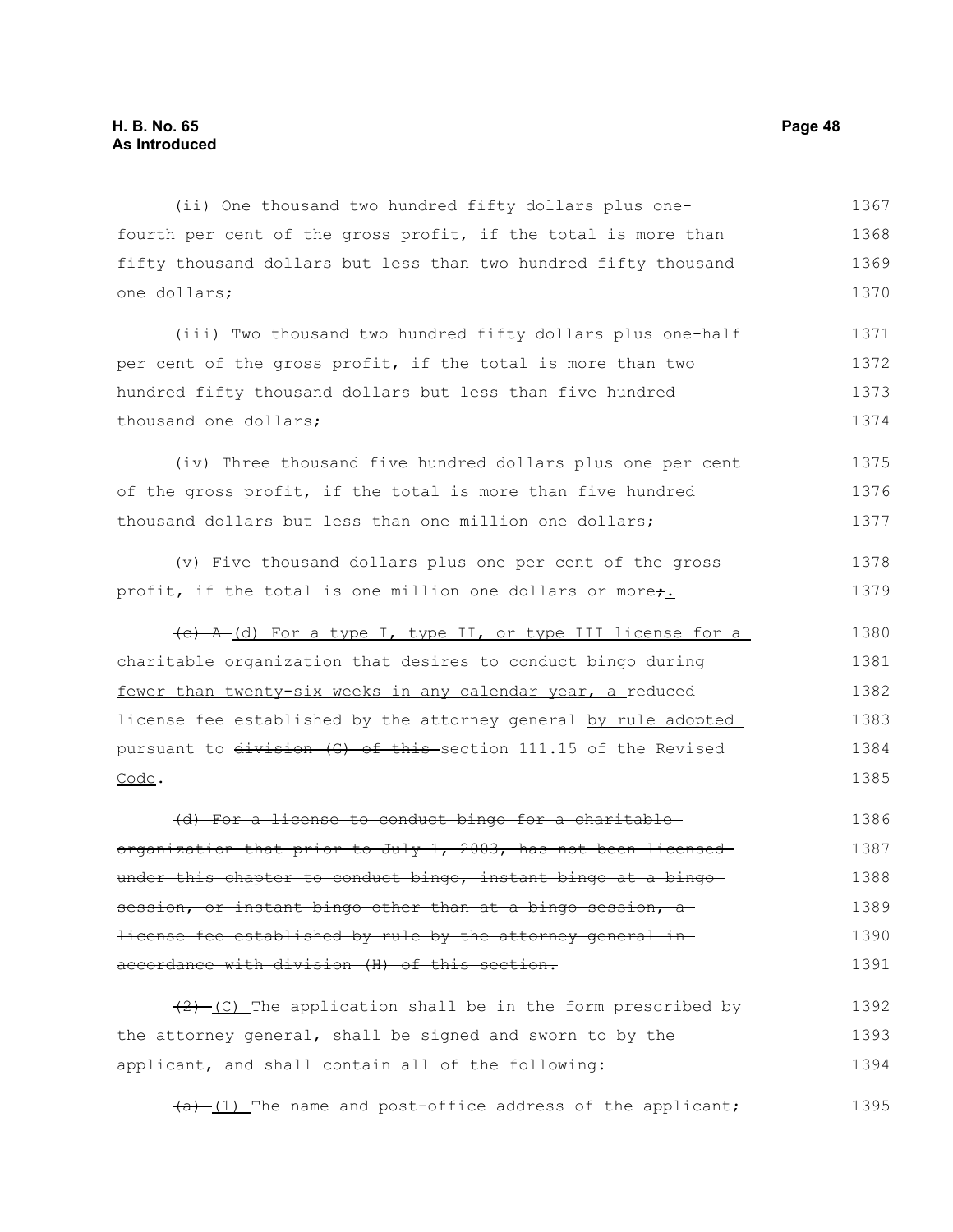## **H. B. No. 65 Page 49 As Introduced**

 $(b)$  (2) A statement that the applicant is a charitable organization and that it has been in continuous existence as a charitable organization in this state for two years immediately preceding the making of the application; 1396 1397 1398 1399

 $(e)$  (3) The location at which the organization will conduct bingo, which location shall be within the county in which the principal place of business of the applicant is located, the days of the week and the times on each of those days when bingo will be conducted, whether the organization owns, leases, or subleases the premises, and a copy of the rental agreement if it leases or subleases the premises; 1400 1401 1402 1403 1404 1405 1406

 $(d)$  (4) A statement of the applicant's previous history, record, and association that is sufficient to establish that the applicant is a charitable organization, and a copy of a determination letter that is issued by the Internal Revenue Service and states that the organization is tax exempt under subsection 501(a) and described in subsection 501(c)(3), 501(c) (4), 501(c)(7), 501(c)(8), 501(c)(10), or 501(c)(19) of the Internal Revenue Code; 1407 1408 1409 1410 1411 1412 1413 1414

 $(e)$  (5) A statement as to whether the applicant has ever had any previous application refused, whether it previously has had a license revoked or suspended, and the reason stated by the attorney general for the refusal, revocation, or suspension; 1415 1416 1417 1418

 $(f)$  (6) A statement of the charitable purposes for which the net profit derived from bingo, other than instant bingo, described in division (O)(1) of section 2915.01 of the Revised Code will be used, and or a statement of how the net profit derived from instant bingo or electronic instant bingo will be distributed in accordance with section 2915.101 of the Revised Code, as applicable; 1419 1420 1421 1422 1423 1424 1425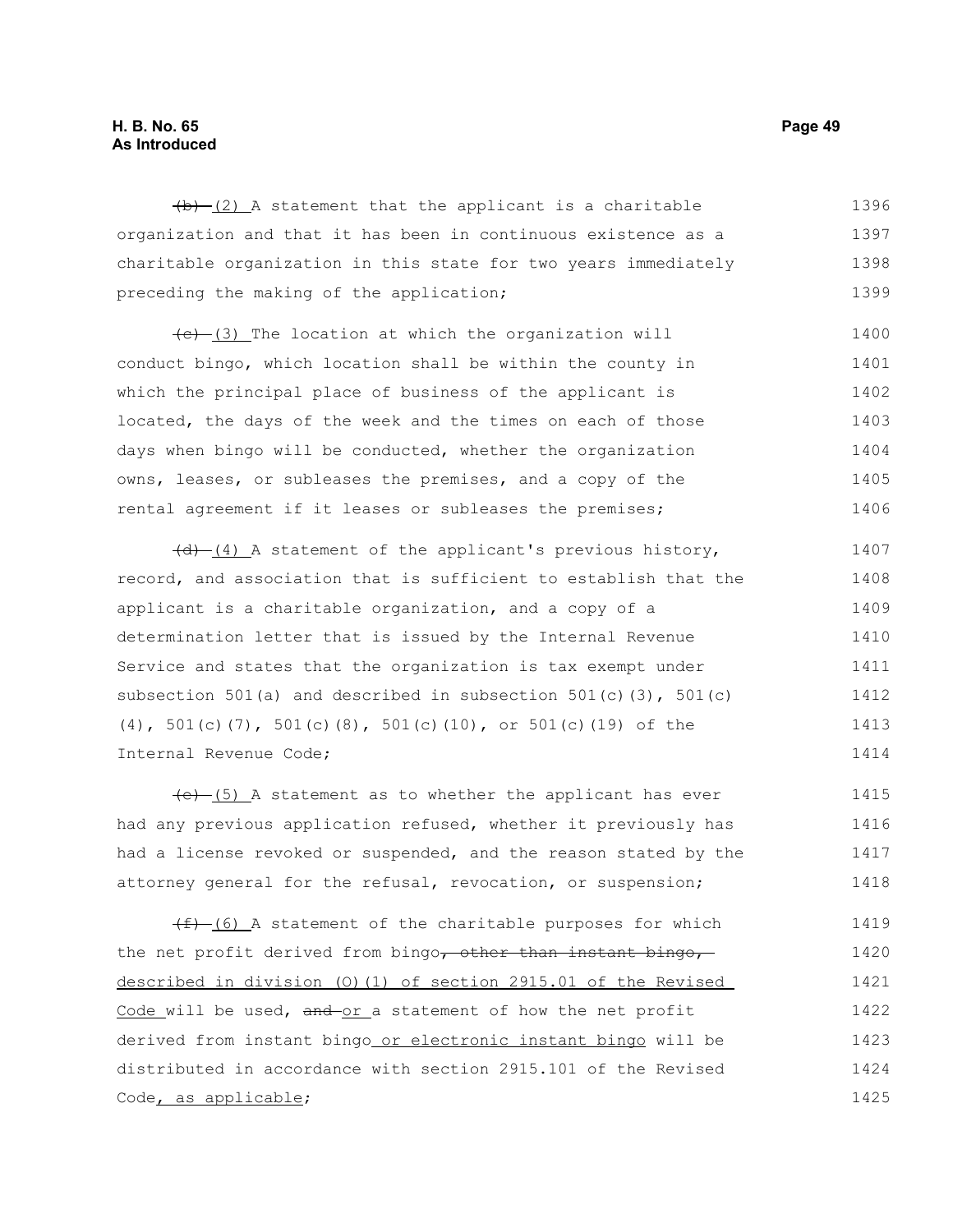## **H. B. No. 65 Page 50 As Introduced**

 $(q)$  (7) Other necessary and reasonable information that the attorney general may require by rule adopted pursuant to section 111.15 of the Revised Code; 1426 1427 1428

 $+h$   $(8)$  If the applicant is a charitable trust as defined in section 109.23 of the Revised Code, a statement as to whether it has registered with the attorney general pursuant to section 109.26 of the Revised Code or filed annual reports pursuant to section 109.31 of the Revised Code, and, if it is not required to do either, the exemption in section 109.26 or 109.31 of the Revised Code that applies to it; 1429 1430 1431 1432 1433 1434 1435

 $\frac{1}{1}$  (9) If the applicant is a charitable organization as defined in section 1716.01 of the Revised Code, a statement as to whether it has filed with the attorney general a registration statement pursuant to section 1716.02 of the Revised Code and a financial report pursuant to section 1716.04 of the Revised Code, and, if it is not required to do both, the exemption in section 1716.03 of the Revised Code that applies to it $\div$ 1436 1437 1438 1439 1440 1441 1442

 $\frac{1}{(10)}$  In the case of an applicant seeking to qualify as a youth athletic park organization, a statement issued by a board or body vested with authority under Chapter 755. of the Revised Code for the supervision and maintenance of recreation facilities in the territory in which the organization is located, certifying that the playing fields owned by the organization were used for at least one hundred days during the year in which the statement is issued, and were open for use to all residents of that territory, regardless of race, color, creed, religion, sex, or national origin, for athletic activities by youth athletic organizations that do not discriminate on the basis of race, color, creed, religion, sex, or national origin $_{\tau}$  and that the fields were not used for any 1443 1444 1445 1446 1447 1448 1449 1450 1451 1452 1453 1454 1455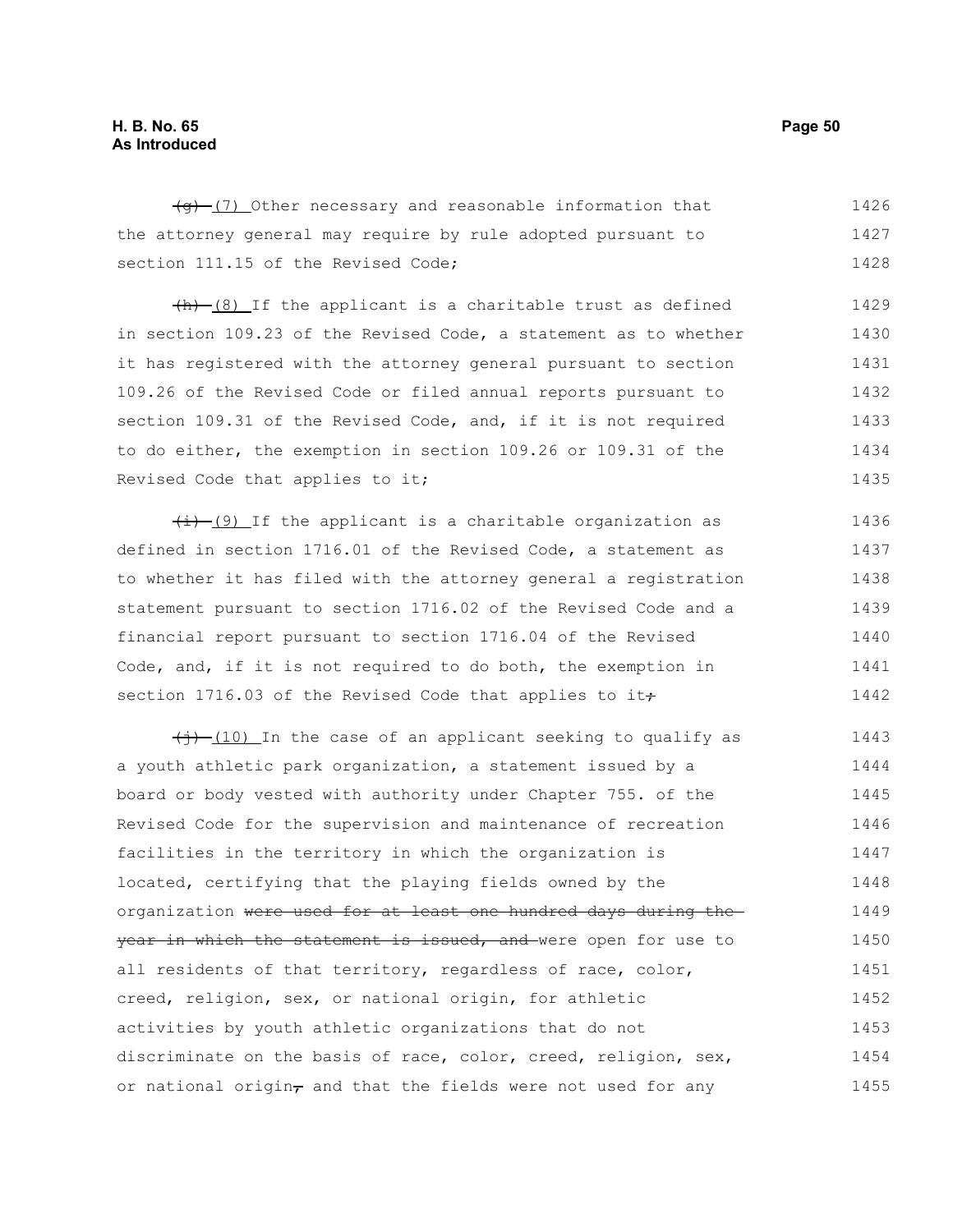profit-making activity at any time during the year. That type of board or body is authorized to issue the statement upon request and shall issue the statement if it finds that the applicant's playing fields were so used. 1456 1457 1458 1459

(3) (D) The attorney general, within thirty days after receiving a timely filed application from a charitable organization that has been issued a license under this section that has not expired and has not been revoked or suspended, shall send a temporary permit to the applicant specifying the date on which the application was filed with the attorney general and stating that, pursuant to section 119.06 of the Revised Code, the applicant may continue to conduct bingo until a new license is granted or, if the application is rejected, until fifteen days after notice of the rejection is mailed to the applicant. The temporary permit does not affect the validity of the applicant's application and does not grant any rights to the applicant except those rights specifically granted in section 119.06 of the Revised Code. The issuance of a temporary permit by the attorney general pursuant to this division does not prohibit the attorney general from rejecting the applicant's application because of acts that the applicant committed, or actions that the applicant failed to take, before or after the issuance of the temporary permit. 1460 1461 1462 1463 1464 1465 1466 1467 1468 1469 1470 1471 1472 1473 1474 1475 1476 1477 1478

 $\frac{(4)-(E)}{E}$  Within thirty days after receiving an initial license application from a charitable organization to conduct bingo, instant bingo at a bingo session, or instant bingo other than at a bingo session, the attorney general shall conduct a preliminary review of the application and notify the applicant regarding any deficiencies. Once an application is deemed complete, or beginning on the thirtieth day after the application is filed, if the attorney general failed to notify 1479 1480 1481 1482 1483 1484 1485 1486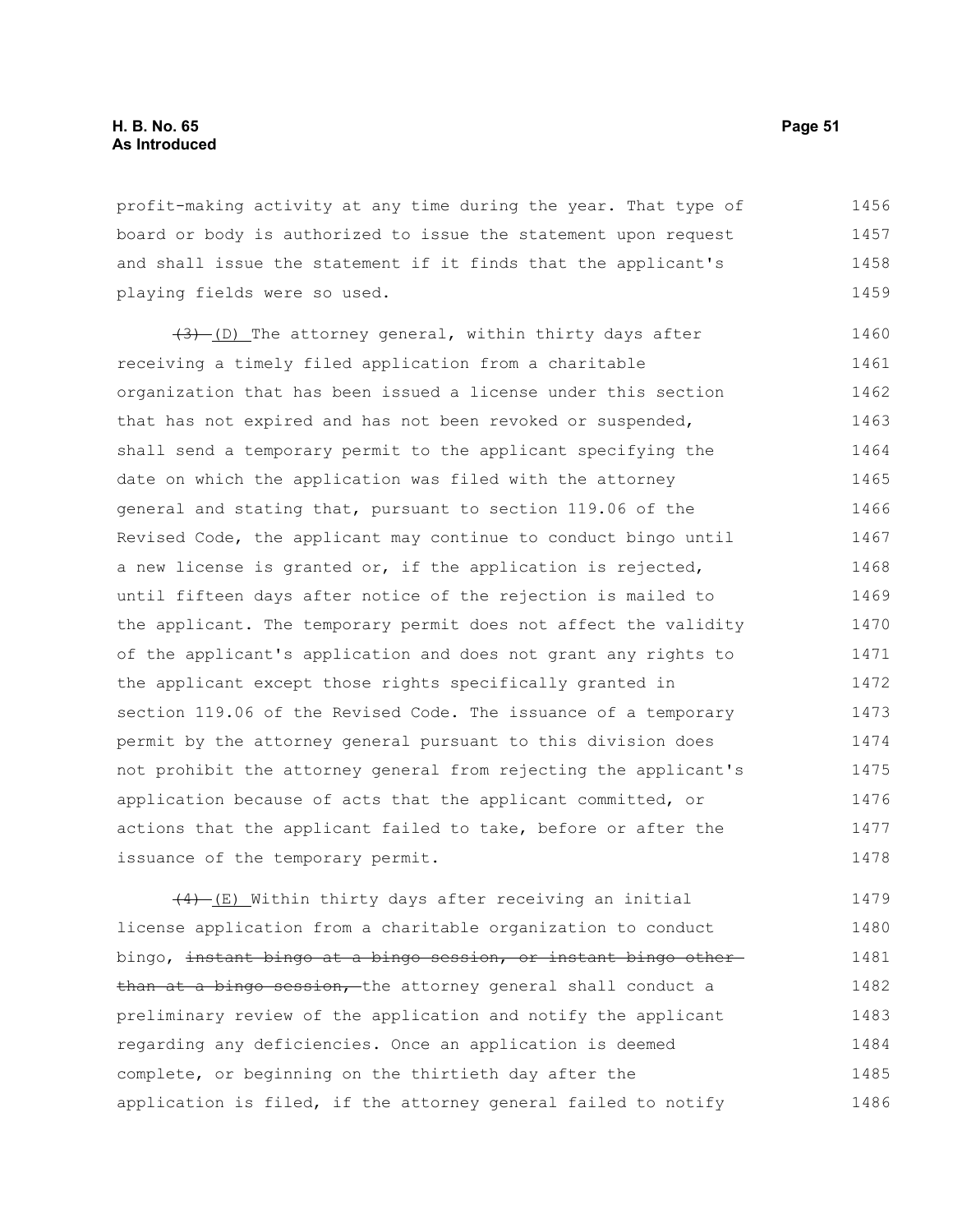the applicant of any deficiencies, the attorney general shall have an additional sixty days to conduct an investigation and either grant, grant with limits, restrictions, or probationary conditions, or deny the application based on findings established and communicated in accordance with divisions  $\{B\}$ - $(F)$  and  $(E)$   $(I)$  of this section. As an option to granting granting with limits, restrictions, or probationary conditions, or denying an initial license application, the attorney general may grant a temporary license and request additional time to conduct the investigation if the attorney general has cause to believe that additional time is necessary to complete the investigation and has notified the applicant in writing about the specific concerns raised during the investigation. 1487 1488 1489 1490 1491 1492 1493 1494 1495 1496 1497 1498 1499

 $\left(\frac{B}{1}\right)$  (I) The attorney general shall adopt rules to enforce sections 2915.01, 2915.02, and 2915.07 to 2915.13-2915.15 of the Revised Code to ensure that bingo  $\sigma$  instant bingo-is conducted in accordance with those sections and to maintain proper control over the conduct of bingo-or instant bingo. The Except as otherwise provided in this section, the rules, except rules adopted pursuant to divisions (A)(2)(g) and (G) of this section, shall be adopted pursuant to Chapter 119. of the Revised Code. The attorney general shall license charitable organizations to conduct bingo, instant bingo at a bingo session, or instant bingo other than at a bingo session in conformance with this chapter and with the licensing provisions of Chapter 119. of the Revised Code. 1500 1501 1502 1503 1504 1505 1506 1507 1508 1509 1510 1511 1512

(2) The attorney general may refuse to grant a license to any If any of the following applies to an organization, or revoke or suspend the license of any organization, that does any of the following or to which any of the following appliesthe attorney general may refuse to grant a license to the 1513 1514 1515 1516 1517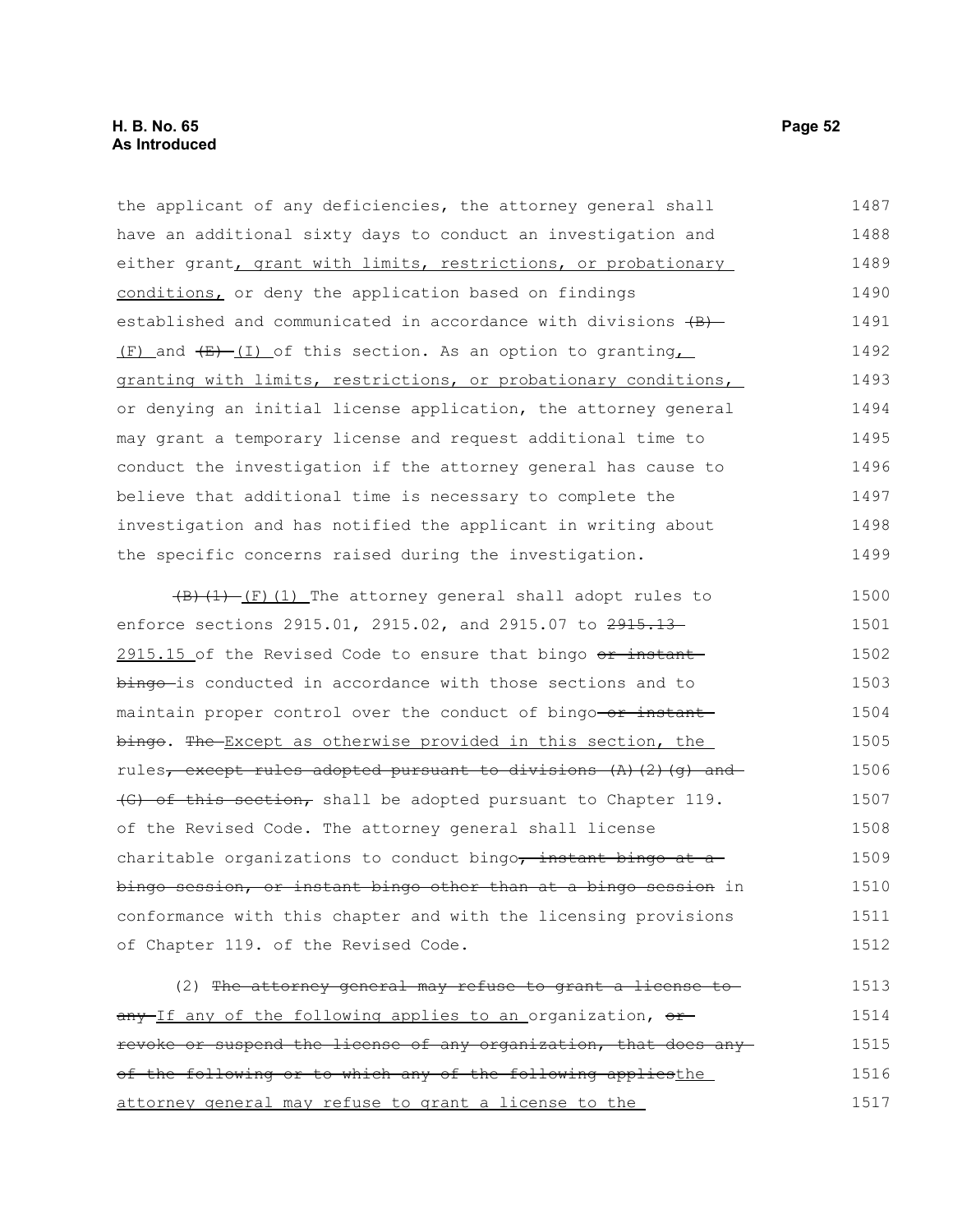| organization, may revoke or suspend the organization's license,             | 1518 |
|-----------------------------------------------------------------------------|------|
| or may place limits, restrictions, or probationary conditions on            | 1519 |
| the organization's license for a limited or indefinite period,              | 1520 |
| as determined by the attorney general:                                      | 1521 |
| (a) Fails-The organization fails or has failed at any time                  | 1522 |
| to meet any requirement of section $109.26$ , $109.31$ , or $1716.02$ ,     | 1523 |
| or sections 2915.07 to <del>2915.11-2</del> 915.15 of the Revised Code, or  | 1524 |
| violates or has violated any provision of sections 2915.02 or               | 1525 |
| 2915.07 to 2915.13 of the Revised Code or any rule adopted by               | 1526 |
| the attorney general pursuant to this-section; chapter.                     | 1527 |
| (b) Makes-The organization makes or has made an incorrect                   | 1528 |
| or false statement that is material to the granting of the                  | 1529 |
| license in an application filed pursuant to division (A) of                 | 1530 |
| under this section+.                                                        | 1531 |
| (c) Submits-The organization submits or has submitted any                   | 1532 |
| incorrect or false information relating to an application if the            | 1533 |
| information is material to the granting of the licenset.                    | 1534 |
| (d) Maintains-The organization maintains or has maintained                  | 1535 |
| any incorrect or false information that is material to the                  | 1536 |
| granting of the license in the records required to be kept                  | 1537 |
| pursuant to <del>divisions (A) and (C) of </del> section 2915.10 of the     | 1538 |
| Revised Code, if applicable <del>;</del>                                    | 1539 |
| (e) The attorney general has good cause to believe that                     | 1540 |
| the organization will not conduct bingo, instant bingo at a                 | 1541 |
| <del>bingo session, or instant bingo other than at a bingo session</del> in | 1542 |
| accordance with sections 2915.07 to 2915.13-2915.15 of the                  | 1543 |
| Revised Code or with any rule adopted by the attorney general               | 1544 |
| pursuant to this <del>-section</del> chapter.                               | 1545 |
|                                                                             |      |

(3) If the attorney general has good cause to believe that 1546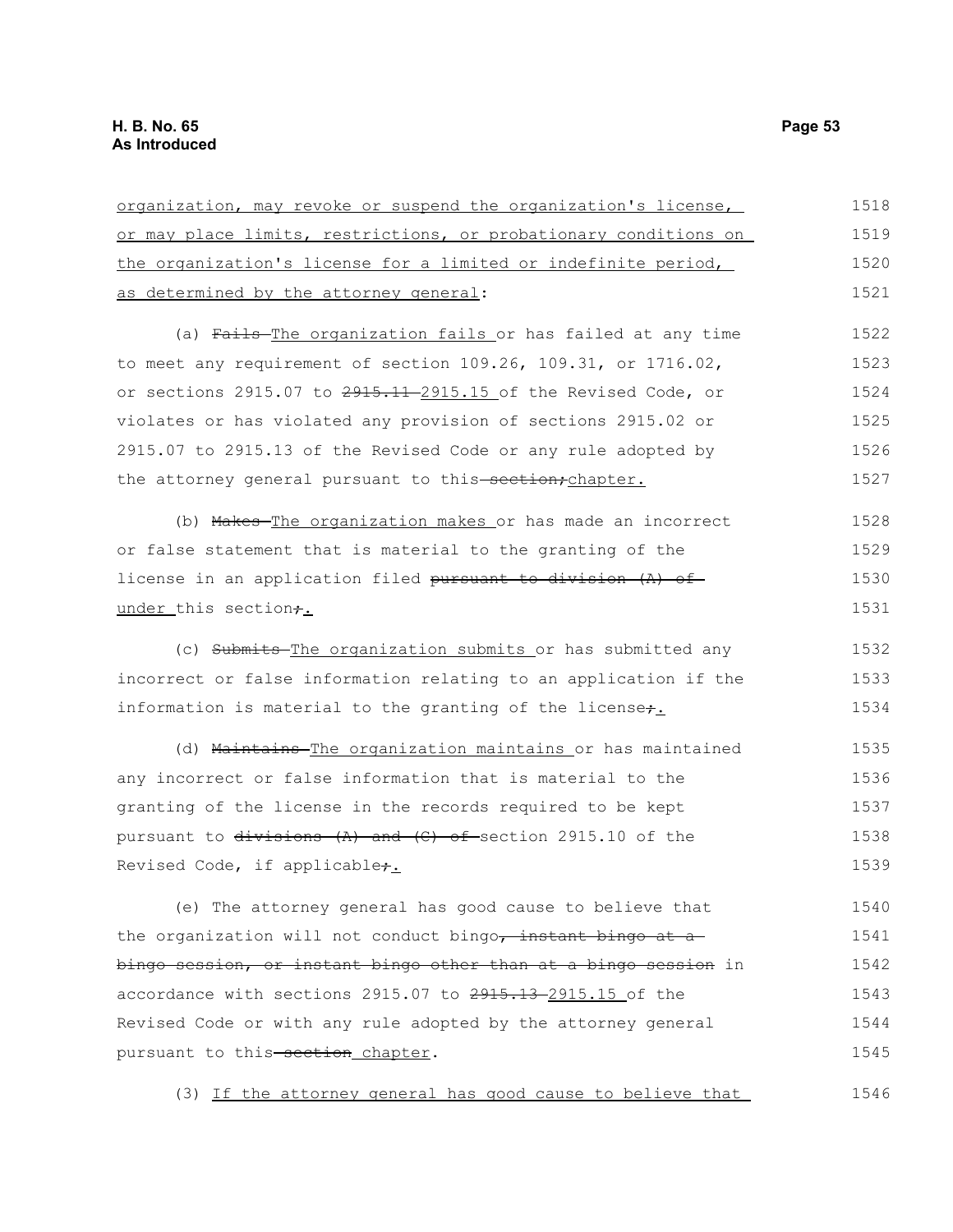| any director or officer of the organization has breached the              | 1547 |
|---------------------------------------------------------------------------|------|
| director's or officer's fiduciary duty to, or committed theft or          | 1548 |
| any other type of misconduct related to, the organization or any          | 1549 |
| other charitable organization that has been issued a bingo                | 1550 |
| license under this chapter, the attorney general may refuse to            | 1551 |
| grant a license to the organization, may impose limits,                   | 1552 |
| restrictions, or probationary conditions on the license, or may           | 1553 |
| revoke or suspend the organization's license for a period not to          | 1554 |
| exceed five years.                                                        | 1555 |
| (4) The attorney general may impose a civil fine on an                    | 1556 |
| organization licensed or permitted under this chapter for                 | 1557 |
| failure to comply with any restrictions, limits, or probationary          | 1558 |
| conditions on its license, and for failure to comply with this            | 1559 |
| chapter or any rule adopted under this chapter, according to a            | 1560 |
| schedule of fines that the attorney general shall adopt in                | 1561 |
| accordance with Chapter 119. of the Revised Code.                         | 1562 |
| $(5)$ For the purposes of division $(B)$ - $(F)$ of this section,         | 1563 |
| any action of an officer, trustee, agent, representative, or              | 1564 |
| bingo game operator of an organization is an action of the                | 1565 |
| organization.                                                             | 1566 |
| $\left(\frac{C}{C}\right)$ (G) The attorney general may grant licenses to | 1567 |
| charitable organizations that are branches, lodges, or chapters           | 1568 |
| of national charitable organizations.                                     | 1569 |
| (B) (H) The attorney general shall send notice of any of                  | 1570 |
| the following actions in writing to the prosecuting attorney and          | 1571 |
| sheriff of the county in which the <i>charitable</i> organization will    | 1572 |
| eonduct bingo, instant bingo at a bingo session, or instant               | 1573 |
| bingo other than at a bingo session, as stated in its-                    | 1574 |
| application for a license or amended license, is located and to           | 1575 |
| any other law enforcement agency in that county that so                   | 1576 |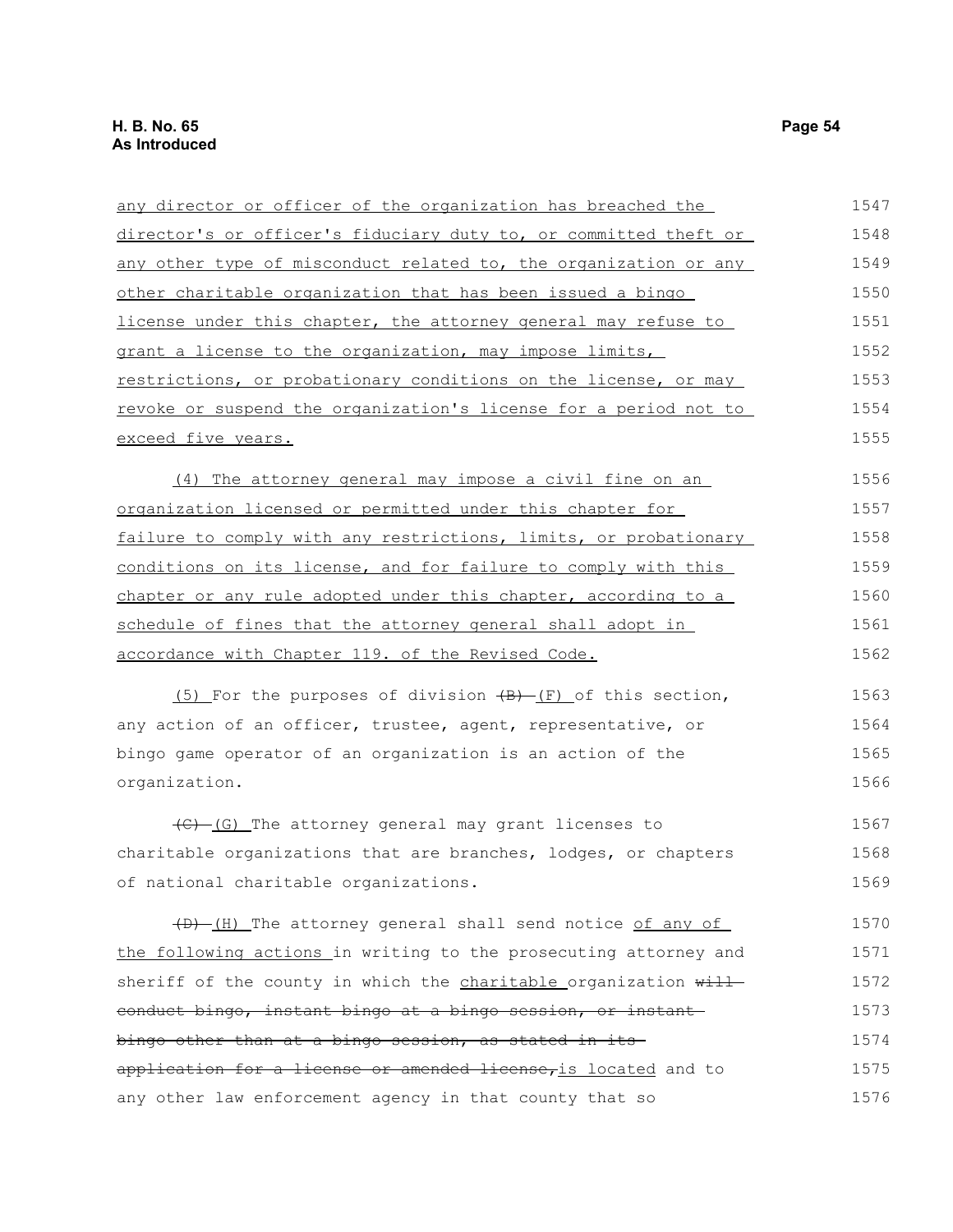| requests, of all of the following:                               | 1577 |
|------------------------------------------------------------------|------|
| (1) The issuance of the a license under this section;            | 1578 |
| (2) The issuance of the an amended license under this            | 1579 |
| section;                                                         | 1580 |
| (3) The rejection of an application for and refusal to           | 1581 |
| grant a license_under_this_section;                              | 1582 |
| (4) The revocation of any license previously issued under        | 1583 |
| this section;                                                    | 1584 |
| (5) The suspension of any license previously issued under        | 1585 |
| this section;                                                    | 1586 |
| (6) The placing of any limits, restrictions, or                  | 1587 |
| probationary conditions placed on a license issued under this    | 1588 |
| section.                                                         | 1589 |
| $\frac{1}{2}$ (I) A license issued by the attorney general under | 1590 |
| this section shall set forth the information contained on the    | 1591 |
| application of the charitable organization that the attorney     | 1592 |
| general determines is relevant, including, but not limited to,   | 1593 |
| the location at which the organization will conduct bingo,       | 1594 |
| instant bingo at a bingo session, or instant bingo other than at | 1595 |
| a bingo session-whether the license is a type I, type II, or     | 1596 |
| type III license, and the days of the week and the times on each | 1597 |
| of those days when bingo will be conducted. If the attorney      | 1598 |
| general refuses to grant, places limits, restrictions, or        | 1599 |
| probationary conditions on, or revokes or suspends a license,    | 1600 |
| the attorney general shall notify the applicant in writing and   | 1601 |
| specifically identify the reason for the refusal, revocation,    | 1602 |
| limit, restriction, probationary condition, or suspension in     | 1603 |
| narrative form and, if applicable, by identifying the section of | 1604 |

the Revised Code violated. The failure of the attorney general 1605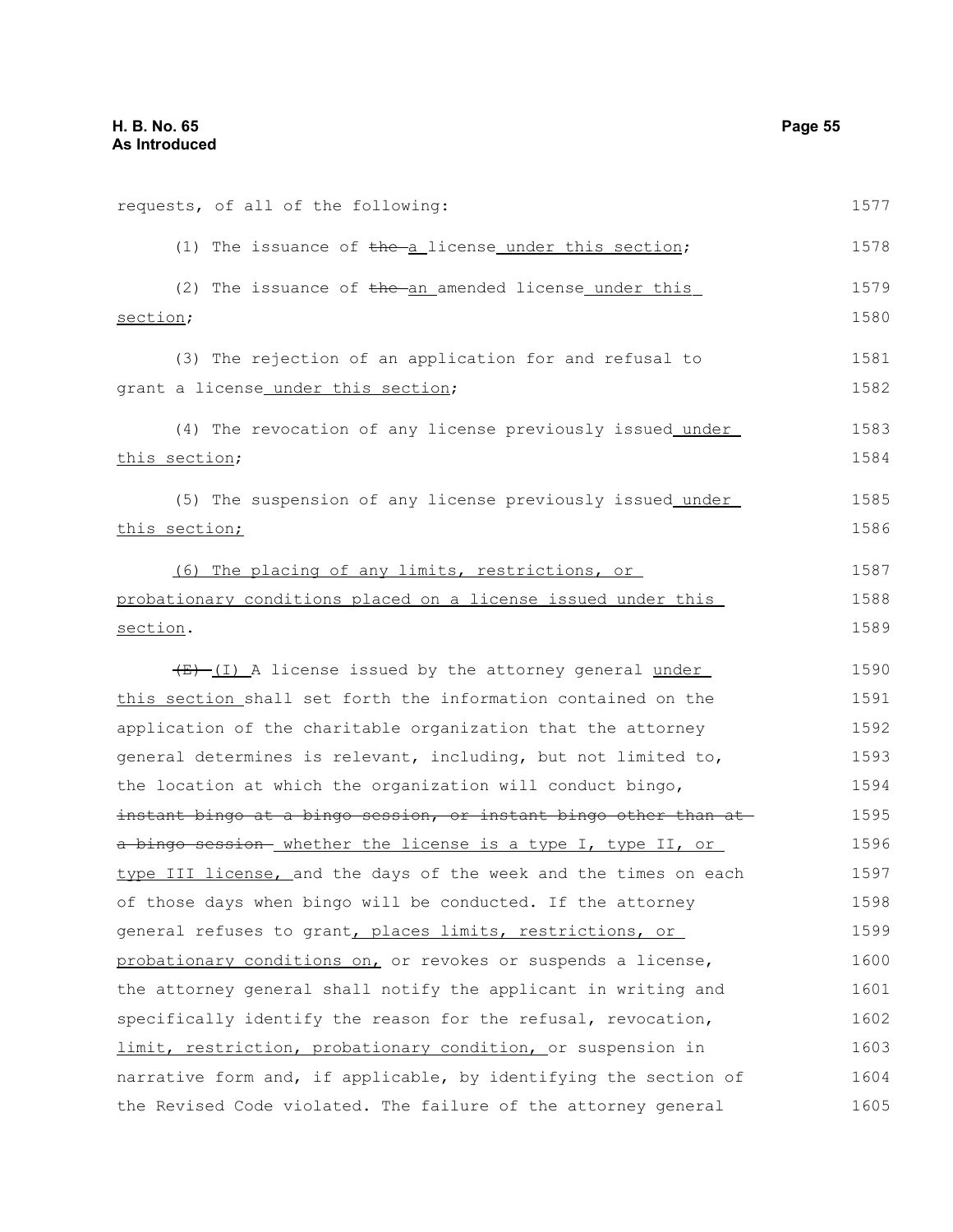to give the written notice of the reasons for the refusal, revocation, limit, restriction, probationary condition, or suspension or a mistake in the written notice does not affect the validity of the attorney general's refusal to grant, or the revocation or suspension of, or limit, restriction, or probationary condition on, a license. If the attorney general fails to give the written notice or if there is a mistake in the written notice, the applicant may bring an action to compel the attorney general to comply with this division or to correct the mistake, but the attorney general's order refusing to grant, or placing a limit, restriction, or probationary condition on, or revoking or suspending, a license shall not be enjoined during the pendency of the action. 1606 1607 1608 1609 1610 1611 1612 1613 1614 1615 1616 1617 1618

 $(F)$  (J) A charitable organization that has been issued a license pursuant to division (B) of under this section but that cannot conduct bingo or instant bingo at the location, or on the day of the week or at the time, specified on the license due to circumstances that make it impractical to do so, or that desires to conduct instant bingo, electronic instant bingo, or both other than at a bingo session at additional locations not identified on the license, may apply in writing, together with an application fee of two hundred fifty dollars, to the attorney general, at least thirty days prior to a change in or addition of a location, day of the week, or time, and request an amended license. As applicable, the application shall describe the causes making it impractical for the organization to conduct bingo or instant bingo-in conformity with its license and shall indicate the location, days of the week, and times on each of those days when it desires to conduct bingo or instant bingoand, as applicable, shall indicate the additional locations at which it desires to conduct instant bingo, electronic instant 1619 1620 1621 1622 1623 1624 1625 1626 1627 1628 1629 1630 1631 1632 1633 1634 1635 1636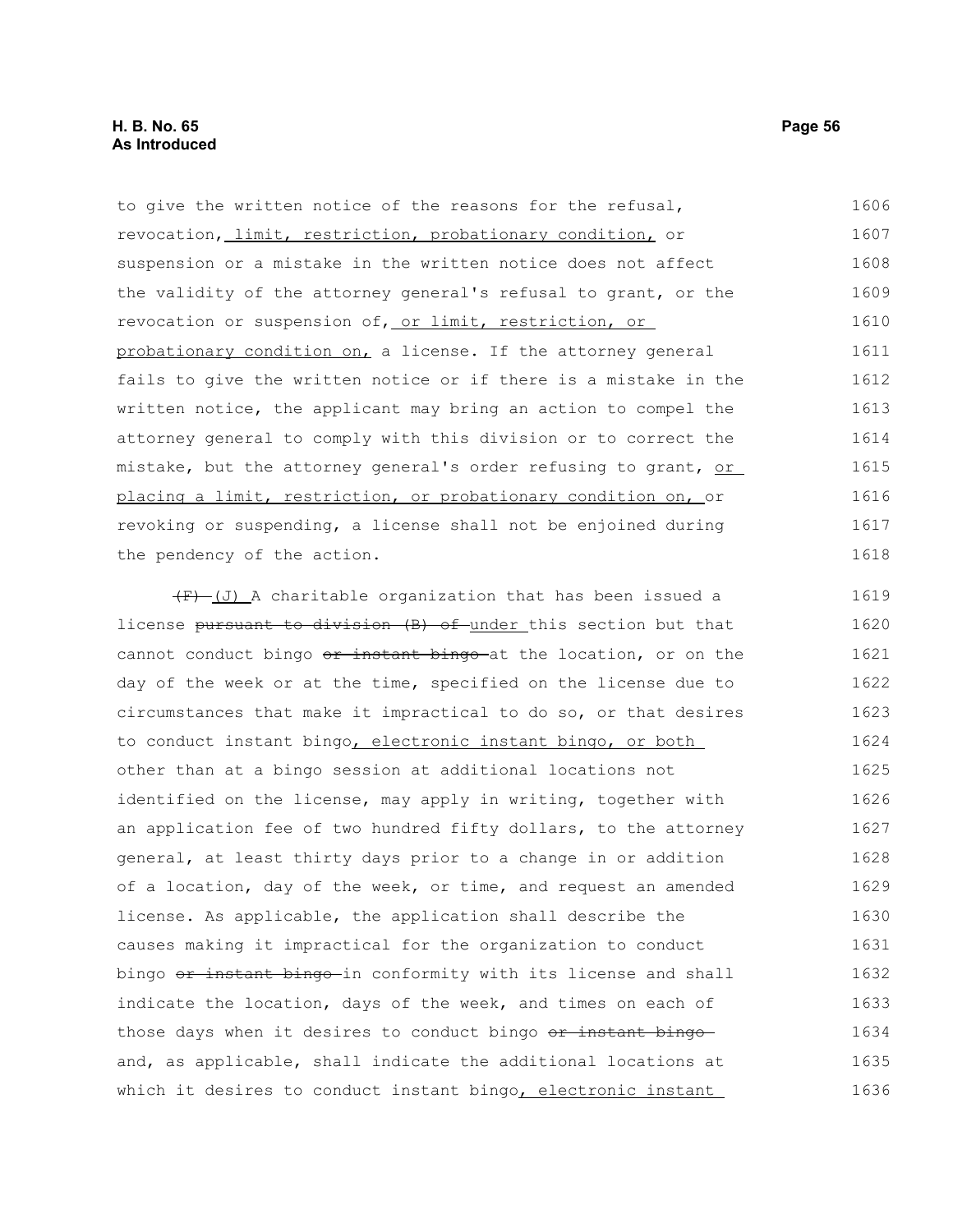bingo, or both other than at a bingo session. Except as otherwise provided in this division, the attorney general shall issue the amended license in accordance with division  $(E)$  (I) of this section, and the organization shall surrender its original license to the attorney general. The attorney general may refuse to grant an amended license according to the terms of division  $(B)$  (F) of this section. 1637 1638 1639 1640 1641 1642 1643

(G) The attorney general, by rule adopted pursuant to section 111.15 of the Revised Code, shall establish a scheduleof reduced license fees for charitable organizations that desire to conduct bingo or instant bingo during fewer than twenty-six weeks in any calendar year. 1644 1645 1646 1647 1648

(H) The attorney general, by rule adopted pursuant to section 111.15 of the Revised Code, shall establish license feesfor the conduct of bingo, instant bingo at a bingo session, orinstant bingo other than at a bingo session for charitable organizations that prior to July 1, 2003, have not been licensed to conduct bingo, instant bingo at a bingo session, or instant bingo other than at a bingo session under this chapter. 1649 1650 1651 1652 1653 1654 1655

 $(H)$  (K) The attorney general may enter into a written contract with any other state agency to delegate to that state agency the powers prescribed to the attorney general under Chapter 2915. of the Revised Code. 1656 1657 1658 1659

 $\overline{(\cdot)}$  (L) The attorney general, by rule adopted pursuant to section 111.15 of the Revised Code, may adopt rules to determine the requirements for a charitable organization that is exempt from federal income taxation under subsection 501(a) and described in subsection 501(c)(3) of the Internal Revenue Code to be in good standing in the state. 1660 1661 1662 1663 1664 1665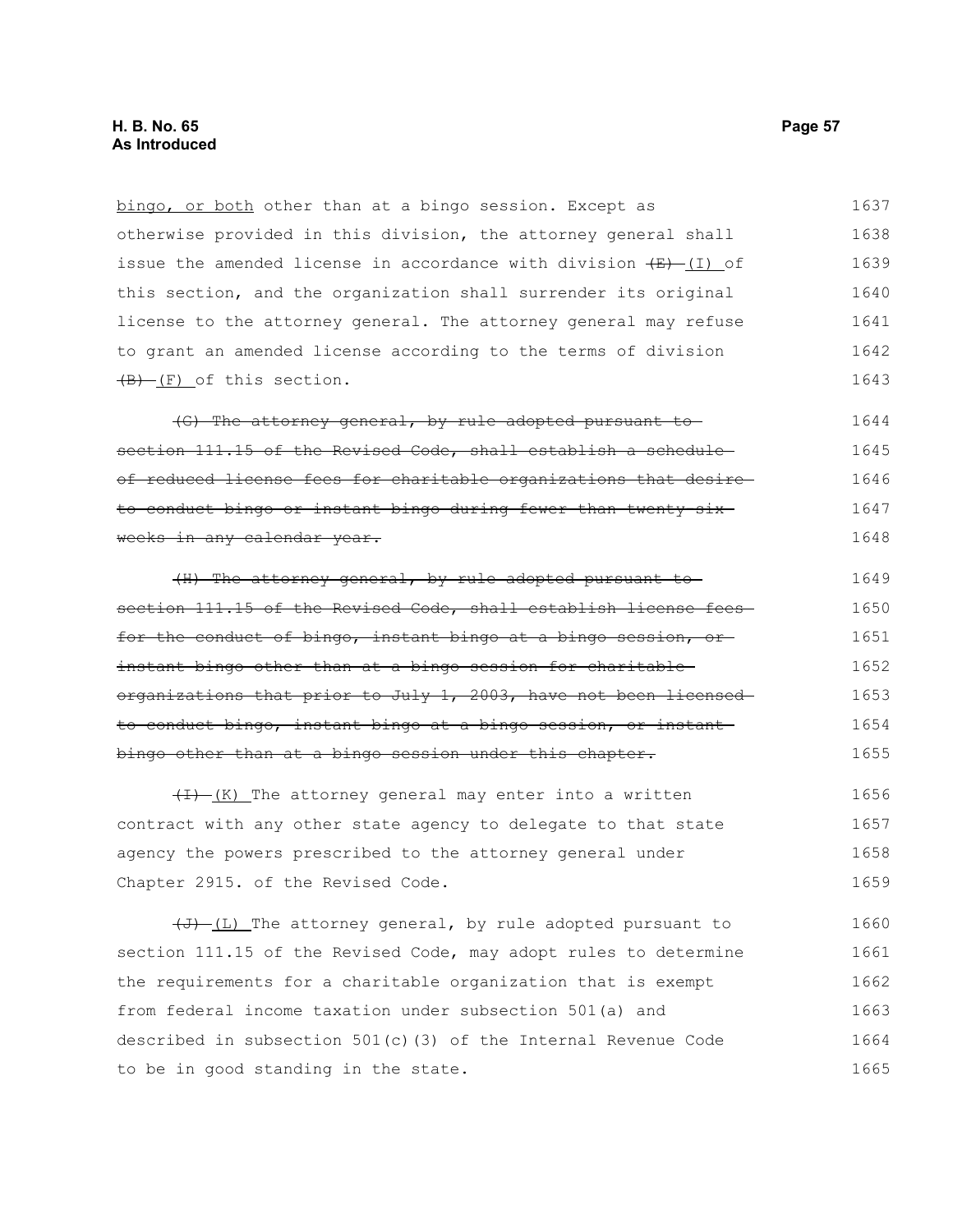**Sec. 2915.081.** (A) No distributor shall sell, offer to sell, or otherwise provide or offer to provide bingo supplies to another person, or modify, convert, add to, or remove parts from bingo supplies to further their promotion or sale, for use in this state without having obtained a license from the attorney general under this section. 1666 1667 1668 1669 1670 1671

(B)(1) The attorney general may issue a distributor license to any person that meets the requirements of this section. The application for the license shall be on a form prescribed by the attorney general and be accompanied by the annual fee prescribed by this section. The license is valid for a period of one year, and the annual fee for the license is five thousand dollars. 1672 1673 1674 1675 1676 1677 1678

(2) Upon applying for or renewing a license under this section, an applicant shall file with and have approved by the attorney general a bond in which the applicant shall be the principal obligor, in the sum of fifty thousand dollars, with one or more sureties authorized to do business in this state. The applicant shall maintain the bond in effect as long as the license is valid; however, the liability of the surety under the bond shall not exceed an all-time aggregate liability of fifty thousand dollars. The bond, which may be in the form of a rider to a larger blanket liability bond, shall run to the state and to any person who may have a cause of action against the principal obligor of the bond for any liability arising out of a violation by the obligor of any provision of this chapter or any rule adopted pursuant to this chapter. 1679 1680 1681 1682 1683 1684 1685 1686 1687 1688 1689 1690 1691 1692

(C) The attorney general may refuse to issue a distributor license to any person to which any of the following applies, or to any person that has an officer, partner, or other person who 1693 1694 1695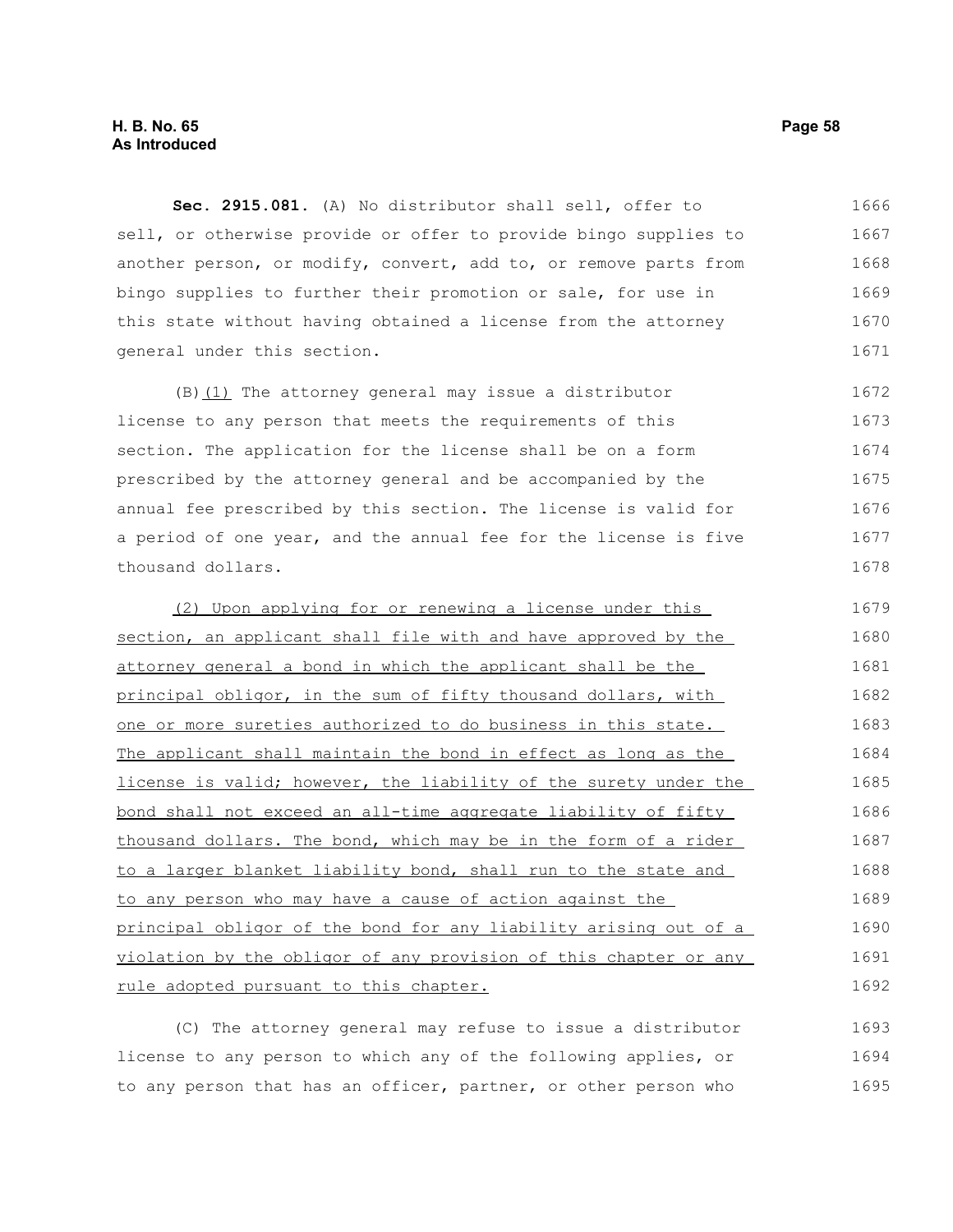has an ownership interest of ten per cent or more and to whom any of the following applies: (1) The person, officer, or partner has been convicted of a felony under the laws of this state, another state, or the United States. (2) The person, officer, or partner has been convicted of any gambling offense. (3) The person, officer, or partner has made an incorrect or false statement that is material to the granting of a license in an application submitted to the attorney general under this section or in a similar application submitted to a gambling licensing authority in another jurisdiction if the statement resulted in license revocation through administrative action in the other jurisdiction. (4) The person, officer, or partner has submitted any incorrect or false information relating to the application to the attorney general under this section, if the information is material to the granting of the license. (5) The person, officer, or partner has failed to correct any incorrect or false information that is material to the granting of the license in the records required to be maintained under division  $(E)$  (F) of section 2915.10 of the Revised Code. (6) The person, officer, or partner has had a license related to gambling revoked or suspended under the laws of this state, another state, or the United States. (7) The attorney general has good cause to believe that a person, officer, or partner has committed a breach of fiduciary duty, theft, or other type of misconduct related to a charitable organization that has obtained a bingo license issued under this 1696 1697 1698 1699 1700 1701 1702 1703 1704 1705 1706 1707 1708 1709 1710 1711 1712 1713 1714 1715 1716 1717 1718 1719 1720 1721 1722 1723 1724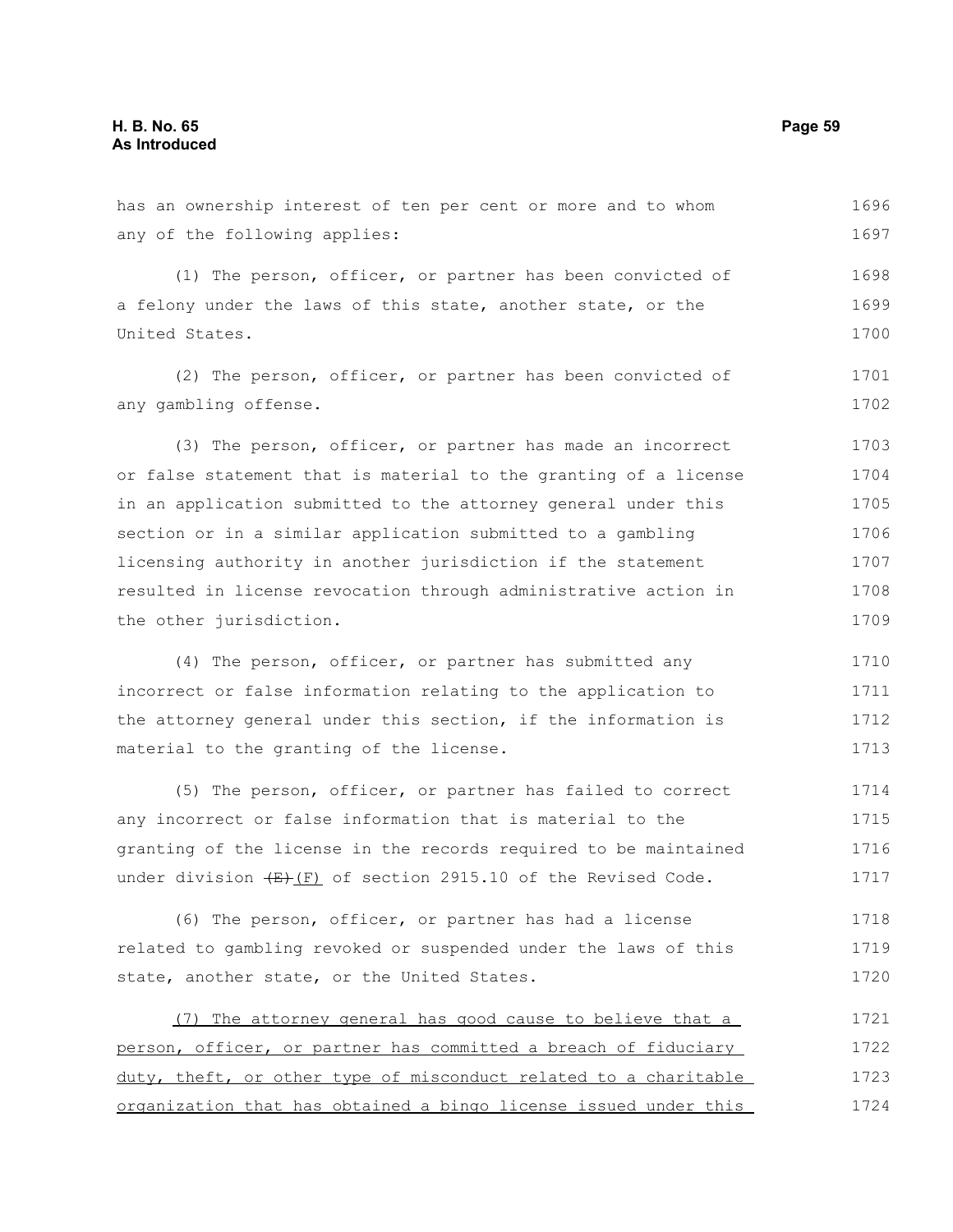## chapter.

1725

(D) The attorney general shall not issue a distributor license to any person that is involved in the conduct of bingo on behalf of a charitable organization or that is a lessor of premises used for the conduct of bingo. This division does not prohibit a distributor from advising charitable organizations on the use and benefit of specific bingo supplies or prohibit a distributor from advising a customer on operational methods to improve bingo profitability. 1726 1727 1728 1729 1730 1731 1732 1733

(E)(1) No distributor shall sell, offer to sell, or otherwise provide or offer to provide bingo supplies to any person, or modify, convert, add to, or remove parts from bingo supplies to further their promotion or sale, for use in this state except to or for the use of a charitable organization that has been issued a license under section 2915.08 of the Revised Code or to another distributor that has been issued a license under this section. No distributor shall accept payment for the sale or other provision of bingo supplies other than by check or electronic fund transfer. 1734 1735 1736 1737 1738 1739 1740 1741 1742 1743

(2) No distributor may donate, give, loan, lease, or otherwise provide any bingo supplies or equipment, or modify, convert, add to, or remove parts from bingo supplies to further their promotion or sale, to or for the use of a charitable organization for use in a bingo session conditioned on or in consideration for an exclusive right to provide bingo supplies to the charitable organization. A distributor may provide a licensed charitable organization with free samples of the distributor's products to be used as prizes or to be used for the purpose of sampling. 1744 1745 1746 1747 1748 1749 1750 1751 1752 1753

(3) No distributor shall purchase bingo supplies for use 1754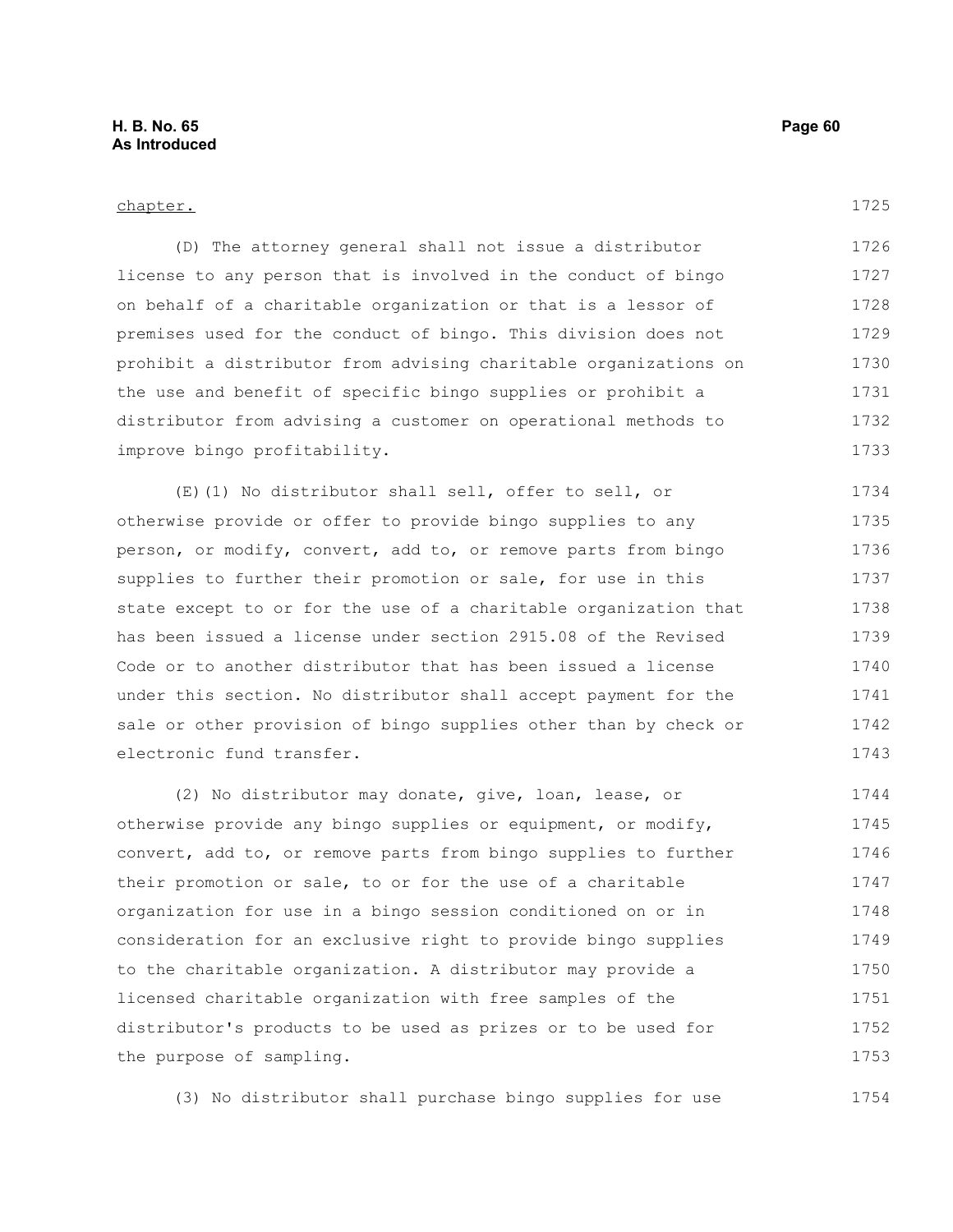# **H. B. No. 65 Page 61 As Introduced**

in this state from any person except from a manufacturer issued a license under section 2915.082 of the Revised Code or from another distributor issued a license under this section. Subject to division (D) of section 2915.082 of the Revised Code, no distributor shall pay for purchased bingo supplies other than by check or electronic fund transfer. 1755 1756 1757 1758 1759 1760

(4) No distributor shall participate in the conduct of bingo on behalf of a charitable organization or have any direct or indirect ownership interest in a premises used for the conduct of bingo. 1761 1762 1763 1764

(5) No distributor shall knowingly solicit, offer, pay, or receive any kickback, bribe, or undocumented rebate, directly or indirectly, overtly or covertly, in cash or in kind, in return for providing bingo supplies to any person in this state. 1765 1766 1767 1768

(F)(1) No distributor shall knowingly sell, offer to sell, or otherwise provide or offer to provide an electronic instant bingo system to any person for use in this state, or maintain, update, or repair an electronic instant bingo system, without first obtaining an electronic instant bingo distributor endorsement to the person's distributor license issued under this section. An applicant for a distributor license under this section may apply simultaneously for an electronic instant bingo distributor endorsement to that license. 1769 1770 1771 1772 1773 1774 1775 1776 1777

(2) An applicant for an electronic instant bingo distributor endorsement shall submit the application on a form prescribed by the attorney general and shall submit one complete set of fingerprints directly to the superintendent of the bureau of criminal identification and investigation for the purpose of conducting a criminal records check. The applicant shall provide the fingerprints using a method the superintendent prescribes 1778 1779 1780 1781 1782 1783 1784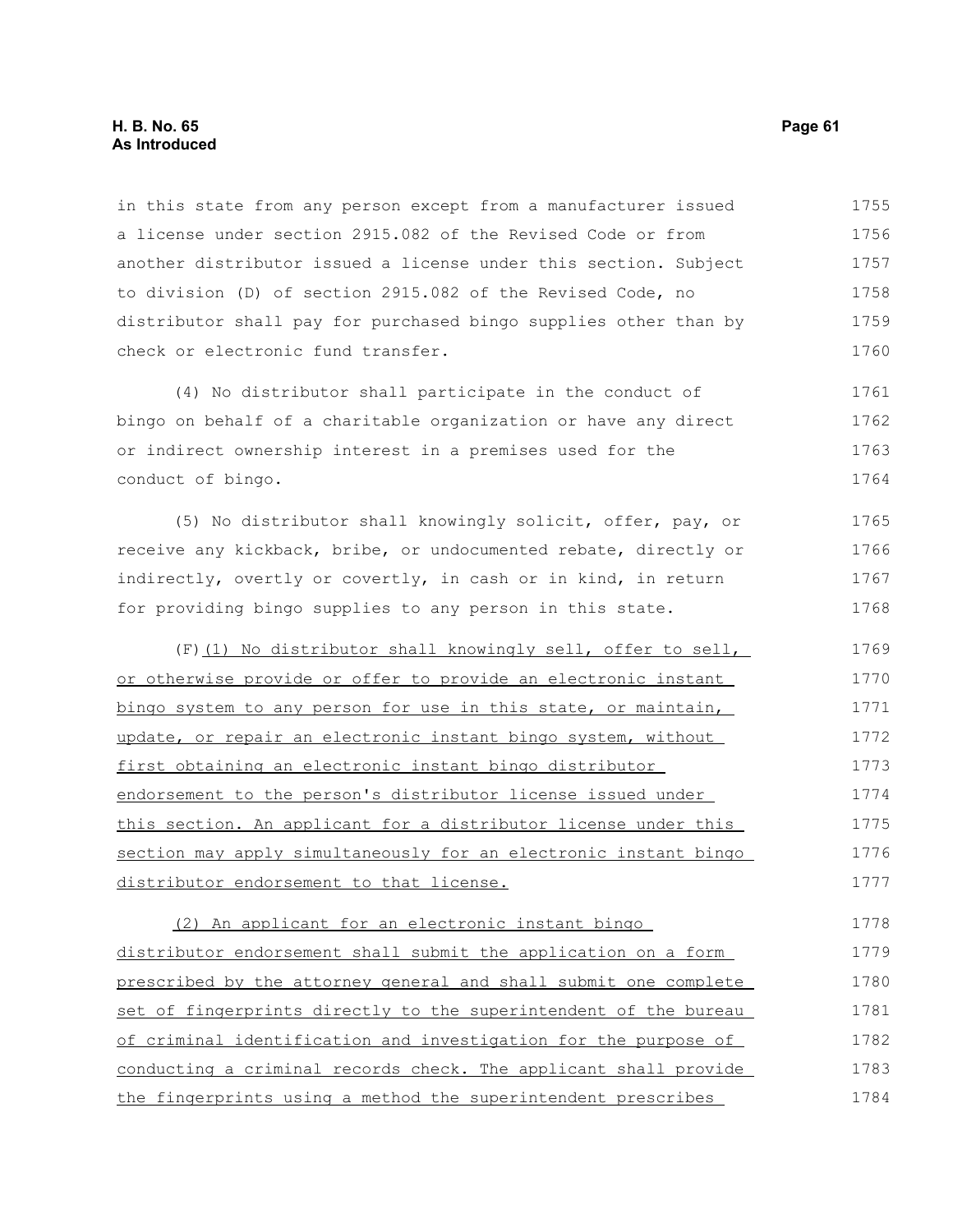| pursuant to division (C)(2) of section 109.572 of the Revised     | 1785 |
|-------------------------------------------------------------------|------|
| Code and shall fill out the form the superintendent prescribes    | 1786 |
| pursuant to division (C)(1) of that section. Upon receiving an    | 1787 |
| application for an electronic instant bingo distributor           | 1788 |
| endorsement, the attorney general shall request the               | 1789 |
| superintendent, or a vendor approved by the bureau, to conduct a  | 1790 |
| criminal records check based on the applicant's fingerprint       | 1791 |
| impressions in accordance with division (A) (18) of that section. | 1792 |
| The applicant shall pay any fee required under division (C) (3)   | 1793 |
| of that section.                                                  | 1794 |
| (3) The attorney general shall not issue an electronic            | 1795 |
| instant bingo distributor endorsement to an applicant unless the  | 1796 |
| attorney general has received the results of the criminal         | 1797 |
| records check described in division (F) (2) of this section. The  | 1798 |
| attorney general shall not issue an electronic instant bingo      | 1799 |
| distributor endorsement to an applicant if the applicant, any     | 1800 |
| officer or partner of the applicant, or any person who has an     | 1801 |
| ownership interest of ten per cent or more in the applicant has   | 1802 |
| violated any provision of this chapter or any rule adopted by     | 1803 |
| the attorney general under this chapter or has violated any       | 1804 |
| existing or former law or rule of this state, any other state,    | 1805 |
| or the United States that is substantially equivalent to any      | 1806 |
| provision of this chapter or any rule adopted by the attorney     | 1807 |
| general under this chapter.                                       | 1808 |
| (4) An electronic instant bingo distributor endorsement           | 1809 |
| issued under this section shall be valid for the period of the    | 1810 |
| underlying distributor license.                                   | 1811 |
| (G) The attorney general may suspend, place limits,               | 1812 |
| restrictions, or probationary conditions on, or revoke a          | 1813 |
| distributor license or an electronic instant bingo distributor    | 1814 |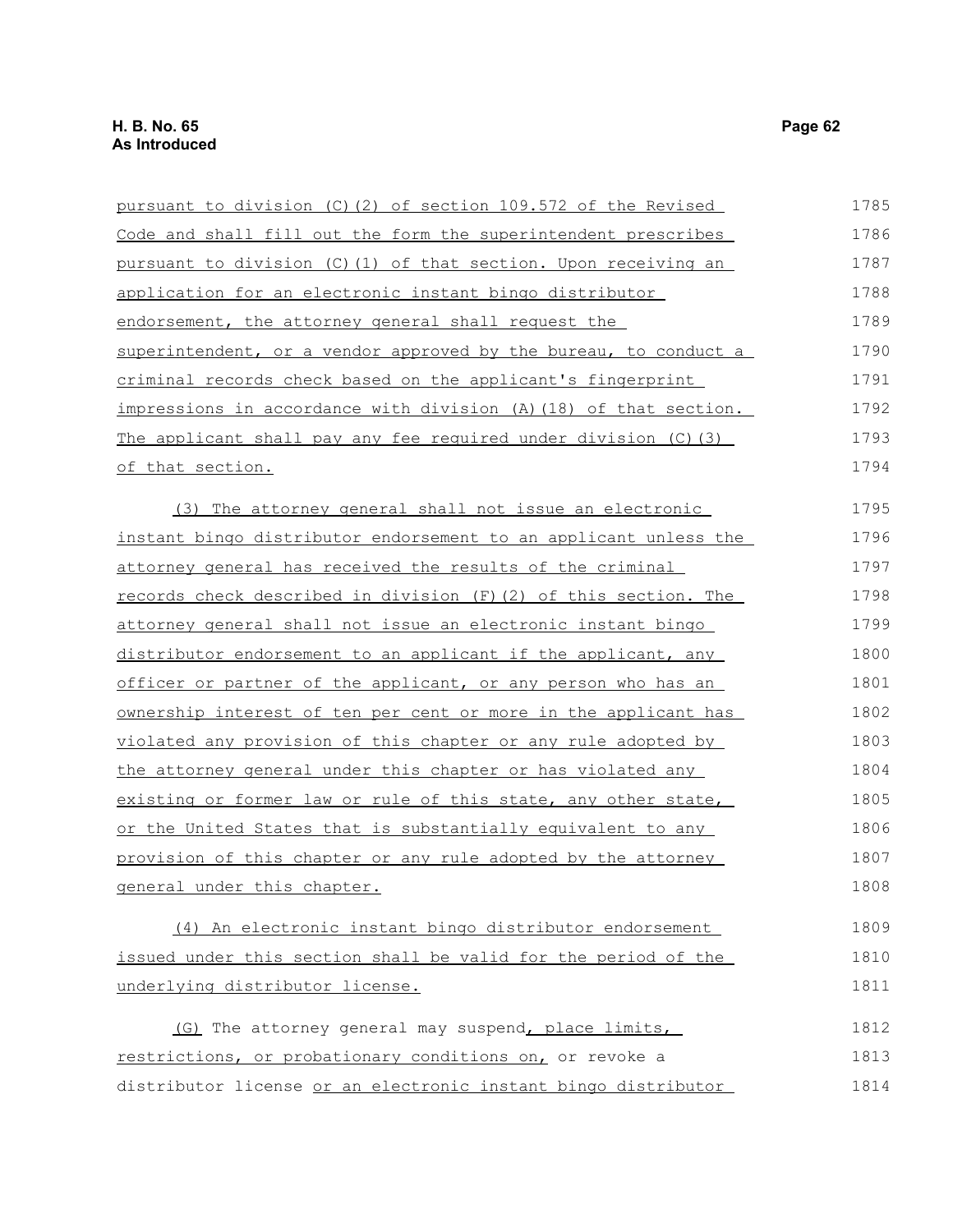| endorsement, for a limited or indefinite period of time at the                         | 1815 |
|----------------------------------------------------------------------------------------|------|
| attorney general's discretion, for any of the reasons for which                        | 1816 |
| the attorney general may refuse to issue a distributor the                             | 1817 |
| license specified in division (C) of this section or endorsement                       | 1818 |
| or if the distributor holding the license or endorsement                               | 1819 |
| violates any provision of this chapter or any rule adopted by                          | 1820 |
| the attorney general under this chapter.                                               | 1821 |
| (G) (H) The attorney general may adopt rules for the                                   | 1822 |
| application, acceptance, denial, suspension, revocation,                               | 1823 |
| limitation, restriction, or condition of a distributor license                         | 1824 |
| or endorsement, and to enforce any other provisions of this                            | 1825 |
| section, in accordance with Chapter 119. of the Revised Code.                          | 1826 |
| (I) The attorney general may impose a civil fine on a                                  | 1827 |
| distributor licensed or permitted under this chapter for failure                       | 1828 |
| to comply with any restrictions, limits, or probationary                               | 1829 |
| conditions on its license, or for failure to comply with this                          | 1830 |
| chapter or any rule adopted under this chapter, according to a                         | 1831 |
| schedule of fines that the attorney general shall adopt in                             | 1832 |
| accordance with Chapter 119. of the Revised Code.                                      | 1833 |
| (J) Whoever violates division $(A)$ $\rightarrow$ $E$ <sub>1</sub> (E), or (F) of this | 1834 |
| section is guilty of illegally operating as a distributor.                             | 1835 |
| Except as otherwise provided in this division, illegally                               | 1836 |
| operating as a distributor is a misdemeanor of the first degree.                       | 1837 |
| If the offender previously has been convicted of a violation of                        | 1838 |
| division $(A) - or (E)$ , or $(F)$ of this section, illegally                          | 1839 |
| operating as a distributor is a felony of the fifth degree.                            | 1840 |
| Sec. 2915.082. (A) No manufacturer shall sell, offer to                                | 1841 |
| sell, or otherwise provide or offer to provide bingo supplies                          | 1842 |
| for use in this state without having obtained a license from the                       | 1843 |

attorney general under this section.

1844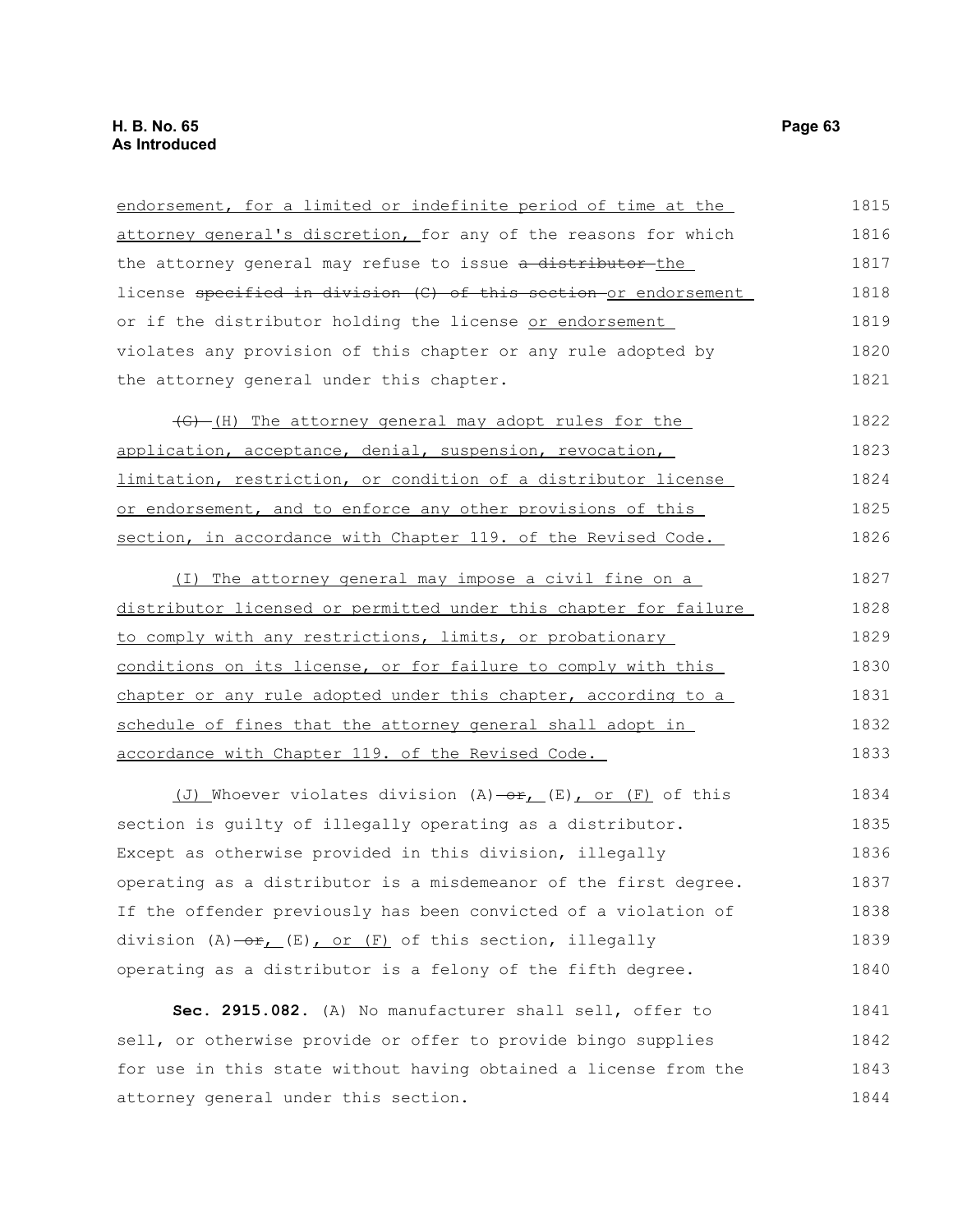$(B)$  (1) The attorney general may issue a manufacturer license to any person that meets the requirements of this section. The application for the license shall be on a form prescribed by the attorney general and be accompanied by the annual fee prescribed by this section. The license is valid for a period of one year, and the annual fee for the license is five thousand dollars. 1845 1846 1847 1848 1849 1850 1851

(2) Upon applying for or renewing a license under this section, an applicant shall file with and have approved by the attorney general a bond in which the applicant shall be the principal obligor, in the sum of fifty thousand dollars, with one or more sureties authorized to do business in this state. The applicant shall maintain the bond in effect as long as the license is valid; however, the liability of the surety under the bond shall not exceed an all-time aggregate liability of fifty thousand dollars. The bond, which may be in the form of a rider to a larger blanket liability bond, shall run to the state and to any person who may have a cause of action against the principal obligor of the bond for any liability arising out of a violation by the obligor of any provision of this chapter or any rule adopted pursuant to this chapter. 1852 1853 1854 1855 1856 1857 1858 1859 1860 1861 1862 1863 1864 1865

(C) The attorney general may refuse to issue a manufacturer license to any person to which any of the following applies, or to any person that has an officer, partner, or other person who has an ownership interest of ten per cent or more and to whom any of the following applies: 1866 1867 1868 1869 1870

(1) The person, officer, or partner has been convicted of a felony under the laws of this state, another state, or the United States. 1871 1872 1873

(2) The person, officer, or partner has been convicted of 1874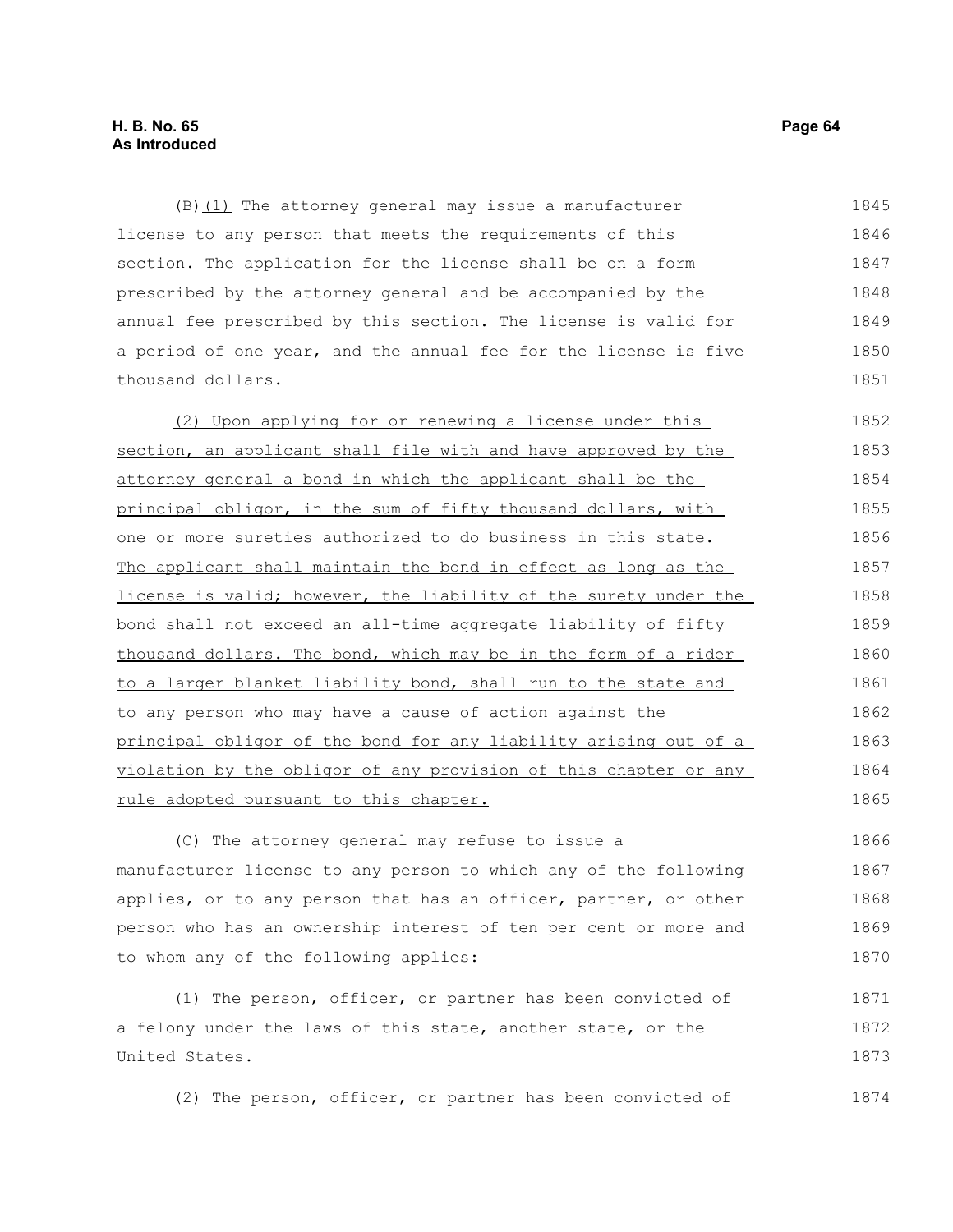any gambling offense.

(3) The person, officer, or partner has made an incorrect or false statement that is material to the granting of a license in an application submitted to the attorney general under this section or in a similar application submitted to a gambling licensing authority in another jurisdiction if the statement resulted in license revocation through administrative action in the other jurisdiction. 1876 1877 1878 1879 1880 1881 1882

(4) The person, officer, or partner has submitted any incorrect or false information relating to the application to the attorney general under this section, if the information is material to the granting of the license. 1883 1884 1885 1886

(5) The person, officer, or partner has failed to correct any incorrect or false information that is material to the granting of the license in the records required to be maintained under division  $(E)$  (G) of section 2915.10 of the Revised Code. 1887 1888 1889 1890

(6) The person, officer, or partner has had a license related to gambling revoked or suspended under the laws of this state, another state, or the United States. 1891 1892 1893

(7) The attorney general has good cause to believe that the person, officer, or partner has committed a breach of fiduciary duty, theft, or other type of misconduct, related to a charitable organization that has obtained a bingo license under this chapter. 1894 1895 1896 1897 1898

(D)(1) No manufacturer shall sell, offer to sell, or otherwise provide or offer to provide bingo supplies to any person for use in this state except to a distributor that has been issued a license under section 2915.081 of the Revised Code. No manufacturer shall accept payment for the sale of bingo 1899 1900 1901 1902 1903

1875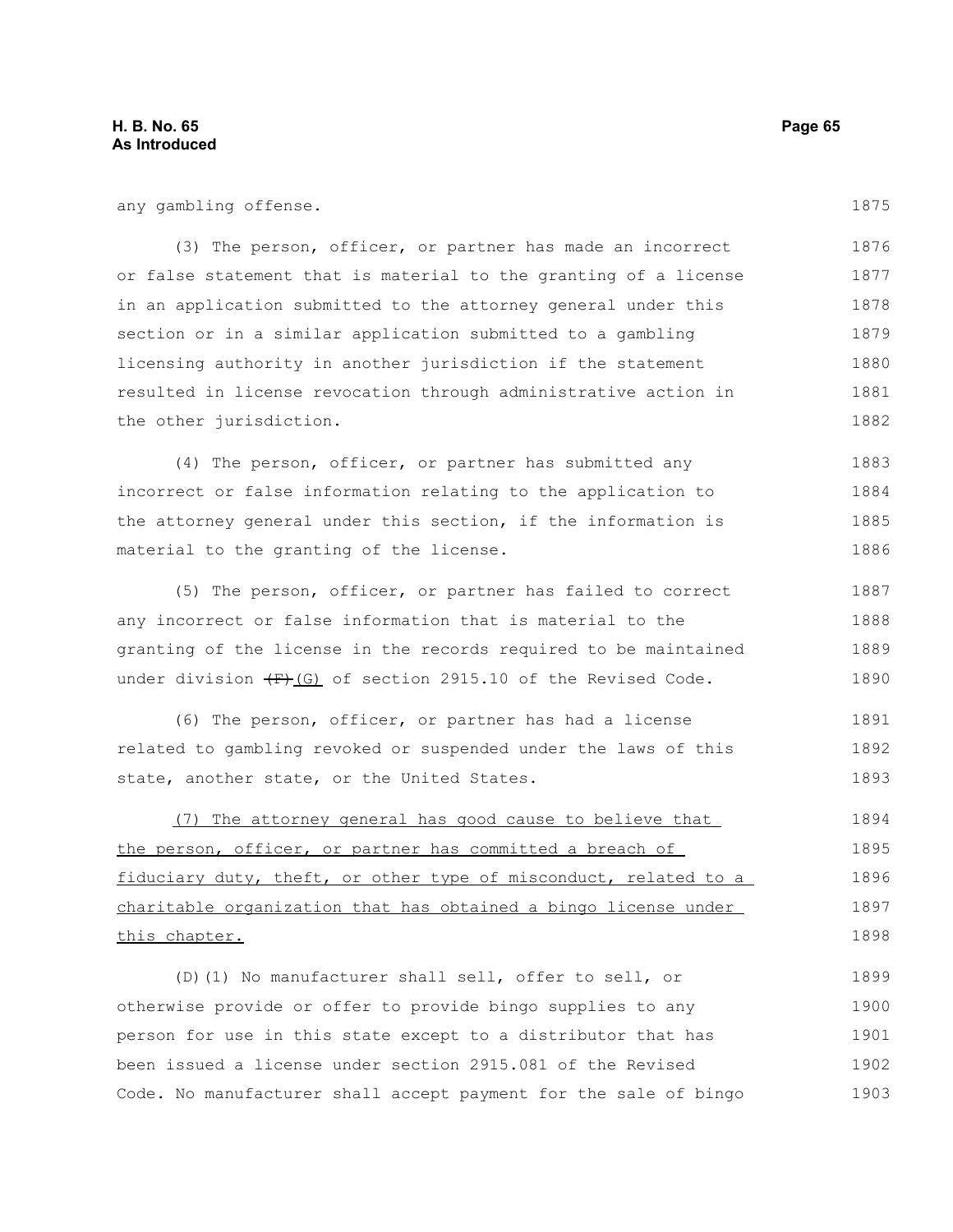supplies other than by check or electronic fund transfer. 1904

(2) No manufacturer shall knowingly solicit, offer, pay, or receive any kickback, bribe, or undocumented rebate, directly or indirectly, overtly or covertly, in cash or in kind, in return for providing bingo supplies to any person in this state. 1905 1906 1907 1908

(E)(1) No manufacturer shall knowingly sell, offer to sell, or otherwise provide or offer to provide an electronic instant bingo system to any person for use in this state, or submit an electronic instant bingo system for testing and approval under section 2915.15 of the Revised Code, without first obtaining an electronic instant bingo manufacturer endorsement to the person's manufacturer license issued under this section. An applicant for a manufacturer license under this section may apply simultaneously for an electronic instant bingo manufacturer endorsement to that license. 1909 1910 1911 1912 1913 1914 1915 1916 1917 1918

(2) A manufacturer licensed under this section may only sell, offer to sell, or otherwise provide or offer to provide electronic instant bingo systems that contain proprietary software owned by or licensed to the manufacturer. If the proprietary software is licensed to the manufacturer, the manufacturer shall provide a copy of the license along with the application for an endorsement under this section. 1919 1920 1921 1922 1923 1924 1925

(3) An applicant for an electronic instant bingo manufacturer endorsement shall submit the application on a form prescribed by the attorney general and shall submit one complete set of fingerprints directly to the superintendent of the bureau of criminal identification and investigation for the purpose of conducting a criminal records check. The applicant shall provide the fingerprints using a method the superintendent prescribes pursuant to division (C)(2) of section 109.572 of the Revised 1926 1927 1928 1929 1930 1931 1932 1933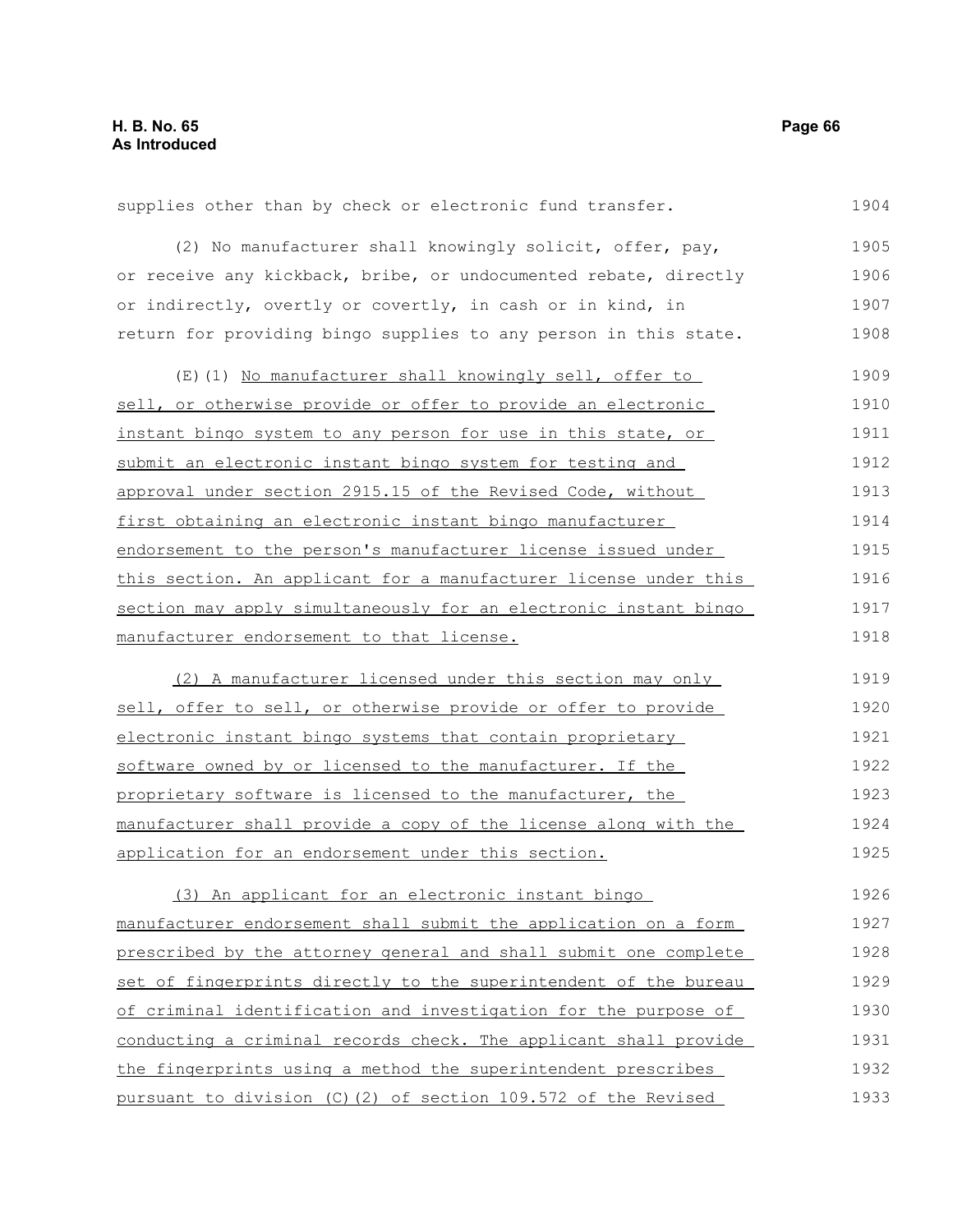| Code and shall fill out the form the superintendent prescribes    | 1934 |
|-------------------------------------------------------------------|------|
| pursuant to division (C)(1) of that section. Upon receiving an    | 1935 |
| application for an electronic instant bingo manufacturer          | 1936 |
| endorsement, the attorney general shall request the               | 1937 |
| superintendent, or a vendor approved by the bureau, to conduct a  | 1938 |
| criminal records check based on the applicant's fingerprint       | 1939 |
| impressions in accordance with division (A) (18) of that section. | 1940 |
| The applicant shall pay any fee required under division (C)(3)    | 1941 |
| of that section.                                                  | 1942 |
| (4) The attorney general shall not issue an electronic            | 1943 |
| instant bingo manufacturer endorsement to an applicant unless     | 1944 |
| the attorney general has received the results of the criminal     | 1945 |
| records check described in division (E) (3) of this section. The  | 1946 |
| attorney general shall not issue an electronic instant bingo      | 1947 |
| manufacturer endorsement to an applicant if the applicant, any    | 1948 |
| officer or partner of the applicant, or any person who has an     | 1949 |
| ownership interest of ten per cent or more in the applicant has   | 1950 |
| violated any existing or former law or rule of this state, any    | 1951 |
| other state, or the United States that is substantially           | 1952 |
| equivalent to any provision of this chapter or any rule adopted   | 1953 |
| by the attorney general under this chapter.                       | 1954 |
| (F) (1) The attorney general may suspend, place limits,           | 1955 |
| restrictions, or probationary conditions on, or revoke a          | 1956 |
| manufacturer license or an electronic instant bingo manufacturer  | 1957 |
| endorsement for a limited or indefinite period of time for any    | 1958 |
| of the reasons for which the attorney general may refuse to       | 1959 |
| issue a manufacturer the license specified in division (C) of     | 1960 |
| this section or endorsement or if the manufacturer holding the    | 1961 |
| license or endorsement violates any provision of this chapter or  | 1962 |

1963

any rule adopted by the attorney general under this chapter.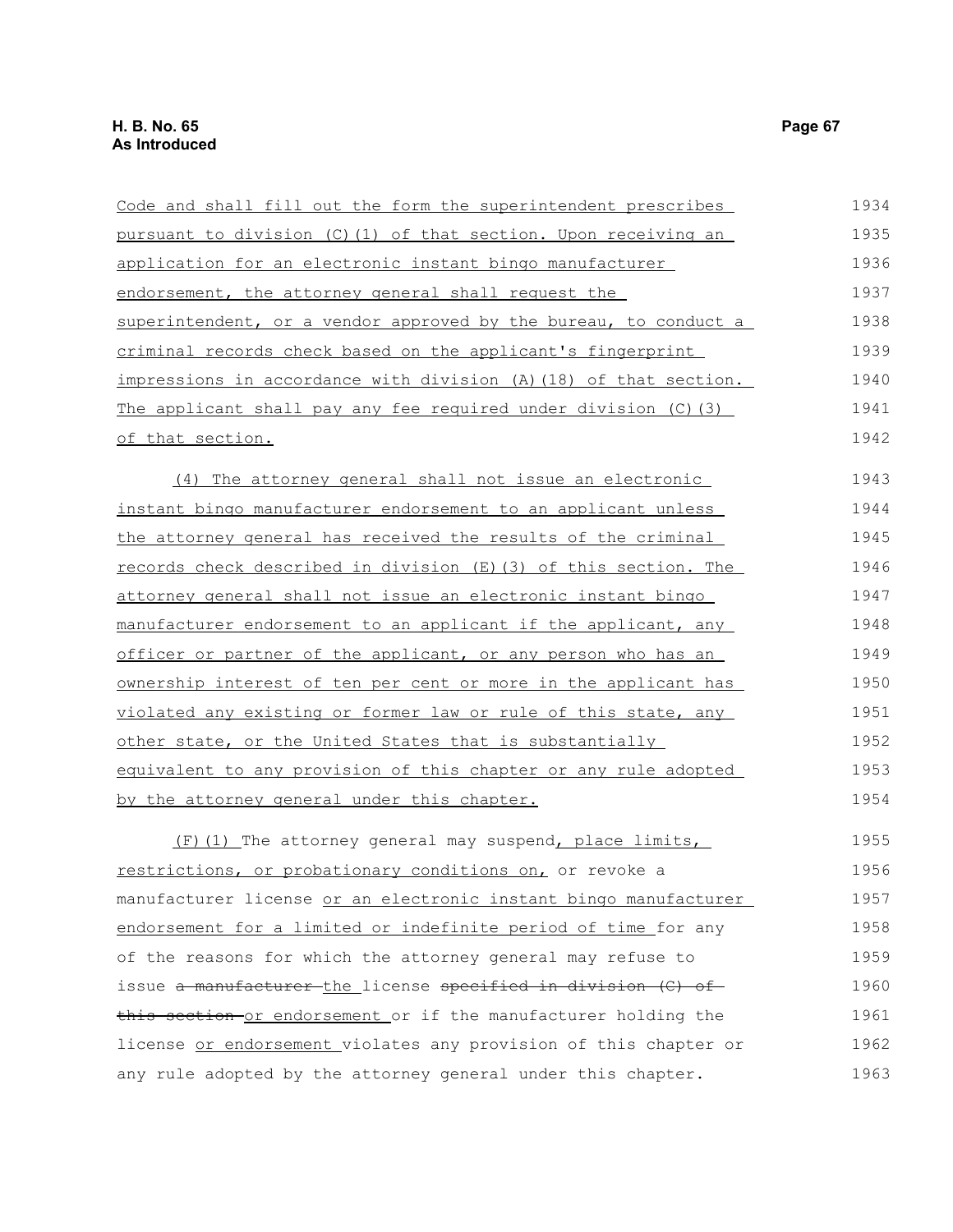(2) The attorney general may perform an onsite inspection of a manufacturer of bingo supplies that is selling, offering to sell, or otherwise providing or offering to provide bingo supplies or that is applying for a license to sell, offer to sell, or otherwise provide or offer to provide bingo supplies in this state. 1964 1965 1966 1967 1968 1969

(F) (G) The attorney general may adopt rules for the application, acceptance, denial, suspension, revocation, limitation, restriction, or condition of a manufacturer license or endorsement described in this section, and to enforce any other provisions of this section, in accordance with Chapter 119. of the Revised Code. 1970 1971 1972 1973 1974 1975

(H) The attorney general may impose a civil fine on a manufacturer licensed or permitted under this chapter for failure to comply with any restrictions, limits, or probationary conditions on its license, and for failure to comply with this chapter or any rule adopted under this chapter, according to a schedule of fines that the attorney general shall adopt in accordance with Chapter 119. of the Revised Code. 1976 1977 1978 1979 1980 1981 1982

 $(1)$  Whoever violates division  $(A)$  -or,  $(D)$ , or  $(E)$  of this section is guilty of illegally operating as a manufacturer. Except as otherwise provided in this division, illegally operating as a manufacturer is a misdemeanor of the first degree. If the offender previously has been convicted of a violation of division  $(A)$  -or,  $(D)$ , or  $(E)$  of this section, illegally operating as a manufacturer is a felony of the fifth degree. 1983 1984 1985 1986 1987 1988 1989 1990

**Sec. 2915.09.** (A) No charitable organization that conducts bingo shall fail to do any of the following: 1991 1992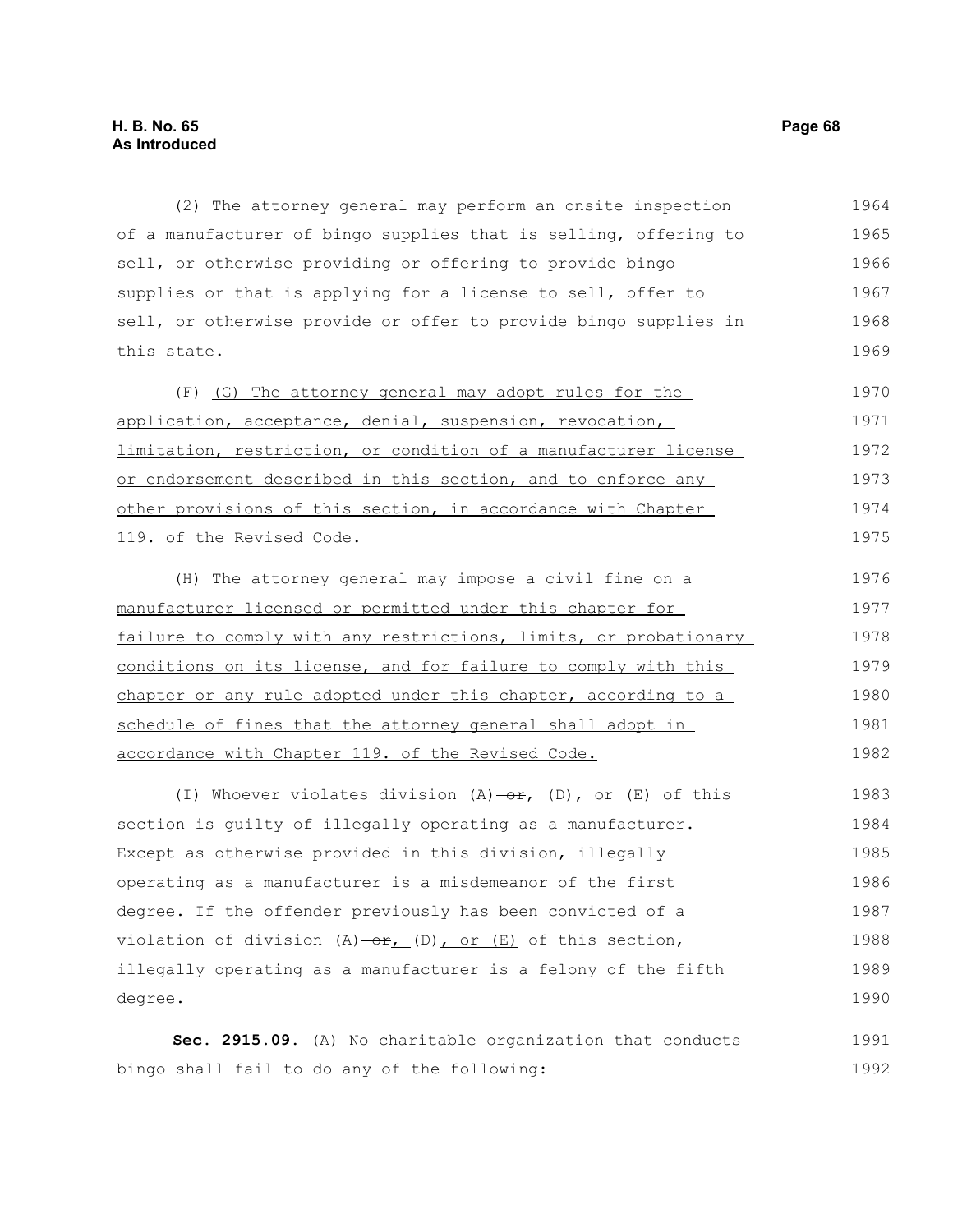## **H. B. No. 65 Page 69 As Introduced**

(1) Own all of the equipment used to conduct bingo or lease that equipment from a charitable organization that is licensed to conduct bingo, or from the landlord of a premises where bingo is conducted, for a rental rate that is not more than is customary and reasonable for that equipment; 1993 1994 1995 1996 1997

(2) Except as otherwise provided in division (A)(3) of this section, use all of the gross receipts from bingo for paying prizes, for reimbursement of expenses for or for renting premises in which to conduct a bingo session, for reimbursement of expenses for or for purchasing or leasing bingo supplies used in conducting bingo, for reimbursement of expenses for or for hiring security personnel, for reimbursement of expenses for or for advertising bingo, or for reimbursement of other expenses or for other expenses listed in division (GG) of section 2915.01 of the Revised Code, provided that the amount of the receipts so spent is not more than is customary and reasonable for a similar purchase, lease, hiring, advertising, or expense. If the building in which bingo is conducted is owned by the charitable organization conducting bingo and the bingo conducted includes a form of bingo described in division (O)(1) of section 2915.01 of the Revised Code, the charitable organization may deduct from the total amount of the gross receipts from each session a sum equal to the lesser of six hundred dollars or forty-five per cent of the gross receipts from the bingo described in that division as consideration for the use of the premises. 1998 1999 2000 2001 2002 2003 2004 2005 2006 2007 2008 2009 2010 2011 2012 2013 2014 2015 2016 2017

(3) Use, or give, donate, or otherwise transfer, all of the net profit derived from bingo, other than instant bingo, described in division (O)(1) of section 2915.01 of the Revised Code for a charitable purpose listed in its license application and described in division (V) of section 2915.01 of the Revised Code, or distribute all of the net profit from the proceeds of 2018 2019 2020 2021 2022 2023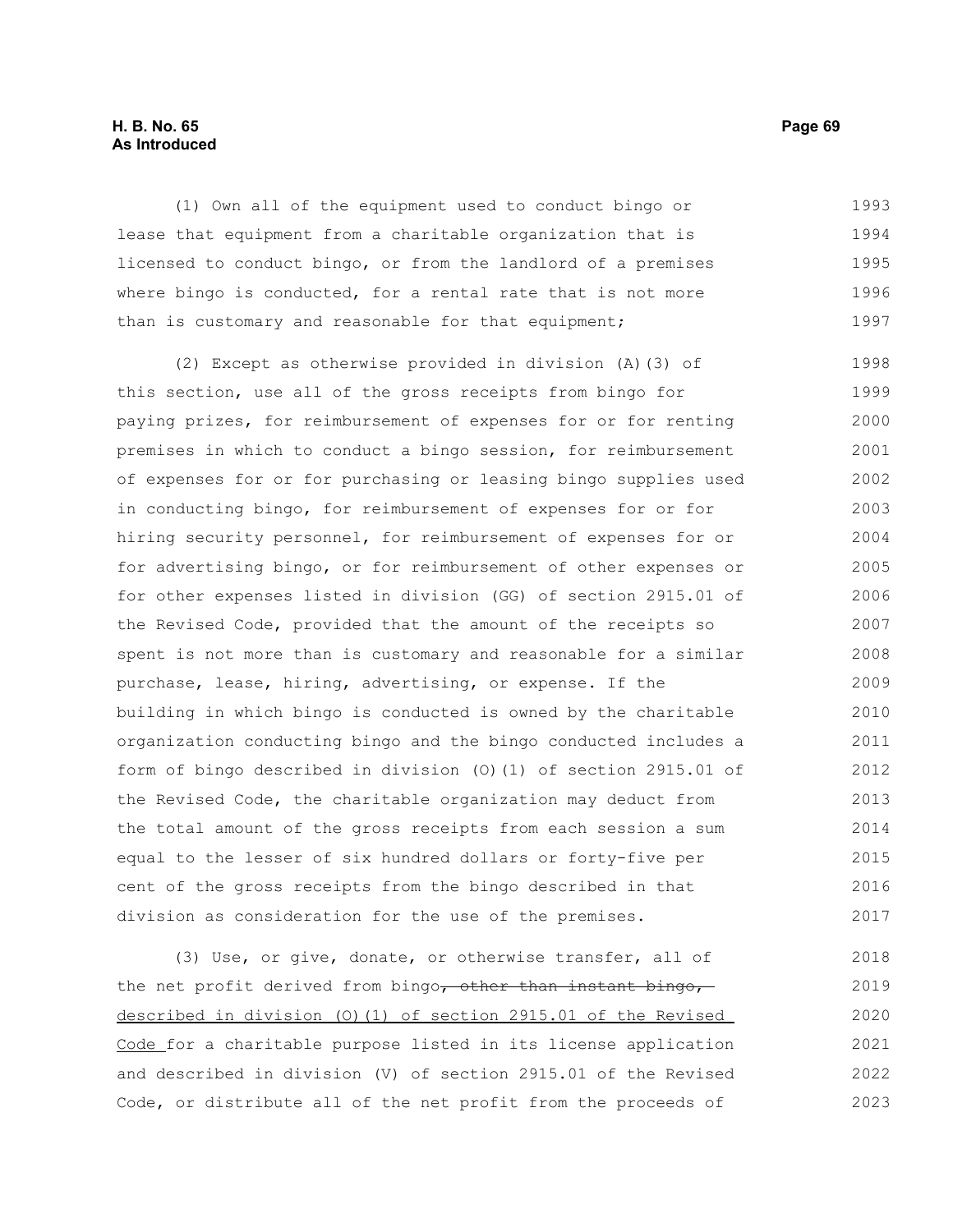the sale of instant bingo or electronic instant bingo as stated in its license application and in accordance with section 2915.101 of the Revised Code, as applicable. 2024 2025 2026

(B) No charitable organization that conducts a bingo game described in division (O)(1) of section 2915.01 of the Revised Code shall fail to do any of the following: 2027 2028 2029

(1) Conduct the bingo game on premises that are owned by the charitable organization, on premises that are owned by another charitable organization and leased from that charitable organization for a rental rate not in excess of the lesser of six hundred dollars per bingo session or forty-five per cent of the gross receipts of the bingo session, on premises that are leased from a person other than a charitable organization for a rental rate that is not more than is customary and reasonable for premises that are similar in location, size, and quality but not in excess of four hundred fifty dollars per bingo session, or on premises that are owned by a person other than a charitable organization, that are leased from that person by another charitable organization, and that are subleased from that other charitable organization by the charitable organization for a rental rate not in excess of four hundred fifty dollars per bingo session. No charitable organization is required to pay property taxes or assessments on premises that the charitable organization leases from another person to conduct bingo sessions. If the charitable organization leases from a person other than a charitable organization the premises on which it conducts bingo sessions, the lessor of the premises shall provide the premises to the organization and shall not provide the organization with bingo game operators, security personnel, concessions or concession operators, bingo supplies, or any other type of service. A charitable organization shall 2030 2031 2032 2033 2034 2035 2036 2037 2038 2039 2040 2041 2042 2043 2044 2045 2046 2047 2048 2049 2050 2051 2052 2053 2054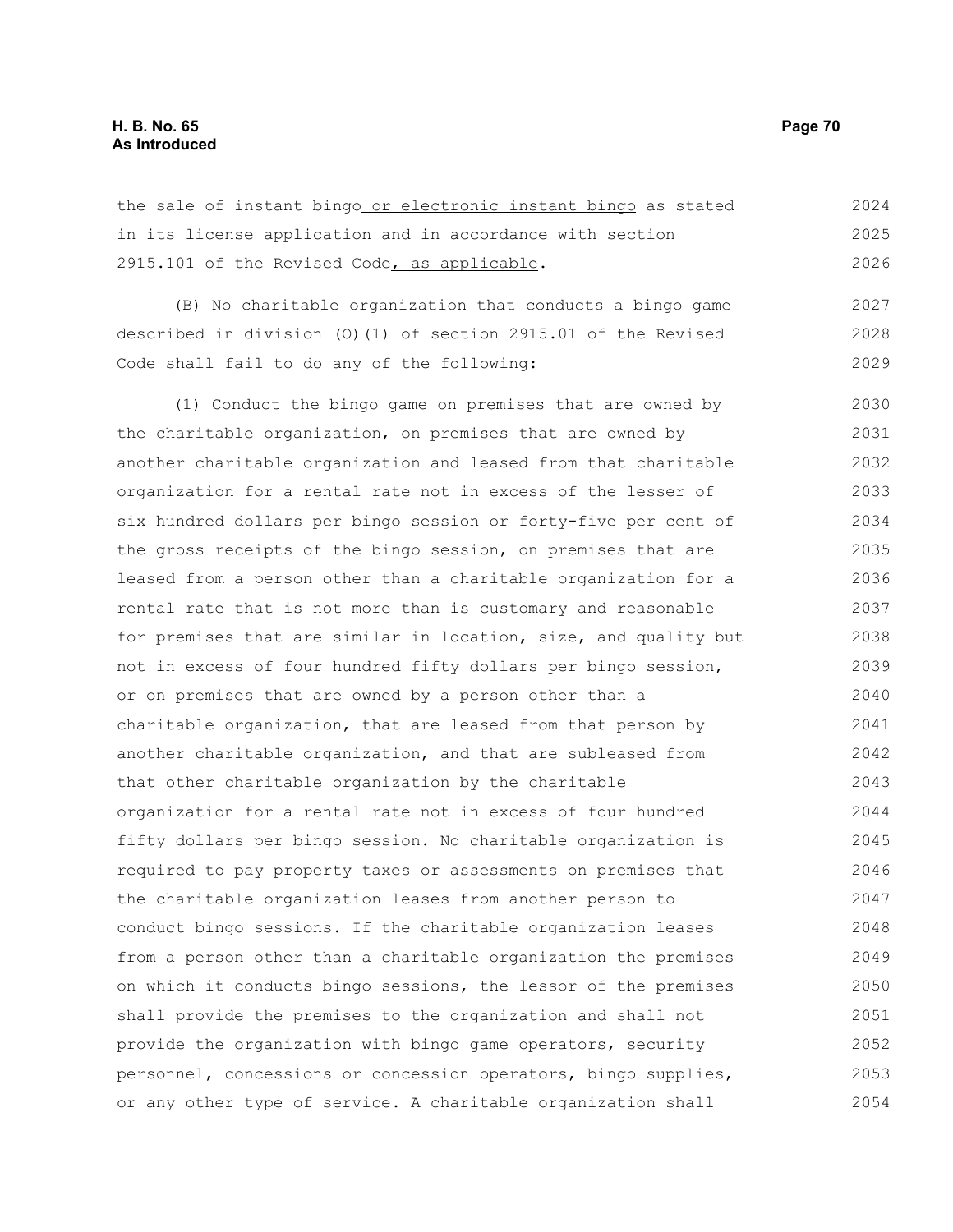not lease or sublease premises that it owns or leases to more than three other charitable organizations per calendar week for conducting bingo sessions on the premises. A person that is not a charitable organization shall not lease premises that it owns, leases, or otherwise is empowered to lease to more than three charitable organizations per calendar week for conducting bingo sessions on the premises. In no case shall more than nine bingo sessions be conducted on any premises in any calendar week. 2055 2056 2057 2058 2059 2060 2061 2062

(2) Display its license conspicuously at the premises where the bingo session is conducted; 2063 2064

(3) Conduct the bingo session in accordance with the definition of bingo set forth in division (O)(1) of section 2915.01 of the Revised Code. 2065 2066 2067

(C) No charitable organization that conducts a bingo game described in division (O)(1) of section 2915.01 of the Revised Code shall do any of the following: 2068 2069 2070

(1) Pay any compensation to a bingo game operator for operating a bingo session that is conducted by the charitable organization or for preparing, selling, or serving food or beverages at the site of the bingo session, permit any auxiliary unit or society of the charitable organization to pay compensation to any bingo game operator who prepares, sells, or serves food or beverages at a bingo session conducted by the charitable organization, or permit any auxiliary unit or society of the charitable organization to prepare, sell, or serve food or beverages at a bingo session conducted by the charitable organization, if the auxiliary unit or society pays any compensation to the bingo game operators who prepare, sell, or serve the food or beverages; 2071 2072 2073 2074 2075 2076 2077 2078 2079 2080 2081 2082 2083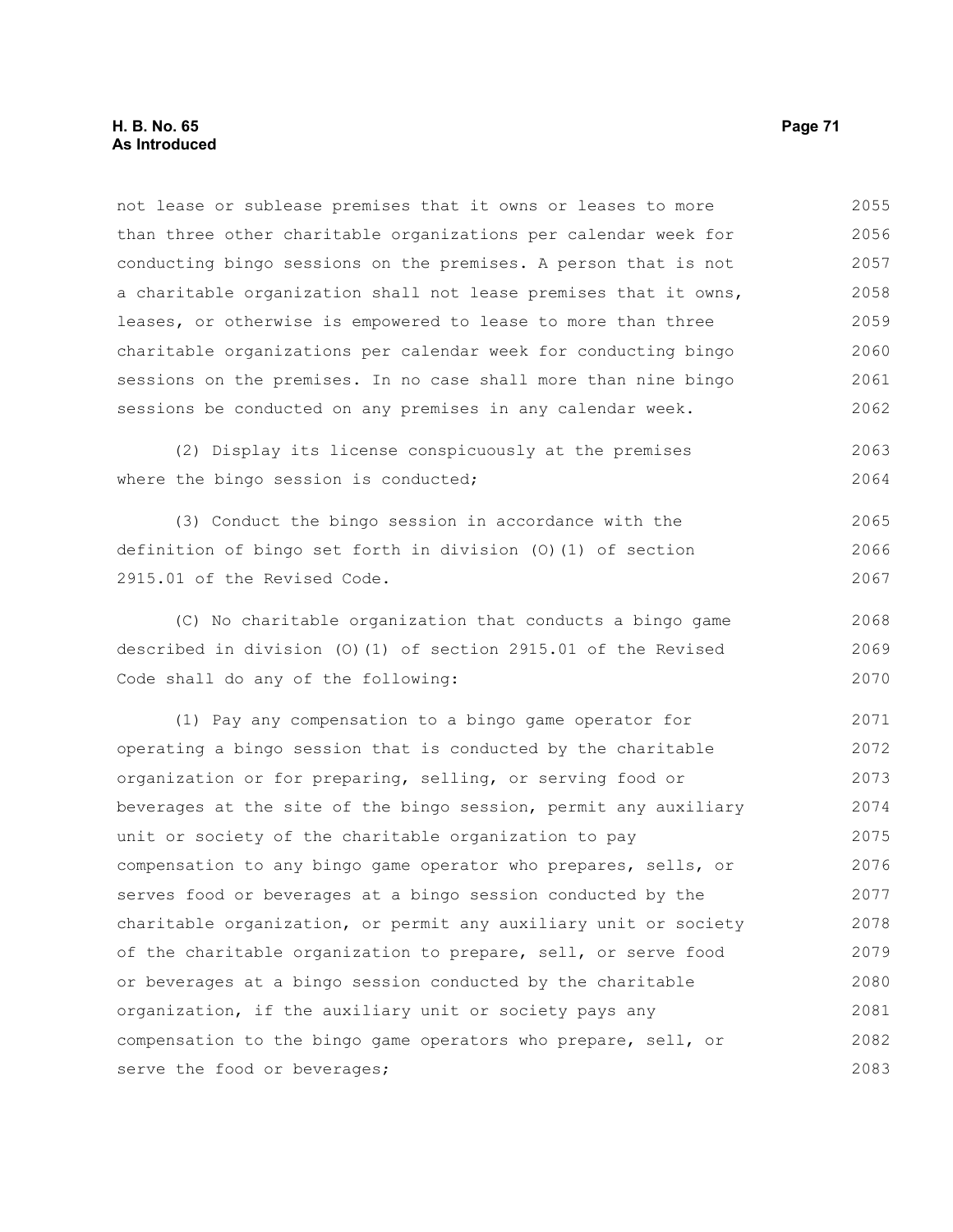# **H. B. No. 65 Page 72 As Introduced**

(2) Pay consulting fees to any person for any services performed in relation to the bingo session; 2084 2085

(3) Pay concession fees to any person who provides refreshments to the participants in the bingo session; 2086 2087

(4) Except as otherwise provided in division (C)(4) of this section, conduct more than three bingo sessions in any seven-day period. A volunteer firefighter's organization or a volunteer rescue service organization that conducts not more than five bingo sessions in a calendar year may conduct more than three bingo sessions in a seven-day period after notifying the attorney general when it will conduct the sessions. 2088 2089 2090 2091 2092 2093 2094

(5) Pay out more than six thousand dollars in prizes for bingo games described in division (O)(1) of section 2915.01 of the Revised Code during any bingo session that is conducted by the charitable organization. "Prizes" does not include awards from the conduct of instant bingo. 2095 2096 2097 2098 2099

(6) Conduct a bingo session at any time during the eighthour period between two a.m. and ten a.m., at any time during, or within ten hours of, a bingo game conducted for amusement only pursuant to section 2915.12 of the Revised Code, at any premises not specified on its license, or on any day of the week or during any time period not specified on its license. Division (A)(6) of this section does not prohibit the sale of instant bingo tickets beginning at nine a.m. for a bingo session that begins at ten a.m. If circumstances make it impractical for the charitable organization to conduct a bingo session at the premises, or on the day of the week or at the time, specified on its license, or if a charitable organization wants to conduct bingo sessions on a day of the week or at a time other than the day or time specified on its license, the charitable 2100 2101 2102 2103 2104 2105 2106 2107 2108 2109 2110 2111 2112 2113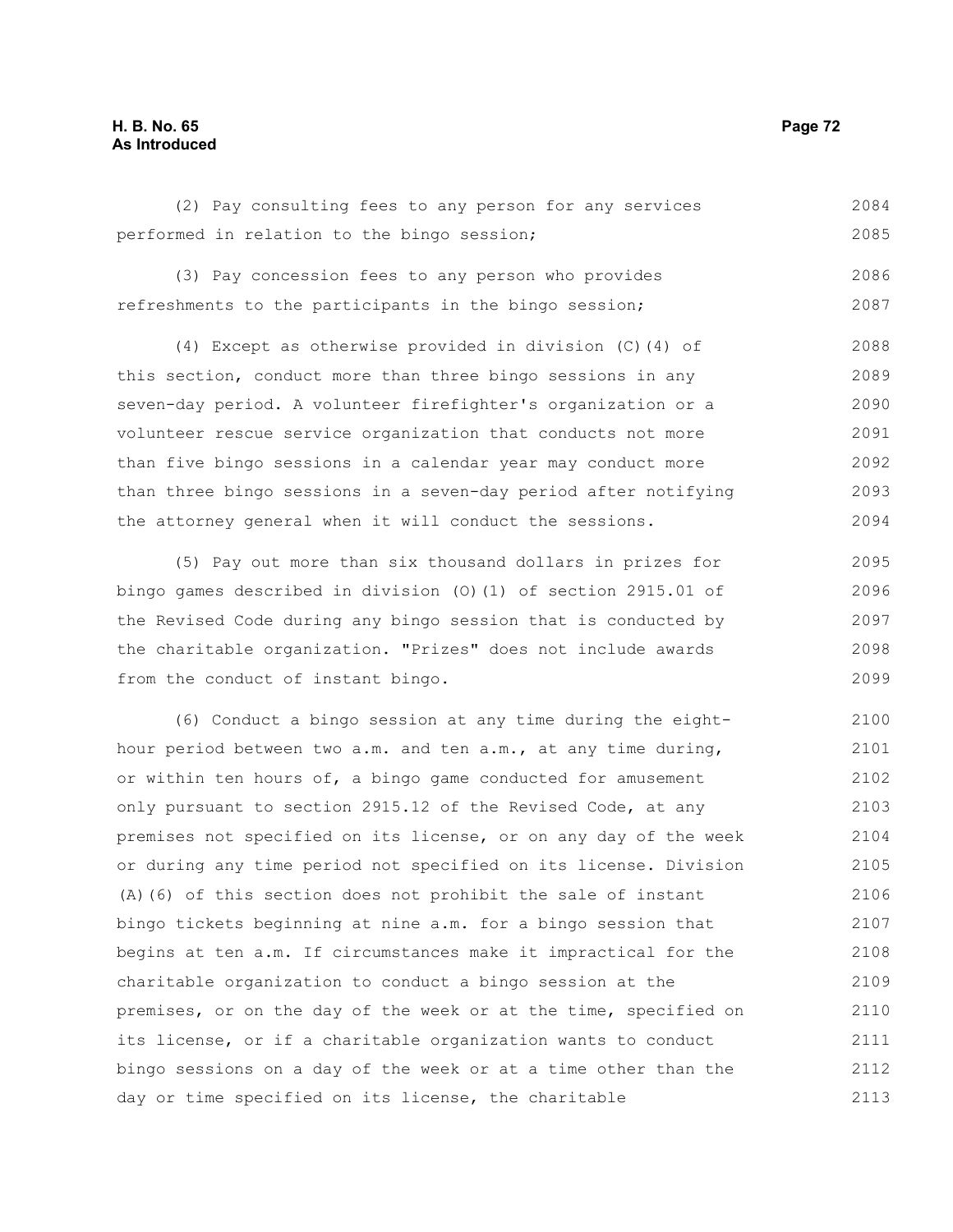organization may apply in writing to the attorney general for an amended license pursuant to division  $\overline{(F) - (J)}$  of section 2915.08 of the Revised Code. A charitable organization may apply twice in each calendar year for an amended license to conduct bingo sessions on a day of the week or at a time other than the day or time specified on its license. If the amended license is granted, the organization may conduct bingo sessions at the premises, on the day of the week, and at the time specified on its amended license. 2114 2115 2116 2117 2118 2119 2120 2121 2122

(7) Permit any person whom the charitable organization knows, or should have known, is under the age of eighteen to work as a bingo game operator; 2123 2124 2125

(8) Permit any person whom the charitable organization knows, or should have known, has been convicted of a felony or gambling offense in any jurisdiction to be a bingo game operator; 2126 2127 2128 2129

(9) Permit the lessor of the premises on which the bingo session is conducted, if the lessor is not a charitable organization, to provide the charitable organization with bingo game operators, security personnel, concessions, bingo supplies, or any other type of service; 2130 2131 2132 2133 2134

(10) Purchase or lease bingo supplies from any person except a distributor issued a license under section 2915.081 of the Revised Code; 2135 2136 2137

(11)(a) Use or permit the use of electronic bingo aids except under the following circumstances: 2138 2139

(i) For any single participant, not more than ninety bingo faces can be played using an electronic bingo aid or aids. 2140 2141

(ii) The charitable organization shall provide a 2142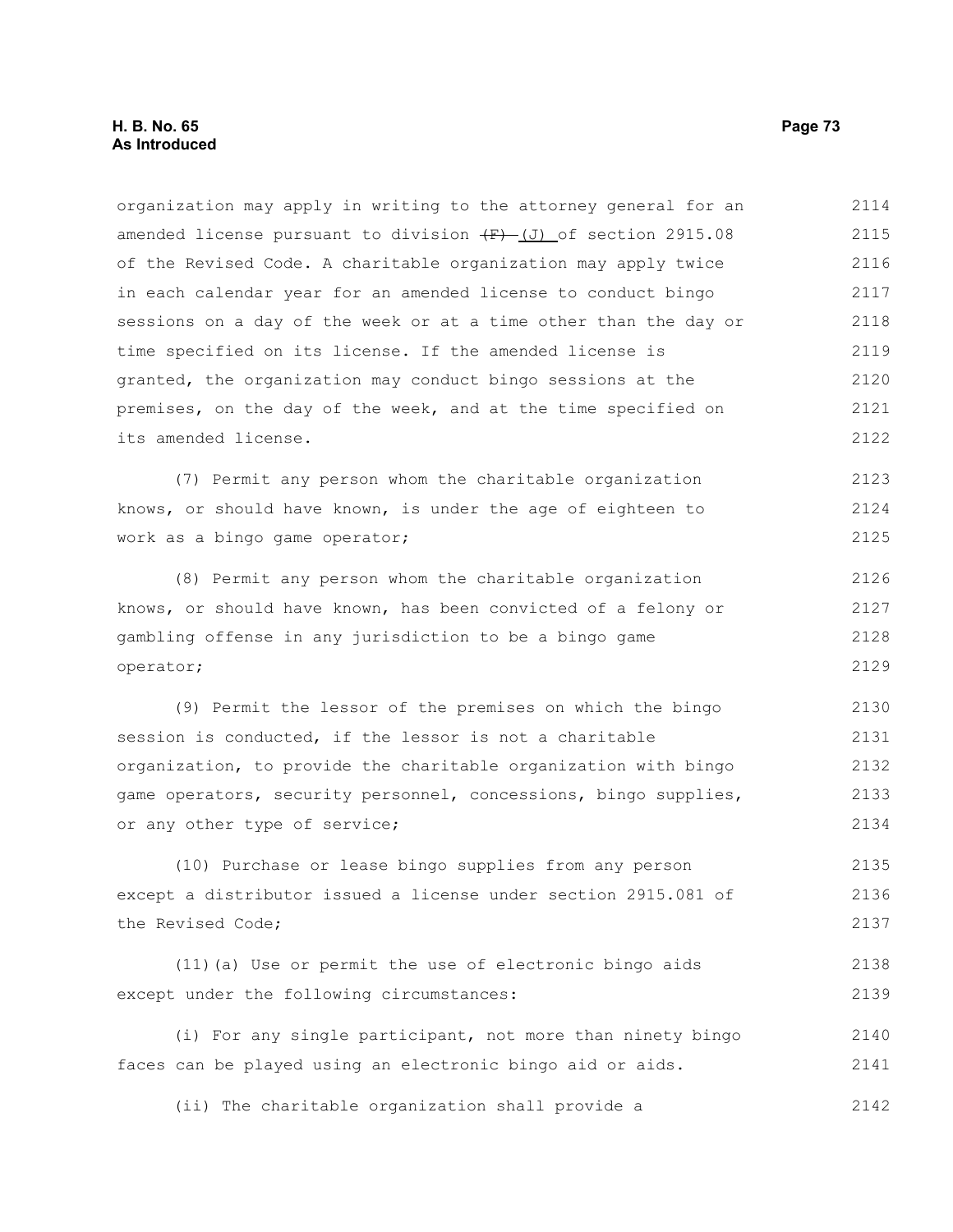participant using an electronic bingo aid with corresponding paper bingo cards or sheets. (iii) The total price of bingo faces played with an electronic bingo aid shall be equal to the total price of the same number of bingo faces played with a paper bingo card or 2143 2144 2145 2146 2147

sheet sold at the same bingo session but without an electronic bingo aid. 2148 2149

(iv) An electronic bingo aid cannot be part of an electronic network other than a network that includes only bingo aids and devices that are located on the premises at which the bingo is being conducted or be interactive with any device not located on the premises at which the bingo is being conducted. 2150 2151 2152 2153 2154

(v) An electronic bingo aid cannot be used to participate in bingo that is conducted at a location other than the location at which the bingo session is conducted and at which the electronic bingo aid is used.

(vi) An electronic bingo aid cannot be used to provide for the input of numbers and letters announced by a bingo caller other than the bingo caller who physically calls the numbers and letters at the location at which the bingo session is conducted and at which the electronic bingo aid is used. 2159 2160 2161 2162 2163

(b) The attorney general may adopt rules in accordance with Chapter 119. of the Revised Code that govern the use of electronic bingo aids. The rules may include a requirement that an electronic bingo aid be capable of being audited by the attorney general to verify the number of bingo cards or sheets played during each bingo session. 2164 2165 2166 2167 2168 2169

(12) Permit any person the charitable organization knows, or should have known, to be under eighteen years of age to play 2170 2171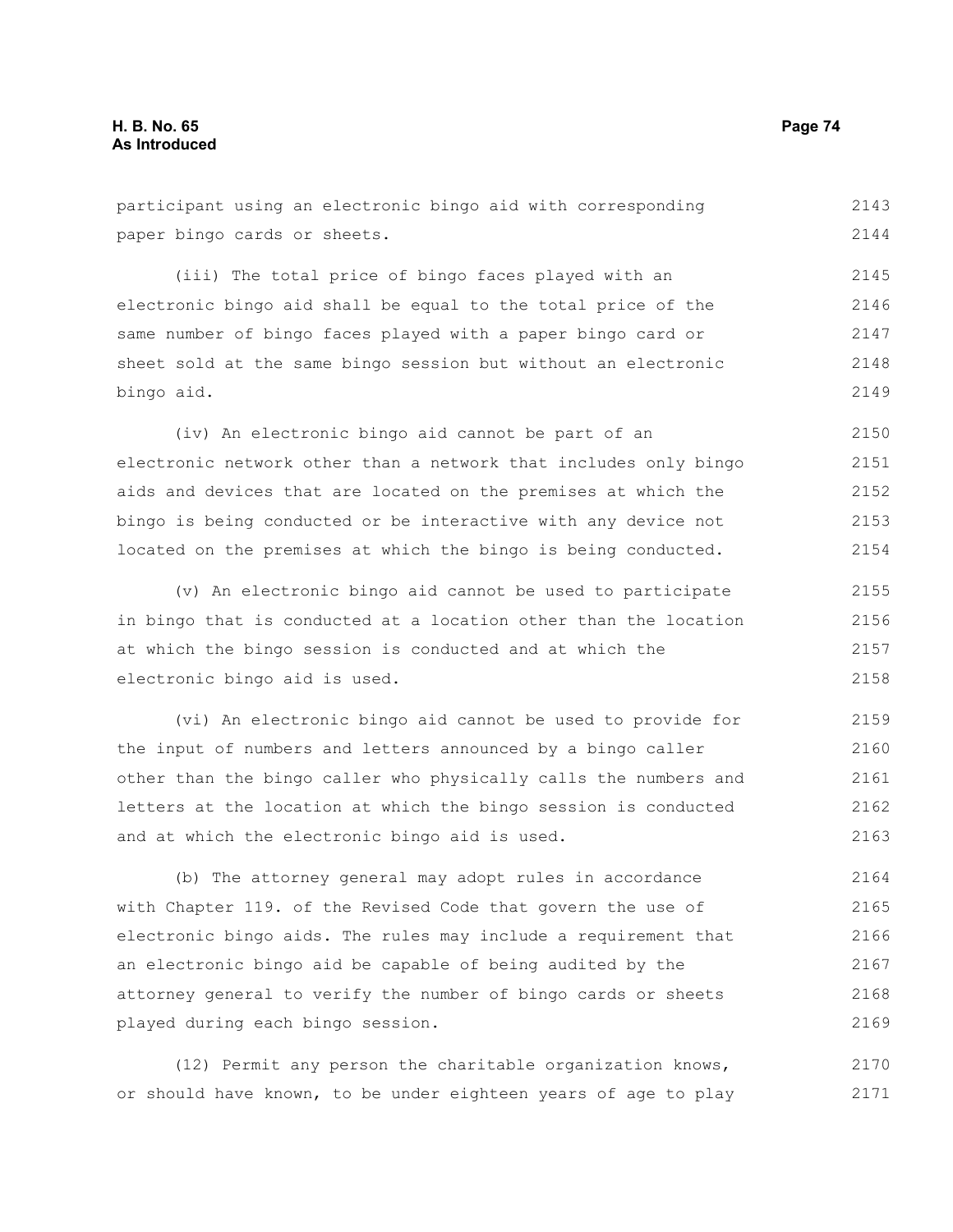bingo described in division (O)(1) of section 2915.01 of the Revised Code. 2172 2173

(D)(1) Except as otherwise provided in division (D)(3) of this section, no charitable organization shall provide to a bingo game operator, and no bingo game operator shall receive or accept, any commission, wage, salary, reward, tip, donation, gratuity, or other form of compensation, directly or indirectly, regardless of the source, for conducting bingo or providing other work or labor at the site of bingo during a bingo session. 2174 2175 2176 2177 2178 2179 2180

(2) Except as otherwise provided in division (D)(3) of this section, no charitable organization shall provide to a bingo game operator any commission, wage, salary, reward, tip, donation, gratuity, or other form of compensation, directly or indirectly, regardless of the source, for conducting instant bingo, electronic instant bingo, or both other than at a bingo session at the site of instant bingo, electronic instant bingo, or both other than at a bingo session. 2181 2182 2183 2184 2185 2186 2187 2188

(3) Nothing in division (D) of this section prohibits an employee of a fraternal organization, veteran's organization, or sporting organization from selling instant bingo tickets or cards to the organization's members or invited guests, as long as no portion of the employee's compensation is paid from any receipts of bingo. 2189 2190 2191 2192 2193 2194

(E) Notwithstanding division (B)(1) of this section, a charitable organization that, prior to December 6, 1977, has entered into written agreements for the lease of premises it owns to another charitable organization or other charitable organizations for the conducting of bingo sessions so that more than two bingo sessions are conducted per calendar week on the premises, and a person that is not a charitable organization and 2195 2196 2197 2198 2199 2200 2201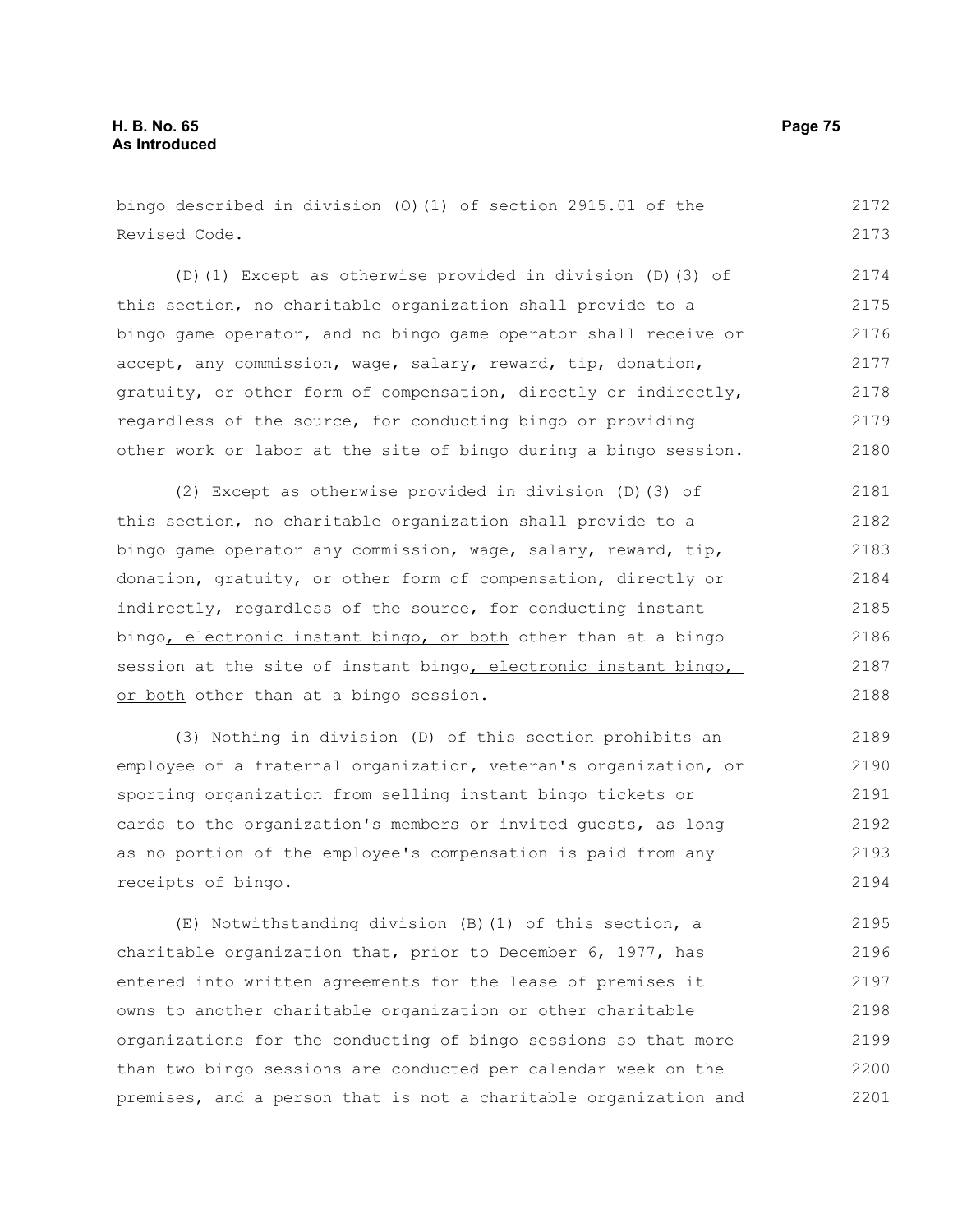that, prior to December 6, 1977, has entered into written agreements for the lease of premises it owns to charitable organizations for the conducting of more than two bingo sessions per calendar week on the premises, may continue to lease the premises to those charitable organizations, provided that no more than four sessions are conducted per calendar week, that the lessor organization or person has notified the attorney general in writing of the organizations that will conduct the sessions and the days of the week and the times of the day on which the sessions will be conducted, that the initial lease entered into with each organization that will conduct the sessions was filed with the attorney general prior to December 6, 1977, and that each organization that will conduct the sessions was issued a license to conduct bingo games by the attorney general prior to December 6, 1977. 2202 2203 2204 2205 2206 2207 2208 2209 2210 2211 2212 2213 2214 2215 2216

(F) This section does not prohibit a bingo licensed charitable organization or a game operator from giving any person an instant bingo ticket as a prize. 2217 2218 2219

(G) Whoever violates division (A)(2) of this section is guilty of illegally conducting a bingo game, a felony of the fourth degree. Except as otherwise provided in this division, whoever violates division (A)(1) or  $(3)$ ,  $(B)(1)$ ,  $(2)$ , or  $(3)$ , (C)(1) to  $(12)$  (11), or (D) of this section is guilty of a minor misdemeanor. If the offender previously has been convicted of a violation of division (A)(1) or (3),  $(B)(1)$ , (2), or (3), (C)(1) to (11), or (D) of this section, a violation of division (A)(1) or  $(3)$ ,  $(B) (1)$ ,  $(2)$ , or  $(3)$ ,  $(C)$ , or  $(D)$  of this section is a misdemeanor of the first degree. Whoever violates division (C) (12) of this section is guilty of a misdemeanor of the first degree, or if the offender previously has been convicted of a violation of division (C)(12) of this section, a felony of the 2220 2221 2222 2223 2224 2225 2226 2227 2228 2229 2230 2231 2232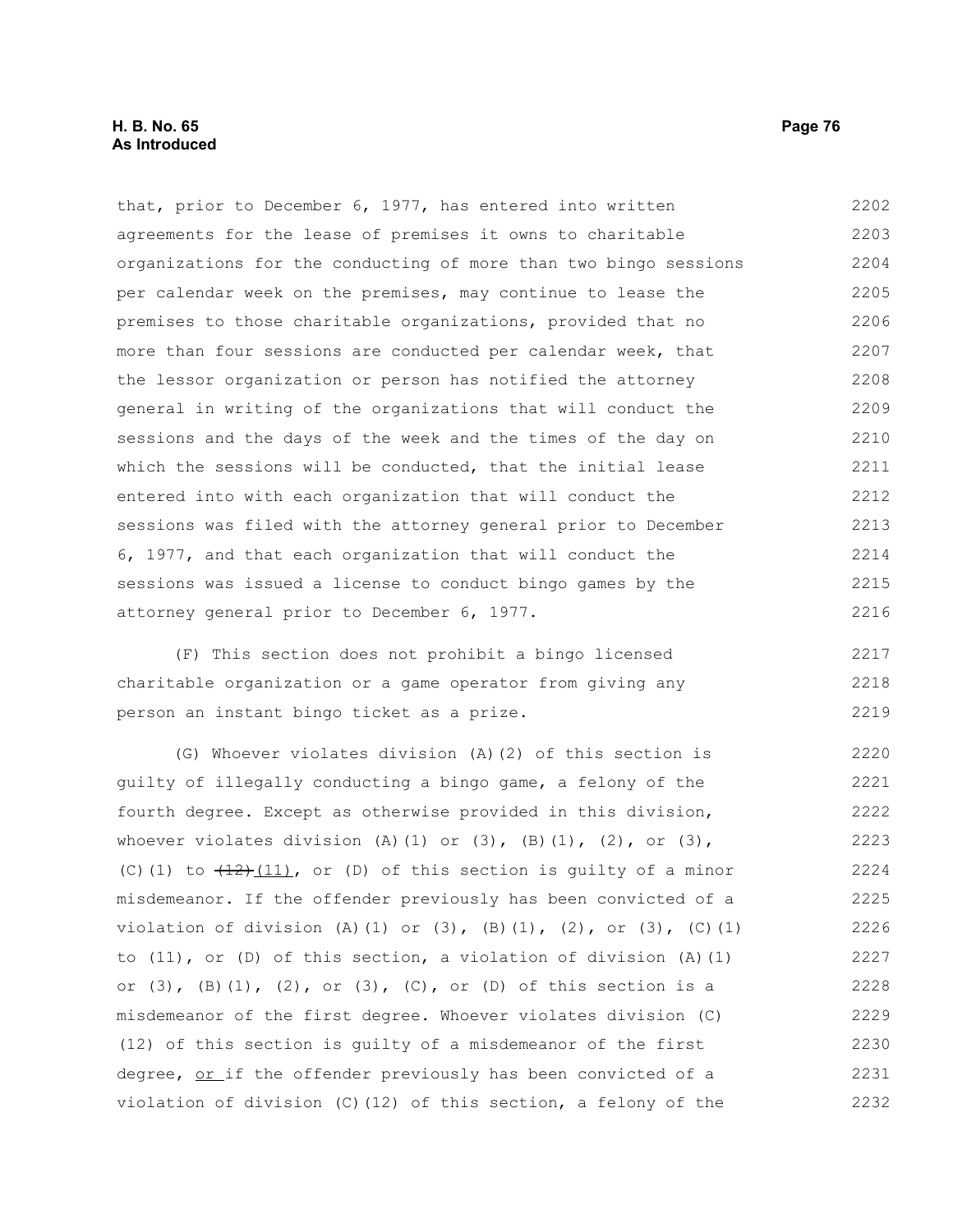| fourth degree.                                                     | 2233 |
|--------------------------------------------------------------------|------|
| Sec. 2915.091. (A) No charitable organization that                 | 2234 |
| conducts instant bingo shall do any of the following:              | 2235 |
| (1) Fail to comply with the requirements of divisions (A)          | 2236 |
| $(1)$ , $(2)$ , and $(3)$ of section 2915.09 of the Revised Code;  | 2237 |
| (2) Conduct instant bingo unless either of the following           | 2238 |
| applies:                                                           | 2239 |
| (a) That organization is, and has received from the                | 2240 |
| internal revenue service a determination letter that is            | 2241 |
| currently in effect stating that the organization is, exempt       | 2242 |
| from federal income taxation under subsection 501(a), is           | 2243 |
| described in subsection 501(c)(3) of the Internal Revenue Code,    | 2244 |
| is a charitable organization as defined in section 2915.01 of      | 2245 |
| the Revised Code, is in good standing in the state pursuant to     | 2246 |
| section 2915.08 of the Revised Code, and is in compliance with     | 2247 |
| Chapter 1716. of the Revised Code;                                 | 2248 |
| (b) That organization is, and has received from the                | 2249 |
| internal revenue service a determination letter that is            | 2250 |
| currently in effect stating that the organization is, exempt       | 2251 |
| from federal income taxation under subsection 501(a), is           | 2252 |
| described in subsection 501(c)(7), 501(c)(8), 501(c)(10), or       | 2253 |
| 501(c)(19) or is a veteran's organization described in             | 2254 |
| subsection $501(c)$ (4) of the Internal Revenue Code, and conducts | 2255 |
| instant bingo under section 2915.13 of the Revised Code.           | 2256 |
| (3) Conduct instant bingo on any day, at any time, or at           | 2257 |

any premises not specified on the organization's license issued pursuant to section 2915.08 of the Revised Code; 2258 2259

(4) Permit any person whom the organization knows or should have known has been convicted of a felony or gambling 2260 2261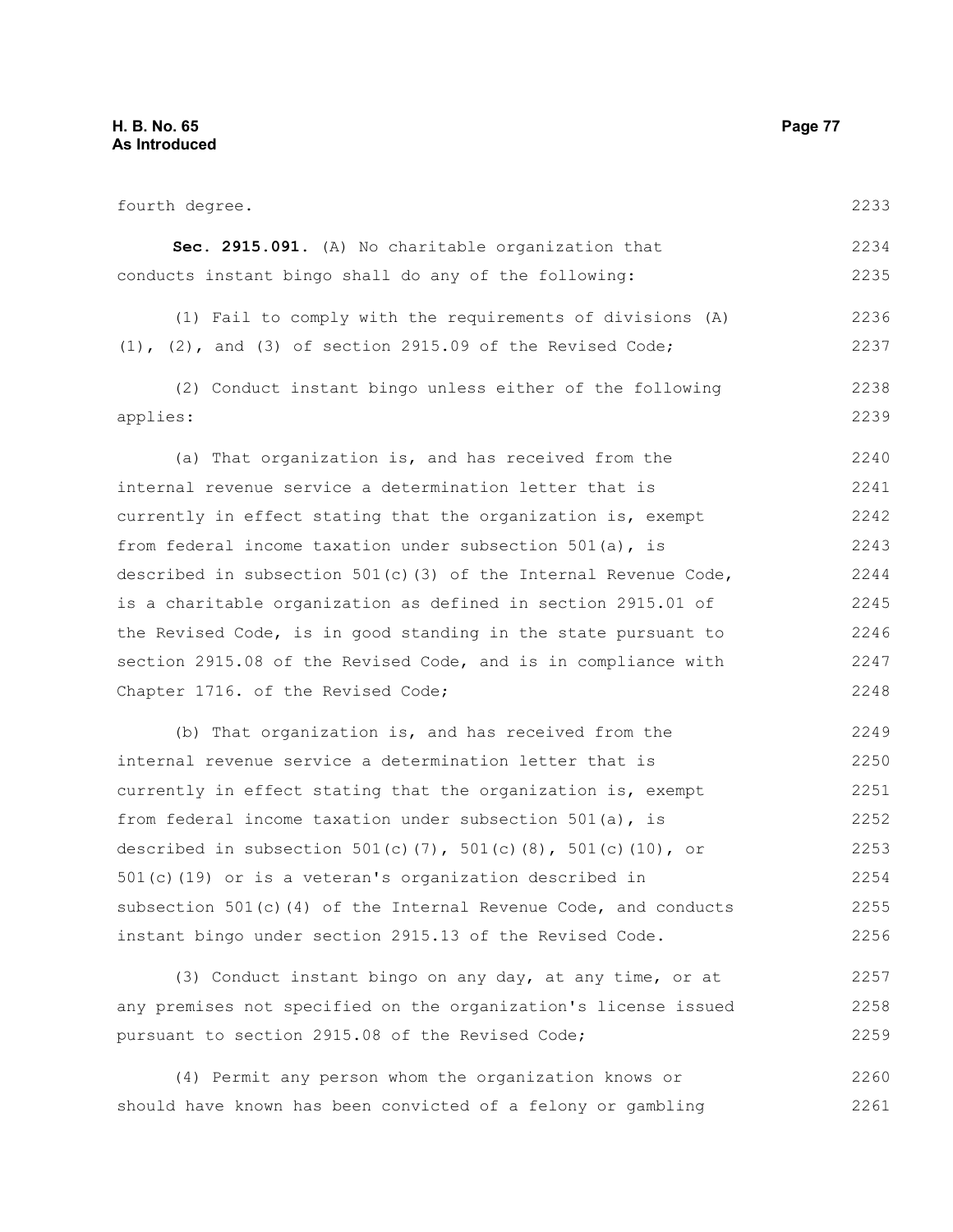| offense in any jurisdiction to be a bingo game operator in the   | 2262 |
|------------------------------------------------------------------|------|
| conduct of instant bingo;                                        | 2263 |
| (5) Purchase or lease supplies used to conduct instant           | 2264 |
| bingo or punch board games from any person except a distributor  | 2265 |
| licensed under section 2915.081 of the Revised Code;             | 2266 |
| (6) Sell or provide any instant bingo ticket or card for a       | 2267 |
| price different from the price printed on it by the manufacturer | 2268 |
| on either the instant bingo ticket or card or on the game flare; | 2269 |
| (7) Sell an instant bingo ticket or card to a person under       | 2270 |
| eighteen years of age;                                           | 2271 |
| (8) Fail to keep unsold instant bingo tickets or cards for       | 2272 |
| less than three years;                                           | 2273 |
| (9) Pay any compensation to a bingo game operator for            | 2274 |
| conducting instant bingo that is conducted by the organization   | 2275 |
| or for preparing, selling, or serving food or beverages at the   | 2276 |
| site of the instant bingo game, permit any auxiliary unit or     | 2277 |
| society of the organization to pay compensation to any bingo     | 2278 |
| game operator who prepares, sells, or serves food or beverages   | 2279 |
| at an instant bingo game conducted by the organization, or       | 2280 |
| permit any auxiliary unit or society of the organization to      | 2281 |
| prepare, sell, or serve food or beverages at an instant bingo    | 2282 |
| game conducted by the organization, if the auxiliary unit or     | 2283 |
| society pays any compensation to the bingo game operators who    | 2284 |
| prepare, sell, or serve the food or beverages;                   | 2285 |
| (10) Pay fees to any person for any services performed in        | 2286 |
| relation to an instant bingo game, except as provided in         | 2287 |
| division (D) of section 2915.093 of the Revised Code;            | 2288 |

(11) Pay fees to any person who provides refreshments to the participants in an instant bingo game; 2289 2290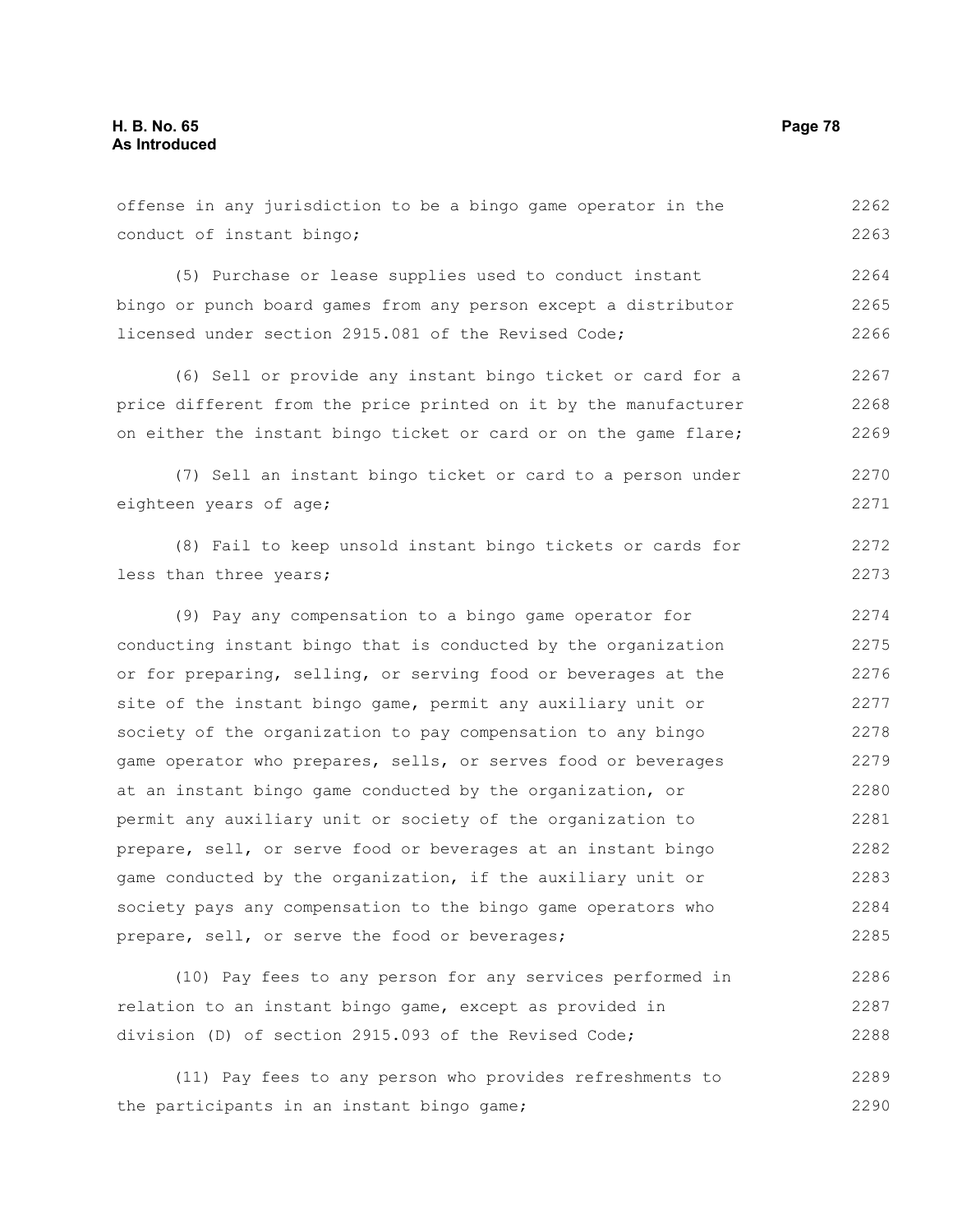## **H. B. No. 65 Page 79 As Introduced**

(12)(a) Allow instant bingo tickets or cards to be sold to bingo game operators at a premises at which the organization sells instant bingo tickets or cards or to be sold to employees of a D permit holder who are working at a premises at which instant bingo tickets or cards are sold; 2291 2292 2293 2294 2295

(b) Division (A)(12)(a) of this section does not prohibit a licensed charitable organization or a bingo game operator from giving any person an instant bingo ticket as a prize in place of a cash prize won by a participant in an instant bingo game. In no case shall an instant bingo ticket or card be sold or provided for a price different from the price printed on it by the manufacturer on either the instant bingo ticket or card or on the game flare. 2296 2297 2298 2299 2300 2301 2302 2303

(13) Fail to display its bingo license, and the serial numbers of the deal of instant bingo tickets or cards to be sold, conspicuously at each premises at which it sells instant bingo tickets or cards; 2304 2305 2306 2307

(14) Possess a deal of instant bingo tickets or cards that was not purchased from a distributor licensed under section 2915.081 of the Revised Code as reflected on an invoice issued by the distributor that contains all of the information required by division (E) of section 2915.10 of the Revised Code; 2308 2309 2310 2311 2312

(15) Fail, once it opens a deal of instant bingo tickets or cards, to continue to sell the tickets or cards in that deal until the tickets or cards with the top two highest tiers of prizes in that deal are sold; 2313 2314 2315 2316

(16) Possess bingo supplies that were not obtained in accordance with sections 2915.01 to 2915.13 of the Revised Code this chapter. 2317 2318 2319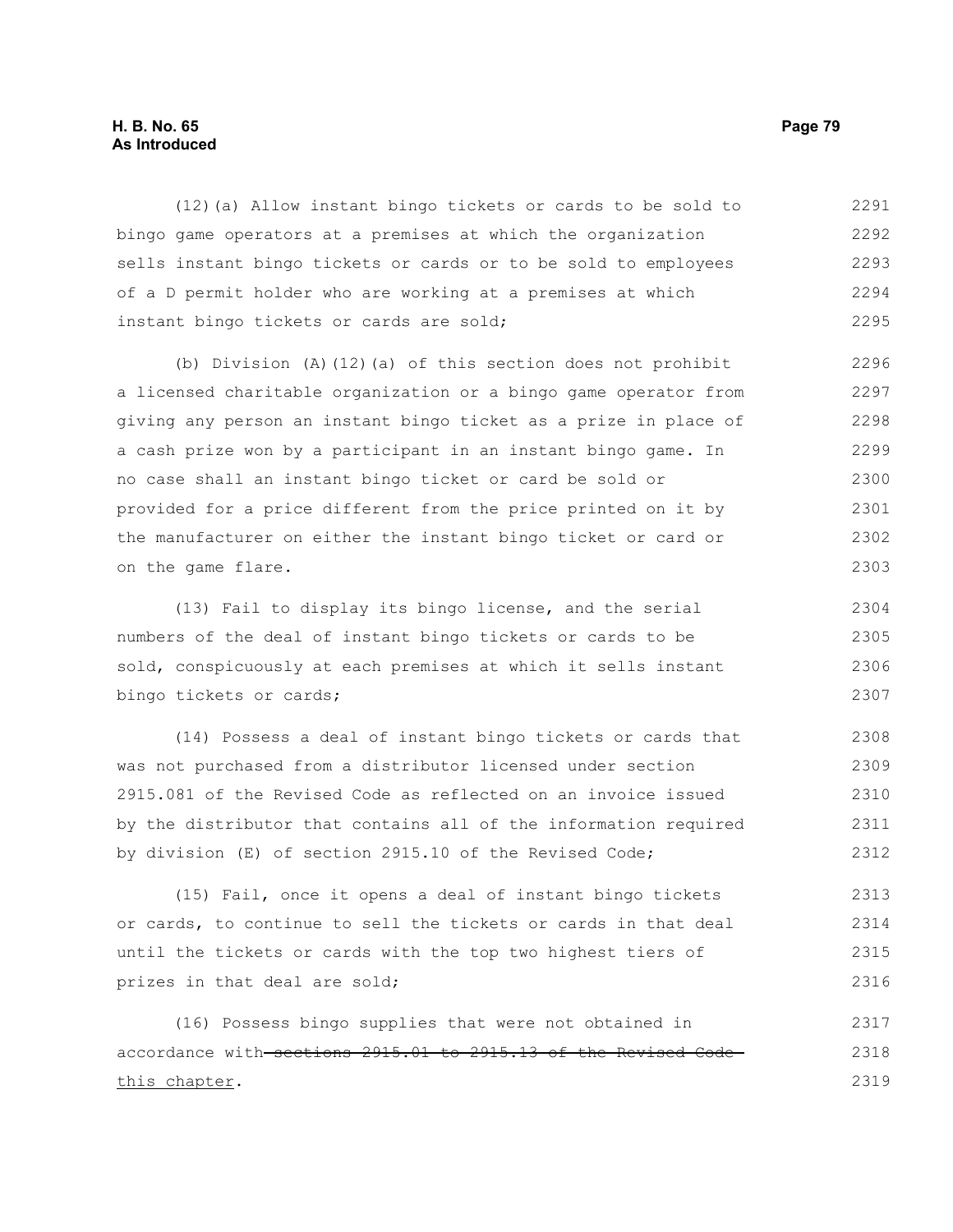(B) A charitable organization may purchase, lease, or use instant bingo ticket dispensers to sell instant bingo tickets or cards. 2320 2321 2322

(C) The attorney general may adopt rules in accordance with Chapter 119. of the Revised Code that govern the conduct of instant bingo by charitable organizations. Before those rules are adopted, the attorney general shall reference the recommended standards for opacity, randomization, minimum information, winner protection, color, and cutting for instant bingo tickets or cards, seal cards, and punch boards established by the North American gaming regulators association. 2323 2324 2325 2326 2327 2328 2329 2330

(D) Whoever violates division (A) of this section or a rule adopted under division (C) of this section is guilty of illegal instant bingo conduct. Except as otherwise provided in this division, illegal instant bingo conduct is a misdemeanor of the first degree. If the offender previously has been convicted of a violation of division (A) of this section or of such a rule, illegal instant bingo conduct is a felony of the fifth degree. 2331 2332 2333 2334 2335 2336 2337 2338

**Sec. 2915.093.** (A) As used in this section, "retail income from all commercial activity" means the income that a person receives from the provision of goods, services, or activities that are provided at the location where instant bingo other than at a bingo session is conducted, including the sale of instant bingo tickets. A religious organization that is exempt from federal income taxation under subsection 501(a) and described in subsection  $501(c)$  (3) of the Internal Revenue Code, at not more than one location at which it conducts its charitable programs, may include donations from its members and guests as retail income. 2339 2340 2341 2342 2343 2344 2345 2346 2347 2348 2349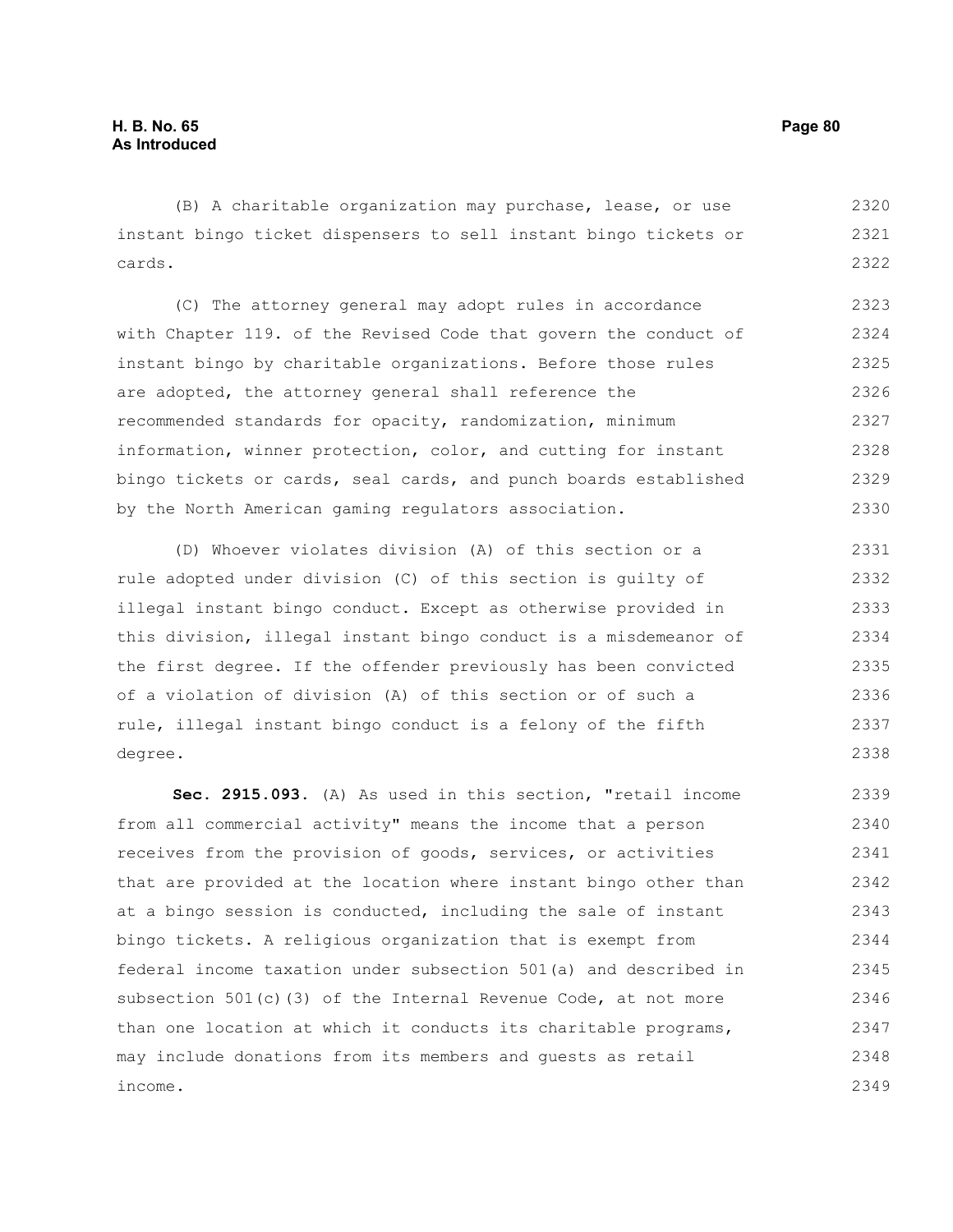## **H. B. No. 65 Page 81 As Introduced**

(B)(1) If a charitable instant bingo organization conducts instant bingo other than at a bingo session under a type III license issued under section 2915.08 of the Revised Code, the charitable instant bingo organization shall enter into a written contract with the owner or lessor of the location at which the instant bingo is conducted to allow the owner or lessor to assist in the conduct of instant bingo other than at a bingo session, identify each location where the instant bingo other than at a bingo session is being conducted, and identify the owner or lessor of each location. 2350 2351 2352 2353 2354 2355 2356 2357 2358 2359

(2) A charitable instant bingo organization that conducts instant bingo other than at a bingo session under a type III license issued under section 2915.08 of the Revised Code is not required to enter into a written contract with the owner or lessor of the location at which the instant bingo is conducted, provided that the owner or lessor is not assisting in the conduct of the instant bingo other than at a bingo session and provided that the conduct of the instant bingo other than at a bingo session at that location is not more than five days per calendar year and not more than ten hours per day. 2360 2361 2362 2363 2364 2365 2366 2367 2368 2369

(C) Except as provided in division (F) of this section, no charitable instant bingo organization shall conduct instant bingo other than at a bingo session at a location where the primary source of retail income from all commercial activity at that location is the sale of instant bingo tickets. 2370 2371 2372 2373 2374

(D) The owner or lessor of a location that enters into a contract pursuant to division (B) of this section shall pay the full gross profit to the charitable instant bingo organization, in return for the deal of instant bingo tickets. The owner or lessor may retain the money that the owner or lessor receives 2375 2376 2377 2378 2379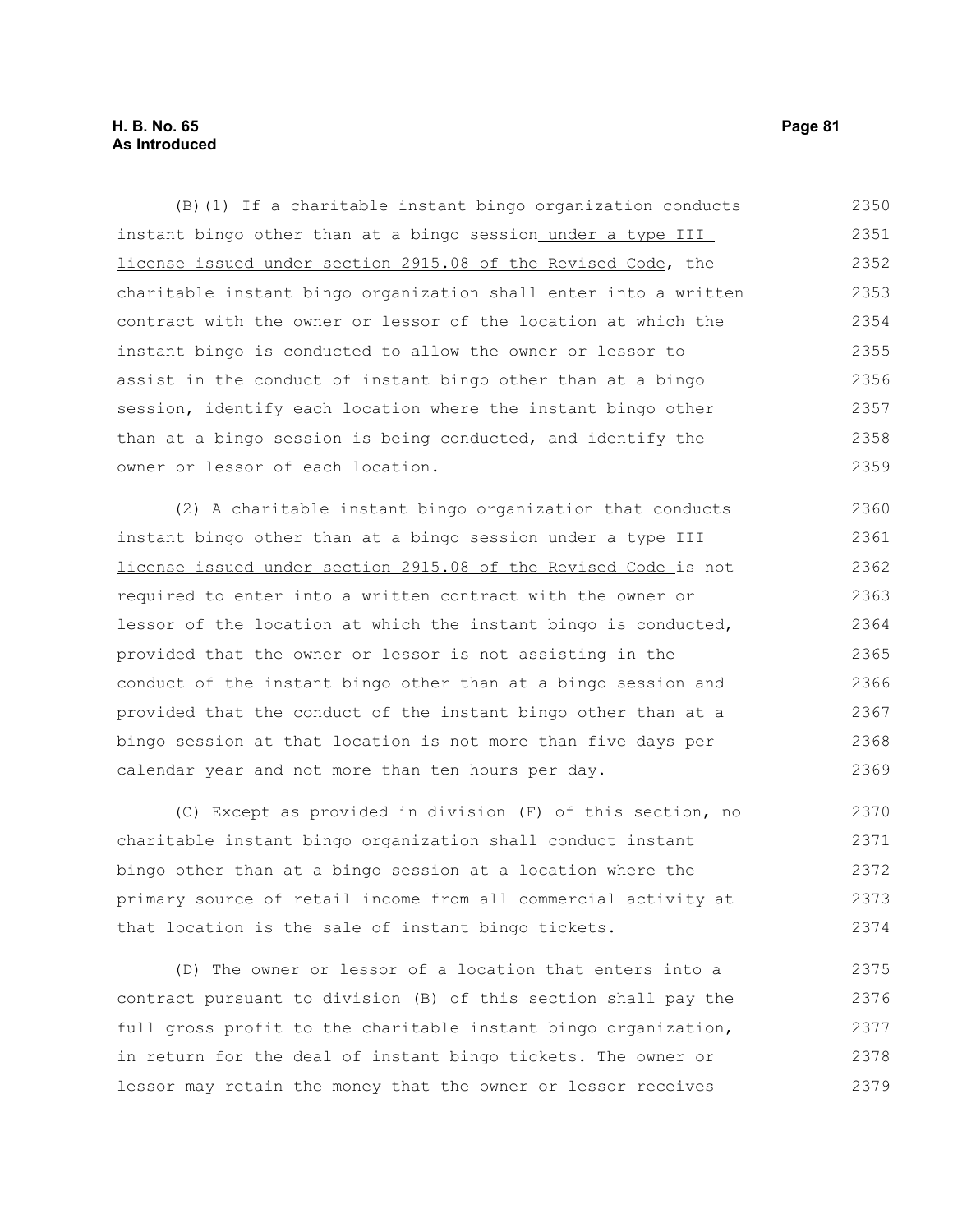for selling the instant bingo tickets, provided, however, that after the deal has been sold, the owner or lessor shall pay to the charitable instant bingo organization the value of any unredeemed instant bingo prizes remaining in the deal of instant bingo tickets. 2380 2381 2382 2383 2384

The charitable instant bingo organization shall pay six per cent of the total gross receipts of any deal of instant bingo tickets for the purpose of reimbursing the owner or lessor for expenses described in this division. 2385 2386 2387 2388

As used in this division, "expenses" means those items provided for in divisions (GG)(4), (5), (6), (7), (8), (12), and (13) of section 2915.01 of the Revised Code and that percentage of the owner's or lessor's rent for the location where instant bingo is conducted. "Expenses," in the aggregate, shall not exceed six per cent of the total gross receipts of any deal of instant bingo tickets. 2389 2390 2391 2392 2393 2394 2395

As used in this division, "full gross profit" means the amount by which the total receipts of all instant bingo tickets, if the deal had been sold in full, exceeds the amount that would be paid out if all prizes were redeemed. 2396 2397 2398 2399

(E) A charitable instant bingo organization shall provide the attorney general with all of the following information: 2400 2401

(1) That the charitable instant bingo organization has terminated a contract entered into pursuant to division (B) of this section with an owner or lessor of a location; 2402 2403 2404

(2) That the charitable instant bingo organization has entered into a written contract pursuant to division (B) of this section with a new owner or lessor of a location; 2405 2406 2407

(3) That the charitable instant bingo organization is 2408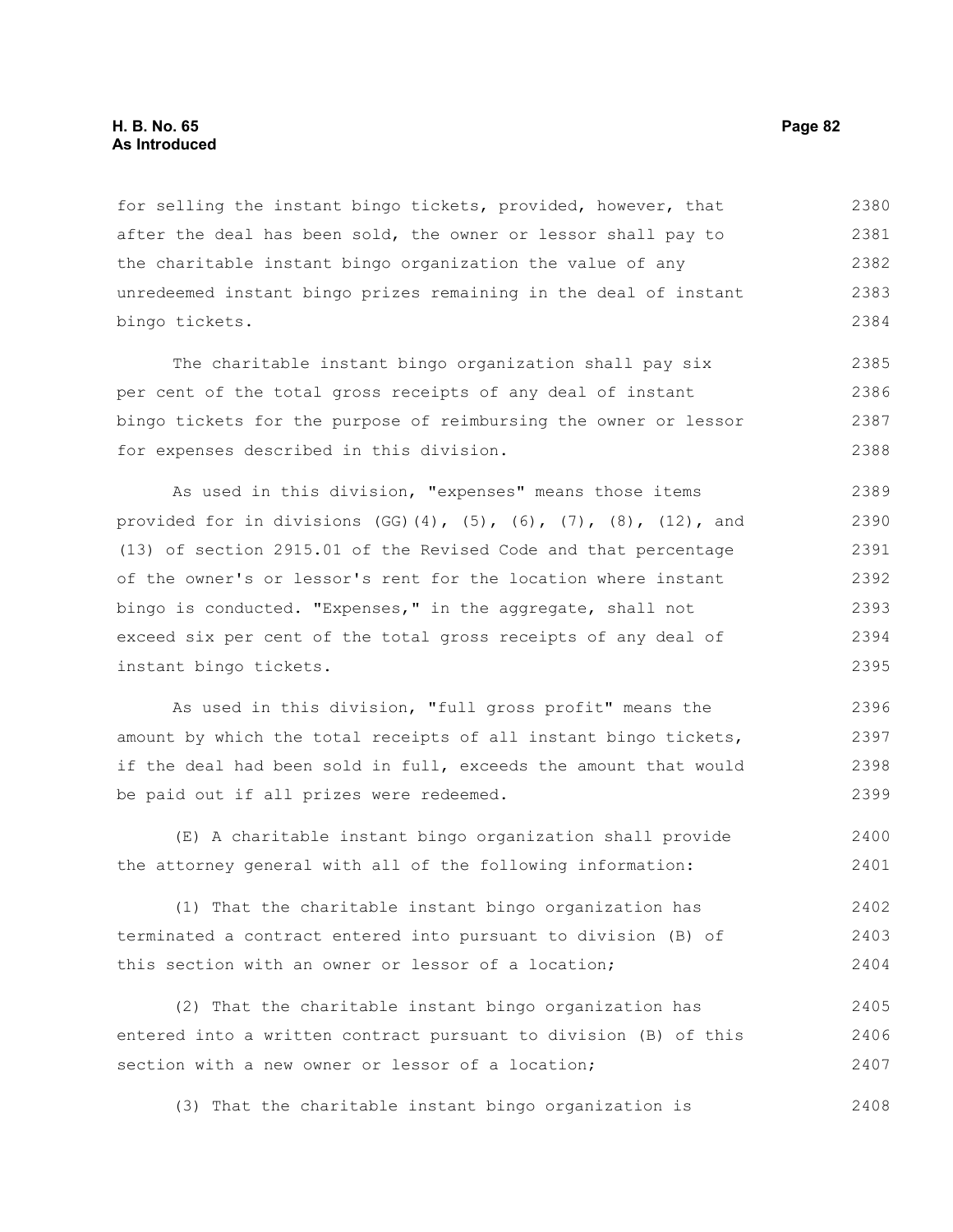aware of conduct by the owner or lessor of a location at which instant bingo is conducted that is in violation of this chapter. 2409 2410

(F) Division (C) of this section does not apply to a volunteer firefighter's organization that is exempt from federal income taxation under subsection 501(a) and described in subsection 501(c)(3) of the Internal Revenue Code, that conducts instant bingo other than at a bingo session on the premises where the organization conducts firefighter training, that has conducted instant bingo continuously for at least five years prior to July 1, 2003, and that, during each of those five years, had gross receipts of at least one million five hundred thousand dollars. 2411 2412 2413 2414 2415 2416 2417 2418 2419 2420

**Sec. 2915.095.** The attorney general, by rule adopted pursuant to section 111.15 of the Revised Code, shall establish a standard contract to be used by a charitable instant bingo organization, a veteran's organization, $\tau$ a fraternal organization, or a sporting organization for the conduct of instant bingo, electronic instant bingo, or both other than at a bingo session under a type III license issued under section 2915.08 of the Revised Code. The terms of the contract shall be limited to the provisions in Chapter 2915. of the Revised Code. 2421 2422 2423 2424 2425 2426 2427 2428 2429

**Sec. 2915.10.** (A) No charitable organization that conducts bingo or a game of chance pursuant to division (D) of section 2915.02 of the Revised Code shall fail to maintain the following records for at least three years from the date on which the bingo or game of chance is conducted: 2430 2431 2432 2433 2434

(1) An itemized list of the gross receipts of each bingo session, each game of instant bingo by serial number, each electronic instant bingo game by serial number, each raffle, each punch board game, and each game of chance, and an itemized 2435 2436 2437 2438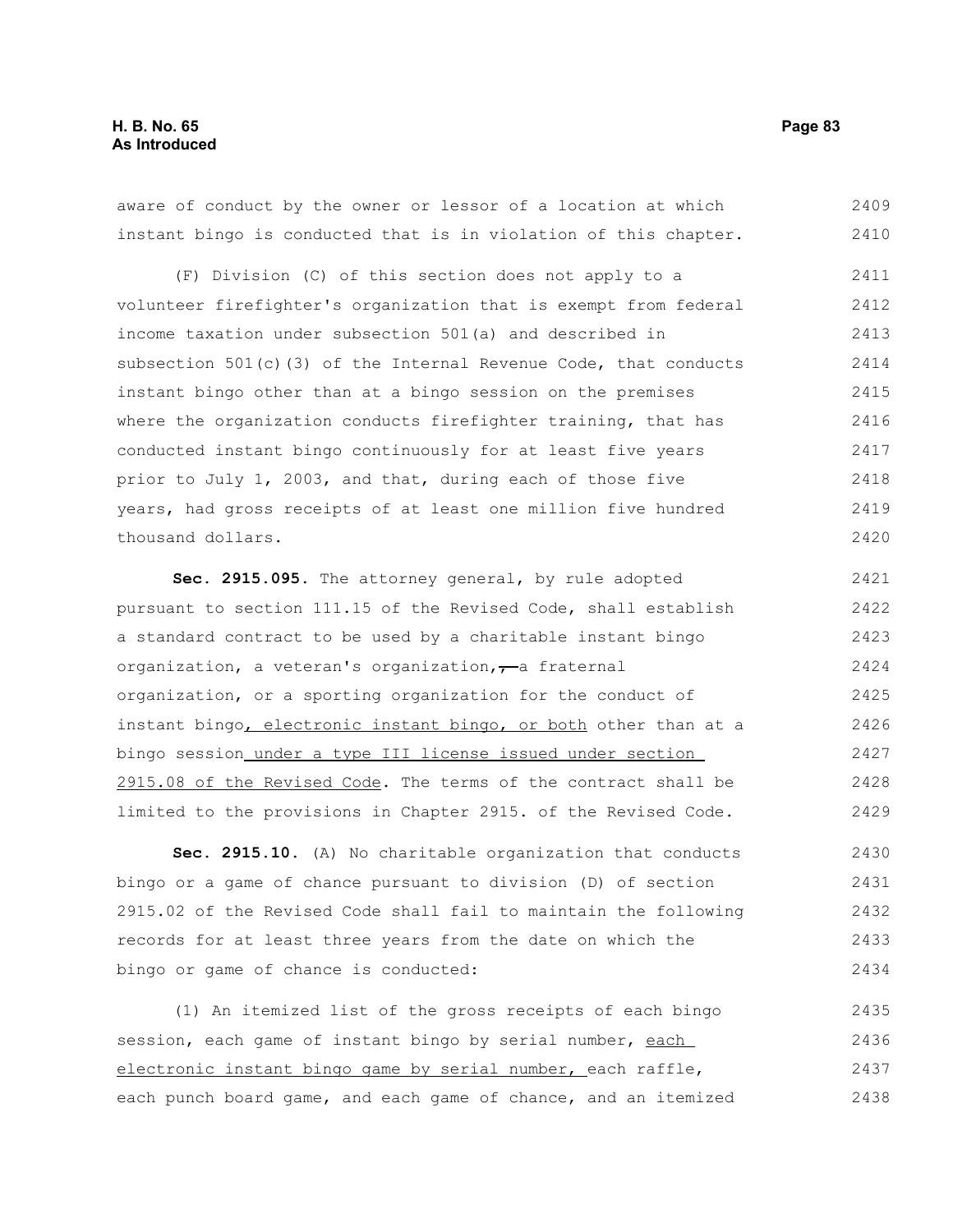list of the gross profits of each game of instant bingo by serial number and each electronic instant bingo game by serial number; 2439 2440 2441

(2) An itemized list of all expenses, other than prizes, that are incurred in conducting bingo-or instant bingo, the name of each person to whom the expenses are paid, and a receipt for all of the expenses; 2442 2443 2444 2445

(3) A list of all prizes awarded during each bingo session, each raffle, each punch board game, and each game of chance conducted by the charitable organization, the total prizes awarded from each game of instant bingo by serial number and each electronic instant bingo game by serial number, and the name, address, and social security number of all persons who are winners of prizes of six hundred dollars or more in value; 2446 2447 2448 2449 2450 2451 2452

(4) An itemized list of the recipients of the net profit of the bingo or game of chance, including the name and address of each recipient to whom the money is distributed, and if the organization uses the net profit of bingo, or the money or assets received from a game of chance, for any charitable or other purpose set forth in division (V) of section 2915.01, division (D) of section 2915.02, or section 2915.101 of the Revised Code, a list of each purpose and an itemized list of each expenditure for each purpose; 2453 2454 2455 2456 2457 2458 2459 2460 2461

(5) The number of persons who participate in any bingo session or game of chance that is conducted by the charitable organization; 2462 2463 2464

(6) A list of receipts from the sale of food and beverages by the charitable organization or one of its auxiliary units or societies, if the receipts were excluded from gross receipts 2465 2466 2467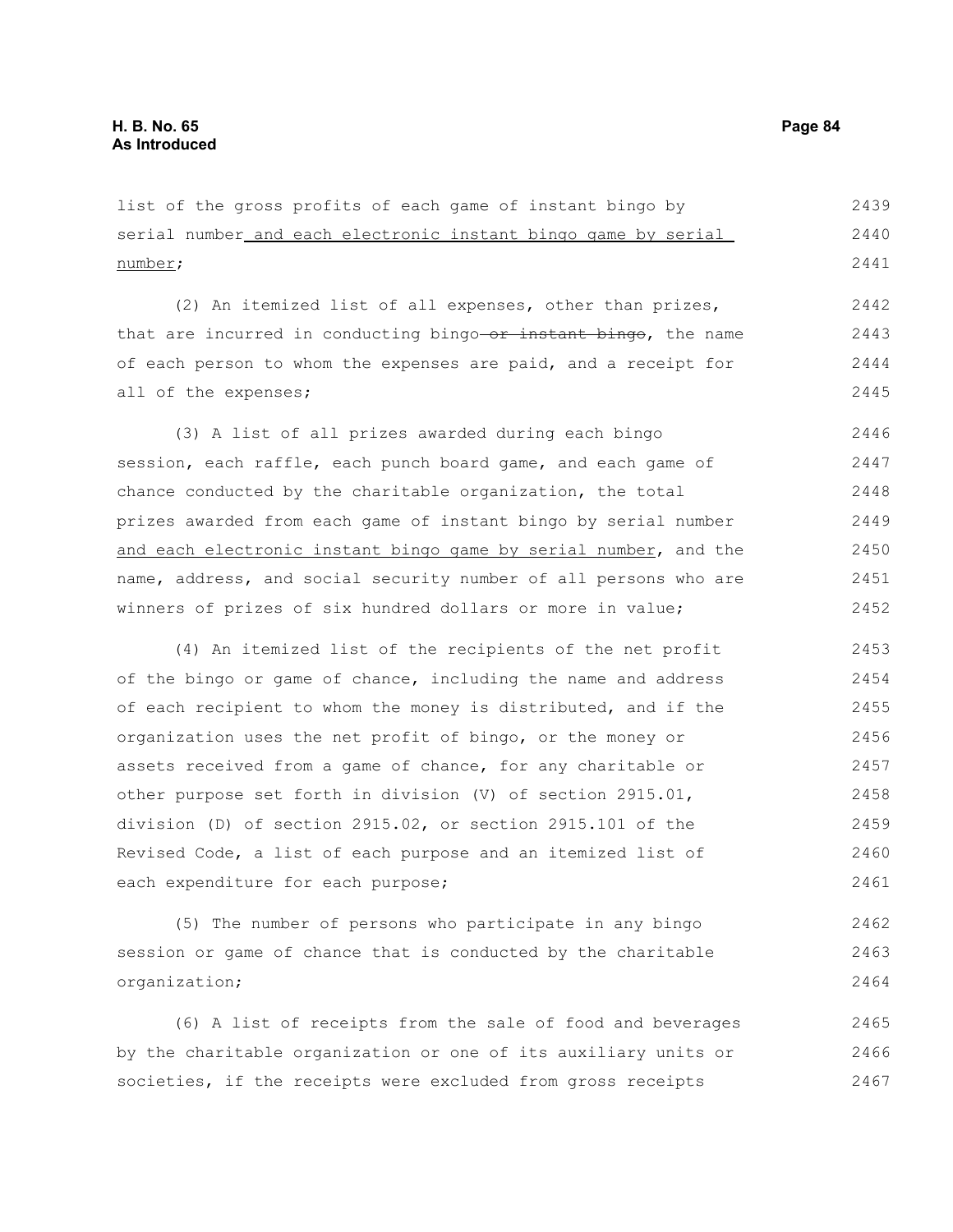under division (T) of section 2915.01 of the Revised Code; 2468

(7) An itemized list of all expenses incurred at each bingo session, each raffle, each punch board game, or each game of instant bingo or electronic instant bingo conducted by the charitable organization in the sale of food and beverages by the charitable organization or by an auxiliary unit or society of the charitable organization, the name of each person to whom the expenses are paid, and a receipt for all of the expenses. 2469 2470 2471 2472 2473 2474 2475

(B) A charitable organization shall keep the records that it is required to maintain pursuant to division (A) of this section at its principal place of business in this state or at its headquarters in this state and shall notify the attorney general of the location at which those records are kept. 2476 2477 2478 2479 2480

(C) The gross profit from each bingo session or game described in division (O)(1) or (2) of section 2915.01 of the Revised Code shall be deposited into a checking account devoted exclusively to the bingo session or game. Payments for allowable expenses incurred in conducting the bingo session or game and payments to recipients of some or all of the net profit of the bingo session or game shall be made only by checks or electronic fund transfers drawn on the bingo session or game account. 2481 2482 2483 2484 2485 2486 2487 2488

(D) Each charitable organization shall conduct and record an inventory of all of its bingo supplies as of the first day of November of each year. 2489 2490 2491

(E) The attorney general may adopt rules in accordance with Chapter 119. of the Revised Code that establish standards of accounting, record keeping, and reporting to ensure that gross receipts from bingo or games of chance are properly accounted for. 2492 2493 2494 2495 2496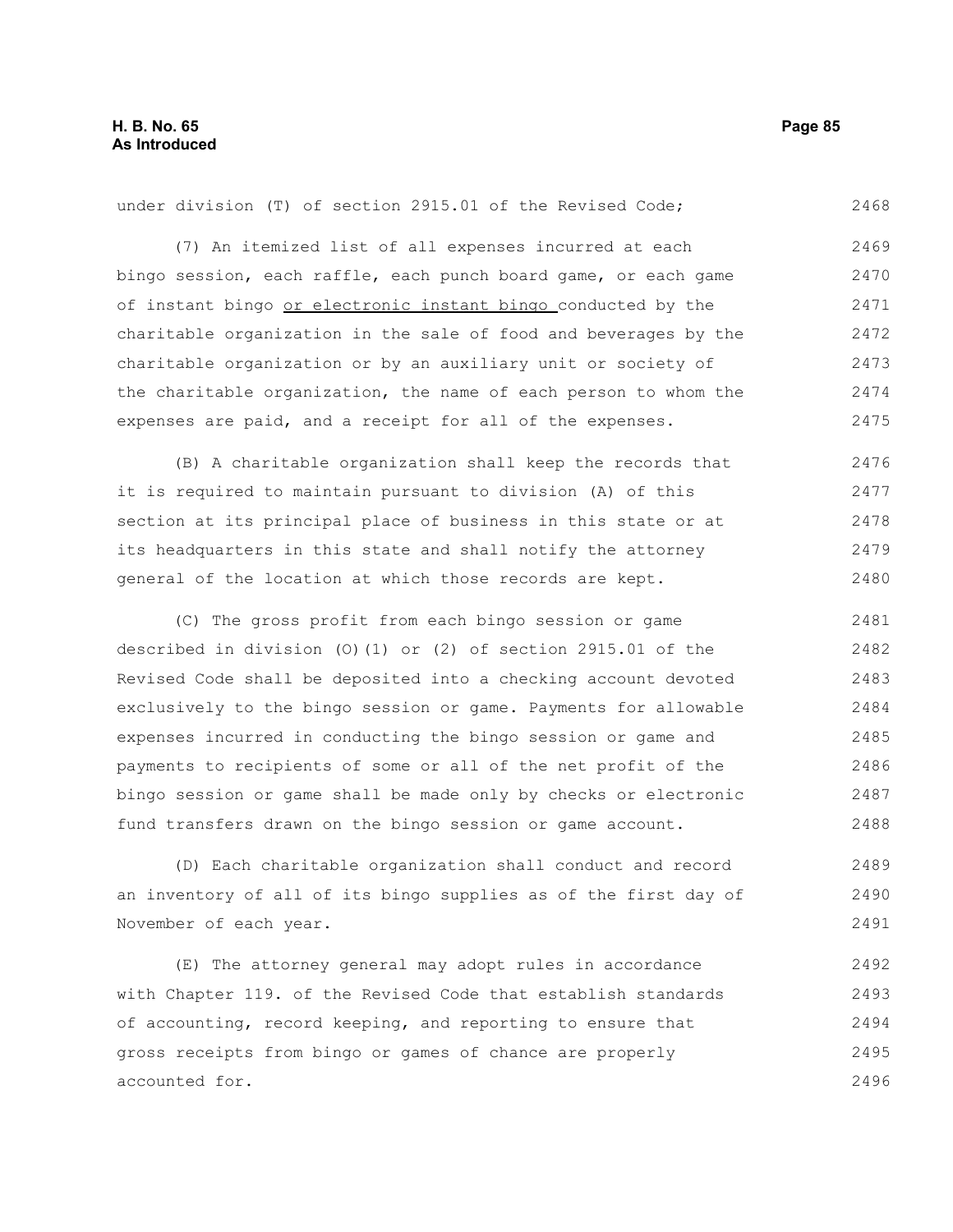## **H. B. No. 65 Page 86 As Introduced**

| (F) A distributor shall maintain, for a period of three          | 2497 |
|------------------------------------------------------------------|------|
| years after the date of its sale or other provision, a record of | 2498 |
| each instance of its selling or otherwise providing to another   | 2499 |
| person bingo supplies for use in this state. The record shall    | 2500 |
| include all of the following for each instance:                  | 2501 |
| (1) The name of the manufacturer from which the                  | 2502 |
| distributor purchased the bingo supplies and the date of the     | 2503 |
| purchase;                                                        | 2504 |
| (2) The name and address of the charitable organization or       | 2505 |
| other distributor to which the bingo supplies were sold or       | 2506 |
| otherwise provided;                                              | 2507 |
| (3) A description that clearly identifies the bingo              | 2508 |
| supplies;                                                        | 2509 |
| (4) Invoices that include the nonrepeating serial numbers        | 2510 |
| of all paper bingo cards and sheets and all instant bingo deals  | 2511 |
| sold or otherwise provided to each charitable organization.      | 2512 |
| (G) A manufacturer shall maintain, for a period of three         | 2513 |
| years after the date of its sale or other provision, a record of | 2514 |
| each instance of its selling or otherwise providing bingo        | 2515 |
| supplies for use in this state. The record shall include all of  | 2516 |
| the following for each instance:                                 | 2517 |
| (1) The name and address of the distributor to whom the          | 2518 |
| bingo supplies were sold or otherwise provided;                  | 2519 |
| (2) A description that clearly identifies the bingo              | 2520 |
| supplies, including serial numbers;                              | 2521 |
| (3) Invoices that include the nonrepeating serial numbers        | 2522 |
| of all paper bingo cards and sheets and all instant bingo deals  | 2523 |
| sold or otherwise provided to each distributor.                  | 2524 |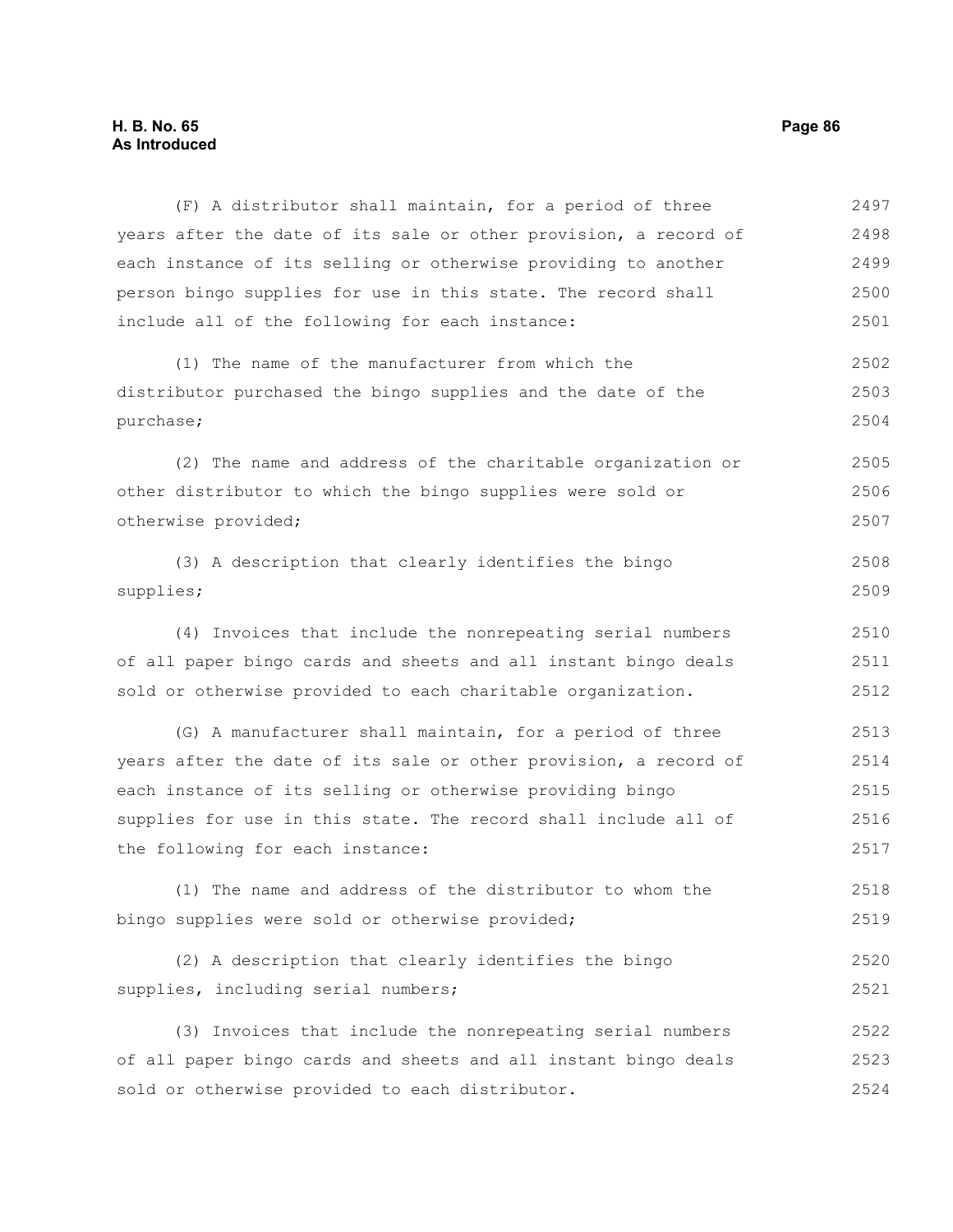| do all of the following:                                         | 2526 |
|------------------------------------------------------------------|------|
| (1) Investigate any charitable organization, distributor,        | 2527 |
| or manufacturer or any officer, agent, trustee, member, or       | 2528 |
| employee of the organization, distributor, or manufacturer;      | 2529 |
| (2) Examine the accounts and records of the charitable           | 2530 |
| organization, distributor, or manufacturer or of any officer,    | 2531 |
| agent, trustee, member, or employee of the organization,         | 2532 |
| distributor, or manufacturer;                                    | 2533 |
| (3) Conduct inspections, audits, and observations of bingo       | 2534 |
| or games of chance;                                              | 2535 |
| (4) Conduct inspections of the premises where bingo or           | 2536 |
| games of chance are conducted or where bingo supplies are        | 2537 |
| manufactured or distributed;                                     | 2538 |
| (5) Take any other necessary and reasonable action to            | 2539 |
| determine if a violation of any provision of sections 2915.01 to | 2540 |
| 2915.13 of the Revised Code this chapter has occurred and to     | 2541 |
| determine whether section 2915.11 of the Revised Code has been   | 2542 |
| complied with.                                                   | 2543 |
| If any law enforcement agency has reasonable grounds to          | 2544 |
| believe that a charitable organization, distributor, or          | 2545 |
| manufacturer or an officer, agent, trustee, member, or employee  | 2546 |
| of the organization, distributor, or manufacturer has violated   | 2547 |
| any provision of this chapter, the law enforcement agency may    | 2548 |
| proceed by action in the proper court to enforce this chapter,   | 2549 |
| provided that the law enforcement agency shall give written      | 2550 |
| notice to the attorney general when commencing an action as      | 2551 |
| described in this division.                                      | 2552 |

(H) The attorney general or any law enforcement agency may 2525

(I) No person shall destroy, alter, conceal, withhold, or 2553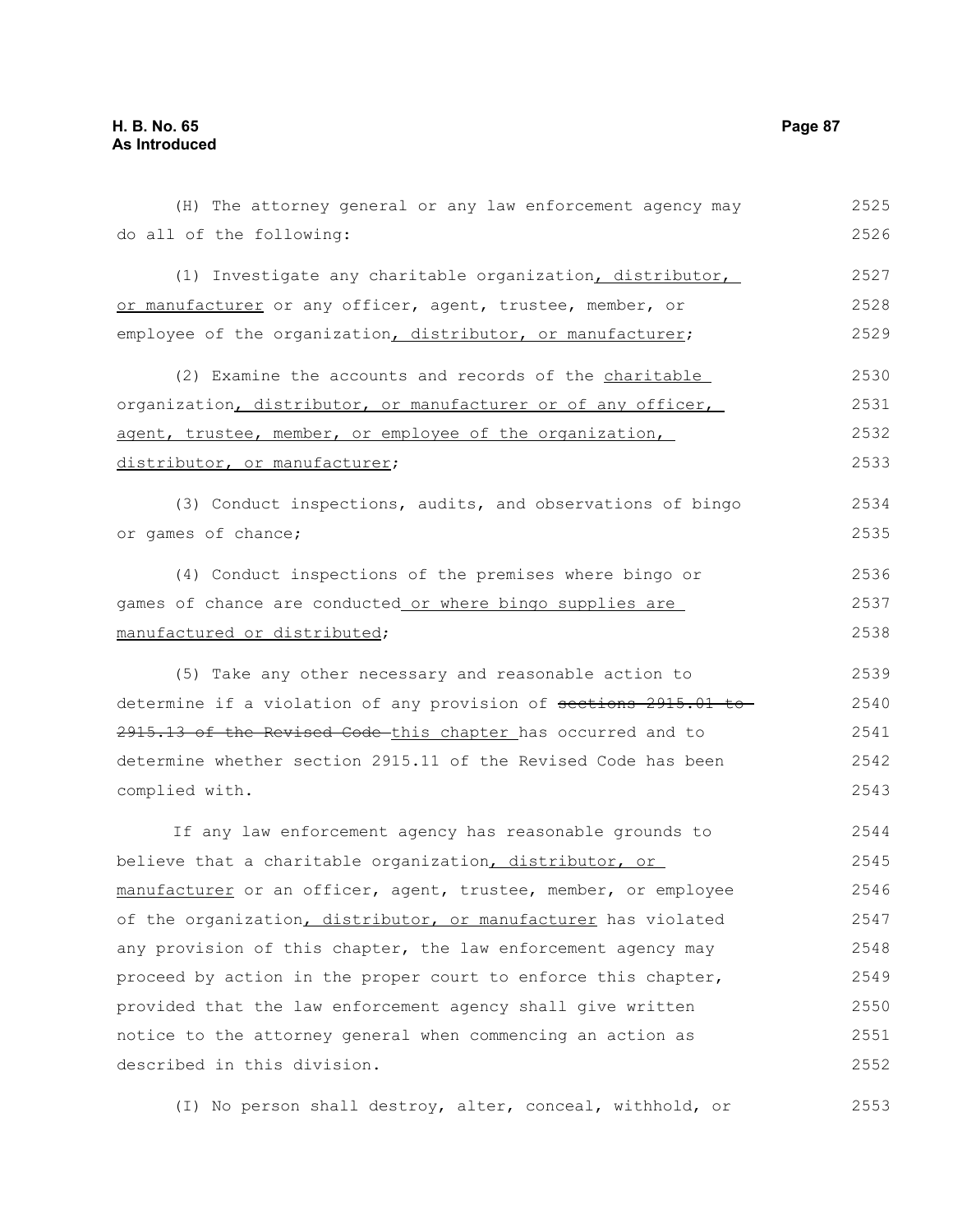deny access to any accounts or records of a charitable organization, distributor, or manufacturer that have been requested for examination, or obstruct, impede, or interfere with any inspection, audit, or observation of bingo or a game of chance $-0r$ , of premises where bingo or a game of chance is conducted, or of premises where bingo supplies are manufactured or distributed, or refuse to comply with any reasonable request of, or obstruct, impede, or interfere with any other reasonable action undertaken by, the attorney general or a law enforcement agency pursuant to division (H) of this section. (J) Whoever violates division (A) or (I) of this section is guilty of a misdemeanor of the first degree. **Sec. 2915.101.** Except as otherwise provided by law, a charitable organization that conducts instant bingo or electronic instant bingo shall distribute the net profit from the proceeds of the sale of instant bingo or electronic instant bingo as follows: (A)(1) If a veteran's organization, a fraternal organization, or a sporting organization conducted the instant bingo or electronic instant bingo, the organization shall 2554 2555 2556 2557 2558 2559 2560 2561 2562 2563 2564 2565 2566 2567 2568 2569 2570 2571 2572 2573

distribute the net profit from the proceeds of the sale of instant bingo or electronic instant bingo, as follows: 2574 2575

(a) For the first two hundred fifty thousand dollars, or a greater amount prescribed by the attorney general to adjust for changes in prices as measured by the consumer price index as defined in section 325.18 of the Revised Code and other factors affecting the organization's expenses, as defined in division (GG) of section 2915.01 of the Revised Code, or less of net profit from the proceeds of the sale of instant bingo or electronic instant bingo generated in a calendar year: 2576 2577 2578 2579 2580 2581 2582 2583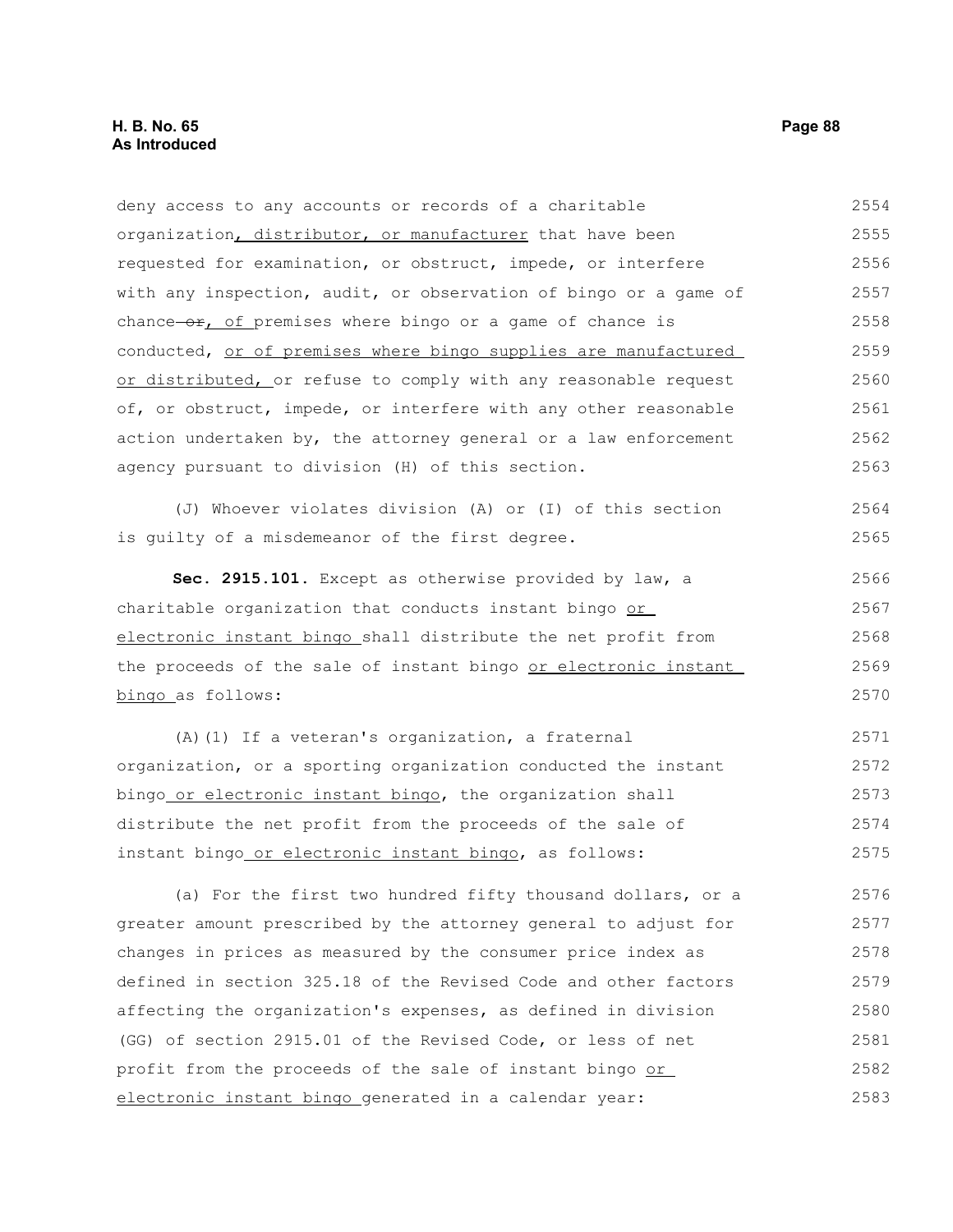## **H. B. No. 65 Page 89 As Introduced**

(i) At least twenty-five per cent shall be distributed to an organization described in division (V)(1) of section 2915.01 of the Revised Code or to a department or agency of the federal government, the state, or any political subdivision. 2584 2585 2586 2587

(ii) Not more than seventy-five per cent may be deducted and retained by the organization for reimbursement of or for the organization's expenses, as defined in division (GG) of section 2915.01 of the Revised Code, in conducting the instant bingo or electronic instant bingo game. 2588 2589 2590 2591 2592

(b) For any net profit from the proceeds of the sale of instant bingo or electronic instant bingo of more than two hundred fifty thousand dollars or an adjusted amount generated in a calendar year: 2593 2594 2595 2596

(i) A minimum of fifty per cent shall be distributed to an organization described in division (V)(1) of section 2915.01 of the Revised Code or to a department or agency of the federal government, the state, or any political subdivision. 2597 2598 2599 2600

(ii) Five per cent may be distributed for the organization's own charitable purposes or to a community action agency. 2601 2602 2603

(iii) Forty-five per cent may be deducted and retained by the organization for reimbursement of or for the organization's expenses, as defined in division (GG) of section 2915.01 of the Revised Code, in conducting the instant bingo or electronic instant bingo game. 2604 2605 2606 2607 2608

(2) If a veteran's organization, a fraternal organization, or a sporting organization does not distribute the full percentages specified in divisions  $(A)$   $(1)$   $(a)$  and  $(b)$  of this section for the purposes specified in those divisions, the 2609 2610 2611 2612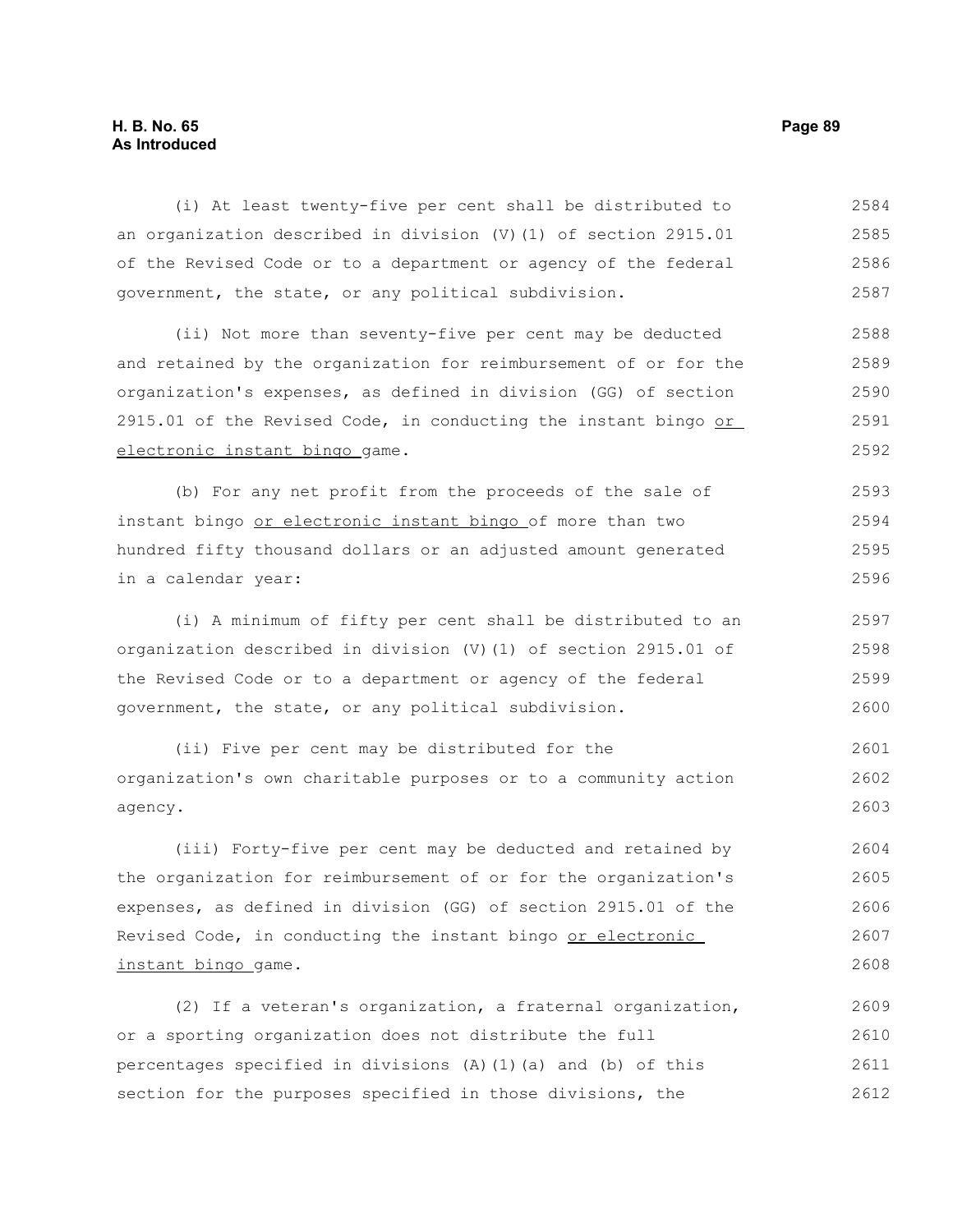organization shall distribute the balance of the net profit from the proceeds of the sale of instant bingo or electronic instant bingo not distributed or retained for those purposes to an organization described in division (V)(1) of section 2915.01 of the Revised Code. 2613 2614 2615 2616 2617

(B) If a charitable organization other than a veteran's organization, a fraternal organization, or a sporting organization conducted the instant bingo or electronic instant bingo, the organization shall distribute one hundred per cent of the net profit from the proceeds of the sale of instant bingo or electronic instant bingo to an organization described in division (V)(1) of section 2915.01 of the Revised Code or to a department or agency of the federal government, the state, or any political subdivision. 2618 2619 2620 2621 2622 2623 2624 2625 2626

(C) Nothing in this section prohibits a veteran's organization, a fraternal organization, or a sporting organization from distributing any net profit from the proceeds of the sale of instant bingo or electronic instant bingo to an organization that is described in subsection  $501(c)$  (3) of the Internal Revenue Code when the organization that is described in subsection  $501(c)(3)$  of the Internal Revenue Code is one that makes donations to other organizations and permits donors to advise or direct such donations so long as the donations comply with requirements established in or pursuant to subsection 501(c)(3) of the Internal Revenue Code. 2627 2628 2629 2630 2631 2632 2633 2634 2635 2636 2637

**Sec. 2915.12.** (A) Sections 2915.07 to 2915.11-2915.15 of the Revised Code do not apply to bingo games that are conducted for the purpose of amusement only. A bingo game is conducted for the purpose of amusement only if it complies with all of the requirements specified in either division (A)(1) or (2) of this 2638 2639 2640 2641 2642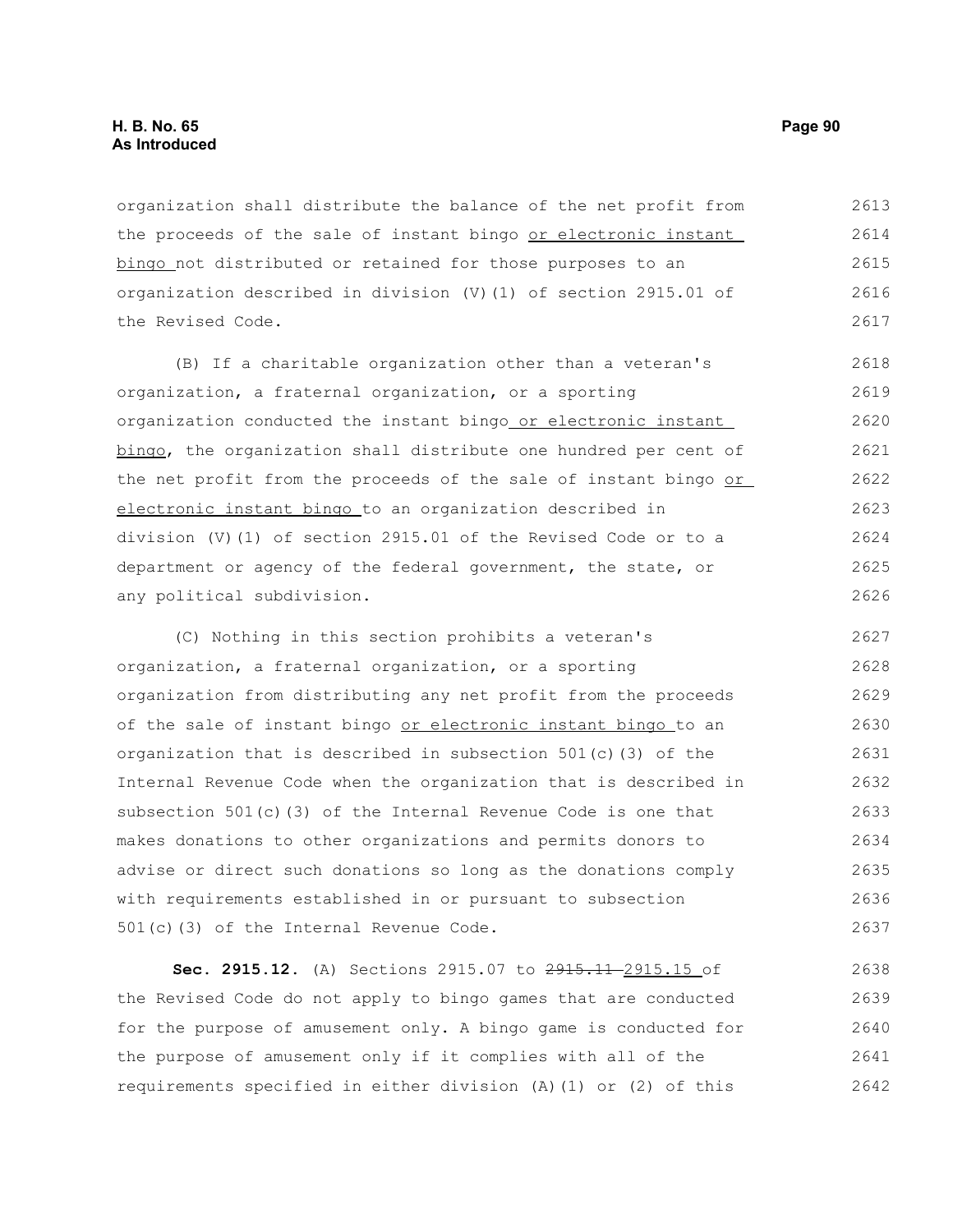| section:                                                         | 2643 |
|------------------------------------------------------------------|------|
| (1) (a) The participants do not pay any money or any other       | 2644 |
| thing of value including an admission fee, or any fee for bingo  | 2645 |
| cards or sheets, objects to cover the spaces, or other devices   | 2646 |
| used in playing bingo, for the privilege of participating in the | 2647 |
| bingo game, or to defray any costs of the game, or pay tips or   | 2648 |
| make donations during or immediately before or after the bingo   | 2649 |
| game.                                                            | 2650 |
| (b) All prizes awarded during the course of the game are         | 2651 |
| nonmonetary, and in the form of merchandise, goods, or           | 2652 |
| entitlements to goods or services only, and the total value of   | 2653 |
| all prizes awarded during the game is less than one hundred      | 2654 |
| dollars.                                                         | 2655 |
| (c) No commission, wages, salary, reward, tip, donation,         | 2656 |
| gratuity, or other form of compensation, either directly or      | 2657 |
| indirectly, and regardless of the source, is paid to any bingo   | 2658 |
| game operator for work or labor performed at the site of the     | 2659 |
| bingo game.                                                      | 2660 |
| (d) The bingo game is not conducted either during or             | 2661 |
| within ten hours of any of the following:                        | 2662 |
| (i) A bingo session during which a charitable bingo game         | 2663 |
| is conducted pursuant to sections 2915.07 to 2915.11-2915.15 of  | 2664 |
| the Revised Code;                                                | 2665 |
| (ii) A scheme or game of chance, or bingo described in           | 2666 |
| division (0)(2) of section 2915.01 of the Revised Code.          | 2667 |

(e) The number of players participating in the bingo game does not exceed fifty. 2668 2669

(2)(a) The participants do not pay money or any other 2670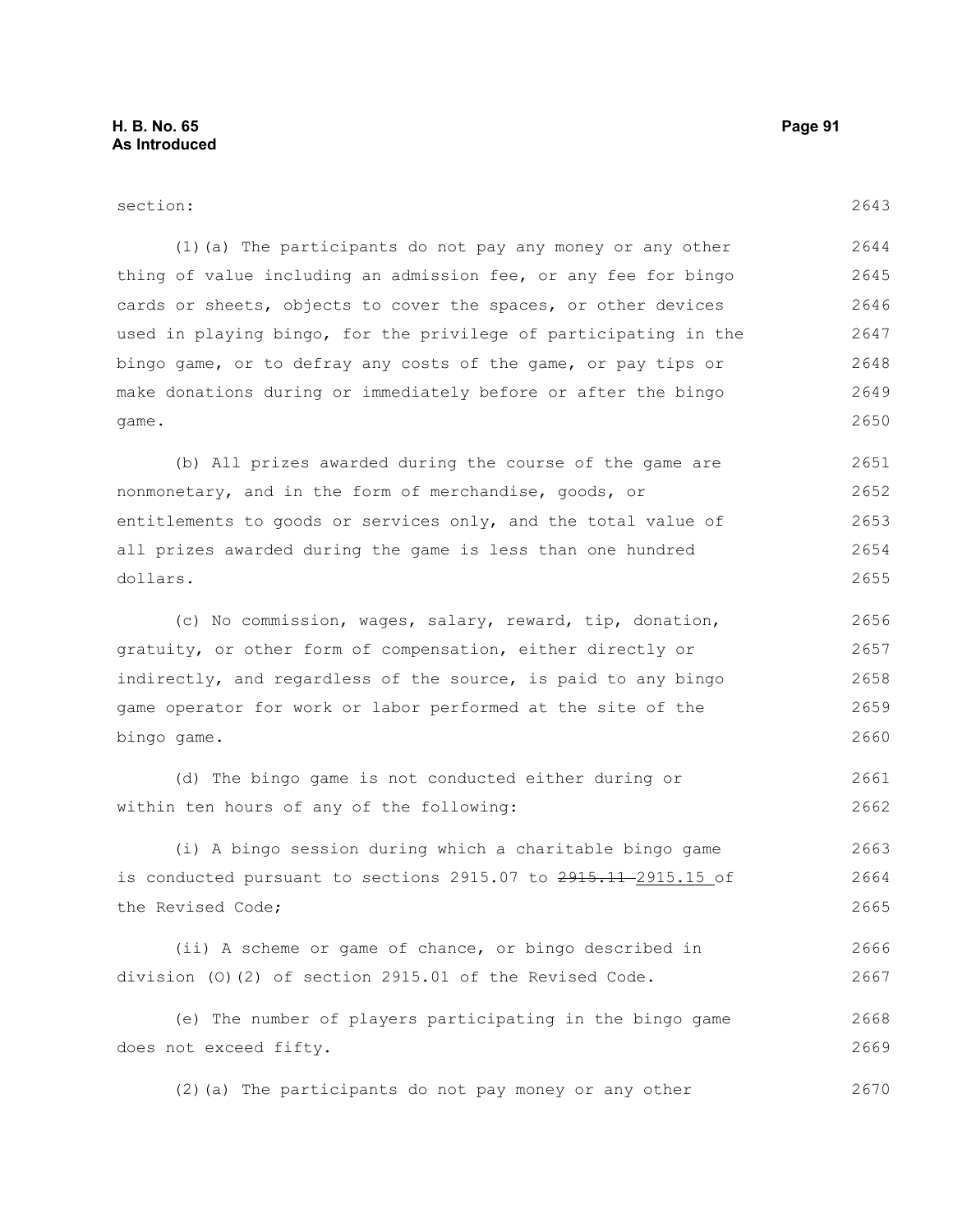thing of value as an admission fee, and no participant is charged more than twenty-five cents to purchase a bingo card or sheet, objects to cover the spaces, or other devices used in playing bingo. 2671 2672 2673 2674

(b) The total amount of money paid by all of the participants for bingo cards or sheets, objects to cover the spaces, or other devices used in playing bingo does not exceed one hundred dollars. 2675 2676 2677 2678

(c) All of the money paid for bingo cards or sheets, objects to cover spaces, or other devices used in playing bingo is used only to pay winners monetary and nonmonetary prizes and to provide refreshments. 2679 2680 2681 2682

(d) The total value of all prizes awarded during the game does not exceed one hundred dollars.

(e) No commission, wages, salary, reward, tip, donation, gratuity, or other form of compensation, either directly or indirectly, and regardless of the source, is paid to any bingo game operator for work or labor performed at the site of the bingo game. 2685 2686 2687 2688 2689

(f) The bingo game is not conducted during or within ten hours of either of the following: 2690 2691

(i) A bingo session during which a charitable bingo game is conducted pursuant to sections  $2915.07$  to  $2915.11-2915.15$  of the Revised Code; 2692 2693 2694

(ii) A scheme of chance or game of chance, or bingo described in division (O)(2) of section 2915.01 of the Revised Code. 2695 2696 2697

(g) All of the participants reside at the premises where 2698

2683 2684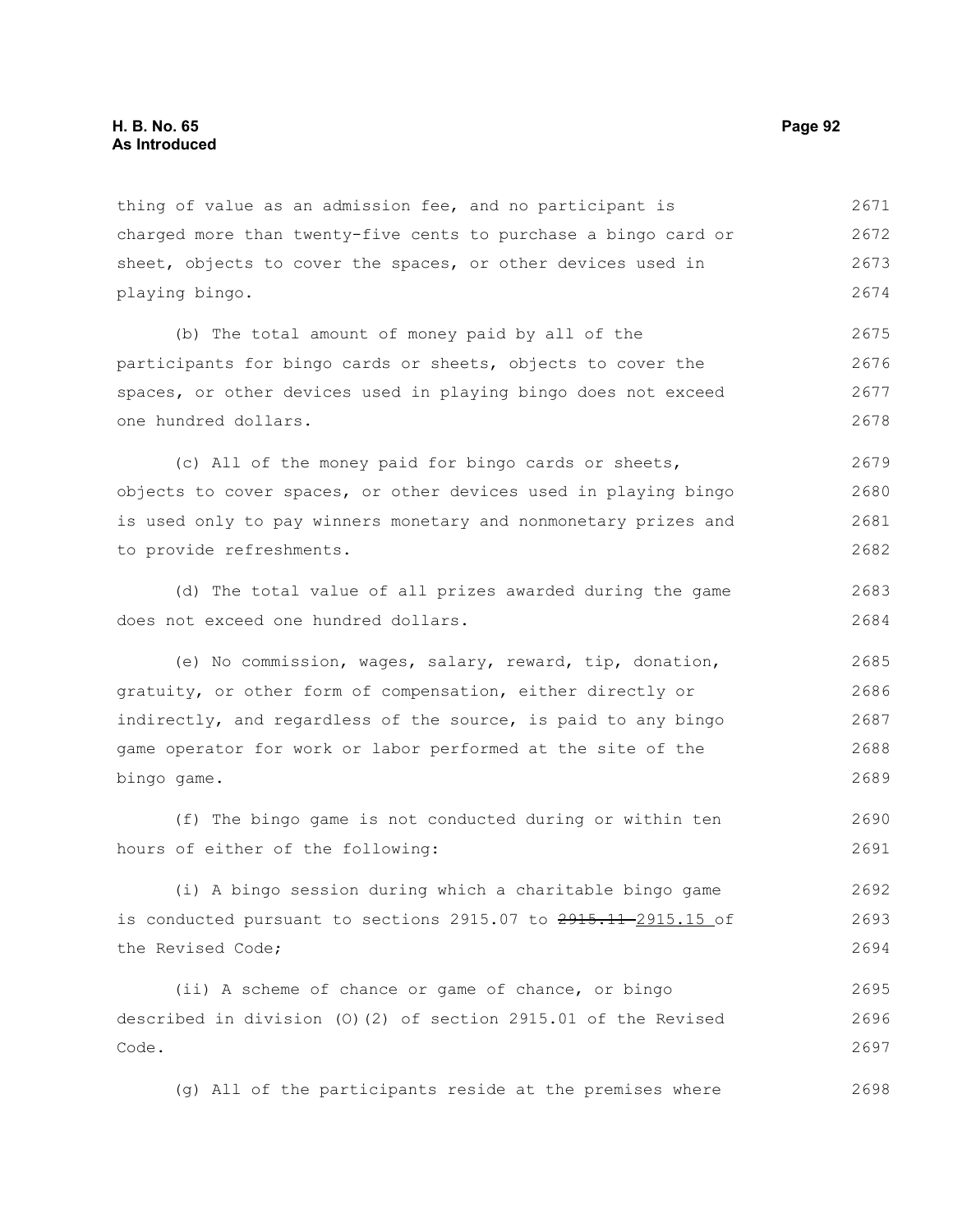## **H. B. No. 65 Page 93 As Introduced**

the bingo game is conducted.

(h) The bingo games are conducted on different days of the week and not more than twice in a calendar week. 2700 2701

(B) The attorney general or any local law enforcement agency may investigate the conduct of a bingo game that purportedly is conducted for purposes of amusement only if there is reason to believe that the purported amusement bingo game does not comply with the requirements of either division (A)(1) or (2) of this section. A local law enforcement agency may proceed by action in the proper court to enforce this section if the local law enforcement agency gives written notice to the attorney general when commencing the action. 2702 2703 2704 2705 2706 2707 2708 2709 2710

**Sec. 2915.13.** (A) A veteran's organization, a fraternal organization, or a sporting organization authorized to conduct a bingo session pursuant to sections 2915.01 to 2915.12 of the Revised Code this chapter may conduct instant bingo, electronic instant bingo, or both other than at a bingo session under a type III license issued under section 2915.08 of the Revised Code if all of the following apply: 2711 2712 2713 2714 2715 2716 2717

(1) The veteran's organization, fraternal organization, or sporting organization limits the sale of instant bingo or electronic instant bingo to twelve hours during any day, provided that the sale does not begin earlier than ten a.m. and ends not later than two a.m. 2718 2719 2720 2721 2722

(2) The veteran's organization, fraternal organization, or sporting organization limits the sale of instant bingo or electronic instant bingo to its own premises and to its own members and invited guests. 2723 2724 2725 2726

(3) The veteran's organization, fraternal organization, or 2727

2699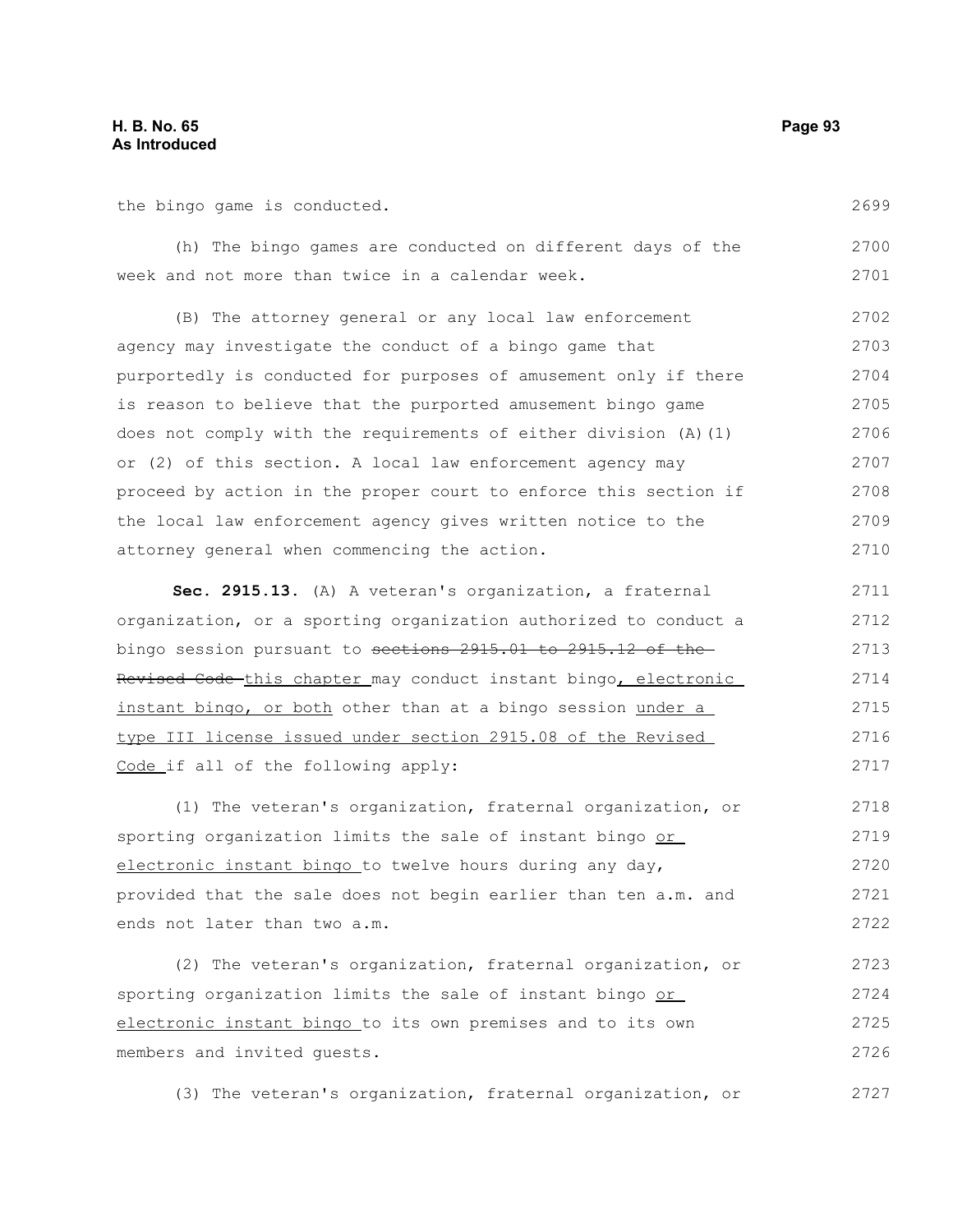## **H. B. No. 65 Page 94 As Introduced**

sporting organization is raising money for an organization that is described in subsection  $509(a)(1)$ ,  $509(a)(2)$ , or  $509(a)(3)$  of the Internal Revenue Code and is either a governmental unit or an organization that maintains its principal place of business in this state, that is exempt from federal income taxation under subsection 501(a) and described in subsection 501(c)(3) of the Internal Revenue Code, and that is in good standing in this state and executes a written contract with that organization as required in division (B) of this section. 2728 2729 2730 2731 2732 2733 2734 2735 2736

(B) If a veteran's organization, fraternal organization, or sporting organization authorized to conduct instant bingo or electronic instant bingo pursuant to division (A) of this section is raising money for another organization that is described in subsection  $509(a)(1)$ ,  $509(a)(2)$ , or  $509(a)(3)$  of the Internal Revenue Code and is either a governmental unit or an organization that maintains its principal place of business in this state, that is exempt from federal income taxation under subsection 501(a) and described in subsection 501(c)(3) of the Internal Revenue Code, and that is in good standing in this state, the veteran's organization, fraternal organization, or sporting organization shall execute a written contract with the organization that is described in subsection  $509(a)(1)$ ,  $509(a)$ (2), or 509(a)(3) of the Internal Revenue Code and is either a governmental unit or an organization that maintains its principal place of business in this state, that is exempt from federal income taxation under subsection 501(a) and described in subsection  $501(c)$  (3) of the Internal Revenue Code, and that is in good standing in this state in order to conduct instant bingo or electronic instant bingo. That contract shall include a statement of the percentage of the net proceeds that the veteran's, fraternal, or sporting organization will be 2737 2738 2739 2740 2741 2742 2743 2744 2745 2746 2747 2748 2749 2750 2751 2752 2753 2754 2755 2756 2757 2758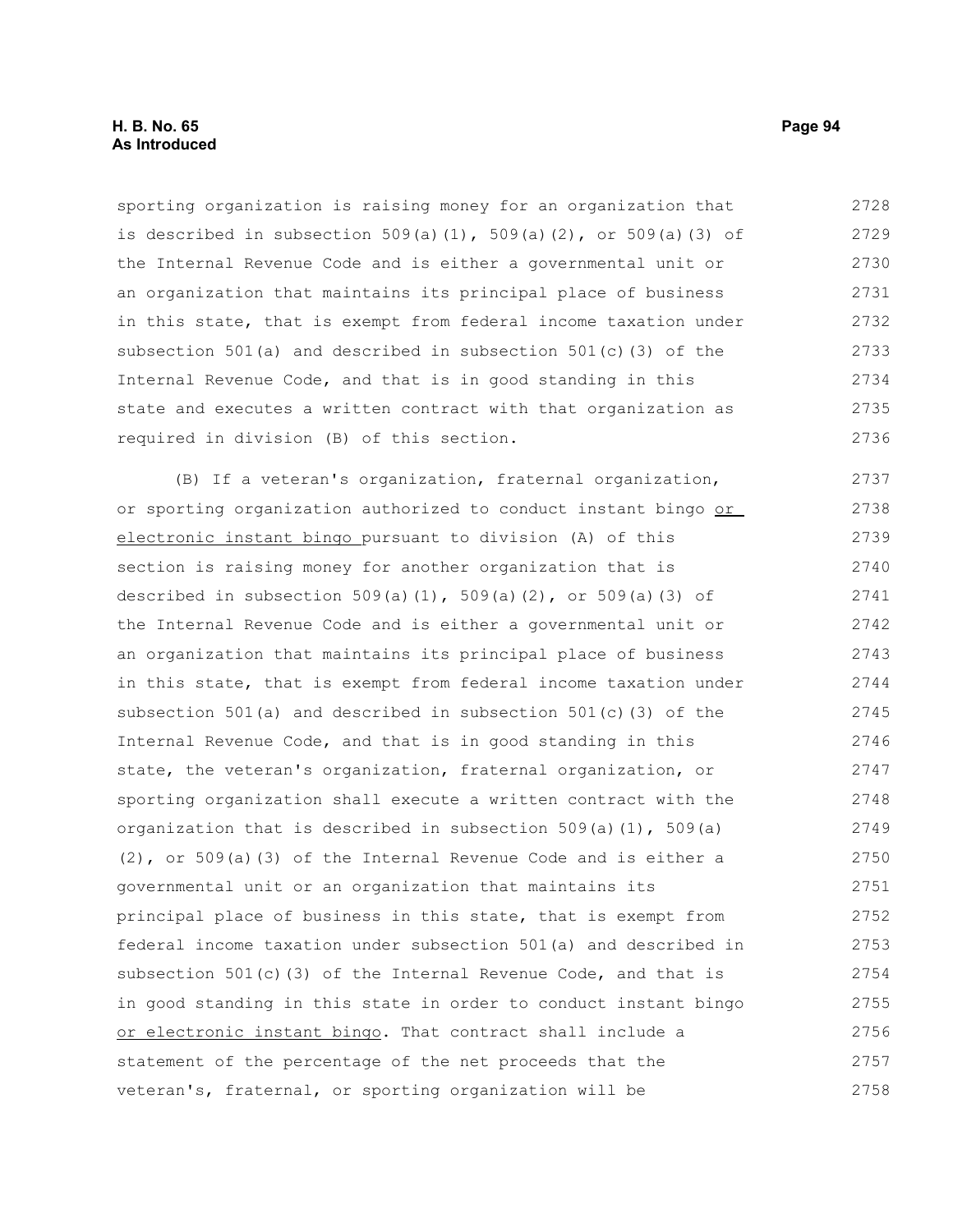## **H. B. No. 65 Page 95 As Introduced**

distributing to the organization that is described in subsection 509(a)(1), 509(a)(2), or 509(a)(3) of the Internal Revenue Code and is either a governmental unit or an organization that maintains its principal place of business in this state, that is exempt from federal income taxation under subsection 501(a) and described in subsection 501(c)(3) of the Internal Revenue Code, and that is in good standing in this state. 2759 2760 2761 2762 2763 2764 2765

(C)(1) If a veteran's organization, fraternal organization, or sporting organization authorized to conduct instant bingo or electronic instant bingo pursuant to division (A) of this section has been issued a liquor permit under Chapter 4303. of the Revised Code, that permit may be subject to suspension, revocation, or cancellation if the veteran's organization, fraternal organization, or sporting organization violates a provision of this chapter. 2766 2767 2768 2769 2770 2771 2772 2773

(2) No veteran's organization, fraternal organization, or sporting organization that enters into a written contract pursuant to division (B) of this section shall violate any provision of this chapter or permit, aid, or abet any other person in violating any provision of this chapter. 2774 2775 2776 2777 2778

(D) A veteran's organization, fraternal organization, or sporting organization shall give all required proceeds earned from the conduct of instant bingo or electronic instant bingo to the organization with which the veteran's organization, fraternal organization, or sporting organization has entered into a written contract. 2779 2780 2781 2782 2783 2784

(E) Whoever violates this section is guilty of illegal instant bingo or electronic instant bingo conduct. Except as otherwise provided in this division, illegal instant bingo or electronic instant bingo conduct is a misdemeanor of the first 2785 2786 2787 2788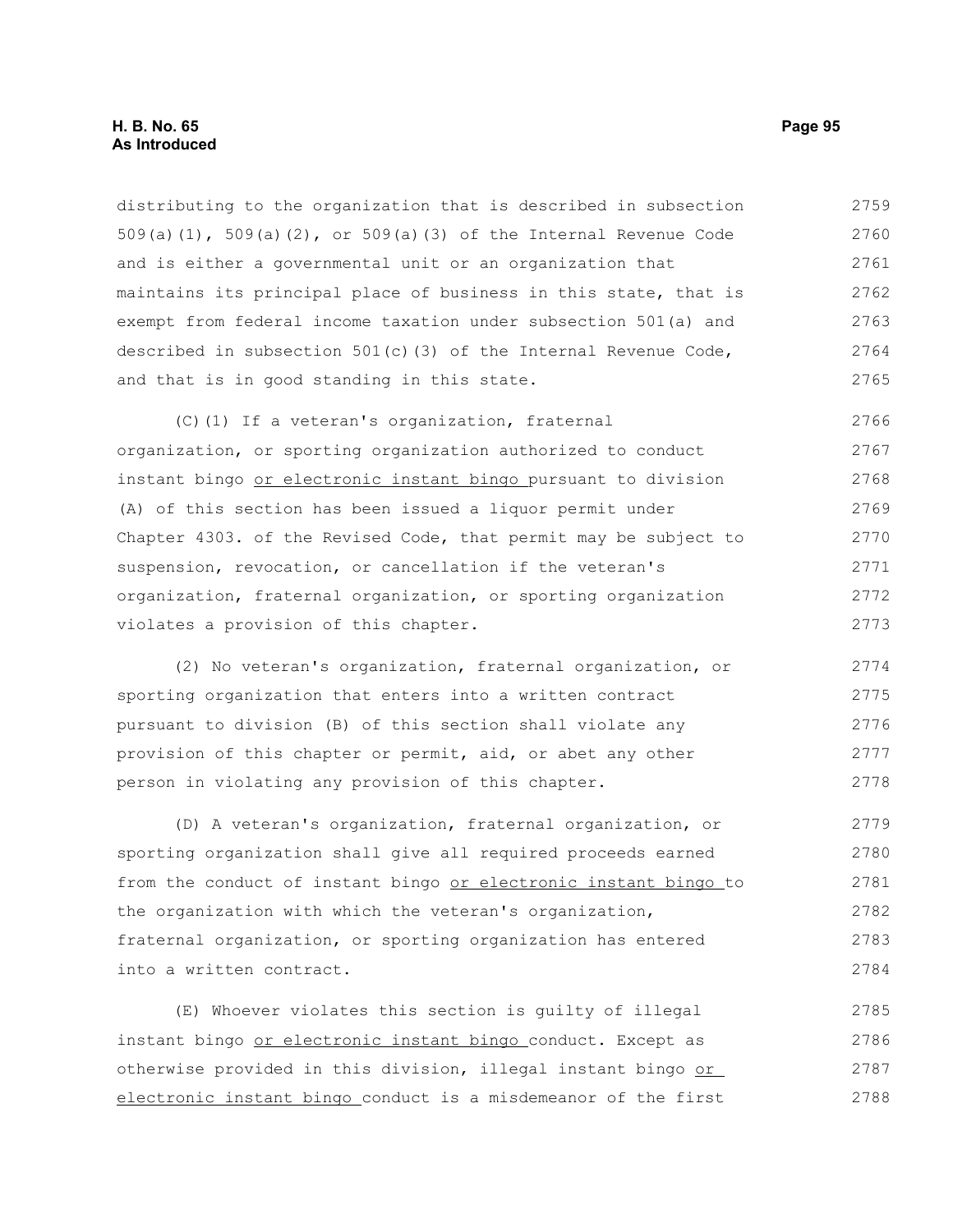degree. If the offender previously has been convicted of a violation of this section, illegal instant bingo or electronic instant bingo conduct is a felony of the fifth degree. 2789 2790 2791

|                                                         |  |  |  |  | Sec. 2915.14. (A) No charitable organization that conducts | 2792 |
|---------------------------------------------------------|--|--|--|--|------------------------------------------------------------|------|
| electronic instant bingo shall do any of the following: |  |  |  |  |                                                            | 2793 |

| Conduct electronic instant bingo unless that                        | 2794 |
|---------------------------------------------------------------------|------|
| organization is a veteran's organization described in division      | 2795 |
| (J) of section 2915.01 of the Revised Code or is a fraternal        | 2796 |
| organization described in division (L) of section 2915.01 of the    | 2797 |
| Revised Code, and is, and has received from the internal revenue    | 2798 |
| service a determination letter that is currently in effect          | 2799 |
| stating that the organization is, exempt from federal income        | 2800 |
| taxation under subsection $501(a)$ , and is described in subsection | 2801 |
| $501(c)$ (7), $501(c)$ (8), $501(c)$ (10), or $501(c)$ (19) or is a | 2802 |
| veteran's organization described in subsection $501(c)$ (4) of the  | 2803 |
| Internal Revenue Code, and conducts instant bingo under section     | 2804 |
| 2915.13 of the Revised Code;                                        | 2805 |
|                                                                     |      |

(2) Possess an electronic instant bingo system that was not obtained in accordance with this chapter or with any rule adopted under this chapter; 2806 2807 2808

(3) Conduct electronic instant bingo on any day, at any time, or on any premises not specified on the organization's type II or type III license issued under section 2915.08 of the Revised Code; 2809 2810 2811 2812

(4) Fail to display both of the following conspicuously at each premises in which the charitable organization conducts electronic instant bingo: 2813 2814 2815

(a) The charitable organization's bingo license; (b) The serial number of each deal of electronic instant 2816 2817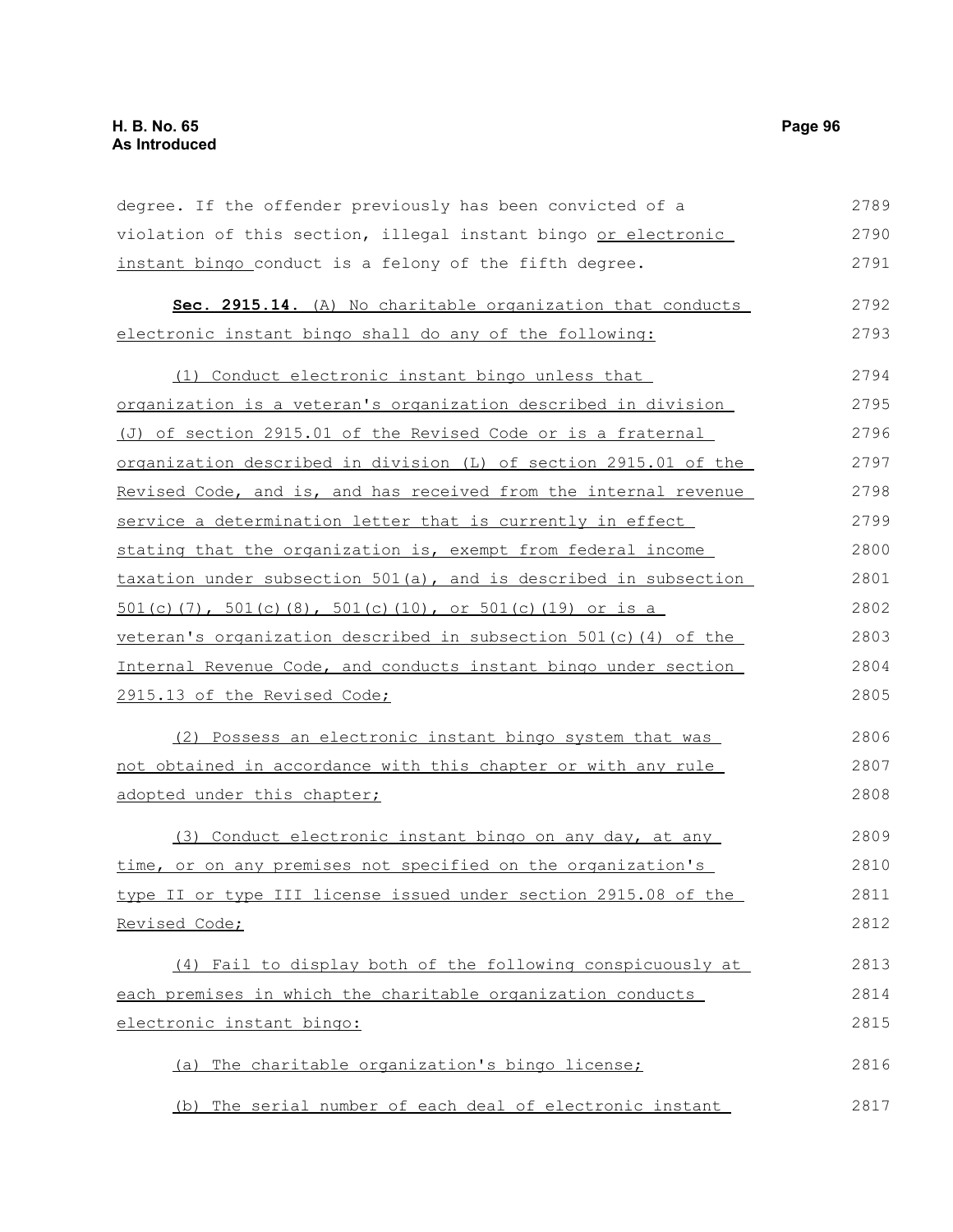| bingo tickets being sold.                                             | 2818 |
|-----------------------------------------------------------------------|------|
| (5) Permit any person the charitable organization knows,              | 2819 |
| or should have known, to be under eighteen years of age to play       | 2820 |
| electronic instant bingo;                                             | 2821 |
| (6) Sell or provide to any person an electronic instant               | 2822 |
| bingo ticket for a price different from the price displayed on        | 2823 |
| the game flare for that deal, except that the charitable              | 2824 |
| organization may give a participant who wins an electronic            | 2825 |
| instant bingo game an electronic instant bingo ticket as a prize      | 2826 |
| in place of a cash prize;                                             | 2827 |
| (7) Fail, once an electronic instant bingo deal is begun,             | 2828 |
| to continue to sell tickets in that deal until all prizes have        | 2829 |
| been awarded;                                                         | 2830 |
| (8) Permit any person whom the organization knows, or                 | 2831 |
| should have known, has been convicted of a felony or gambling         | 2832 |
| <u>offense in any jurisdiction to be a bingo game operator in the</u> | 2833 |
| conduct of electronic instant bingo;                                  | 2834 |
| (9) Permit a bingo game operator to play electronic                   | 2835 |
| instant bingo;                                                        | 2836 |
| (10) (a) Except as otherwise provided in division (A) (10)            | 2837 |
| of this section, pay compensation to a bingo game operator<br>(b)     | 2838 |
| for conducting electronic instant bingo.                              | 2839 |
| (b) Division (A) (10) (a) of this section does not prohibit           | 2840 |
| an employee of a veteran's organization, fraternal organization,      | 2841 |
| or sporting organization from redeeming electronic instant bingo      | 2842 |
| tickets or vouchers for the organization's members or invited         | 2843 |
| guests, so long as no portion of the employee's compensation is       | 2844 |
| paid from any bingo receipts.                                         | 2845 |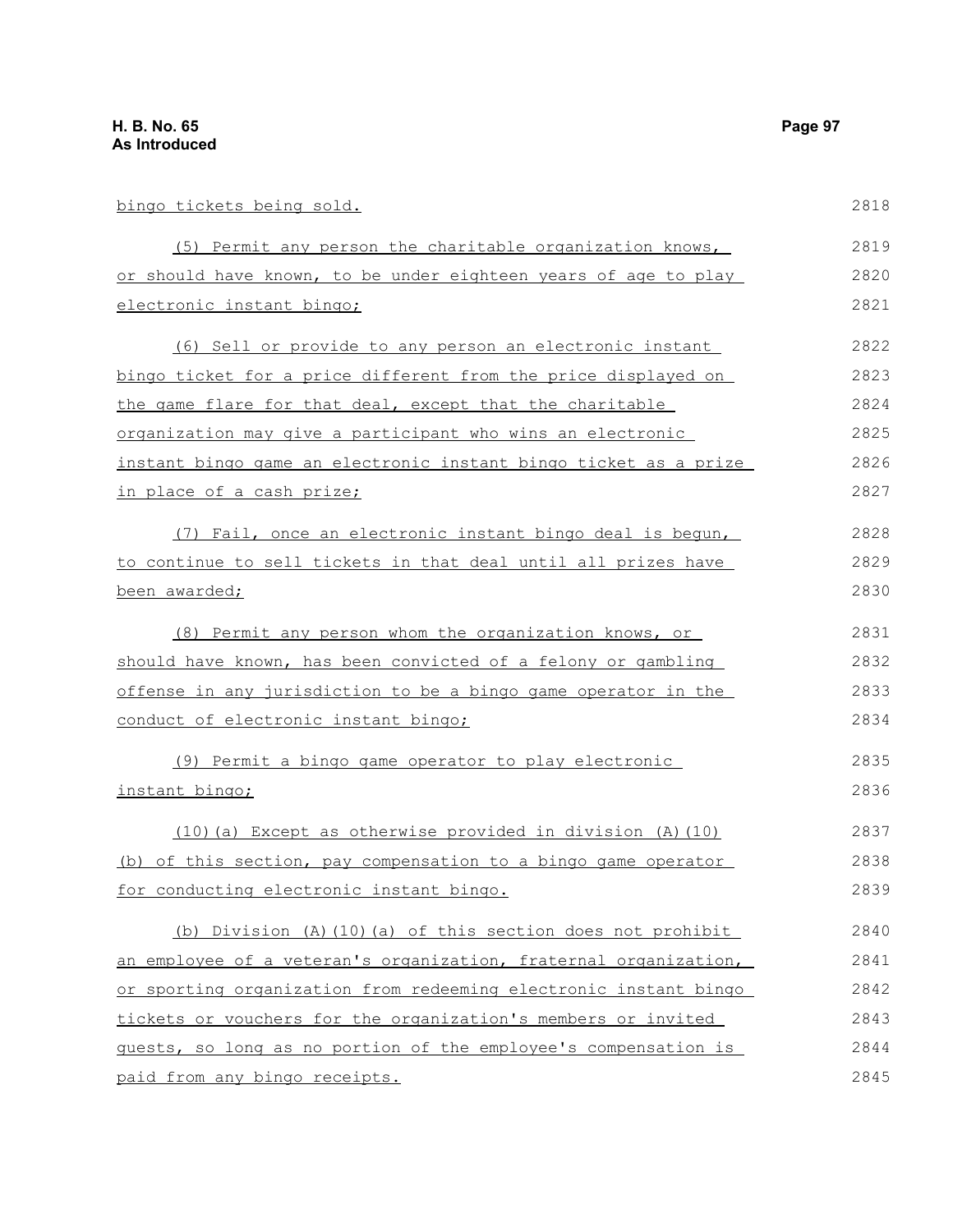| (11) Pay consulting fees to any person in relation to           | 2846 |
|-----------------------------------------------------------------|------|
| electronic instant bingo.                                       | 2847 |
| (B) No person shall sell, offer to sell, or otherwise           | 2848 |
| provide or offer to provide an electronic instant bingo system  | 2849 |
| to any person for use in this state unless the electronic       | 2850 |
| instant bingo system has been approved under section 2915.15 of | 2851 |
| the Revised Code.                                               | 2852 |
| (C) The attorney general shall adopt rules under Chapter        | 2853 |
| 119. of the Revised Code to ensure the integrity of electronic  | 2854 |
| instant bingo, including, but not limited to, rules governing   | 2855 |
| all of the following:                                           | 2856 |
| (1) The requirements to receive a license to conduct            | 2857 |
| electronic instant bingo;                                       | 2858 |
| (2) The location and number of electronic instant bingo         | 2859 |
| systems in use;                                                 | 2860 |
| (3) The times when electronic instant bingo may be              | 2861 |
| offered;                                                        | 2862 |
| (4) Signage requirements in facilities where electronic         | 2863 |
| instant bingo is offered;                                       | 2864 |
| (5) Electronic instant bingo device and system                  | 2865 |
| specifications, including reveal features and game themes;      | 2866 |
| (6)                                                             | 2867 |
| Procedures and standards for the review, approval,              | 2868 |
| inspection, and monitoring of electronic instant bingo systems, | 2869 |
| as described in section 2915.15 of the Revised Code;            | 2870 |
| (7) Procedures and standards for the review and approval        | 2871 |
| of any changes to technology, systems, or games licensed or     | 2872 |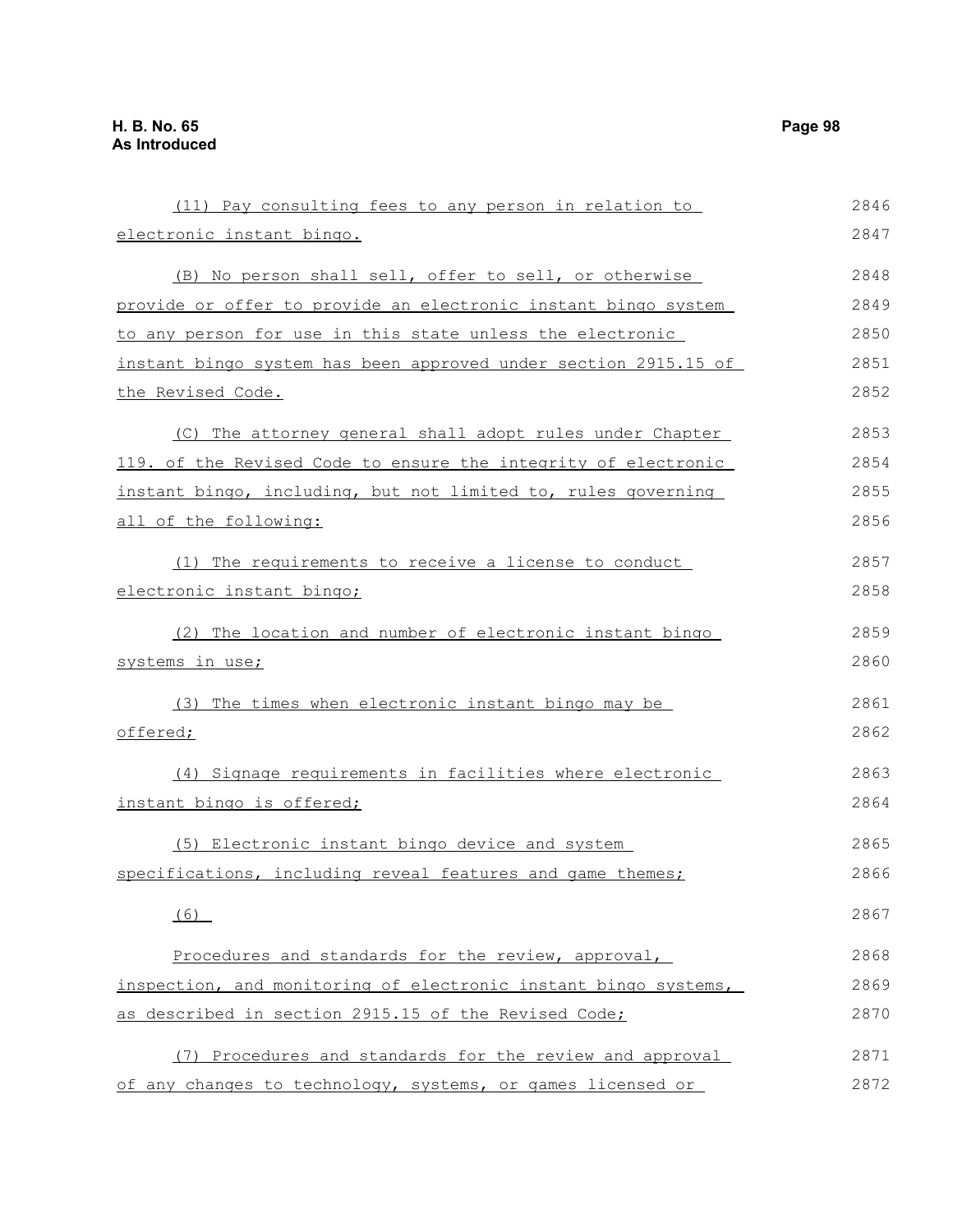# permitted under this chapter;

| permitted under this chapter;                                    | 2873 |
|------------------------------------------------------------------|------|
| (8) The fees to be charged under section 2915.15 of the          | 2874 |
| Revised Code for review, approval, inspection, and monitoring of | 2875 |
| electronic instant bingo systems;                                | 2876 |
| (9) Procedures allowing the attorney general to seek a           | 2877 |
| summary suspension of a license to conduct electronic instant    | 2878 |
| bingo or a license to manufacture or distribute electronic       | 2879 |
| instant bingo systems if the attorney general has good cause to  | 2880 |
| believe that the person or organization licensed to conduct      | 2881 |
| electronic instant bingo, or the person or organization licensed | 2882 |
| to manufacture or distribute electronic instant bingo systems,   | 2883 |
| or any of the organization's employees, officers, directors,     | 2884 |
| agents, representatives, or partners, has violated this chapter  | 2885 |
| <u>or a rule adopted under this chapter.</u>                     | 2886 |
| (D) Whoever knowingly violates division (A) or (B) of this       | 2887 |
| section or a rule adopted under division (C) of this section is  | 2888 |
| quilty of illegal electronic instant bingo conduct. Illegal      | 2889 |
| electronic instant bingo conduct is a misdemeanor of the first   | 2890 |
| degree, except that if the offender previously has been          | 2891 |
| convicted of a violation of division (A) of this section or of a | 2892 |
| rule adopted under division (C) of this section, illegal instant | 2893 |
| bingo conduct is a felony of the fifth degree.                   | 2894 |
| Sec. 2915.15. (A) (1) Before selling, offering to sell, or       | 2895 |
| otherwise providing or offering to provide an electronic instant | 2896 |
| bingo system to any person for use in this state, a manufacturer | 2897 |
| shall submit the electronic instant bingo system to an           | 2898 |
| independent testing laboratory, that is licensed by the state    | 2899 |
| lottery commission under section 3770.02 of the Revised Code or  | 2900 |
| that is certified under section 3772.31 of the Revised Code, for | 2901 |
| testing and evaluation to determine whether the electronic       | 2902 |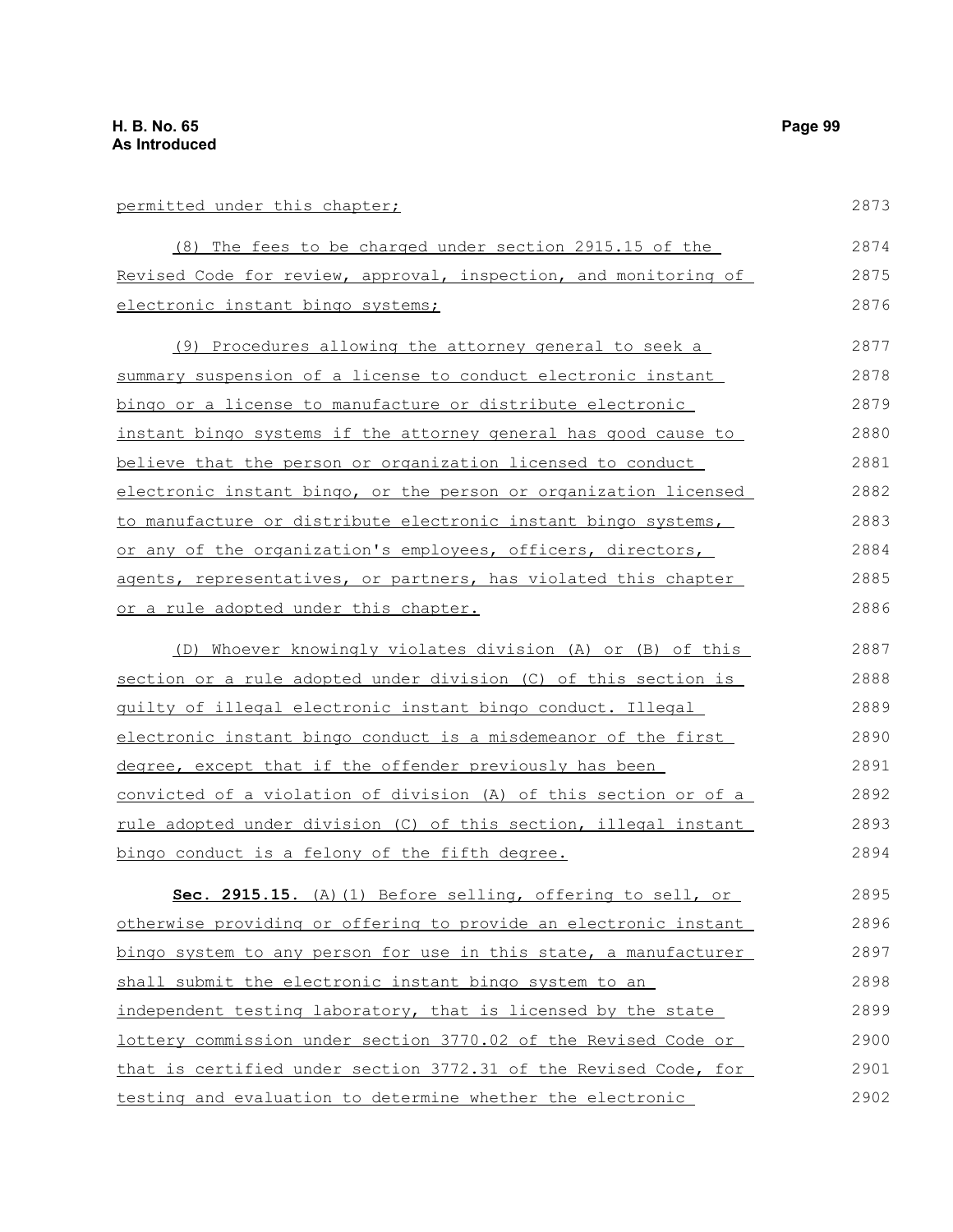instant bingo system meets the requirements of this chapter and of rules adopted under this chapter. The manufacturer shall pay all costs of that testing and evaluation. (2) If the independent testing laboratory certifies that the electronic instant bingo system meets the requirements of this chapter and of rules adopted under this chapter, the manufacturer may submit the electronic instant bingo system, along with a copy of the laboratory's certification and a fee established by the attorney general by rule under Chapter 119. of the Revised Code, to the attorney general for review and approval. The manufacturer also shall submit a fee established by the attorney general by rule under Chapter 119. of the Revised Code, which the attorney general shall use to pay the cost of reviewing and approving electronic instant bingo systems under division (A) of this section. (3) If the attorney general determines that the electronic instant bingo system meets the requirements of this chapter and of the rules adopted under this chapter, the attorney general shall approve the system for use in this state. (B) Any electronic instant bingo system approved for use in this state shall include an internal report management system that records information concerning the operation of the system and that meets the requirements adopted by the attorney general by rule under Chapter 119. of the Revised Code. The internal report management system shall permit the attorney general or another person designated by the attorney general to access the internal report management system, monitor the electronic instant bingo system in real time, and remotely deactivate the electronic instant bingo system or any aspect of the system. 2903 2904 2905 2906 2907 2908 2909 2910 2911 2912 2913 2914 2915 2916 2917 2918 2919 2920 2921 2922 2923 2924 2925 2926 2927 2928 2929 2930 2931

(C) The attorney general may inspect any electronic 2932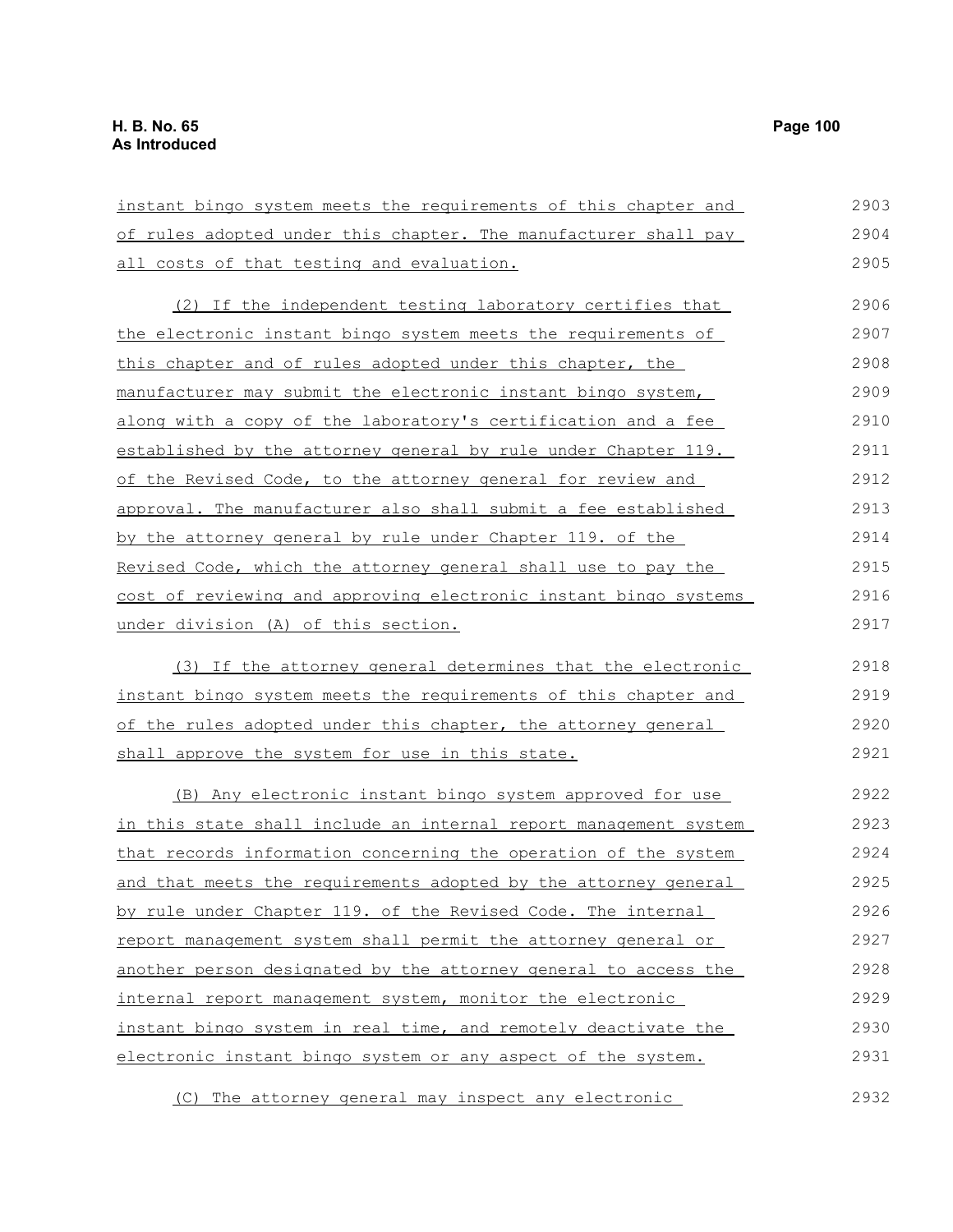| instant bingo system in use in this state at any time to ensure     | 2933 |
|---------------------------------------------------------------------|------|
| that the system is in compliance with this chapter and with the     | 2934 |
| <u>rules adopted under this chapter. If the attorney general</u>    | 2935 |
| determines that any person or any electronic instant bingo          | 2936 |
| system is in violation of any provision of this chapter or of       | 2937 |
| any rule adopted under this chapter, the attorney general may       | 2938 |
| order that the violation immediately cease and may deactivate       | 2939 |
| the electronic instant bingo system or any aspect of it.            | 2940 |
| (D) The attorney general may establish by rule adopted              | 2941 |
| under Chapter 119. of the Revised Code an annual fee to be paid     | 2942 |
| by distributors licensed under section 2915.081 of the Revised      | 2943 |
| Code who have electronic instant bingo distributor endorsements     | 2944 |
| to their licenses in order to pay the cost of monitoring the        | 2945 |
| systems under division (B) of this section and the cost of          | 2946 |
| inspecting systems under division (C) of this section.              | 2947 |
| Section 2. That existing sections 109.32, 109.572,                  | 2948 |
| 2915.01, 2915.08, 2915.081, 2915.082, 2915.09, 2915.091,            | 2949 |
| 2915.093, 2915.095, 2915.10, 2915.101, 2915.12, and 2915.13 of      | 2950 |
| the Revised Code are hereby repealed.                               | 2951 |
| Section 3. That the version of section 109.572 of the               | 2952 |
| Revised Code that is scheduled to take effect October 9, 2021,      | 2953 |
| be amended to read as follows:                                      | 2954 |
| Sec. 109.572. (A) (1) Upon receipt of a request pursuant to         | 2955 |
| section 121.08, 3301.32, 3301.541, or 3319.39 of the Revised        | 2956 |
| Code, a completed form prescribed pursuant to division $(C)$ (1) of | 2957 |
| this section, and a set of fingerprint impressions obtained in      | 2958 |
| the manner described in division $(C)$ $(2)$ of this section, the   | 2959 |
| superintendent of the bureau of criminal identification and         | 2960 |
| investigation shall conduct a criminal records check in the         | 2961 |

manner described in division (B) of this section to determine

2962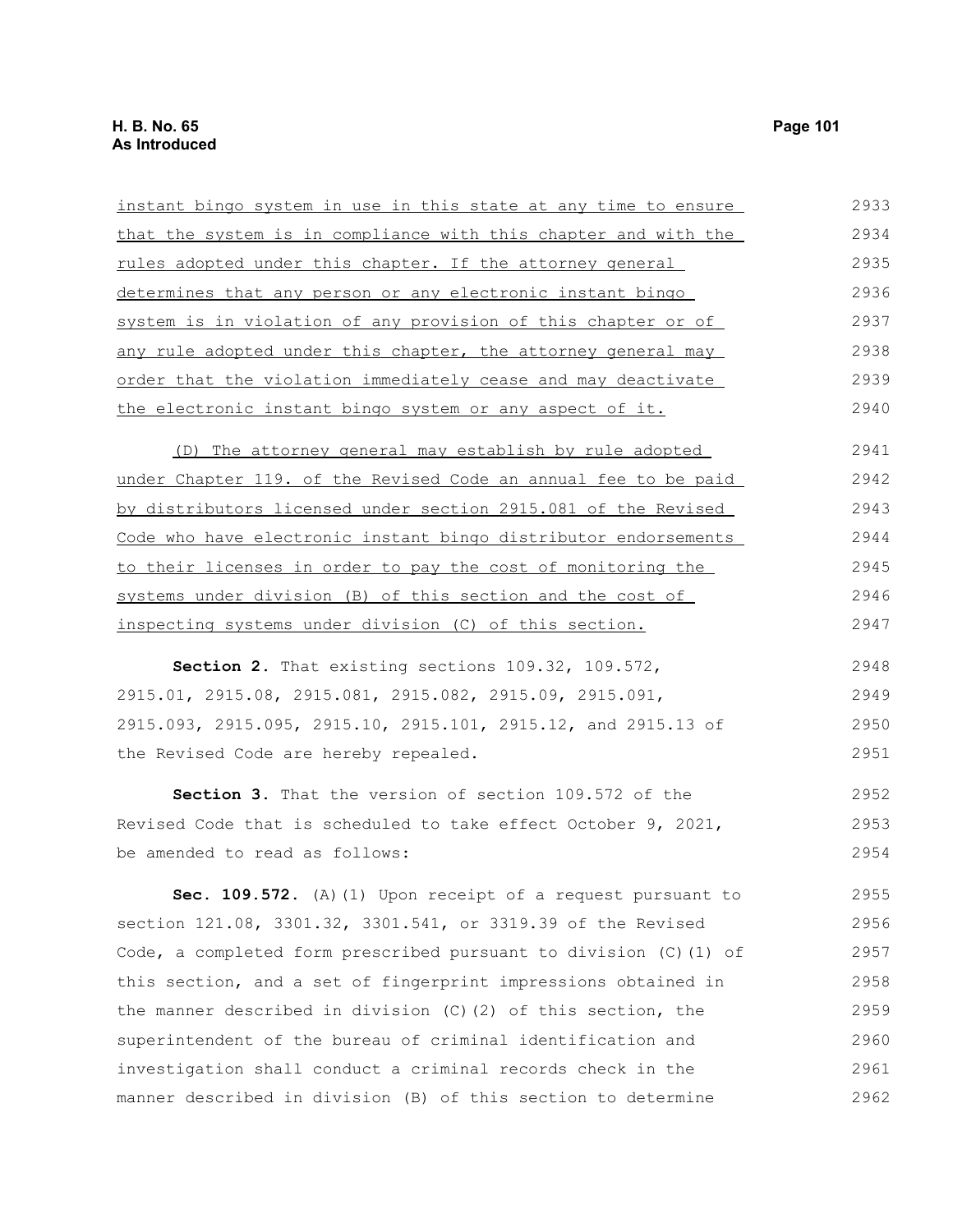whether any information exists that indicates that the person who is the subject of the request previously has been convicted of or pleaded guilty to any of the following: 2963 2964 2965

(a) A violation of section 2903.01, 2903.02, 2903.03, 2903.04, 2903.11, 2903.12, 2903.13, 2903.16, 2903.21, 2903.34, 2905.01, 2905.02, 2905.05, 2907.02, 2907.03, 2907.04, 2907.05, 2907.06, 2907.07, 2907.08, 2907.09, 2907.21, 2907.22, 2907.23, 2907.25, 2907.31, 2907.32, 2907.321, 2907.322, 2907.323, 2911.01, 2911.02, 2911.11, 2911.12, 2919.12, 2919.22, 2919.24, 2919.25, 2923.12, 2923.13, 2923.161, 2925.02, 2925.03, 2925.04, 2925.05, 2925.06, or 3716.11 of the Revised Code, felonious sexual penetration in violation of former section 2907.12 of the Revised Code, a violation of section 2905.04 of the Revised Code as it existed prior to July 1, 1996, a violation of section 2919.23 of the Revised Code that would have been a violation of section 2905.04 of the Revised Code as it existed prior to July 1, 1996, had the violation been committed prior to that date, or a violation of section 2925.11 of the Revised Code that is not a minor drug possession offense; 2966 2967 2968 2969 2970 2971 2972 2973 2974 2975 2976 2977 2978 2979 2980 2981

(b) A violation of an existing or former law of this state, any other state, or the United States that is substantially equivalent to any of the offenses listed in division (A)(1)(a) of this section; 2982 2983 2984 2985

(c) If the request is made pursuant to section 3319.39 of the Revised Code for an applicant who is a teacher, any offense specified under section 9.79 of the Revised Code or in section 3319.31 of the Revised Code. 2986 2987 2988 2989

(2) On receipt of a request pursuant to section 3712.09 or 3721.121 of the Revised Code, a completed form prescribed pursuant to division (C)(1) of this section, and a set of 2990 2991 2992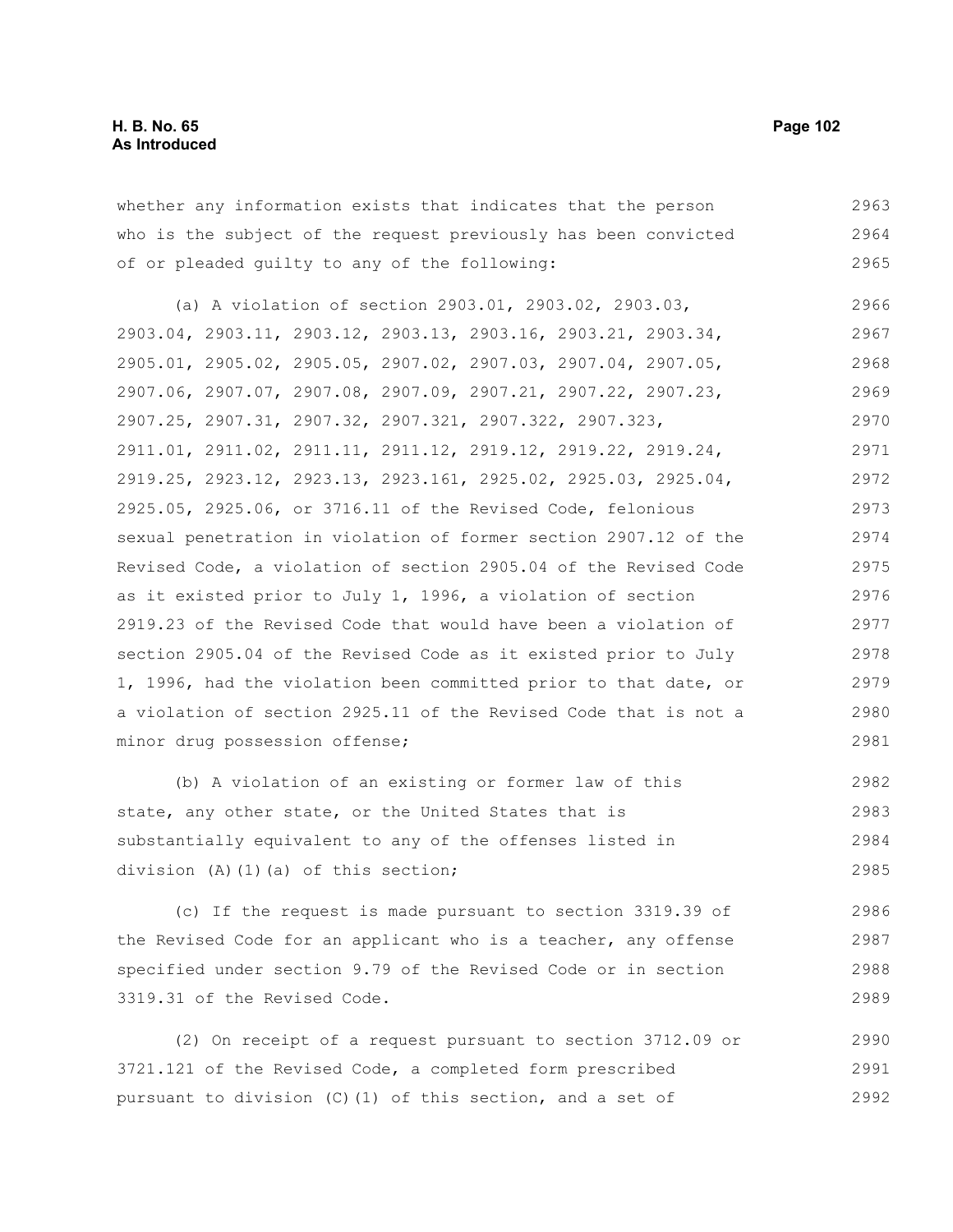## **H. B. No. 65 Page 103 As Introduced**

fingerprint impressions obtained in the manner described in division (C)(2) of this section, the superintendent of the bureau of criminal identification and investigation shall conduct a criminal records check with respect to any person who has applied for employment in a position for which a criminal records check is required by those sections. The superintendent shall conduct the criminal records check in the manner described in division (B) of this section to determine whether any information exists that indicates that the person who is the subject of the request previously has been convicted of or pleaded guilty to any of the following: 2993 2994 2995 2996 2997 2998 2999 3000 3001 3002 3003

(a) A violation of section 2903.01, 2903.02, 2903.03, 2903.04, 2903.11, 2903.12, 2903.13, 2903.16, 2903.21, 2903.34, 2905.01, 2905.02, 2905.11, 2905.12, 2907.02, 2907.03, 2907.05, 2907.06, 2907.07, 2907.08, 2907.09, 2907.12, 2907.25, 2907.31, 2907.32, 2907.321, 2907.322, 2907.323, 2911.01, 2911.02, 2911.11, 2911.12, 2911.13, 2913.02, 2913.03, 2913.04, 2913.11, 2913.21, 2913.31, 2913.40, 2913.43, 2913.47, 2913.51, 2919.25, 2921.36, 2923.12, 2923.13, 2923.161, 2925.02, 2925.03, 2925.11, 2925.13, 2925.22, 2925.23, or 3716.11 of the Revised Code; 3004 3005 3006 3007 3008 3009 3010 3011 3012

(b) An existing or former law of this state, any other state, or the United States that is substantially equivalent to any of the offenses listed in division (A)(2)(a) of this section. 3013 3014 3015 3016

(3) On receipt of a request pursuant to section 173.27, 173.38, 173.381, 3701.881, 5119.34, 5164.34, 5164.341, 5164.342, or 5123.081 of the Revised Code, a completed form prescribed pursuant to division (C)(1) of this section, and a set of fingerprint impressions obtained in the manner described in division (C)(2) of this section, the superintendent of the 3017 3018 3019 3020 3021 3022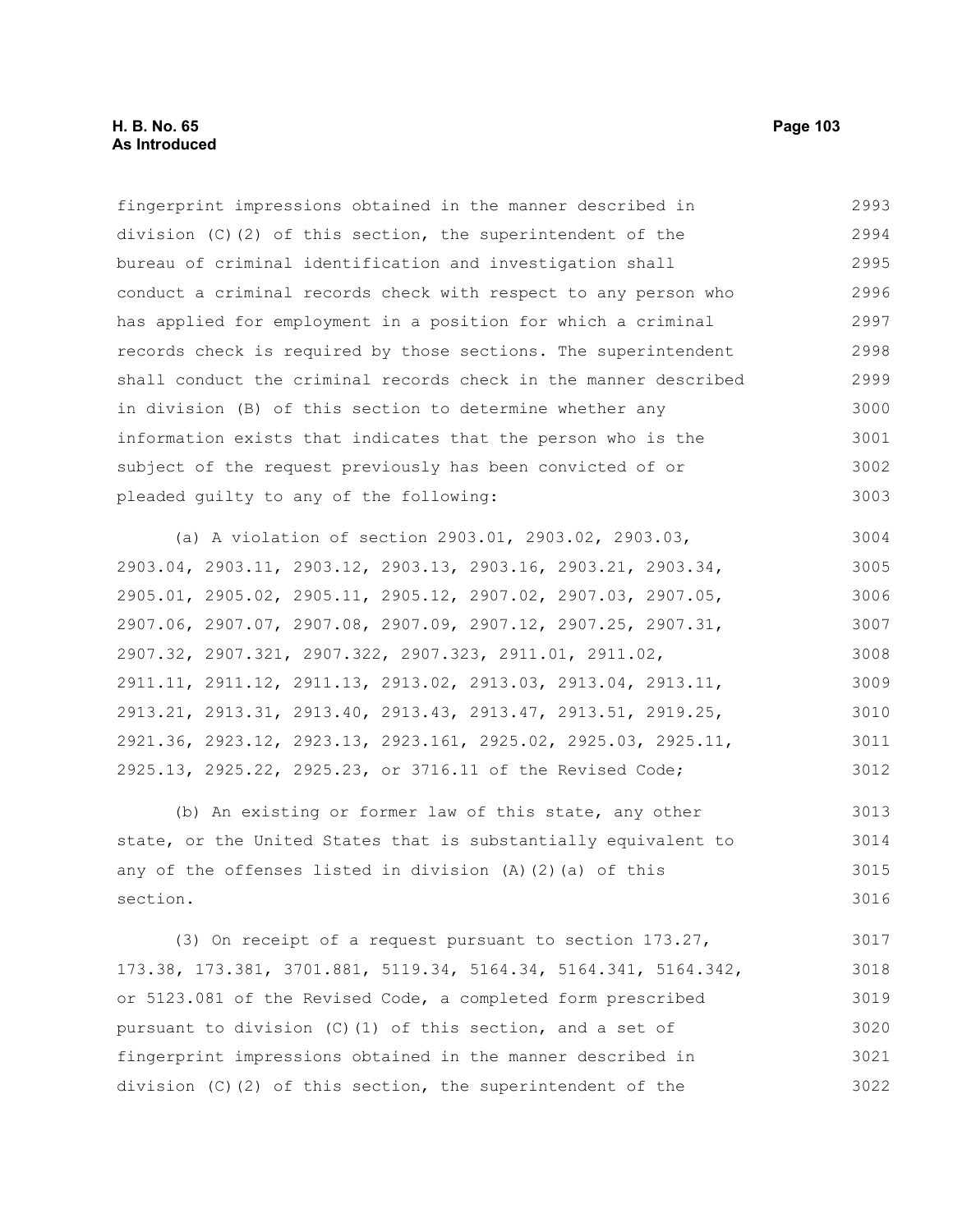## **H. B. No. 65 Page 104 As Introduced**

bureau of criminal identification and investigation shall conduct a criminal records check of the person for whom the request is made. The superintendent shall conduct the criminal records check in the manner described in division (B) of this section to determine whether any information exists that indicates that the person who is the subject of the request previously has been convicted of, has pleaded guilty to, or (except in the case of a request pursuant to section 5164.34, 5164.341, or 5164.342 of the Revised Code) has been found eligible for intervention in lieu of conviction for any of the following, regardless of the date of the conviction, the date of entry of the guilty plea, or (except in the case of a request pursuant to section 5164.34, 5164.341, or 5164.342 of the Revised Code) the date the person was found eligible for intervention in lieu of conviction: (a) A violation of section 959.13, 959.131, 2903.01, 2903.02, 2903.03, 2903.04, 2903.041, 2903.11, 2903.12, 2903.13, 3023 3024 3025 3026 3027 3028 3029 3030 3031 3032 3033 3034 3035 3036 3037 3038 3039

2903.15, 2903.16, 2903.21, 2903.211, 2903.22, 2903.34, 2903.341, 2905.01, 2905.02, 2905.05, 2905.11, 2905.12, 2905.32, 2905.33, 2907.02, 2907.03, 2907.04, 2907.05, 2907.06, 2907.07, 2907.08, 2907.09, 2907.21, 2907.22, 2907.23, 2907.24, 2907.25, 2907.31, 2907.32, 2907.321, 2907.322, 2907.323, 2907.33, 2909.02, 2909.03, 2909.04, 2909.22, 2909.23, 2909.24, 2911.01, 2911.02, 2911.11, 2911.12, 2911.13, 2913.02, 2913.03, 2913.04, 2913.05, 2913.11, 2913.21, 2913.31, 2913.32, 2913.40, 2913.41, 2913.42, 2913.43, 2913.44, 2913.441, 2913.45, 2913.46, 2913.47, 2913.48, 2913.49, 2913.51, 2917.01, 2917.02, 2917.03, 2917.31, 2919.12, 2919.121, 2919.123, 2919.124, 2919.22, 2919.23, 2919.24, 2919.25, 2921.03, 2921.11, 2921.12, 2921.13, 2921.21, 2921.24, 2921.32, 2921.321, 2921.34, 2921.35, 2921.36, 2921.51, 2923.12, 2923.122, 2923.123, 2923.13, 2923.161, 2923.162, 2923.21, 3040 3041 3042 3043 3044 3045 3046 3047 3048 3049 3050 3051 3052 3053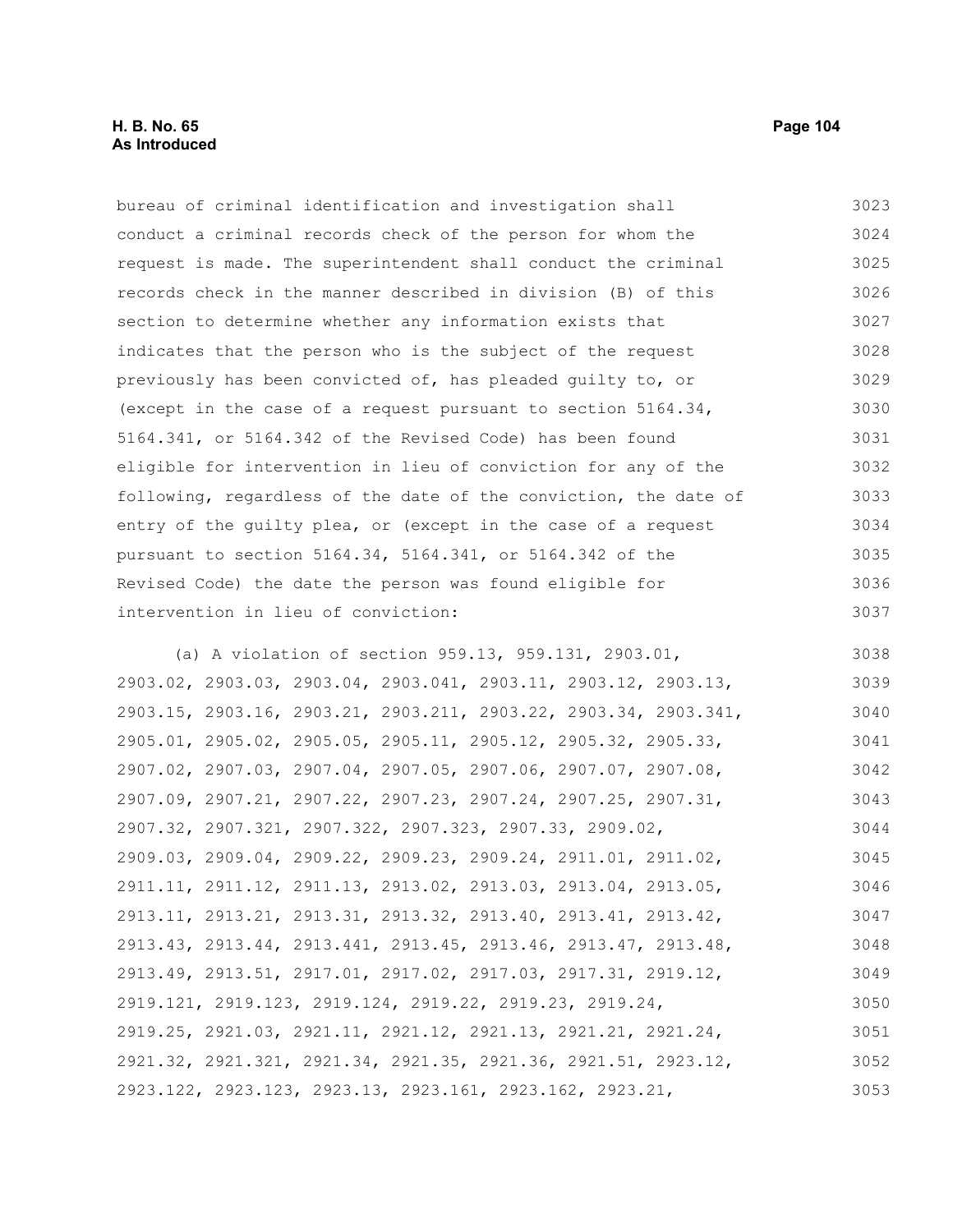2923.32, 2923.42, 2925.02, 2925.03, 2925.04, 2925.041, 2925.05, 2925.06, 2925.09, 2925.11, 2925.13, 2925.14, 2925.141, 2925.22, 2925.23, 2925.24, 2925.36, 2925.55, 2925.56, 2927.12, or 3716.11 of the Revised Code; 3054 3055 3056 3057

(b) Felonious sexual penetration in violation of former section 2907.12 of the Revised Code:

(c) A violation of section 2905.04 of the Revised Code as it existed prior to July 1, 1996; 3060 3061

(d) A violation of section 2923.01, 2923.02, or 2923.03 of the Revised Code when the underlying offense that is the object of the conspiracy, attempt, or complicity is one of the offenses listed in divisions  $(A)$   $(3)$   $(a)$  to  $(c)$  of this section; 3062 3063 3064 3065

(e) A violation of an existing or former municipal ordinance or law of this state, any other state, or the United States that is substantially equivalent to any of the offenses listed in divisions (A)(3)(a) to (d) of this section. 3066 3067 3068 3069

(4) On receipt of a request pursuant to section 2151.86 or 2151.904 of the Revised Code, a completed form prescribed pursuant to division (C)(1) of this section, and a set of fingerprint impressions obtained in the manner described in division  $(C)$  (2) of this section, the superintendent of the bureau of criminal identification and investigation shall conduct a criminal records check in the manner described in division (B) of this section to determine whether any information exists that indicates that the person who is the subject of the request previously has been convicted of or pleaded guilty to any of the following: 3070 3071 3072 3073 3074 3075 3076 3077 3078 3079 3080

(a) A violation of section 959.13, 2903.01, 2903.02, 2903.03, 2903.04, 2903.11, 2903.12, 2903.13, 2903.15, 2903.16, 3081 3082

3058 3059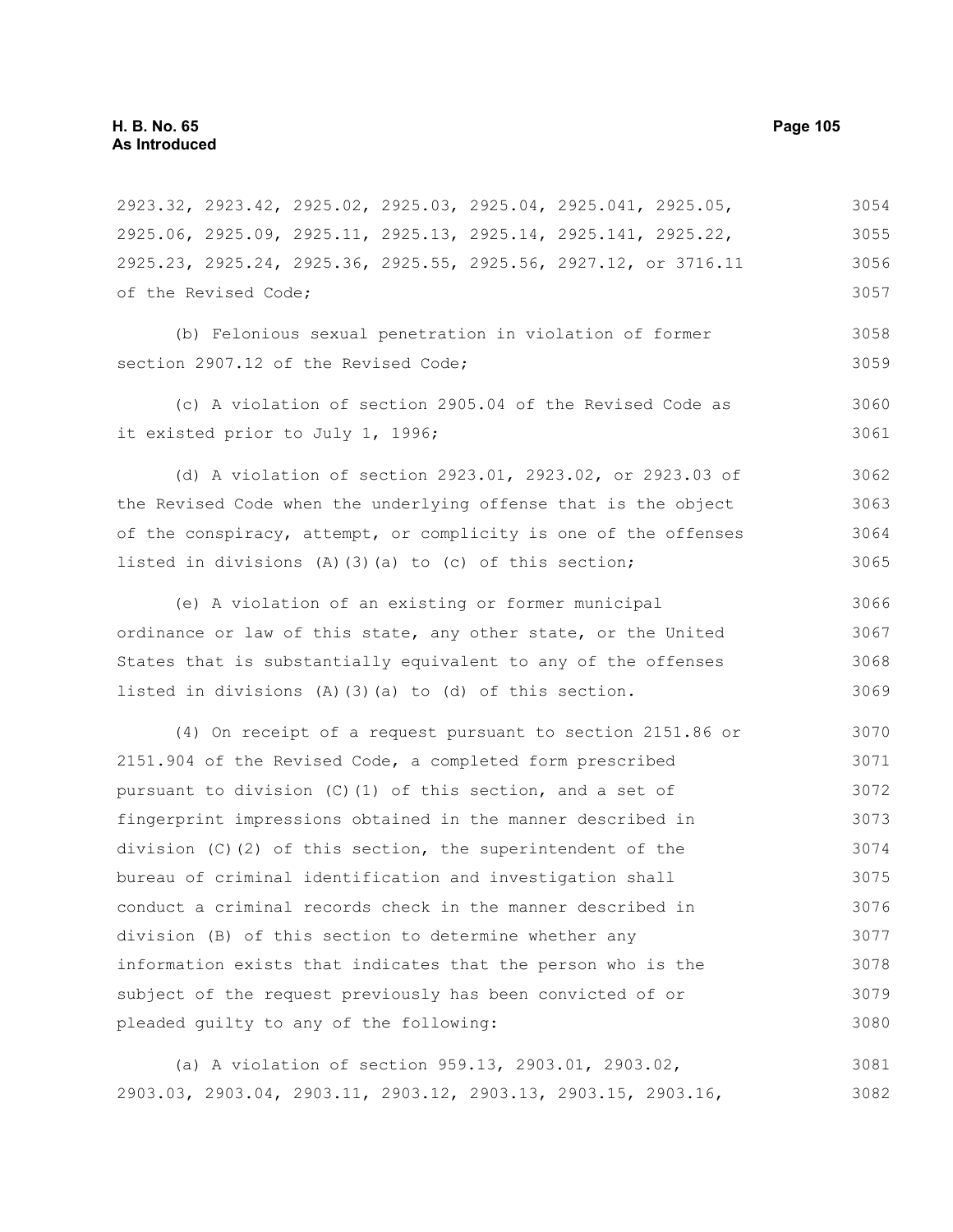2903.21, 2903.211, 2903.22, 2903.34, 2905.01, 2905.02, 2905.05, 2907.02, 2907.03, 2907.04, 2907.05, 2907.06, 2907.07, 2907.08, 2907.09, 2907.21, 2907.22, 2907.23, 2907.25, 2907.31, 2907.32, 2907.321, 2907.322, 2907.323, 2909.02, 2909.03, 2909.22, 2909.23, 2909.24, 2911.01, 2911.02, 2911.11, 2911.12, 2913.49, 2917.01, 2917.02, 2919.12, 2919.22, 2919.24, 2919.25, 2923.12, 2923.13, 2923.161, 2925.02, 2925.03, 2925.04, 2925.05, 2925.06, 2927.12, or 3716.11 of the Revised Code, a violation of section 2905.04 of the Revised Code as it existed prior to July 1, 1996, a violation of section 2919.23 of the Revised Code that would have been a violation of section 2905.04 of the Revised Code as it existed prior to July 1, 1996, had the violation been committed prior to that date, a violation of section 2925.11 of the Revised Code that is not a minor drug possession offense, two or more OVI or OVUAC violations committed within the three years immediately preceding the submission of the application or petition that is the basis of the request, or felonious sexual penetration in violation of former section 2907.12 of the Revised Code; 3083 3084 3085 3086 3087 3088 3089 3090 3091 3092 3093 3094 3095 3096 3097 3098 3099 3100 3101

(b) A violation of an existing or former law of this state, any other state, or the United States that is substantially equivalent to any of the offenses listed in division (A)(4)(a) of this section. 3102 3103 3104 3105

(5) Upon receipt of a request pursuant to section 5104.013 of the Revised Code, a completed form prescribed pursuant to division (C)(1) of this section, and a set of fingerprint impressions obtained in the manner described in division (C)(2) of this section, the superintendent of the bureau of criminal identification and investigation shall conduct a criminal records check in the manner described in division (B) of this section to determine whether any information exists that 3106 3107 3108 3109 3110 3111 3112 3113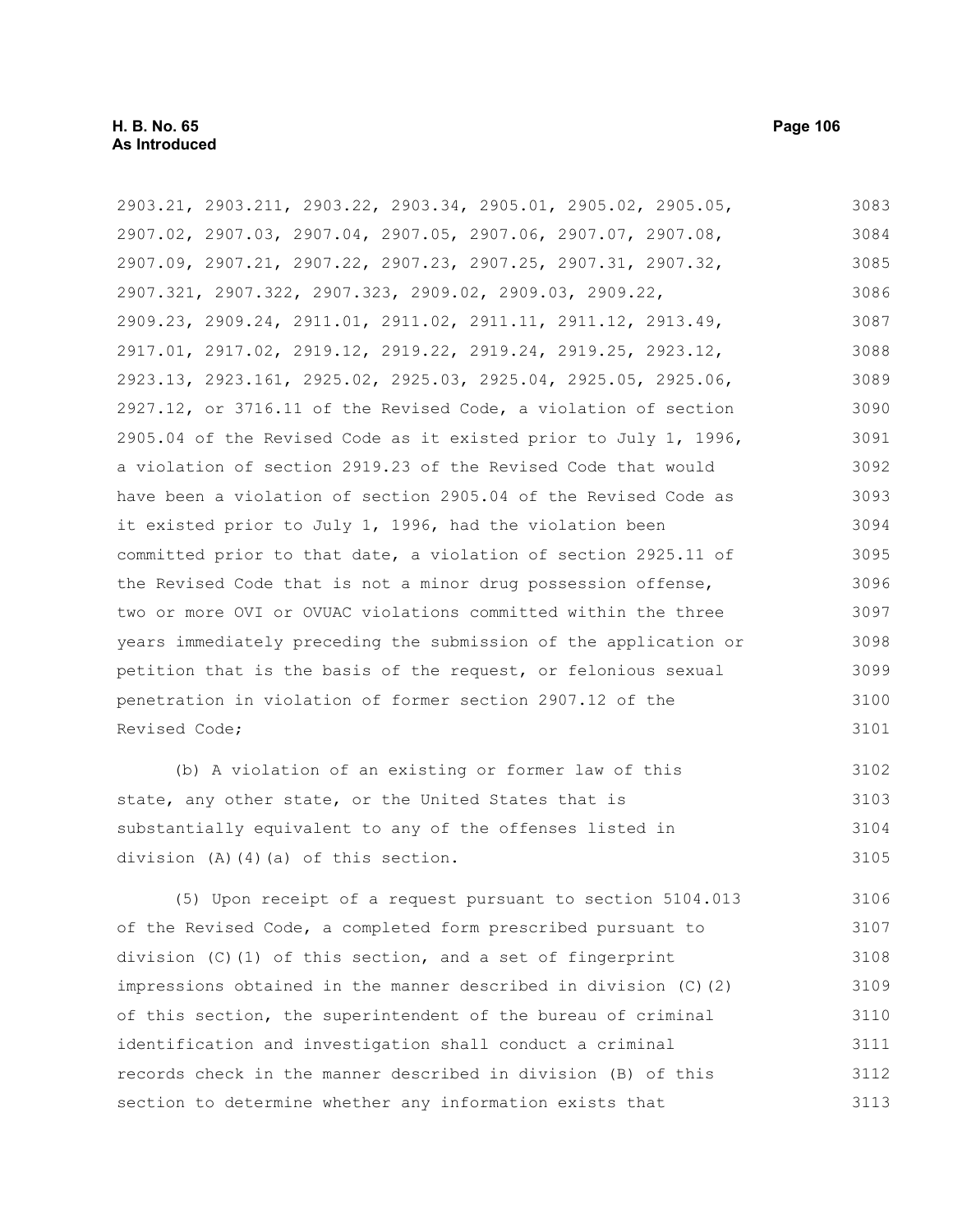| indicates that the person who is the subject of the request has  | 3114 |
|------------------------------------------------------------------|------|
| been convicted of or pleaded quilty to any of the following:     | 3115 |
| (a) A violation of section 2151.421, 2903.01, 2903.02,           | 3116 |
| 2903.03, 2903.04, 2903.11, 2903.12, 2903.13, 2903.16, 2903.21,   | 3117 |
| 2903.22, 2903.34, 2905.01, 2905.02, 2905.05, 2905.11, 2905.32,   | 3118 |
| 2907.02, 2907.03, 2907.04, 2907.05, 2907.06, 2907.07, 2907.08,   | 3119 |
| 2907.09, 2907.19, 2907.21, 2907.22, 2907.23, 2907.24, 2907.25,   | 3120 |
| 2907.31, 2907.32, 2907.321, 2907.322, 2907.323, 2909.02,         | 3121 |
| 2909.03, 2909.04, 2909.05, 2911.01, 2911.02, 2911.11, 2911.12,   | 3122 |
| 2913.02, 2913.03, 2913.04, 2913.041, 2913.05, 2913.06, 2913.11,  | 3123 |
| 2913.21, 2913.31, 2913.32, 2913.33, 2913.34, 2913.40, 2913.41,   | 3124 |
| 2913.42, 2913.43, 2913.44, 2913.441, 2913.45, 2913.46, 2913.47,  | 3125 |
| 2913.48, 2913.49, 2917.01, 2917.02, 2917.03, 2917.31, 2919.12,   | 3126 |
| 2919.22, 2919.224, 2919.225, 2919.24, 2919.25, 2921.03, 2921.11, | 3127 |
| 2921.13, 2921.14, 2921.34, 2921.35, 2923.01, 2923.12, 2923.13,   | 3128 |
| 2923.161, 2925.02, 2925.03, 2925.04, 2925.05, 2925.06, or        | 3129 |
| 3716.11 of the Revised Code, felonious sexual penetration in     | 3130 |
| violation of former section 2907.12 of the Revised Code, a       | 3131 |
| violation of section 2905.04 of the Revised Code as it existed   | 3132 |
| prior to July 1, 1996, a violation of section 2919.23 of the     | 3133 |
| Revised Code that would have been a violation of section 2905.04 | 3134 |
| of the Revised Code as it existed prior to July 1, 1996, had the | 3135 |
| violation been committed prior to that date, a violation of      | 3136 |
| section 2925.11 of the Revised Code that is not a minor drug     | 3137 |
| possession offense, a violation of section 2923.02 or 2923.03 of | 3138 |
| the Revised Code that relates to a crime specified in this       | 3139 |
| division, or a second violation of section 4511.19 of the        | 3140 |
| Revised Code within five years of the date of application for    | 3141 |
| licensure or certification.                                      | 3142 |
| (b) A violation of an existing or former law of this             | 3143 |

state, any other state, or the United States that is 3144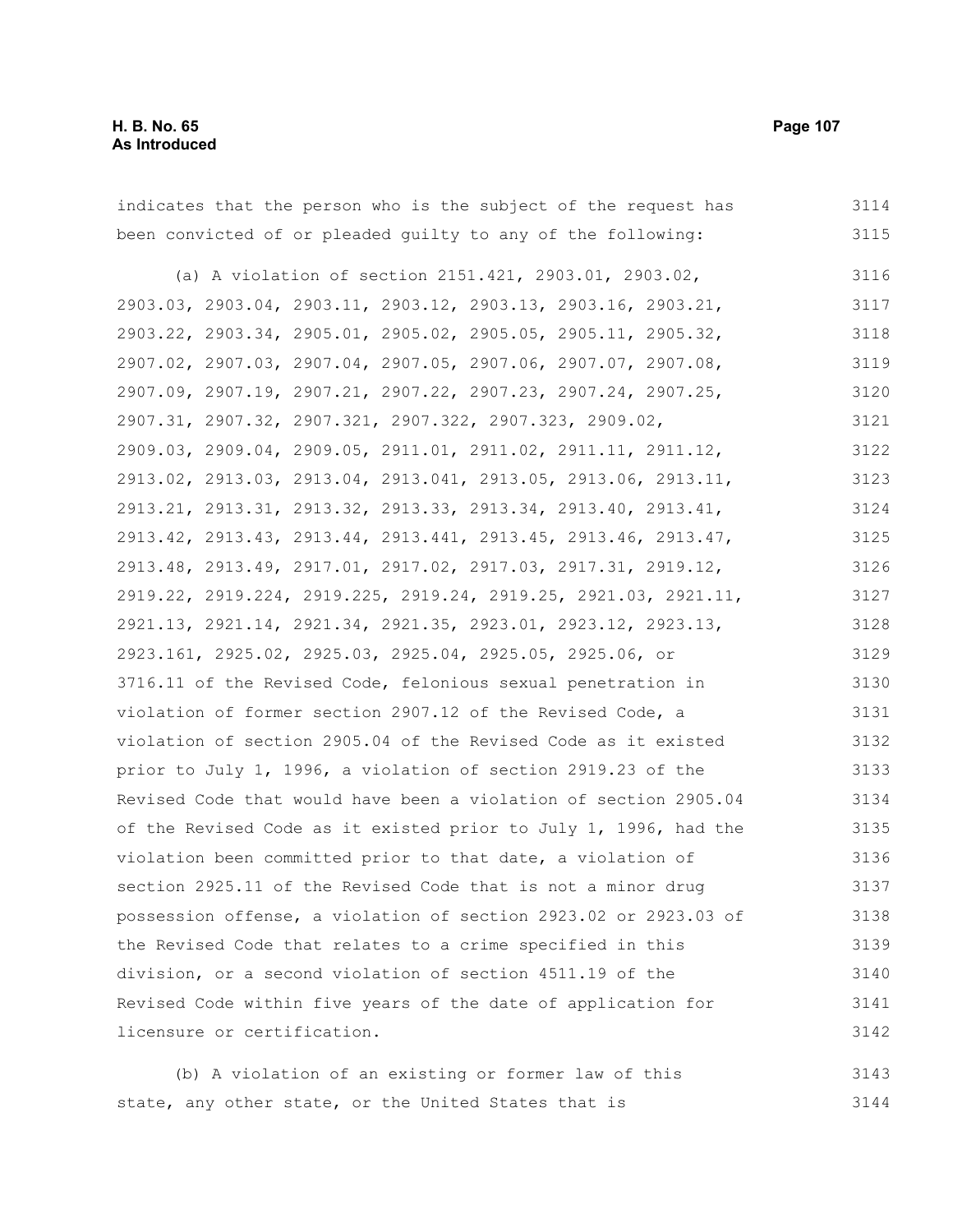substantially equivalent to any of the offenses or violations described in division (A)(5)(a) of this section. 3145 3146

(6) Upon receipt of a request pursuant to section 5153.111 of the Revised Code, a completed form prescribed pursuant to division (C)(1) of this section, and a set of fingerprint impressions obtained in the manner described in division (C)(2) of this section, the superintendent of the bureau of criminal identification and investigation shall conduct a criminal records check in the manner described in division (B) of this section to determine whether any information exists that indicates that the person who is the subject of the request previously has been convicted of or pleaded guilty to any of the following: 3147 3148 3149 3150 3151 3152 3153 3154 3155 3156 3157

(a) A violation of section 2903.01, 2903.02, 2903.03, 2903.04, 2903.11, 2903.12, 2903.13, 2903.16, 2903.21, 2903.34, 2905.01, 2905.02, 2905.05, 2907.02, 2907.03, 2907.04, 2907.05, 2907.06, 2907.07, 2907.08, 2907.09, 2907.21, 2907.22, 2907.23, 2907.25, 2907.31, 2907.32, 2907.321, 2907.322, 2907.323, 2909.02, 2909.03, 2911.01, 2911.02, 2911.11, 2911.12, 2919.12, 2919.22, 2919.24, 2919.25, 2923.12, 2923.13, 2923.161, 2925.02, 2925.03, 2925.04, 2925.05, 2925.06, or 3716.11 of the Revised Code, felonious sexual penetration in violation of former section 2907.12 of the Revised Code, a violation of section 2905.04 of the Revised Code as it existed prior to July 1, 1996, a violation of section 2919.23 of the Revised Code that would have been a violation of section 2905.04 of the Revised Code as it existed prior to July 1, 1996, had the violation been committed prior to that date, or a violation of section 2925.11 of the Revised Code that is not a minor drug possession offense; 3158 3159 3160 3161 3162 3163 3164 3165 3166 3167 3168 3169 3170 3171 3172 3173

(b) A violation of an existing or former law of this

3174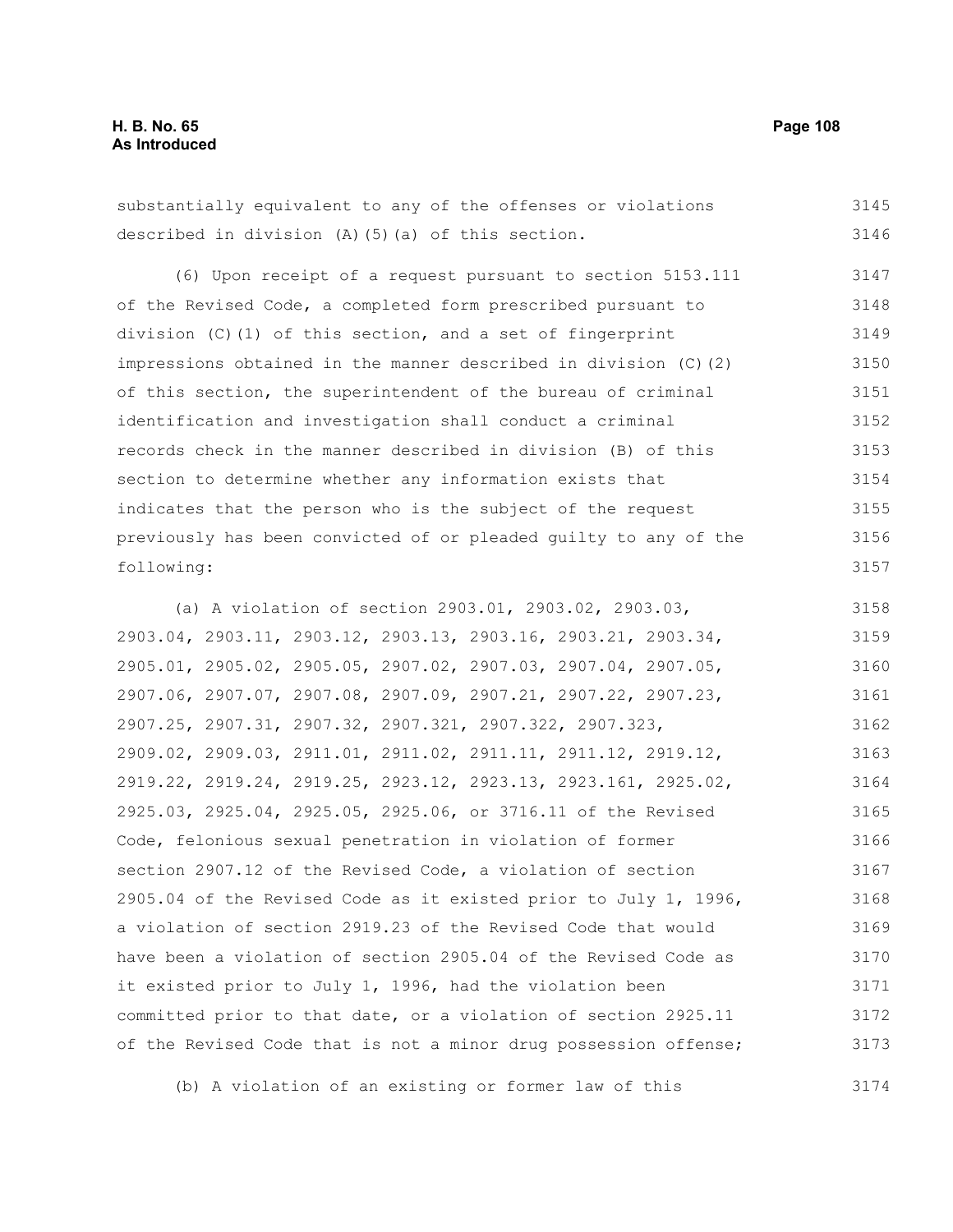state, any other state, or the United States that is substantially equivalent to any of the offenses listed in division (A)(6)(a) of this section. 3175 3176 3177

(7) On receipt of a request for a criminal records check from an individual pursuant to section 4749.03 or 4749.06 of the Revised Code, accompanied by a completed copy of the form prescribed in division (C)(1) of this section and a set of fingerprint impressions obtained in a manner described in division  $(C)$  (2) of this section, the superintendent of the bureau of criminal identification and investigation shall conduct a criminal records check in the manner described in division (B) of this section to determine whether any information exists indicating that the person who is the subject of the request has been convicted of or pleaded guilty to any criminal offense in this state or in any other state. If the individual indicates that a firearm will be carried in the course of business, the superintendent shall require information from the federal bureau of investigation as described in division (B)(2) of this section. Subject to division (F) of this section, the superintendent shall report the findings of the criminal records check and any information the federal bureau of investigation provides to the director of public safety. 3178 3179 3180 3181 3182 3183 3184 3185 3186 3187 3188 3189 3190 3191 3192 3193 3194 3195 3196

(8) On receipt of a request pursuant to section 1321.37, 1321.53, or 4763.05 of the Revised Code, a completed form prescribed pursuant to division (C)(1) of this section, and a set of fingerprint impressions obtained in the manner described in division (C)(2) of this section, the superintendent of the bureau of criminal identification and investigation shall conduct a criminal records check with respect to any person who has applied for a license, permit, or certification from the department of commerce or a division in the department. The 3197 3198 3199 3200 3201 3202 3203 3204 3205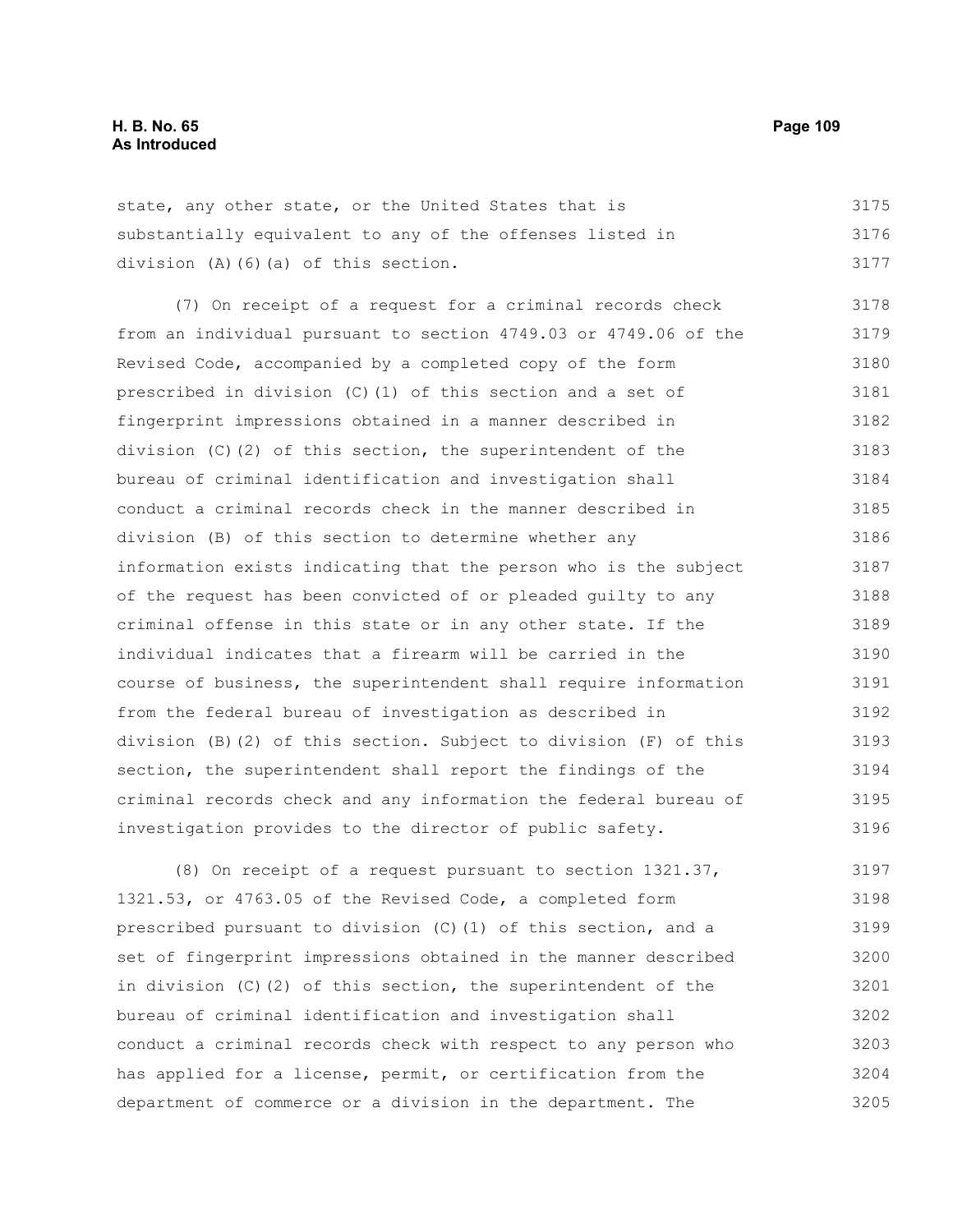# **H. B. No. 65 Page 110 As Introduced**

superintendent shall conduct the criminal records check in the manner described in division (B) of this section to determine whether any information exists that indicates that the person who is the subject of the request previously has been convicted of or pleaded guilty to any criminal offense in this state, any other state, or the United States. 3206 3207 3208 3209 3210 3211

(9) On receipt of a request for a criminal records check from the treasurer of state under section 113.041 of the Revised Code or from an individual under section 928.03, 4701.08, 4715.101, 4717.061, 4725.121, 4725.501, 4729.071, 4729.53, 4729.90, 4729.92, 4730.101, 4730.14, 4730.28, 4731.081, 4731.15, 4731.171, 4731.222, 4731.281, 4731.531, 4732.091, 4734.202, 4740.061, 4741.10, 4747.051, 4751.20, 4751.201, 4751.202, 4751.21, 4753.061, 4755.70, 4757.101, 4759.061, 4760.032, 4760.06, 4761.051, 4762.031, 4762.06, 4774.031, 4774.06, 4776.021, 4778.04, 4778.07, 4779.091, or 4783.04 of the Revised Code, accompanied by a completed form prescribed under division (C)(1) of this section and a set of fingerprint impressions obtained in the manner described in division (C)(2) of this section, the superintendent of the bureau of criminal identification and investigation shall conduct a criminal records check in the manner described in division (B) of this section to determine whether any information exists that indicates that the person who is the subject of the request has been convicted of or pleaded guilty to any criminal offense in this state or any other state. Subject to division (F) of this section, the superintendent shall send the results of a check requested under section 113.041 of the Revised Code to the treasurer of state and shall send the results of a check requested under any of the other listed sections to the licensing board specified by the individual in the request. 3212 3213 3214 3215 3216 3217 3218 3219 3220 3221 3222 3223 3224 3225 3226 3227 3228 3229 3230 3231 3232 3233 3234 3235 3236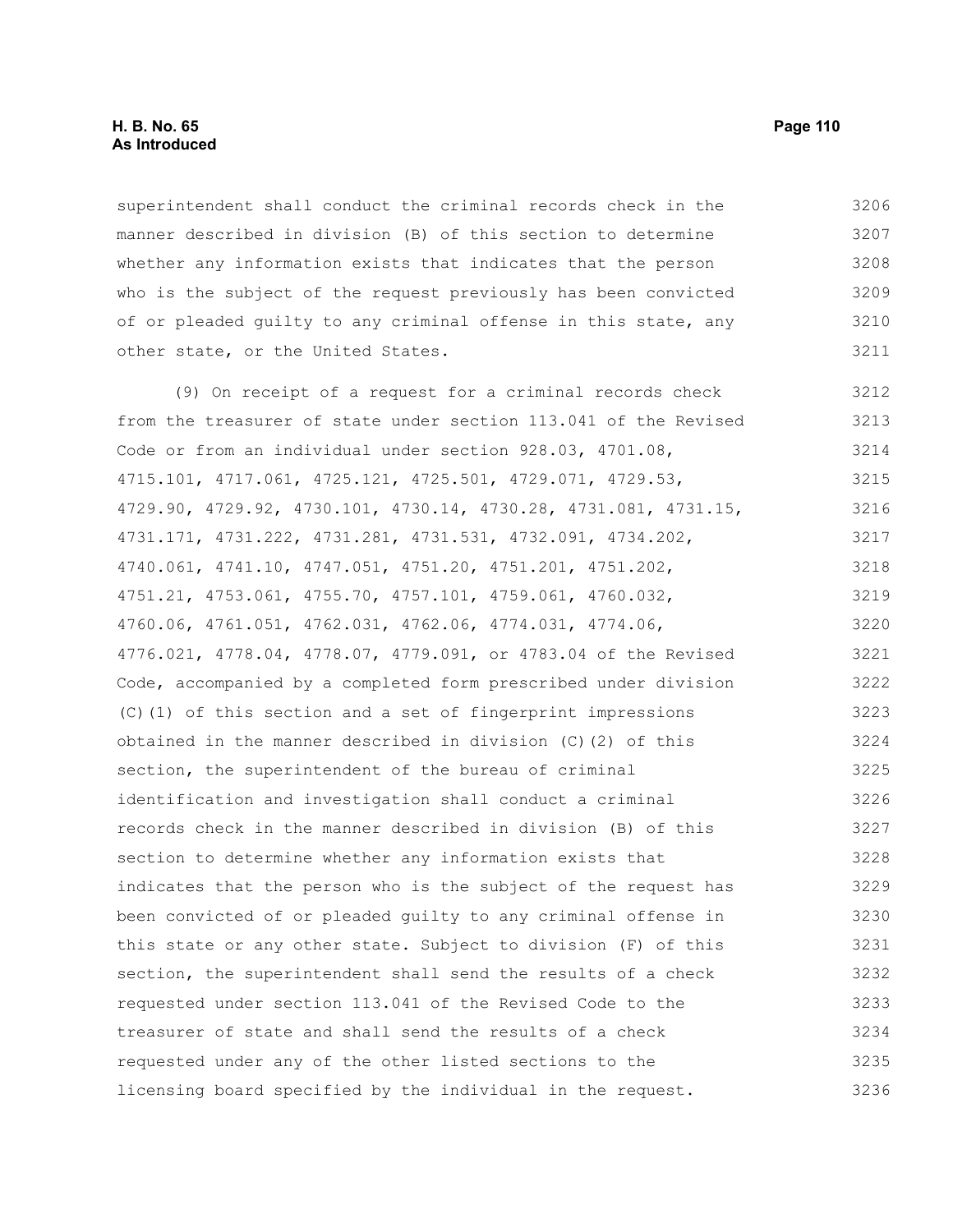# **H. B. No. 65 Page 111 As Introduced**

(10) On receipt of a request pursuant to section 124.74, 718.131, 1121.23, 1315.141, 1733.47, 1761.26, or 5123.169 of the Revised Code, a completed form prescribed pursuant to division (C)(1) of this section, and a set of fingerprint impressions obtained in the manner described in division (C)(2) of this section, the superintendent of the bureau of criminal identification and investigation shall conduct a criminal records check in the manner described in division (B) of this section to determine whether any information exists that indicates that the person who is the subject of the request previously has been convicted of or pleaded guilty to any criminal offense under any existing or former law of this state, any other state, or the United States. 3237 3238 3239 3240 3241 3242 3243 3244 3245 3246 3247 3248 3249

(11) On receipt of a request for a criminal records check from an appointing or licensing authority under section 3772.07 of the Revised Code, a completed form prescribed under division (C)(1) of this section, and a set of fingerprint impressions obtained in the manner prescribed in division (C)(2) of this section, the superintendent of the bureau of criminal identification and investigation shall conduct a criminal records check in the manner described in division (B) of this section to determine whether any information exists that indicates that the person who is the subject of the request previously has been convicted of or pleaded guilty or no contest to any offense under any existing or former law of this state, any other state, or the United States that is a disqualifying offense as defined in section 3772.07 of the Revised Code or substantially equivalent to such an offense. 3250 3251 3252 3253 3254 3255 3256 3257 3258 3259 3260 3261 3262 3263 3264

(12) On receipt of a request pursuant to section 2151.33 or 2151.412 of the Revised Code, a completed form prescribed pursuant to division (C)(1) of this section, and a set of 3265 3266 3267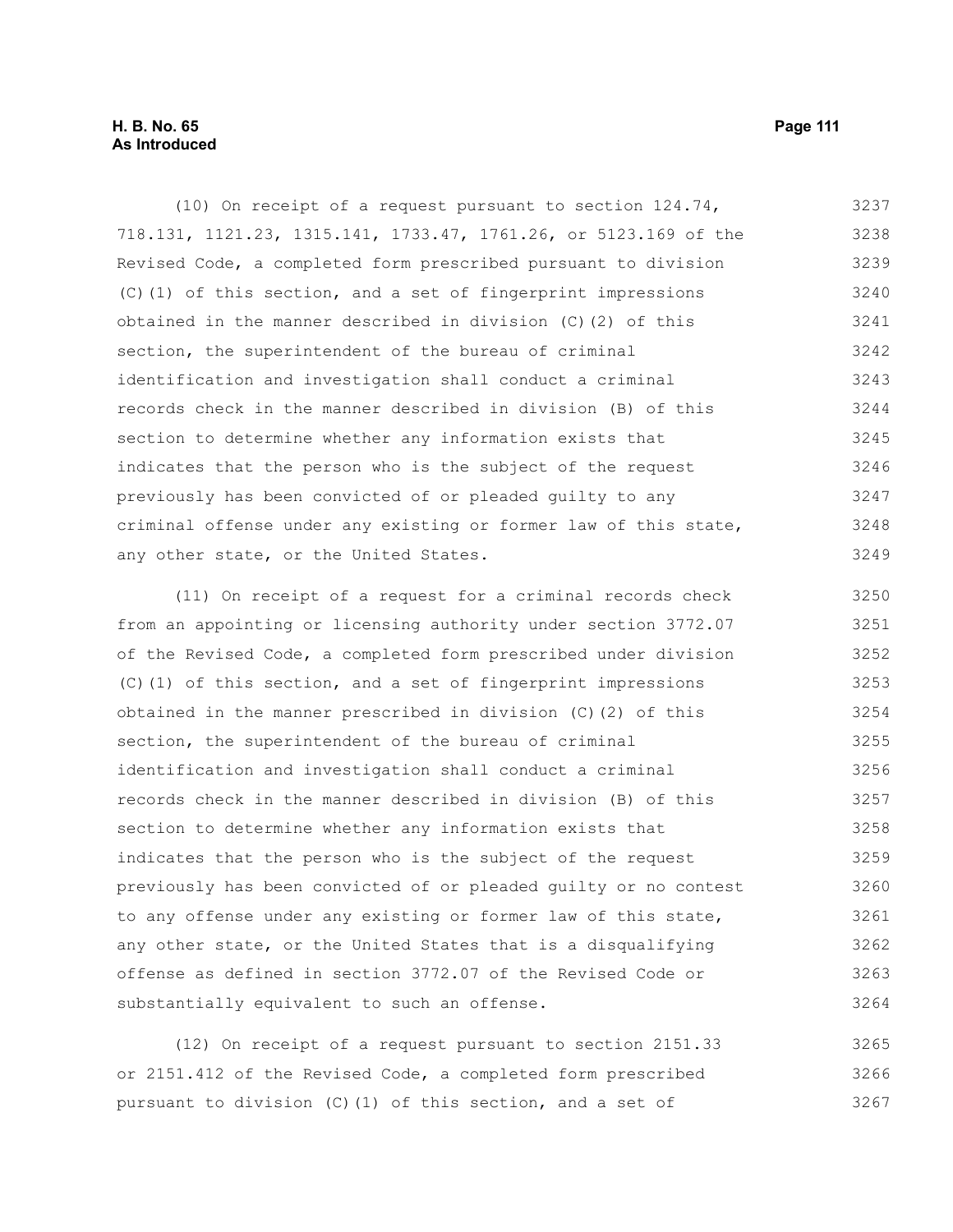# **H. B. No. 65 Page 112 As Introduced**

fingerprint impressions obtained in the manner described in division (C)(2) of this section, the superintendent of the bureau of criminal identification and investigation shall conduct a criminal records check with respect to any person for whom a criminal records check is required under that section. The superintendent shall conduct the criminal records check in the manner described in division (B) of this section to determine whether any information exists that indicates that the person who is the subject of the request previously has been convicted of or pleaded guilty to any of the following: 3268 3269 3270 3271 3272 3273 3274 3275 3276 3277

(a) A violation of section 2903.01, 2903.02, 2903.03, 2903.04, 2903.11, 2903.12, 2903.13, 2903.16, 2903.21, 2903.34, 2905.01, 2905.02, 2905.11, 2905.12, 2907.02, 2907.03, 2907.05, 2907.06, 2907.07, 2907.08, 2907.09, 2907.12, 2907.25, 2907.31, 2907.32, 2907.321, 2907.322, 2907.323, 2911.01, 2911.02, 2911.11, 2911.12, 2911.13, 2913.02, 2913.03, 2913.04, 2913.11, 2913.21, 2913.31, 2913.40, 2913.43, 2913.47, 2913.51, 2919.25, 2921.36, 2923.12, 2923.13, 2923.161, 2925.02, 2925.03, 2925.11, 2925.13, 2925.22, 2925.23, or 3716.11 of the Revised Code; 3278 3279 3280 3281 3282 3283 3284 3285 3286

(b) An existing or former law of this state, any other state, or the United States that is substantially equivalent to any of the offenses listed in division  $(A)$  (12)(a) of this section. 3287 3288 3289 3290

(13) On receipt of a request pursuant to section 3796.12 of the Revised Code, a completed form prescribed pursuant to division (C)(1) of this section, and a set of fingerprint impressions obtained in a manner described in division (C)(2) of this section, the superintendent of the bureau of criminal identification and investigation shall conduct a criminal records check in the manner described in division (B) of this 3291 3292 3293 3294 3295 3296 3297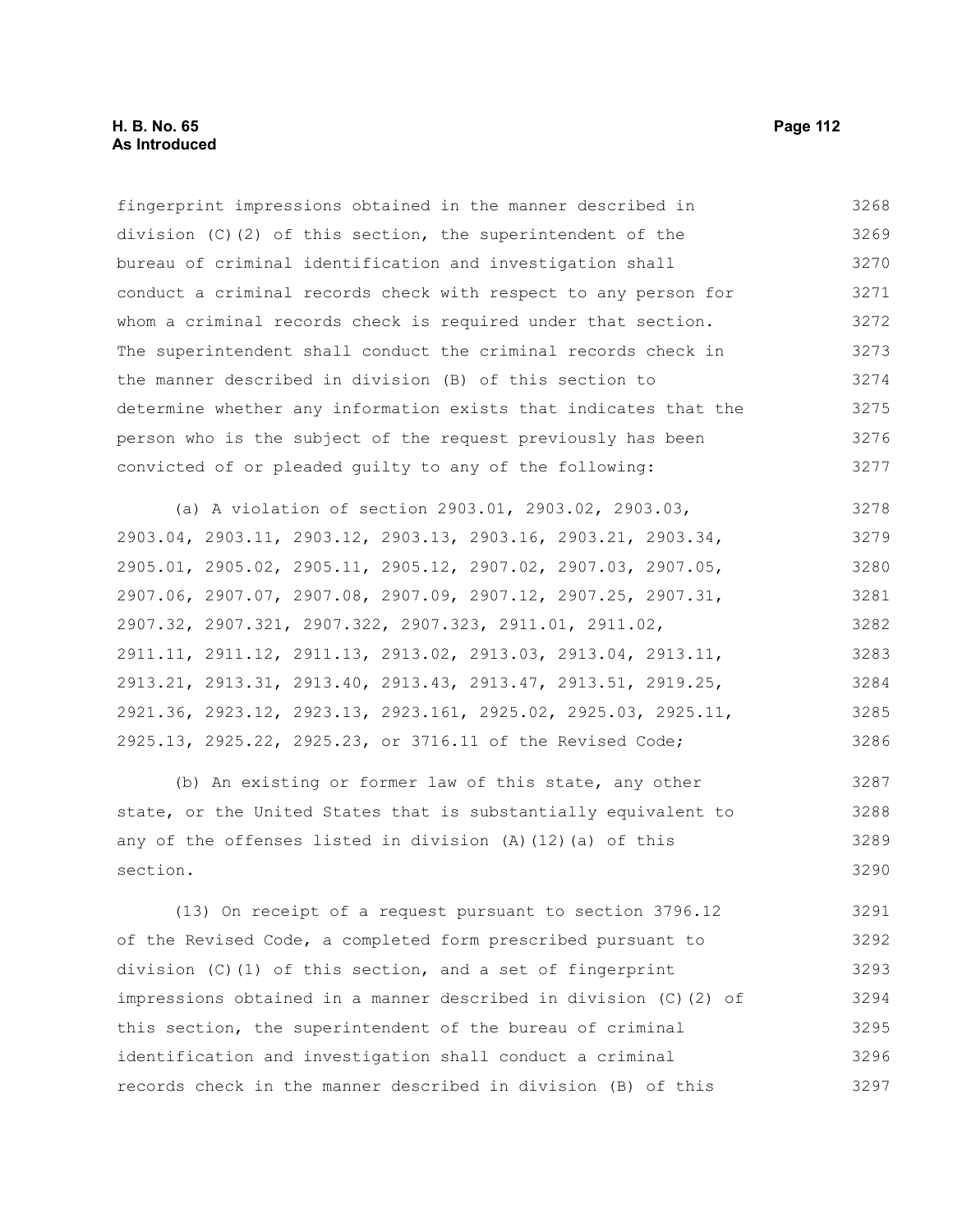section to determine whether any information exists that indicates that the person who is the subject of the request previously has been convicted of or pleaded guilty to the following: 3298 3299 3300 3301

(a) A disqualifying offense as specified in rules adopted under section 9.79 and division (B)(2)(b) of section 3796.03 of the Revised Code if the person who is the subject of the request is an administrator or other person responsible for the daily operation of, or an owner or prospective owner, officer or prospective officer, or board member or prospective board member of, an entity seeking a license from the department of commerce under Chapter 3796. of the Revised Code; 3302 3305 3306 3307 3308 3309

(b) A disqualifying offense as specified in rules adopted under section 9.79 and division (B)(2)(b) of section 3796.04 of the Revised Code if the person who is the subject of the request is an administrator or other person responsible for the daily operation of, or an owner or prospective owner, officer or prospective officer, or board member or prospective board member of, an entity seeking a license from the state board of pharmacy under Chapter 3796. of the Revised Code. 3310 3311 3312 3313 3314 3315 3316 3317

(14) On receipt of a request required by section 3796.13 of the Revised Code, a completed form prescribed pursuant to division (C)(1) of this section, and a set of fingerprint impressions obtained in a manner described in division (C)(2) of this section, the superintendent of the bureau of criminal identification and investigation shall conduct a criminal records check in the manner described in division (B) of this section to determine whether any information exists that indicates that the person who is the subject of the request previously has been convicted of or pleaded guilty to the 3318 3319 3320 3321 3322 3323 3324 3325 3326 3327

3303 3304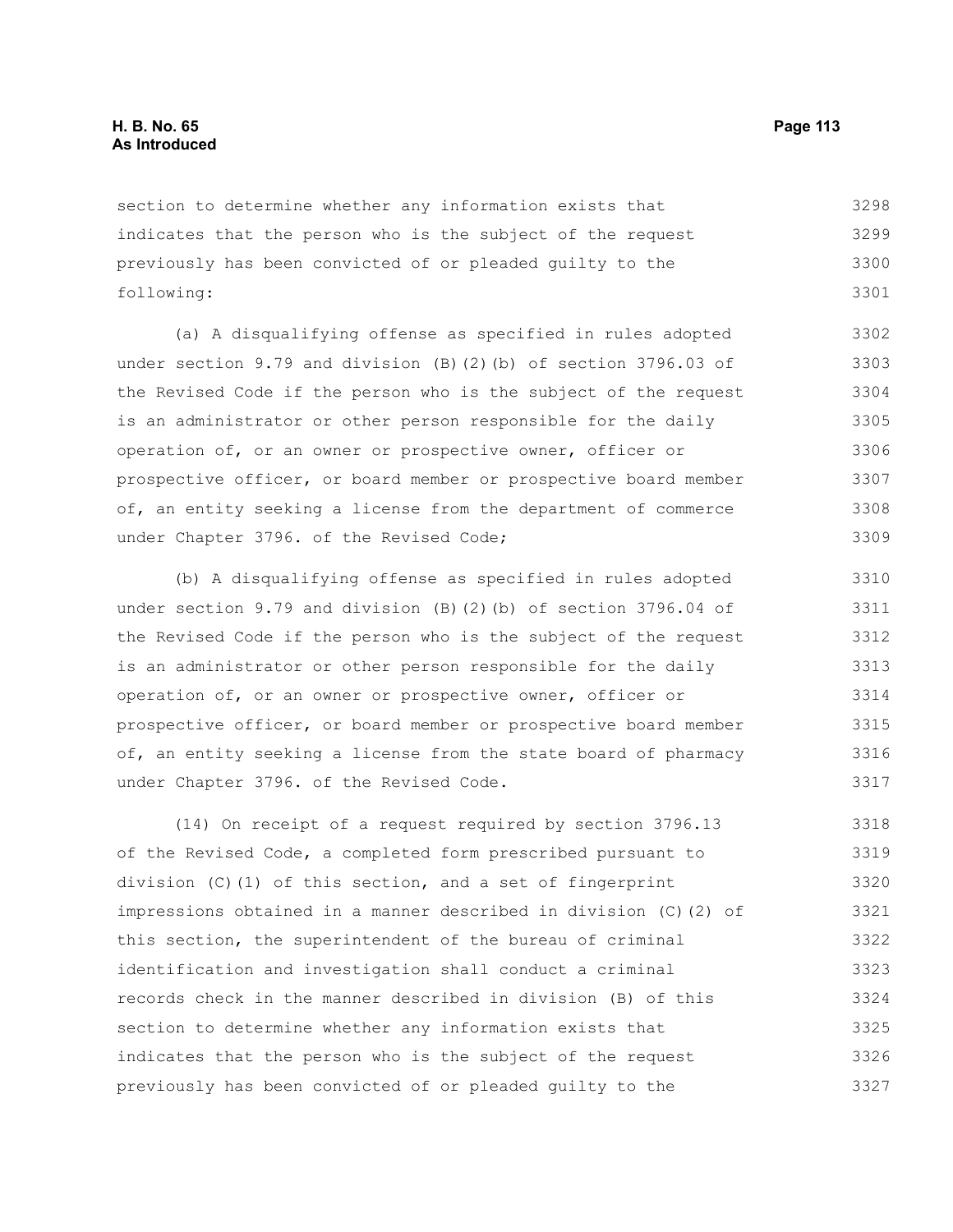# **H. B. No. 65 Page 114 As Introduced**

(a) A disqualifying offense as specified in rules adopted under division (B)(8)(a) of section 3796.03 of the Revised Code if the person who is the subject of the request is seeking employment with an entity licensed by the department of commerce under Chapter 3796. of the Revised Code; 3329 3330 3331 3332 3333

(b) A disqualifying offense as specified in rules adopted under division (B)(14)(a) of section 3796.04 of the Revised Code if the person who is the subject of the request is seeking employment with an entity licensed by the state board of pharmacy under Chapter 3796. of the Revised Code. 3334 3335 3336 3337 3338

(15) On receipt of a request pursuant to section 4768.06 of the Revised Code, a completed form prescribed under division (C)(1) of this section, and a set of fingerprint impressions obtained in the manner described in division (C)(2) of this section, the superintendent of the bureau of criminal identification and investigation shall conduct a criminal records check in the manner described in division (B) of this section to determine whether any information exists indicating that the person who is the subject of the request has been convicted of or pleaded guilty to any criminal offense in this state or in any other state. 3339 3340 3341 3342 3343 3344 3345 3346 3347 3348 3349

(16) On receipt of a request pursuant to division (B) of section 4764.07 or division (A) of section 4735.143 of the Revised Code, a completed form prescribed under division (C)(1) of this section, and a set of fingerprint impressions obtained in the manner described in division (C)(2) of this section, the superintendent of the bureau of criminal identification and investigation shall conduct a criminal records check in the manner described in division (B) of this section to determine 3350 3351 3352 3353 3354 3355 3356 3357

3328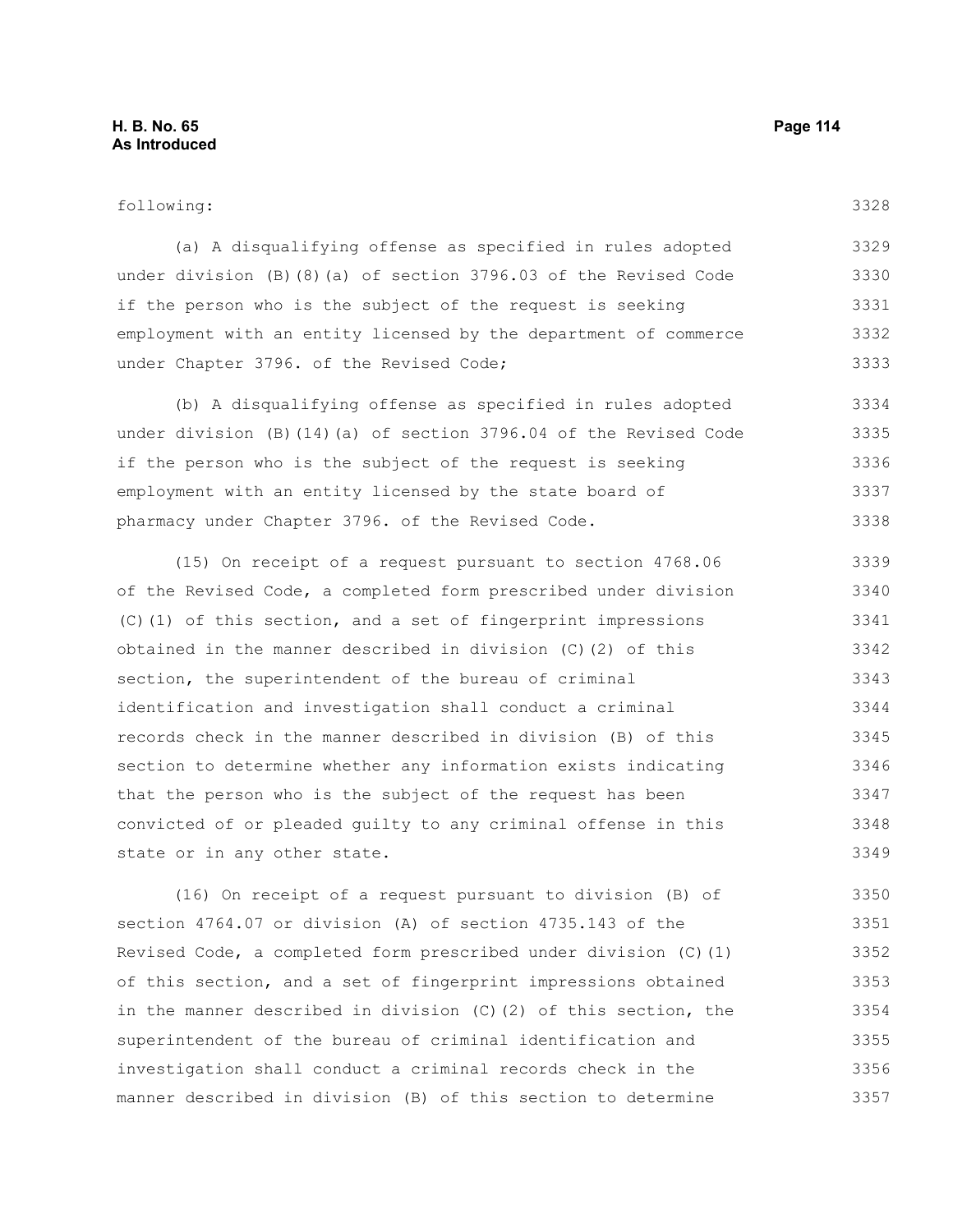whether any information exists indicating that the person who is the subject of the request has been convicted of or pleaded guilty to any criminal offense in any state or the United States. 3358 3359 3360 3361

(17) On receipt of a request for a criminal records check under section 147.022 of the Revised Code, a completed form prescribed under division (C)(1) of this section, and a set of fingerprint impressions obtained in the manner prescribed in division (C)(2) of this section, the superintendent of the bureau of criminal identification and investigation shall conduct a criminal records check in the manner described in division (B) of this section to determine whether any information exists that indicates that the person who is the subject of the request previously has been convicted of or pleaded guilty or no contest to any criminal offense under any existing or former law of this state, any other state, or the United States. 3362 3363 3364 3365 3366 3367 3368 3369 3370 3371 3372 3373 3374

(18) Upon receipt of a request pursuant to division (F) of section 2915.081 or division (E) of section 2915.082 of the Revised Code, a completed form prescribed under division (C)(1) of this section, and a set of fingerprint impressions obtained in the manner described in division (C)(2) of this section, the superintendent of the bureau of criminal identification and investigation shall conduct a criminal records check in the manner described in division (B) of this section to determine whether any information exists indicating that the person who is the subject of the request has been convicted of or pleaded guilty or no contest to any offense that is a violation of Chapter 2915. of the Revised Code or to any offense under any existing or former law of this state, any other state, or the United States that is substantially equivalent to such an 3375 3376 3377 3378 3379 3380 3381 3382 3383 3384 3385 3386 3387 3388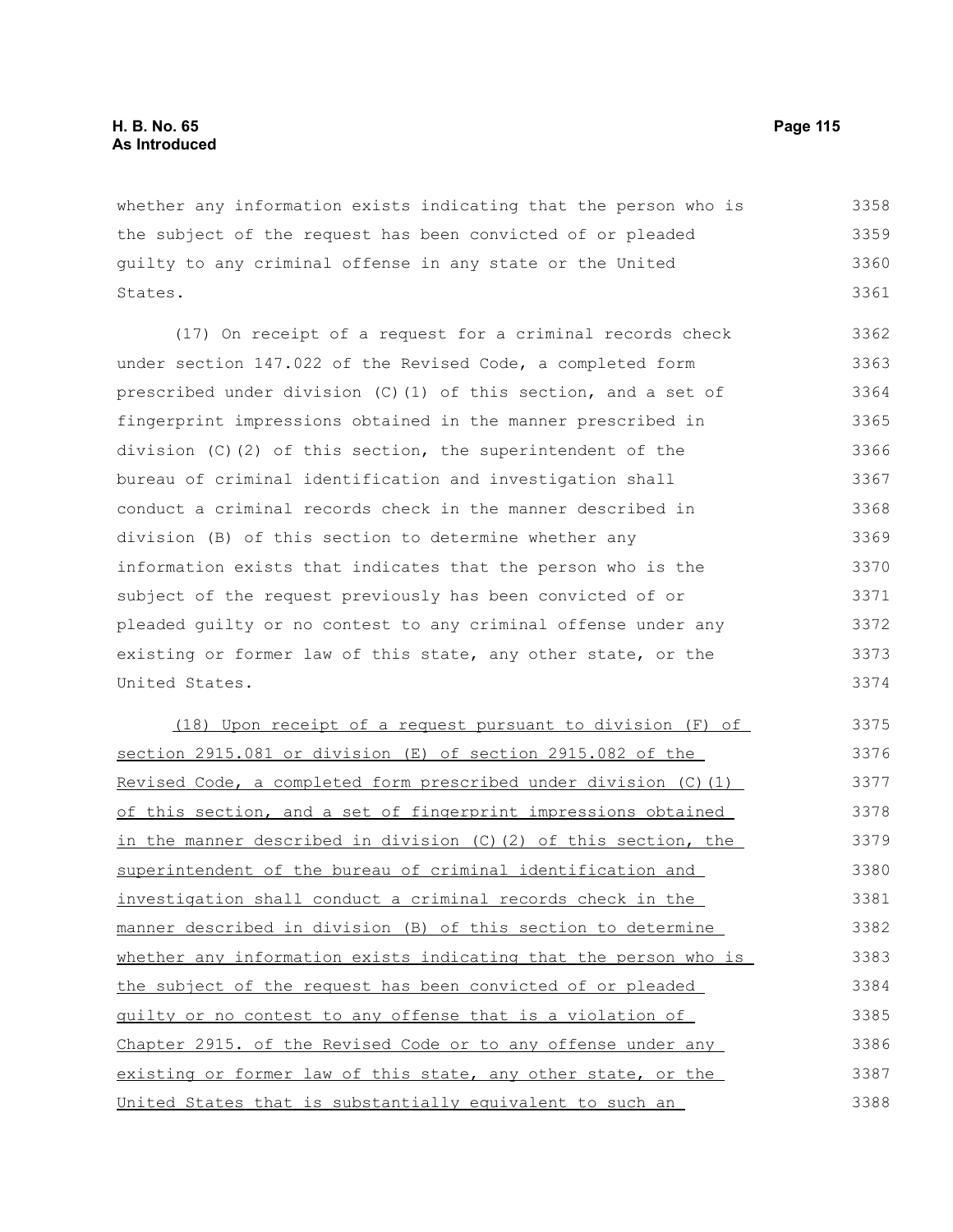3389

|                                          | (B) Subject to division (F) of this section, the              | 3390 |
|------------------------------------------|---------------------------------------------------------------|------|
|                                          | superintendent shall conduct any criminal records check to be | 3391 |
| conducted under this section as follows: |                                                               | 3392 |

(1) The superintendent shall review or cause to be reviewed any relevant information gathered and compiled by the bureau under division (A) of section 109.57 of the Revised Code that relates to the person who is the subject of the criminal records check, including, if the criminal records check was requested under section 113.041, 121.08, 124.74, 173.27, 173.38, 173.381, 718.131, 928.03, 1121.23, 1315.141, 1321.37, 1321.53, 1733.47, 1761.26, 2151.86, 3301.32, 3301.541, 3319.39, 3701.881, 3712.09, 3721.121, 3772.07, 3796.12, 3796.13, 4729.071, 4729.53, 4729.90, 4729.92, 4749.03, 4749.06, 4763.05, 4764.07, 4768.06, 5104.013, 5164.34, 5164.341, 5164.342, 5123.081, 5123.169, or 5153.111 of the Revised Code, any relevant information contained in records that have been sealed under section 2953.32 of the Revised Code; 3393 3394 3395 3396 3397 3398 3399 3400 3401 3402 3403 3404 3405 3406

(2) If the request received by the superintendent asks for information from the federal bureau of investigation, the superintendent shall request from the federal bureau of investigation any information it has with respect to the person who is the subject of the criminal records check, including fingerprint-based checks of national crime information databases as described in 42 U.S.C. 671 if the request is made pursuant to section 2151.86 or 5104.013 of the Revised Code or if any other Revised Code section requires fingerprint-based checks of that nature, and shall review or cause to be reviewed any information the superintendent receives from that bureau. If a request under section 3319.39 of the Revised Code asks only for information 3407 3408 3409 3410 3411 3412 3413 3414 3415 3416 3417 3418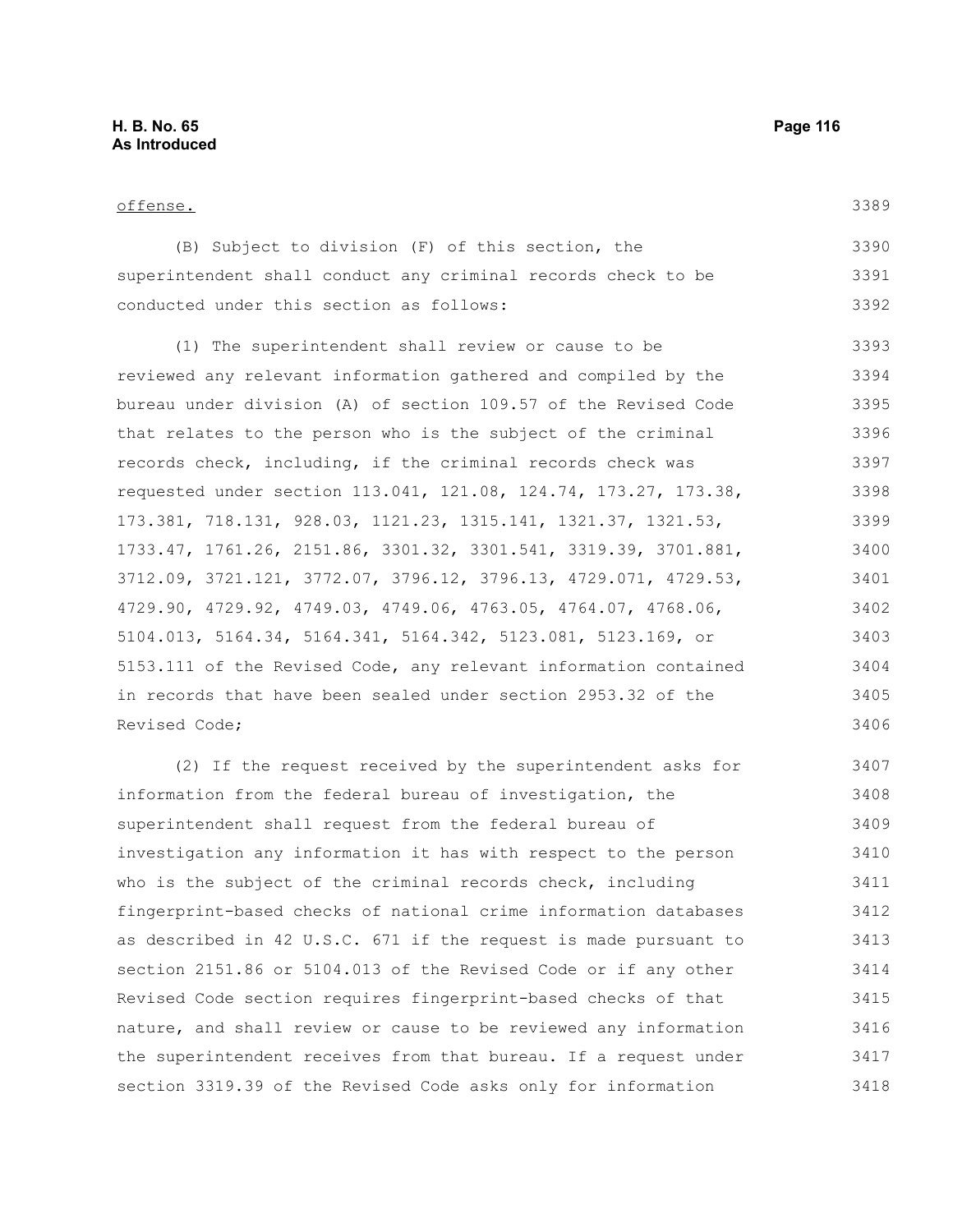from the federal bureau of investigation, the superintendent shall not conduct the review prescribed by division (B)(1) of this section. 3419 3420 3421

(3) The superintendent or the superintendent's designee may request criminal history records from other states or the federal government pursuant to the national crime prevention and privacy compact set forth in section 109.571 of the Revised Code. 3422 3423 3424 3425 3426

(4) The superintendent shall include in the results of the criminal records check a list or description of the offenses listed or described in the relevant provision of division (A)  $\{1\}$ ,  $\{2\}$ ,  $\{3\}$ ,  $\{4\}$ ,  $\{5\}$ ,  $\{6\}$ ,  $\{7\}$ ,  $\{8\}$ ,  $\{9\}$ ,  $\{10\}$ ,  $\{11\}$ ,  $\{12\}$ ,  $(13)$ ,  $(14)$ ,  $(15)$ ,  $(16)$ , or  $(17)$  of this section<del>, whichever</del> division requires the superintendent to conduct the criminal records check. The superintendent shall exclude from the results any information the dissemination of which is prohibited by federal law. 3427 3428 3429 3430 3431 3432 3433 3434 3435

(5) The superintendent shall send the results of the criminal records check to the person to whom it is to be sent not later than the following number of days after the date the superintendent receives the request for the criminal records check, the completed form prescribed under division (C)(1) of this section, and the set of fingerprint impressions obtained in the manner described in division (C)(2) of this section: 3436 3437 3438 3439 3440 3441 3442

(a) If the superintendent is required by division (A) of this section (other than division (A)(3) of this section) to conduct the criminal records check, thirty; 3443 3444 3445

(b) If the superintendent is required by division (A)(3) of this section to conduct the criminal records check, sixty. 3446 3447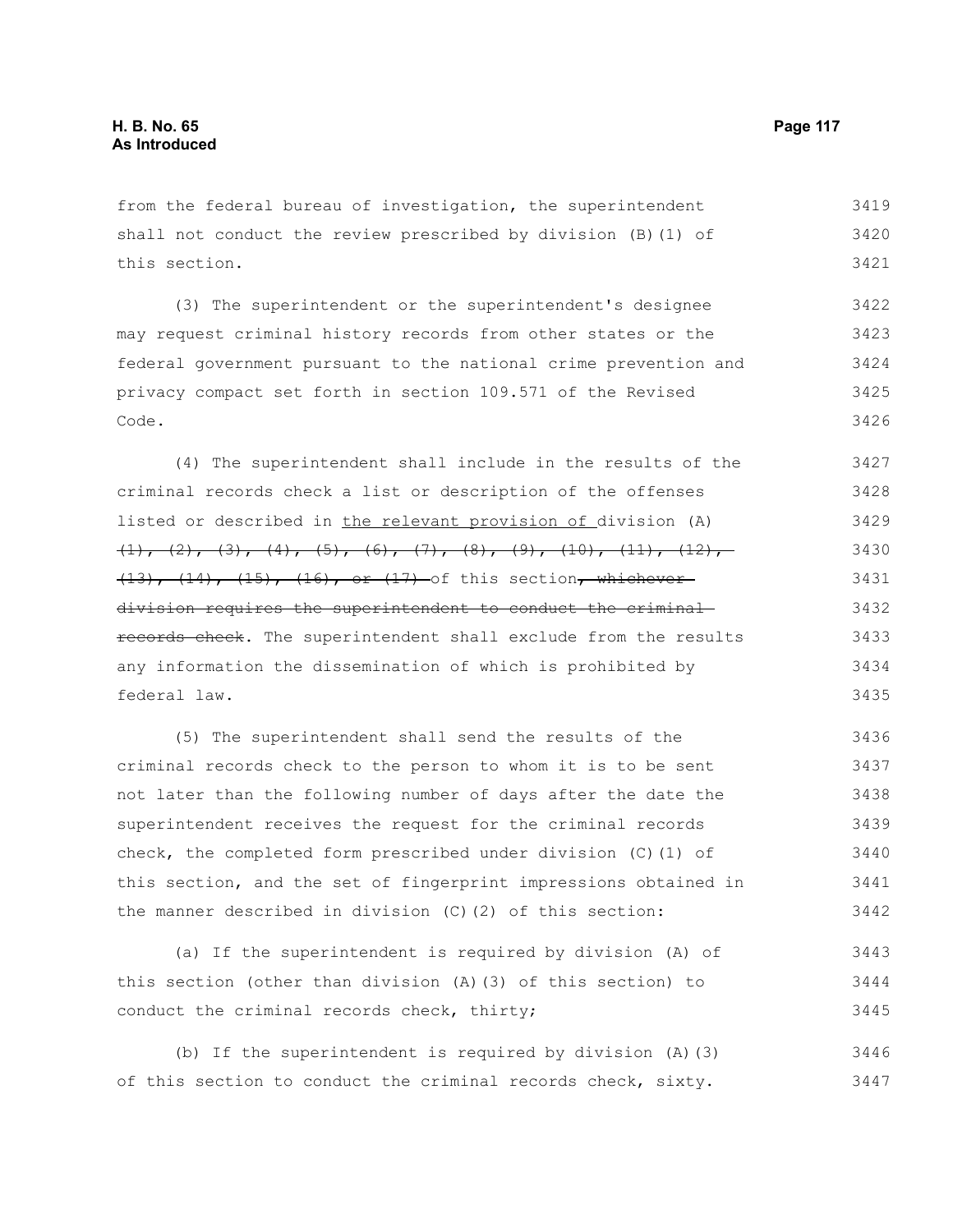# **H. B. No. 65 Page 118 As Introduced**

(C)(1) The superintendent shall prescribe a form to obtain the information necessary to conduct a criminal records check from any person for whom a criminal records check is to be conducted under this section. The form that the superintendent prescribes pursuant to this division may be in a tangible format, in an electronic format, or in both tangible and electronic formats. 3448 3449 3450 3451 3452 3453 3454

(2) The superintendent shall prescribe standard impression sheets to obtain the fingerprint impressions of any person for whom a criminal records check is to be conducted under this section. Any person for whom a records check is to be conducted under this section shall obtain the fingerprint impressions at a county sheriff's office, municipal police department, or any other entity with the ability to make fingerprint impressions on the standard impression sheets prescribed by the superintendent. The office, department, or entity may charge the person a reasonable fee for making the impressions. The standard impression sheets the superintendent prescribes pursuant to this division may be in a tangible format, in an electronic format, or in both tangible and electronic formats. 3455 3456 3457 3458 3459 3460 3461 3462 3463 3464 3465 3466 3467

(3) Subject to division (D) of this section, the superintendent shall prescribe and charge a reasonable fee for providing a criminal records check under this section. The person requesting the criminal records check shall pay the fee prescribed pursuant to this division. In the case of a request under section 1121.23, 1155.03, 1163.05, 1315.141, 1733.47, 1761.26, 2151.33, 2151.412, or 5164.34 of the Revised Code, the fee shall be paid in the manner specified in that section. 3468 3469 3470 3471 3472 3473 3474 3475

(4) The superintendent of the bureau of criminal identification and investigation may prescribe methods of 3476 3477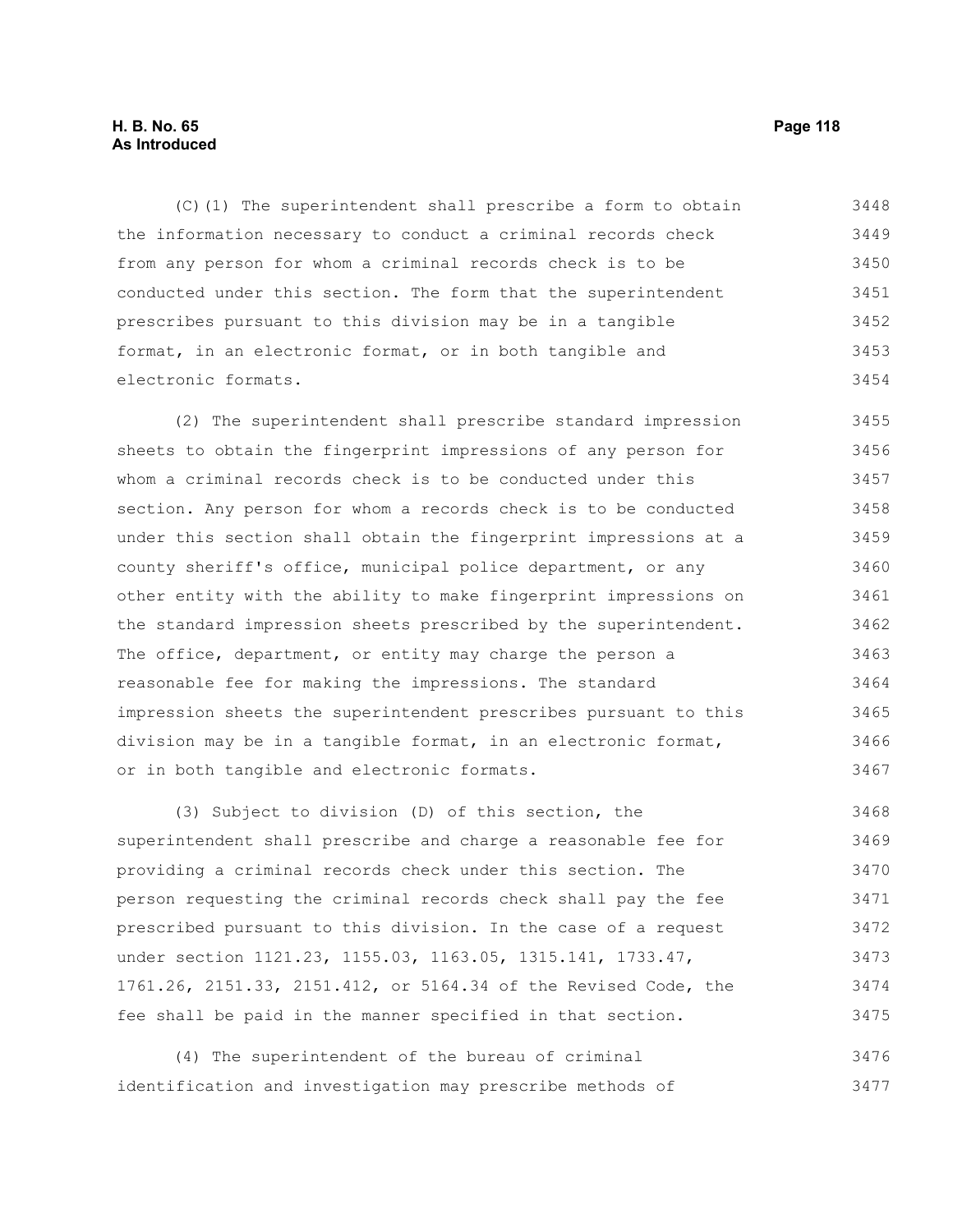forwarding fingerprint impressions and information necessary to conduct a criminal records check, which methods shall include, but not be limited to, an electronic method. 3478 3479 3480

(D) The results of a criminal records check conducted under this section, other than a criminal records check specified in division (A)(7) of this section, are valid for the person who is the subject of the criminal records check for a period of one year from the date upon which the superintendent completes the criminal records check. If during that period the superintendent receives another request for a criminal records check to be conducted under this section for that person, the superintendent shall provide the results from the previous criminal records check of the person at a lower fee than the fee prescribed for the initial criminal records check. 3481 3482 3483 3484 3485 3486 3487 3488 3489 3490 3491

(E) When the superintendent receives a request for information from a registered private provider, the superintendent shall proceed as if the request was received from a school district board of education under section 3319.39 of the Revised Code. The superintendent shall apply division (A)(1) (c) of this section to any such request for an applicant who is a teacher. 3492 3493 3494 3495 3496 3497 3498

(F)(1) Subject to division (F)(2) of this section, all information regarding the results of a criminal records check conducted under this section that the superintendent reports or sends under division (A)(7) or (9) of this section to the director of public safety, the treasurer of state, or the person, board, or entity that made the request for the criminal records check shall relate to the conviction of the subject person, or the subject person's plea of guilty to, a criminal offense. 3499 3500 3501 3502 3503 3504 3505 3506 3507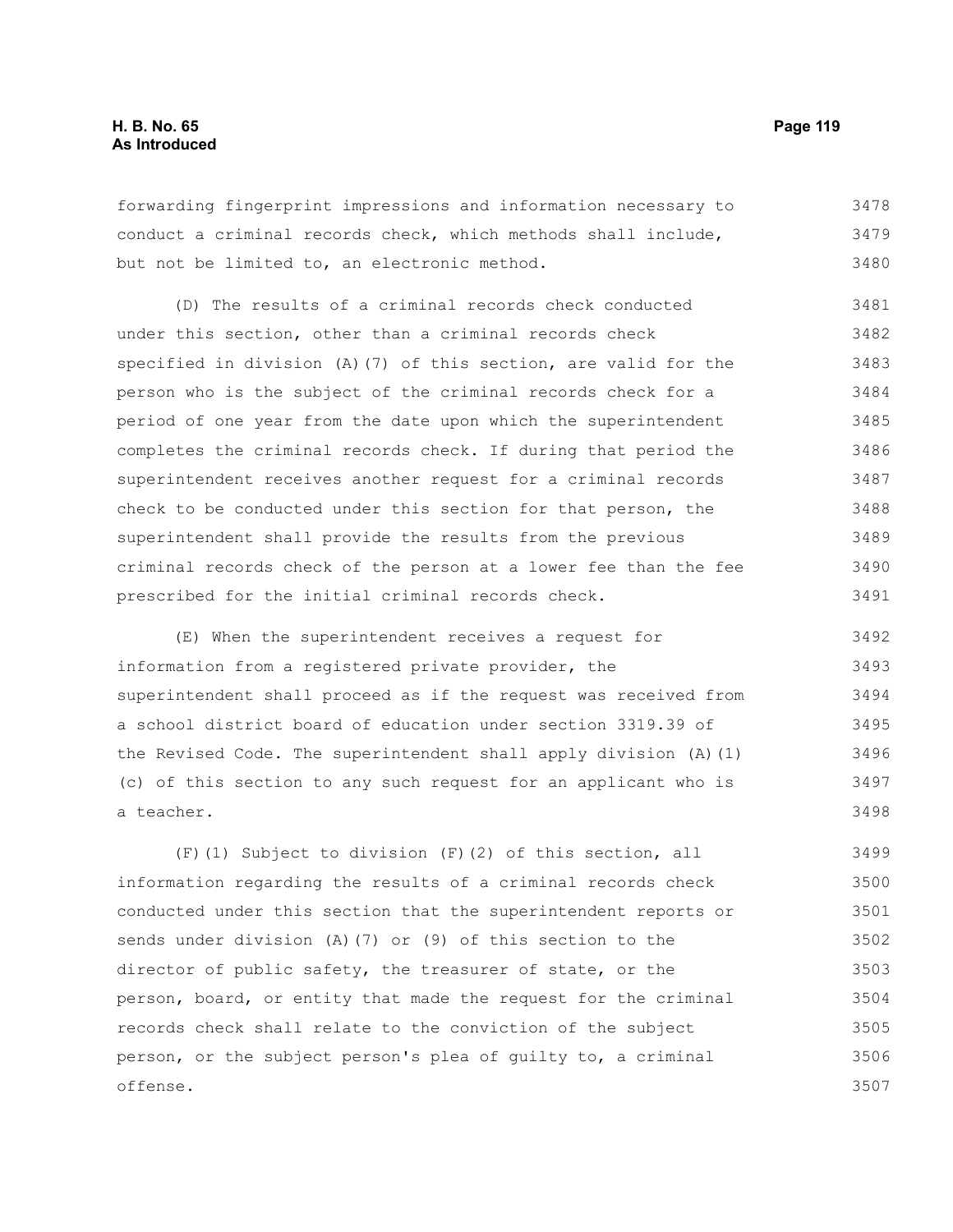# **H. B. No. 65 Page 120 As Introduced**

restrict, or preclude the superintendent's release of information that relates to the arrest of a person who is eighteen years of age or older, to an adjudication of a child as a delinquent child, or to a criminal conviction of a person under eighteen years of age in circumstances in which a release of that nature is authorized under division  $(E)$   $(2)$ ,  $(3)$ , or  $(4)$ of section 109.57 of the Revised Code pursuant to a rule adopted under division (E)(1) of that section. (G) As used in this section: (1) "Criminal records check" means any criminal records check conducted by the superintendent of the bureau of criminal identification and investigation in accordance with division (B) of this section. (2) "Minor drug possession offense" has the same meaning as in section 2925.01 of the Revised Code. (3) "OVI or OVUAC violation" means a violation of section 4511.19 of the Revised Code or a violation of an existing or former law of this state, any other state, or the United States that is substantially equivalent to section 4511.19 of the Revised Code. (4) "Registered private provider" means a nonpublic school or entity registered with the superintendent of public instruction under section 3310.41 of the Revised Code to participate in the autism scholarship program or section 3310.58 of the Revised Code to participate in the Jon Peterson special needs scholarship program. **Section 4.** That the existing version of section 109.572 of the Revised Code scheduled to take effect October 9, 2021, is 3509 3510 3511 3512 3513 3514 3515 3516 3517 3518 3519 3520 3521 3522 3523 3524 3525 3526 3527 3528 3529 3530 3531 3532 3533 3534 3535 3536

(2) Division (F)(1) of this section does not limit,

3508